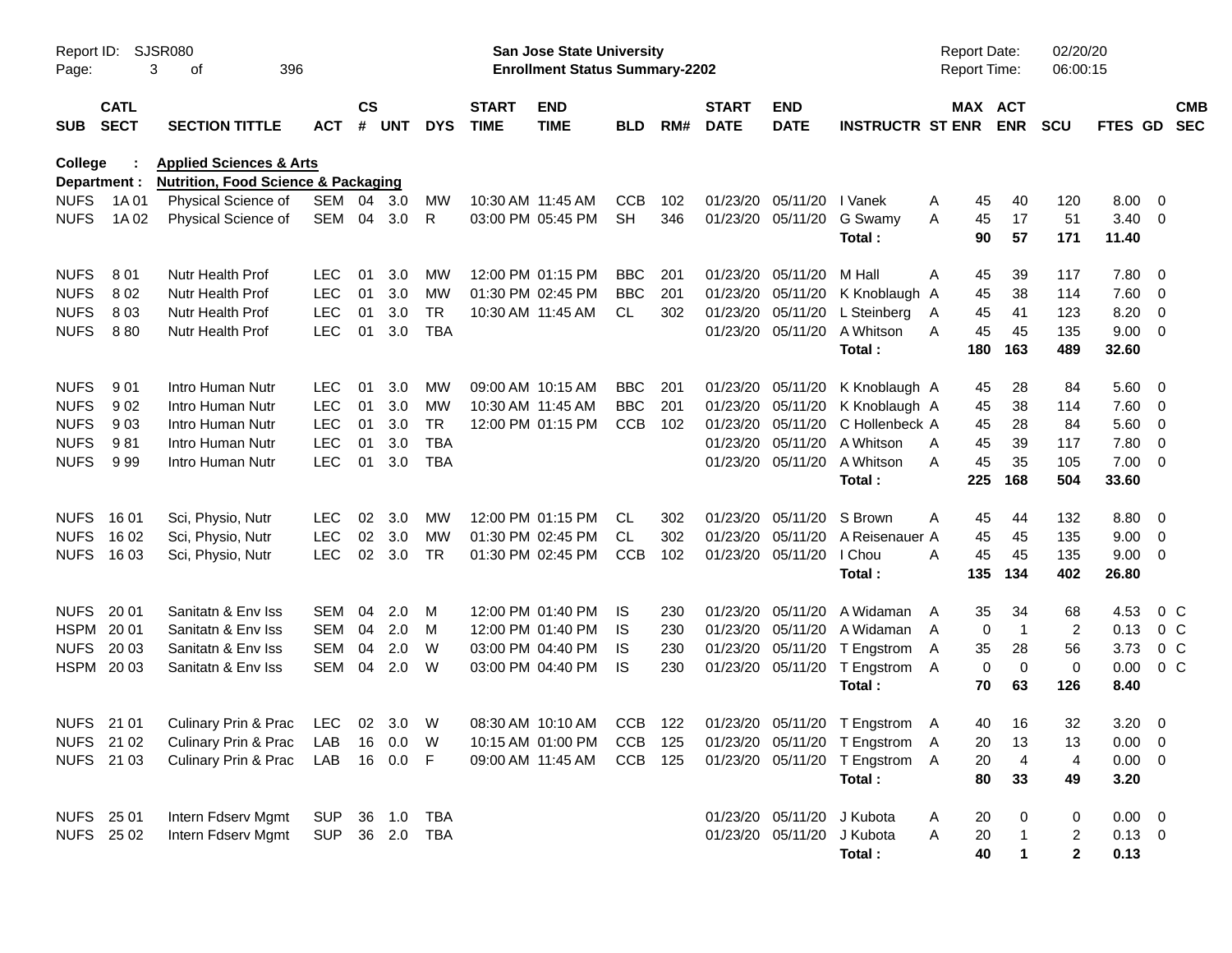|                     |                            |                                                                                                                  |                                 |                      |                          |                        |                             | <b>Preliminary Census</b>                                                        |                                                      |                          |                                  |                                                                     |                                            |                                            |                                        |                                          |                                        |                                                                                |
|---------------------|----------------------------|------------------------------------------------------------------------------------------------------------------|---------------------------------|----------------------|--------------------------|------------------------|-----------------------------|----------------------------------------------------------------------------------|------------------------------------------------------|--------------------------|----------------------------------|---------------------------------------------------------------------|--------------------------------------------|--------------------------------------------|----------------------------------------|------------------------------------------|----------------------------------------|--------------------------------------------------------------------------------|
| Report ID:<br>Page: | 4                          | <b>SJSR080</b><br>οf<br>396                                                                                      |                                 |                      |                          |                        |                             | <b>San Jose State University</b><br><b>Enrollment Status Summary-2202</b>        |                                                      |                          |                                  |                                                                     |                                            | <b>Report Date:</b><br>Report Time:        |                                        | 02/20/20<br>06:00:15                     |                                        |                                                                                |
| <b>SUB</b>          | <b>CATL</b><br><b>SECT</b> | <b>SECTION TITTLE</b>                                                                                            | <b>ACT</b>                      | <b>CS</b><br>#       | <b>UNT</b>               | <b>DYS</b>             | <b>START</b><br><b>TIME</b> | <b>END</b><br><b>TIME</b>                                                        | <b>BLD</b>                                           | RM#                      | <b>START</b><br><b>DATE</b>      | <b>END</b><br><b>DATE</b>                                           | <b>INSTRUCTR ST ENR</b>                    | MAX ACT                                    | <b>ENR</b>                             | <b>SCU</b>                               |                                        | <b>CMB</b><br>FTES GD SEC                                                      |
| <b>NUFS</b>         | 31 01<br>NUFS 31 02        | Prof in Nufs and Pkg<br>Prof in Nufs and Pkg                                                                     | <b>LEC</b><br><b>LEC</b>        |                      | $02 \quad 1.0$<br>02 1.0 | $\top$<br>R            |                             | 01:30 PM 02:20 PM<br>01:30 PM 02:20 PM                                           | <b>SH</b><br><b>SH</b>                               | 346<br>346               | 01/23/20<br>01/23/20 05/11/20    | 05/11/20                                                            | D Singamsett A<br>D Singamsett A<br>Total: | 35<br>35<br>70                             | 17<br>15<br>32                         | 17<br>15<br>32                           | 1.13<br>1.00<br>2.13                   | - 0<br>$\overline{0}$                                                          |
|                     |                            | NUFS 101A 01 Food Science<br>NUFS 101A 02 Food Science<br>NUFS 101A 03 Food Science<br>NUFS 101A 04 Food Science | <b>LEC</b><br>LAB<br>LAB<br>LAB | 04<br>16<br>16<br>16 | 4.0<br>0.0<br>0.0<br>0.0 | TR<br>$\top$<br>R<br>M |                             | 10:30 AM 11:45 AM<br>12:00 PM 02:45 PM<br>12:00 PM 02:45 PM<br>09:00 AM 11:45 AM | <b>BBC</b><br><b>CCB</b><br><b>CCB</b><br><b>CCB</b> | 201<br>125<br>125<br>125 | 01/23/20<br>01/23/20<br>01/23/20 | 05/11/20 X Feng<br>05/11/20 X Feng<br>05/11/20<br>01/23/20 05/11/20 | G Swamy<br>A Telias Rab A<br>Total:        | 60<br>A<br>20<br>A<br>20<br>A<br>20<br>120 | 38<br>16<br>$\overline{4}$<br>18<br>76 | 114<br>16<br>$\overline{4}$<br>18<br>152 | 10.13<br>0.00<br>0.00<br>0.00<br>10.13 | $\overline{0}$<br>$\overline{0}$<br>$\overline{0}$<br>$\overline{\phantom{0}}$ |
|                     | NUFS 103 01<br>NUFS 103 02 | Food Proc & Pkg I<br>Food Proc & Pkg I                                                                           | SEM<br>SEM                      | 02<br>02             | 2.0<br>2.0               | $\top$<br>R            |                             | 08:30 AM 10:10 AM<br>08:30 AM 10:10 AM                                           | НB<br><b>CL</b>                                      | 408<br>324               | 01/23/20 05/11/20                | 01/23/20 05/11/20                                                   | G Swamy<br>G Swamy<br>Total:               | 35<br>A<br>35<br>A<br>70                   | 21<br>13<br>34                         | 42<br>26<br>68                           | 2.80<br>$1.73 \t 0$<br>4.53            | $\overline{\phantom{0}}$                                                       |
|                     | NUFS 103L01                | Food Process Lab<br>NUFS 103L 02 Food Process Lab                                                                | LAB<br>LAB                      | 16                   | 1.0<br>$1.0$ T           |                        |                             | 03:00 PM 05:45 PM                                                                | <b>CCB</b>                                           | 216                      | 01/23/20 05/11/20                |                                                                     | G Swamy<br>Total:                          | $\mathbf 0$<br>Χ<br>A<br>16<br>16          | $\Omega$<br>12<br>12                   | 0<br>12<br>12                            | $0.00 \t 0$<br>$0.80 \ 0$<br>0.80      |                                                                                |
|                     |                            | NUFS 104A 01 Cultural Food<br>NUFS 104A 02 Cultural Food                                                         | <b>LEC</b><br><b>ACT</b>        | 02<br>09             | 3.0<br>0.0               | W<br>W                 |                             | 12:00 PM 01:40 PM<br>01:45 PM 03:30 PM                                           | <b>CCB</b><br>CCB                                    | 122<br>122               | 01/23/20<br>01/23/20 05/11/20    | 05/11/20                                                            | J Kubota<br>J Kubota<br>Total:             | 20<br>A<br>20<br>A<br>40                   | 20<br>20<br>40                         | 40<br>20<br>60                           | 4.00<br>$0.00 \t 0$<br>4.00            | $\overline{\phantom{0}}$                                                       |
| <b>NUFS</b><br>HS   | 105 01<br>105 01           | <b>Curr Issues in Nutr</b><br>Curr Issues in Nutr                                                                | <b>LEC</b><br><b>LEC</b>        | 01<br>01             | 3.0 <sub>2</sub><br>3.0  | $\top$<br>$\top$       |                             | 03:00 PM 05:45 PM<br>03:00 PM 05:45 PM                                           | <b>CCB</b><br><b>CCB</b>                             | 102<br>102               | 01/23/20                         | 05/11/20<br>01/23/20 05/11/20                                       | I Vanek<br>I Vanek<br>Total:               | 35<br>A<br>$\mathbf 0$<br>A<br>35          | 35<br>$\mathbf{1}$<br>36               | 105<br>3<br>108                          | 7.05<br>0.20<br>7.25                   | 1 C<br>0 <sup>o</sup>                                                          |
|                     |                            | NUFS 106A 01 Nutr in Life Span<br>NUFS 106A 02 Nutr in Life Span                                                 | <b>LEC</b><br><b>LEC</b>        | 02<br>02             | 3.0<br>3.0               | мw<br>TR               |                             | 01:30 PM 02:45 PM<br>09:00 AM 10:15 AM                                           | <b>CCB</b><br>CL                                     | 102<br>302               | 01/23/20<br>01/23/20 05/11/20    | 05/11/20                                                            | E Brown<br>L Steinberg<br>Total:           | 35<br>A<br>35<br>A<br>70                   | 16<br>15<br>31                         | 48<br>45<br>93                           | 3.20<br>$3.00 \ 0$<br>6.20             | $\overline{0}$                                                                 |
|                     |                            | NUFS 106B 01 Resrch Method NufS LEC 01 3.0 TR<br>NUFS 106B 02 Resrch Method NufS LEC 01 3.0 TR                   |                                 |                      |                          |                        |                             | 09:00 AM 10:15 AM CCB 102<br>12:00 PM 01:15 PM CL                                |                                                      | 238                      | 01/23/20 05/11/20 S Gieng        |                                                                     | 01/23/20 05/11/20 L Chaudoin<br>Total:     | 30<br>30<br>A<br>60                        | 30<br>9<br>39                          | 90<br>27<br>117                          | $6.00 \quad 0$<br>$1.80 \t 0$<br>7.80  |                                                                                |
|                     |                            | NUFS 108A 01 Nutr & Metab                                                                                        | LEC 02 3.0 TR                   |                      |                          |                        |                             | 12:00 PM 01:15 PM CL 302 01/23/20 05/11/20 S Gieng                               |                                                      |                          |                                  |                                                                     | Total :                                    | 45<br>A<br>45                              | 48<br>48                               | 144<br>144                               | 9.906<br>9.90                          |                                                                                |
|                     | NUFS 109 01                | Adv Nutr                                                                                                         | LEC 02 3.0 TR                   |                      |                          |                        |                             | 10:30 AM 11:45 AM CCB 102 01/23/20 05/11/20                                      |                                                      |                          |                                  |                                                                     | C Hollenbeck A<br>Total:                   | 30<br>30 <sub>o</sub>                      | 20<br>20                               | 60<br>60                                 | $4.05$ 1<br>4.05                       |                                                                                |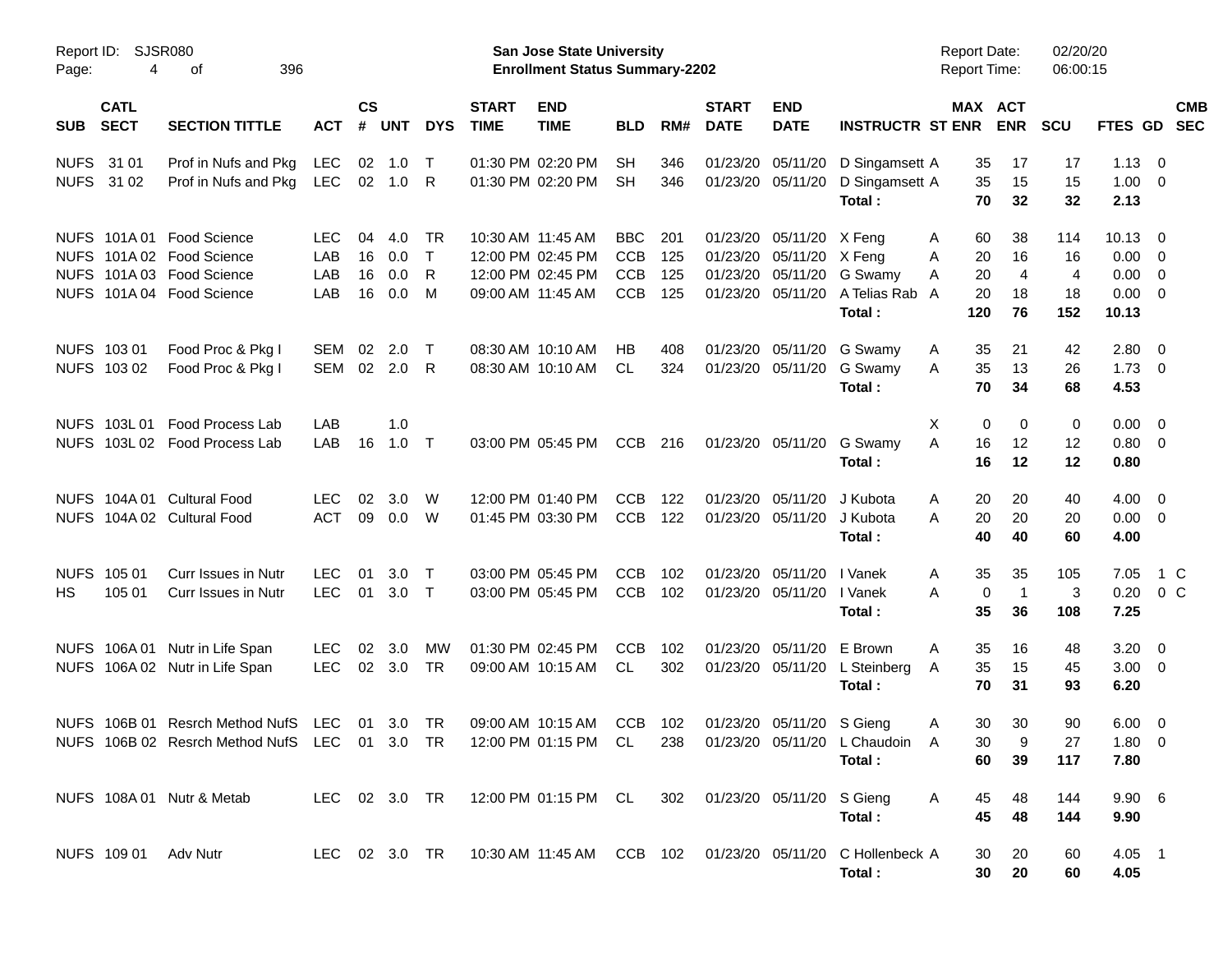|                     |                                                                         |                                                                                                                                                                             |                          |                |                         |                              |                             | <b>Preliminary Census</b>                                                                             |                                 |                                 |                               |                                                                                                                               |                                                |                                                     |                                 |                            |                                                                    |                            |                          |
|---------------------|-------------------------------------------------------------------------|-----------------------------------------------------------------------------------------------------------------------------------------------------------------------------|--------------------------|----------------|-------------------------|------------------------------|-----------------------------|-------------------------------------------------------------------------------------------------------|---------------------------------|---------------------------------|-------------------------------|-------------------------------------------------------------------------------------------------------------------------------|------------------------------------------------|-----------------------------------------------------|---------------------------------|----------------------------|--------------------------------------------------------------------|----------------------------|--------------------------|
| Report ID:<br>Page: | 5                                                                       | SJSR080<br>396<br>οf                                                                                                                                                        |                          |                |                         |                              |                             | <b>San Jose State University</b><br><b>Enrollment Status Summary-2202</b>                             |                                 |                                 |                               |                                                                                                                               |                                                | <b>Report Date:</b><br>Report Time:                 |                                 | 02/20/20<br>06:00:15       |                                                                    |                            |                          |
| <b>SUB</b>          | <b>CATL</b><br><b>SECT</b>                                              | <b>SECTION TITTLE</b>                                                                                                                                                       | <b>ACT</b>               | <b>CS</b><br># | <b>UNT</b>              | <b>DYS</b>                   | <b>START</b><br><b>TIME</b> | <b>END</b><br><b>TIME</b>                                                                             | <b>BLD</b>                      | RM#                             | <b>START</b><br><b>DATE</b>   | <b>END</b><br><b>DATE</b>                                                                                                     | <b>INSTRUCTR ST ENR ENR</b>                    |                                                     | MAX ACT                         | <b>SCU</b>                 | FTES GD                                                            |                            | <b>CMB</b><br><b>SEC</b> |
|                     | NUFS 110B 01                                                            | <b>Med Nutrition Ther</b><br>NUFS 110B 02 Med Nutrition Ther                                                                                                                | SEM<br><b>ACT</b>        | 04<br>13       | 3.0 <sub>2</sub><br>0.0 | M<br>W                       |                             | 12:00 PM 01:40 PM<br>12:00 PM 01:45 PM                                                                | <b>IRC</b><br><b>IRC</b>        | 306<br>306                      | 01/23/20                      | 05/11/20<br>01/23/20 05/11/20                                                                                                 | A Whitson<br>A Whitson<br>Total:               | 45<br>A<br>45<br>A<br>90                            | 44<br>44<br>88                  | 88<br>44<br>132            | 9.25<br>0.00<br>9.25                                               | - 9<br>- 9                 |                          |
|                     | NUFS 111 01<br>NUFS 111 02<br>NUFS 111 03                               | <b>Fdserv Prod Mgmt</b><br><b>Fdserv Prod Mgmt</b><br>Fdserv Prod Mgmt                                                                                                      | <b>LEC</b><br>LAB<br>LAB | 02<br>16<br>16 | 3.0<br>0.0<br>0.0       | $\top$<br>$\top$<br>$\top$   |                             | 09:00 AM 10:40 AM<br>10:40 AM 01:25 PM<br>01:30 PM 04:15 PM                                           | <b>CCB</b><br>CCB<br><b>CCB</b> | 122<br>122<br>122               | 01/23/20                      | 01/23/20 05/11/20<br>05/11/20<br>01/23/20 05/11/20                                                                            | J Kubota<br>T Engstrom<br>T Engstrom<br>Total: | 40<br>A<br>Α<br>20<br>20<br>A<br>80                 | 40<br>20<br>20<br>80            | 80<br>20<br>20<br>120      | 8.25<br>0.00<br>0.00<br>8.25                                       | - 5<br>$\overline{0}$<br>5 |                          |
|                     | NUFS 113 01<br>NUFS 113 02                                              | FdsrSys:Mgmt&Pro<br>FdsrSys:Mgmt&Pro                                                                                                                                        | SEM<br>LAB               | 04<br>16       | 3.0<br>0.0              | M<br>W                       |                             | 10:00 AM 11:40 AM<br>09:00 AM 11:45 AM                                                                | IS<br>IS                        | 230<br>230                      | 01/23/20<br>01/23/20 05/11/20 | 05/11/20                                                                                                                      | A Widaman<br>A Widaman<br>Total:               | 30<br>A<br>30<br>A<br>60                            | 31<br>31<br>62                  | 62<br>31<br>93             | 6.40 4<br>0.004<br>6.40                                            |                            |                          |
|                     |                                                                         | NUFS 114A 01 Comm Nutrition, Majo LEC                                                                                                                                       |                          |                | 03 3.0                  | MW                           |                             | 07:30 AM 08:45 AM                                                                                     | CCB                             | 102                             | 01/23/20 05/11/20             |                                                                                                                               | K Harvey<br>Total:                             | Α<br>45<br>45                                       | 34<br>34                        | 102<br>102                 | 7.004<br>7.00                                                      |                            |                          |
|                     | NUFS 115 01<br>NUFS 115 02                                              | <b>Issues in Food Tox</b><br><b>Issues in Food Tox</b>                                                                                                                      | SEM<br>SEM               | 04<br>04       | 3.0<br>3.0              | <b>TR</b><br><b>TR</b>       |                             | 09:00 AM 10:15 AM<br>10:30 AM 11:45 AM                                                                | IS<br>IS                        | 215<br>215                      |                               | 01/23/20 05/11/20<br>01/23/20 05/11/20                                                                                        | I Chou<br>I Chou<br>Total:                     | 30<br>A<br>A<br>30<br>60                            | 33<br>30<br>63                  | 99<br>90<br>189            | $6.60 \quad 0$<br>6.00<br>12.60                                    | $\overline{\mathbf{0}}$    |                          |
|                     | NUFS 116 01<br>GERO 116 01                                              | Aging and Nutr<br>Aging and Nutr                                                                                                                                            | <b>LEC</b><br><b>LEC</b> | 02<br>02       | 3.0<br>3.0              | R<br>R                       |                             | 03:00 PM 05:45 PM<br>03:00 PM 05:45 PM                                                                | <b>CCB</b><br><b>CCB</b>        | 102<br>102                      | 01/23/20                      | 05/11/20<br>01/23/20 05/11/20                                                                                                 | C Haas<br>C Haas<br>Total:                     | 40<br>A<br>A<br>40                                  | 34<br>$\overline{2}$<br>0<br>36 | 102<br>6<br>108            | 6.80<br>0.40<br>7.20                                               | $0\,$ C<br>0 <sup>o</sup>  |                          |
|                     | NUFS 117 01<br>NUFS 117 02                                              | Food Eval Techniq<br>Food Eval Techniq                                                                                                                                      | <b>LEC</b><br>LAB        | 02<br>16       | 2.0<br>0.0 F            | -F                           |                             | 09:00 AM 10:40 AM<br>11:00 AM 01:45 PM                                                                | <b>CCB</b><br><b>CCB</b>        | 102<br>122                      | 01/23/20                      | 05/11/20<br>01/23/20 05/11/20                                                                                                 | X Feng<br>X Feng<br>Total:                     | 16<br>A<br>A<br>16<br>32                            | 9<br>9<br>18                    | 9<br>9<br>18               | 1.20<br>$0.00 \t 0$<br>1.20                                        | $\overline{\mathbf{0}}$    |                          |
|                     | NUFS 124 01                                                             | Disordr Eat & Nut Th SEM 04 3.0                                                                                                                                             |                          |                |                         | MW                           |                             | 12:00 PM 01:15 PM                                                                                     | CCB                             | 102                             |                               | 01/23/20 05/11/20                                                                                                             | E Brown<br>Total:                              | 40<br>A<br>40                                       | 41<br>41                        | 123<br>123                 | $8.20 \ 0$<br>8.20                                                 |                            |                          |
|                     | NUFS 139 01<br>NUFS 139 02<br>NUFS 139 03<br>NUFS 139 04<br>NUFS 139 05 | Hunger & Environ Nut SEM 04 3.0<br>Hunger & Environ Nut SEM 04 3.0<br>Hunger & Environ Nut SEM 04 3.0<br>Hunger & Environ Nut SEM 04 3.0<br>Hunger & Environ Nut SEM 04 3.0 |                          |                |                         | TR T<br>TR<br>TR<br>MW<br>MW |                             | 01:30 PM 02:45 PM<br>03:00 PM 04:15 PM<br>04:30 PM 05:45 PM<br>07:30 AM 08:45 AM<br>09:00 AM 10:15 AM | IS.<br>IS.<br>IS<br>CL.<br>IS   | 230<br>230<br>230<br>302<br>215 |                               | 01/23/20 05/11/20 G Acker<br>01/23/20 05/11/20 G Acker<br>01/23/20 05/11/20 G Acker<br>01/23/20 05/11/20<br>01/23/20 05/11/20 | D Billings<br>D Billings                       | 30<br>A<br>30<br>Α<br>30<br>A<br>30<br>A<br>30<br>A | 31<br>30<br>30<br>11<br>17      | 93<br>90<br>90<br>33<br>51 | $6.20 \quad 0$<br>$6.00 \t 0$<br>$6.00 \t 0$<br>2.20<br>$3.40 \ 0$ | $\overline{\mathbf{0}}$    |                          |
|                     | NUFS 139 06<br>NUFS 139 07                                              | Hunger & Environ Nut SEM 04 3.0<br>Hunger & Environ Nut SEM 04 3.0                                                                                                          |                          |                |                         | МW<br>МW                     |                             | 09:00 AM 10:15 AM<br>01:30 PM 02:45 PM                                                                | CL<br><b>SH</b>                 | 302<br>315                      |                               | 01/23/20 05/11/20 K Cahill<br>01/23/20 05/11/20 K Cahill                                                                      |                                                | 30<br>A<br>30<br>A                                  | 10<br>18                        | 30<br>54                   | $2.00 \t 0$<br>$3.60 \ 0$                                          |                            |                          |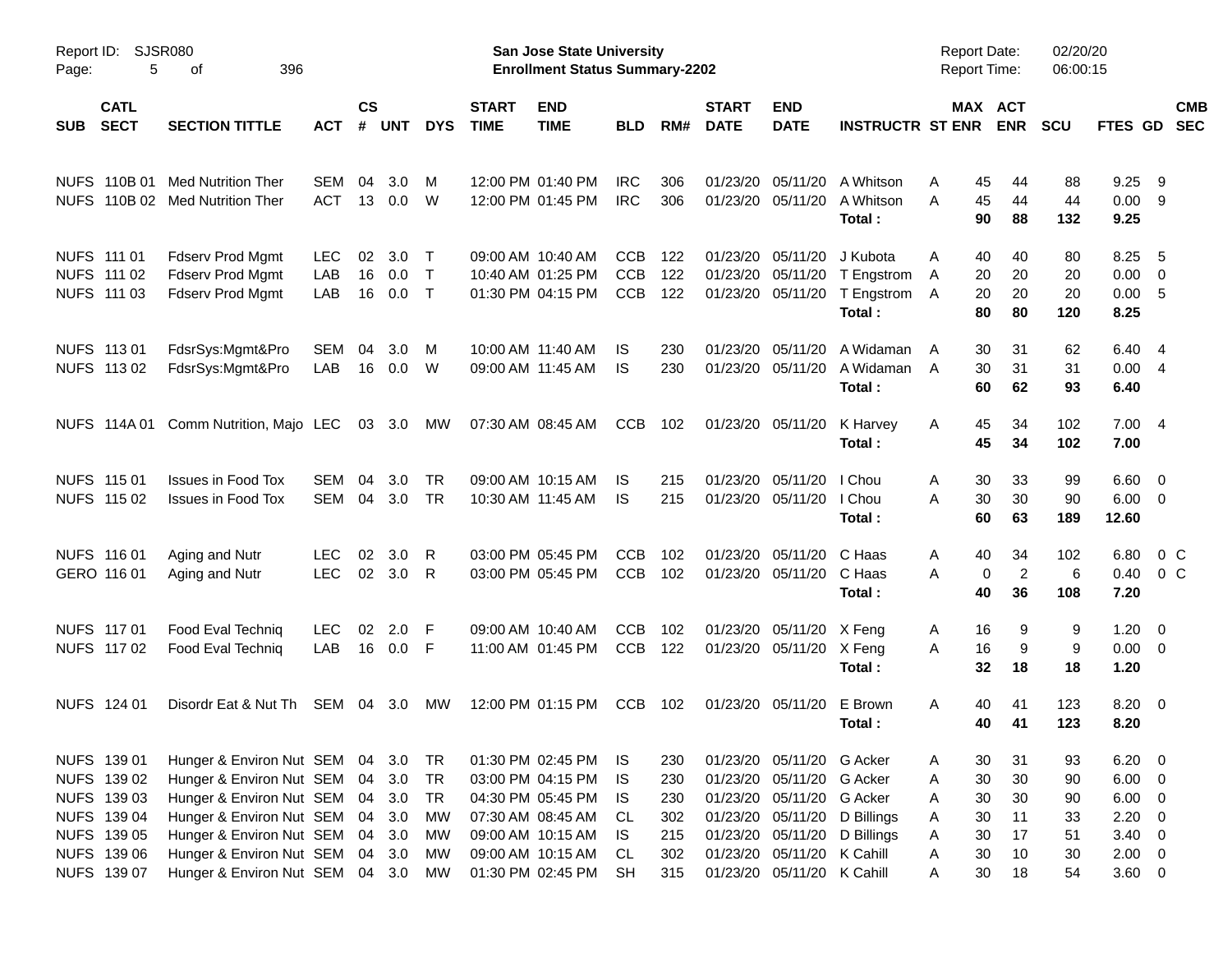|                     |                            |                          |            |                    |            |            |                             | <b>Preliminary Census</b>                                                 |            |     |                             |                            |                             |                                            |                              |                      |               |                          |                          |
|---------------------|----------------------------|--------------------------|------------|--------------------|------------|------------|-----------------------------|---------------------------------------------------------------------------|------------|-----|-----------------------------|----------------------------|-----------------------------|--------------------------------------------|------------------------------|----------------------|---------------|--------------------------|--------------------------|
| Report ID:<br>Page: | <b>SJSR080</b><br>6        | 396<br>οf                |            |                    |            |            |                             | <b>San Jose State University</b><br><b>Enrollment Status Summary-2202</b> |            |     |                             |                            |                             | <b>Report Date:</b><br><b>Report Time:</b> |                              | 02/20/20<br>06:00:15 |               |                          |                          |
| <b>SUB</b>          | <b>CATL</b><br><b>SECT</b> | <b>SECTION TITTLE</b>    | <b>ACT</b> | $\mathsf{cs}$<br># | <b>UNT</b> | <b>DYS</b> | <b>START</b><br><b>TIME</b> | <b>END</b><br><b>TIME</b>                                                 | <b>BLD</b> | RM# | <b>START</b><br><b>DATE</b> | <b>END</b><br><b>DATE</b>  | <b>INSTRUCTR ST ENR</b>     |                                            | <b>MAX ACT</b><br><b>ENR</b> | SCU                  | FTES GD       |                          | <b>CMB</b><br><b>SEC</b> |
| <b>NUFS</b>         | 139 08                     | Hunger & Environ Nut SEM |            | 04                 | 3.0        | F          |                             | 09:00 AM 11:45 AM                                                         | CL.        | 302 | 01/23/20                    | 05/11/20                   | A Gossard                   | A                                          | 30<br>15                     | 45                   | 3.00          | - 0                      |                          |
| <b>NUFS</b>         | 139 09                     | Hunger & Environ Nut SEM |            | 04                 | 3.0        | F          |                             | 12:00 PM 02:45 PM                                                         | <b>CL</b>  | 302 | 01/23/20                    | 05/11/20                   | A Gossard                   | A                                          | 18<br>30                     | 54                   | 3.60          | $\mathbf 0$              |                          |
| <b>NUFS</b>         | 139 10                     | Hunger & Environ Nut SEM |            | 04                 | 3.0        | <b>MW</b>  |                             | 12:00 PM 01:15 PM                                                         | IS         | 215 | 01/23/20                    | 05/11/20                   | K Harvey                    | Α                                          | 30<br>26                     | 78                   | 5.20          | 0                        |                          |
| <b>NUFS</b>         | 139 11                     | Hunger & Environ Nut SEM |            | 04                 | 3.0        | <b>MW</b>  |                             | 01:30 PM 02:45 PM                                                         | IS         | 215 | 01/23/20                    | 05/11/20                   | K Harvey                    | A                                          | 30<br>28                     | 84                   | 5.60          | 0                        |                          |
| <b>NUFS</b>         | 139 12                     | Hunger & Environ Nut SEM |            | 04                 | 3.0        | <b>MW</b>  |                             | 03:00 PM 04:15 PM                                                         | <b>BBC</b> | 201 | 01/23/20                    | 05/11/20                   | K Knoblaugh A               |                                            | 30<br>28                     | 84                   | 5.60          | $\mathbf 0$              |                          |
| <b>NUFS</b>         | 139 13                     | Hunger & Environ Nut SEM |            |                    | 3.0        |            |                             |                                                                           |            |     |                             |                            |                             | Х                                          | $\mathbf 0$<br>0             | 0                    | 0.00          | $\mathbf 0$              |                          |
| <b>NUFS</b>         | 139 14                     | Hunger & Environ Nut SEM |            |                    | 3.0        |            |                             |                                                                           |            |     |                             |                            |                             | X                                          | 0<br>0                       | $\mathbf 0$          | 0.00          | $\mathbf 0$              |                          |
| <b>NUFS</b>         | 139 15                     | Hunger & Environ Nut SEM |            | 04                 | 3.0        | <b>TR</b>  |                             | 03:00 PM 04:15 PM                                                         | CL         | 302 | 01/23/20                    | 05/11/20                   | L Steinberg                 | Α                                          | 30<br>30                     | 90                   | 6.00          | $\mathbf 0$              |                          |
| <b>NUFS</b>         | 139 16                     | Hunger & Environ Nut SEM |            |                    | 3.0        |            |                             |                                                                           |            |     |                             |                            |                             | X                                          | $\mathbf 0$<br>$\mathbf 0$   | $\mathbf 0$          | 0.00          | $\mathbf 0$              |                          |
| <b>NUFS</b>         | 139 17                     | Hunger & Environ Nut SEM |            | 04                 | 3.0        | <b>TR</b>  |                             | 09:00 AM 10:15 AM                                                         | <b>BBC</b> | 201 | 01/23/20                    | 05/11/20                   | L Chaudoin                  | A                                          | 30<br>15                     | 45                   | 3.00          | $\mathbf 0$              |                          |
| <b>NUFS</b>         | 139 18                     | Hunger & Environ Nut SEM |            | 04                 | 3.0        | <b>MW</b>  |                             | 12:00 PM 01:15 PM                                                         | <b>SH</b>  | 315 | 01/23/20                    | 05/11/20                   | A Reisenauer A              |                                            | 30<br>29                     | 87                   | 5.80          | $\mathbf 0$              |                          |
| <b>NUFS</b>         | 139 19                     | Hunger & Environ Nut SEM |            |                    | 3.0        |            |                             |                                                                           |            |     |                             |                            |                             | X                                          | 0<br>$\mathbf 0$             | $\mathbf 0$          | 0.00          | $\mathbf 0$              |                          |
| <b>NUFS</b>         | 13980                      | Hunger & Environ Nut SEM |            | 04                 | 3.0        | <b>TBA</b> |                             |                                                                           |            |     | 01/23/20                    | 05/11/20                   | E MacKusick A               |                                            | 30<br>29                     | 87                   | 5.80          | $\mathbf 0$              |                          |
| <b>NUFS</b>         | 13981                      | Hunger & Environ Nut SEM |            | 04                 | 3.0        | <b>TBA</b> |                             |                                                                           |            |     | 01/23/20                    | 05/11/20                   | E MacKusick A               |                                            | 30<br>29                     | 87                   | 5.80          | $\mathbf 0$              |                          |
| <b>NUFS</b>         | 13982                      | Hunger & Environ Nut SEM |            | 04                 | 3.0        | <b>TBA</b> |                             |                                                                           |            |     | 01/23/20                    | 05/11/20                   | E MacKusick A               |                                            | 30<br>27                     | 81                   | 5.40          | $\mathbf 0$              |                          |
|                     |                            |                          |            |                    |            |            |                             |                                                                           |            |     |                             |                            | Total:                      | 540                                        | 421                          | 1263                 | 84.20         |                          |                          |
|                     | NUFS 144 01                | <b>Food Culture</b>      | <b>LEC</b> | 02                 | 3.0        | <b>TR</b>  |                             | 07:30 AM 08:45 AM                                                         | CL         | 302 | 01/23/20                    | 05/11/20                   | D Billings                  | A                                          | 30<br>20                     | 60                   | 4.00          | - 0                      |                          |
| <b>NUFS</b>         | 144 02                     | <b>Food Culture</b>      | <b>LEC</b> | 02                 | 3.0        | <b>TR</b>  |                             | 10:30 AM 11:45 AM                                                         | <b>DBH</b> | 225 | 01/23/20                    | 05/11/20                   | D Billings                  | Α                                          | 30<br>30                     | 90                   | 6.00          | $\mathbf 0$              |                          |
| <b>NUFS</b>         | 144 03                     | <b>Food Culture</b>      | <b>LEC</b> |                    | 3.0        |            |                             |                                                                           |            |     |                             |                            |                             | X                                          | $\mathbf 0$<br>0             | $\mathbf 0$          | 0.00          | $\mathbf 0$              |                          |
| <b>NUFS</b>         | 144 04                     | <b>Food Culture</b>      | <b>LEC</b> | 02                 | 3.0        | <b>MW</b>  |                             | 10:30 AM 11:45 AM                                                         | CL         | 302 | 01/23/20                    | 05/11/20                   | K Cahill                    | A                                          | 30<br>29                     | 87                   | 5.80          | $\mathbf 0$              |                          |
| <b>NUFS</b>         | 144 05                     | <b>Food Culture</b>      | <b>LEC</b> |                    | 3.0        |            |                             |                                                                           |            |     |                             |                            |                             | X                                          | $\mathbf 0$<br>$\mathbf 0$   | $\mathbf 0$          | 0.00          | $\mathbf 0$              |                          |
| <b>NUFS</b>         | 144 06                     | <b>Food Culture</b>      | <b>LEC</b> | 02                 | 3.0        | <b>MW</b>  |                             | 09:00 AM 10:15 AM                                                         | <b>CCB</b> | 102 | 01/23/20                    | 05/11/20                   | K Harvey                    | Α                                          | 30<br>29                     | 87                   | 5.80          | $\mathbf 0$              |                          |
| <b>NUFS</b>         | 144 07                     | <b>Food Culture</b>      | <b>LEC</b> | 02                 | 3.0        | R          |                             | 05:30 PM 08:15 PM                                                         | <b>SH</b>  | 242 | 01/23/20                    | 05/11/20                   | R Ritter Spi                | Α                                          | 26<br>30                     | 78                   | 5.20          | $\mathbf 0$              |                          |
| <b>NUFS</b>         | 144 08                     | <b>Food Culture</b>      | <b>LEC</b> | 02                 | 3.0        | <b>MW</b>  |                             | 10:30 AM 11:45 AM                                                         | <b>BBC</b> | 126 | 01/23/20                    | 05/11/20                   | M Hall                      | A                                          | 30<br>31                     | 93                   | 6.20          | $\mathbf 0$              |                          |
| <b>NUFS</b>         | 144 09                     | <b>Food Culture</b>      | <b>LEC</b> | 02                 | 3.0        | <b>TR</b>  |                             | 10:30 AM 11:45 AM                                                         | IS         | 230 | 01/23/20                    | 05/11/20                   | D Singamsett A              |                                            | 30<br>30                     | 90                   | 6.00          | $\mathbf 0$              |                          |
| <b>NUFS</b>         | 144 10                     | <b>Food Culture</b>      | <b>LEC</b> | 02                 | 3.0        | <b>TR</b>  |                             | 12:00 PM 01:15 PM                                                         | IS         | 230 | 01/23/20                    | 05/11/20                   | D Singamsett A              |                                            | 30<br>30                     | 90                   | 6.00          | 0                        |                          |
| <b>NUFS</b>         | 144 11                     | <b>Food Culture</b>      | <b>LEC</b> |                    | 3.0        |            |                             |                                                                           |            |     |                             |                            |                             | X                                          | 0<br>0                       | 0                    | 0.00          | $\mathbf 0$              |                          |
| <b>NUFS</b>         | 144 12                     | <b>Food Culture</b>      | <b>LEC</b> | 02                 | 3.0        | <b>TR</b>  |                             | 01:30 PM 02:45 PM                                                         | CL         | 302 | 01/23/20                    | 05/11/20                   | L Steinberg                 | Α                                          | 30<br>30                     | 90                   | 6.00          | $\mathbf 0$              |                          |
|                     | NUFS 144 13                | <b>Food Culture</b>      | <b>LEC</b> | 02                 | 3.0        | <b>TR</b>  |                             | 04:30 PM 05:45 PM                                                         | <b>CL</b>  | 302 | 01/23/20                    | 05/11/20                   | L Steinberg                 | A                                          | 30<br>30                     | 90                   | 6.00          | $\overline{0}$           |                          |
|                     | NUFS 144 14                | <b>Food Culture</b>      | <b>LEC</b> | 02                 | 3.0        | W          |                             | 05:00 PM 07:45 PM                                                         | CL         | 302 |                             | 01/23/20 05/11/20 N Tsuji  |                             | A                                          | 29<br>30                     | 87                   | $5.80\quad 0$ |                          |                          |
|                     | NUFS 144 15                | <b>Food Culture</b>      | <b>LEC</b> |                    | 02 3.0     | TR         |                             | 12:00 PM 01:15 PM                                                         | BBC        | 201 |                             | 01/23/20 05/11/20 I Vanek  |                             | A                                          | 26<br>30                     | 78                   | 5.20          | $\overline{\phantom{0}}$ |                          |
|                     | NUFS 144 16                | <b>Food Culture</b>      | <b>LEC</b> |                    | 02 3.0     | TR         |                             | 12:00 PM 01:15 PM                                                         | - IS       | 215 |                             | 01/23/20 05/11/20 L Wiley  |                             | A                                          | 30<br>29                     | 87                   | 5.80 0        |                          |                          |
|                     | NUFS 144 17                | <b>Food Culture</b>      | <b>LEC</b> |                    | 02 3.0     | TR         |                             | 01:30 PM 02:45 PM                                                         | IS         | 215 |                             | 01/23/20 05/11/20 L Wiley  |                             | A                                          | 30<br>30                     | 90                   | $6.00 \t 0$   |                          |                          |
|                     | NUFS 144 18                | <b>Food Culture</b>      | <b>LEC</b> |                    | 02 3.0     | <b>TR</b>  |                             | 03:00 PM 04:15 PM                                                         | IS         | 215 |                             | 01/23/20 05/11/20 L Wiley  |                             | A                                          | 30<br>30                     | 90                   | $6.00 \t 0$   |                          |                          |
|                     | NUFS 144 19                | <b>Food Culture</b>      | <b>LEC</b> |                    | 02 3.0     | МW         |                             | 03:00 PM 04:15 PM SH                                                      |            | 315 |                             | 01/23/20 05/11/20 S Brown  |                             | A                                          | 30<br>30                     | 90                   | $6.00 \t 0$   |                          |                          |
|                     | NUFS 144 20                | <b>Food Culture</b>      | <b>LEC</b> |                    | 02 3.0     | МW         |                             | 04:30 PM 05:45 PM SH                                                      |            | 315 |                             | 01/23/20 05/11/20 K Cahill |                             | A                                          | 30<br>9                      | 27                   | $1.80 \t 0$   |                          |                          |
|                     | <b>NUFS 144 80</b>         | <b>Food Culture</b>      | <b>LEC</b> |                    | 02 3.0     | TBA        |                             |                                                                           |            |     |                             |                            | 01/23/20 05/11/20 S Spencer | A                                          | 29<br>30                     | 87                   | $5.80\ 0$     |                          |                          |
|                     | NUFS 144 81                | <b>Food Culture</b>      | <b>LEC</b> |                    | 02 3.0     | TBA        |                             |                                                                           |            |     |                             | 01/23/20 05/11/20 L Wiley  |                             | A                                          | 30<br>30                     | 90                   | $6.00 \t 0$   |                          |                          |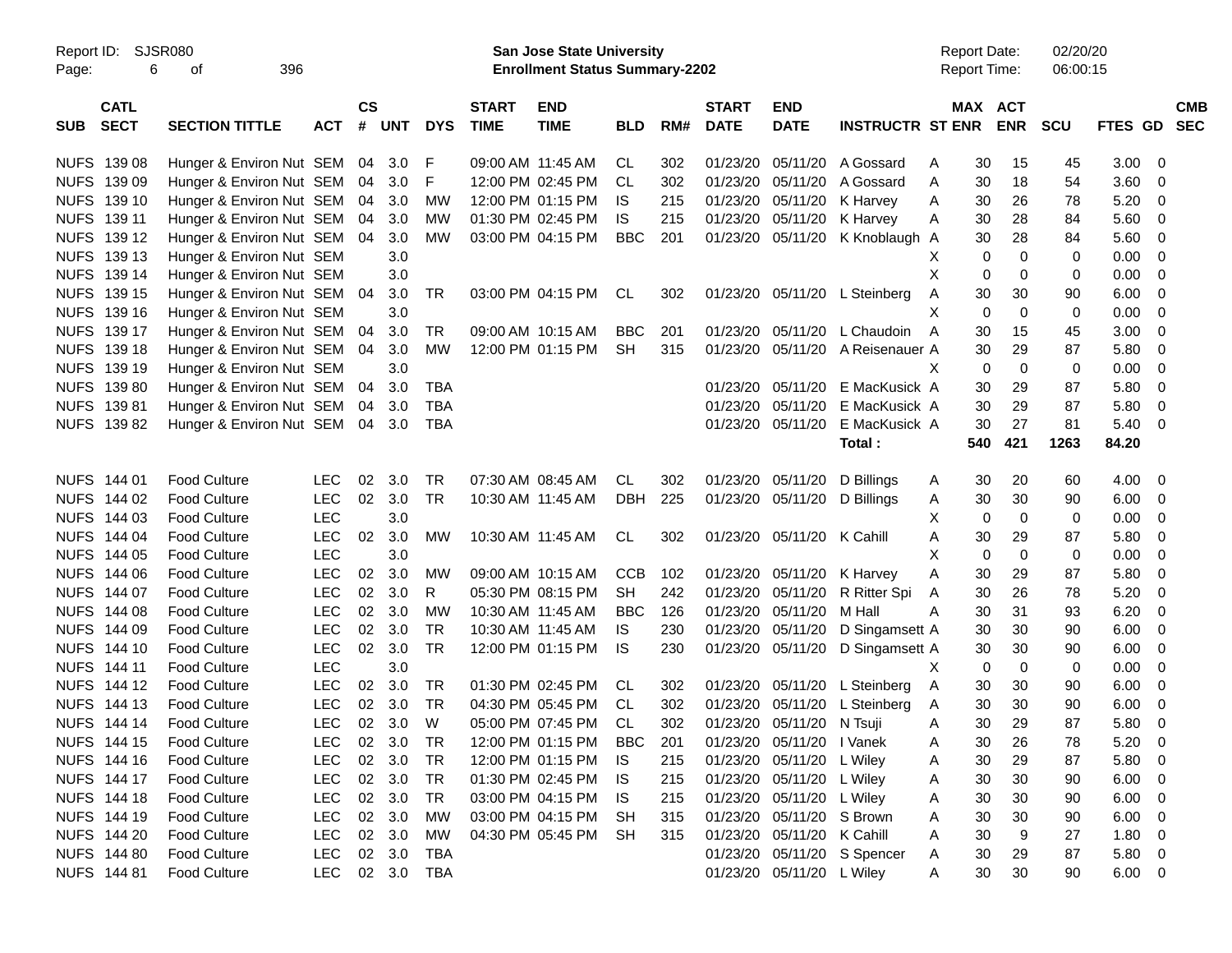|                     |                            |                           |            |                    |            |            |                             | <b>Preliminary Census</b>                                          |            |     |                             |                            |                                  |   |                                            |                |                      |                |                          |                          |
|---------------------|----------------------------|---------------------------|------------|--------------------|------------|------------|-----------------------------|--------------------------------------------------------------------|------------|-----|-----------------------------|----------------------------|----------------------------------|---|--------------------------------------------|----------------|----------------------|----------------|--------------------------|--------------------------|
| Report ID:<br>Page: | 7                          | SJSR080<br>οf             | 396        |                    |            |            |                             | San Jose State University<br><b>Enrollment Status Summary-2202</b> |            |     |                             |                            |                                  |   | <b>Report Date:</b><br><b>Report Time:</b> |                | 02/20/20<br>06:00:15 |                |                          |                          |
| <b>SUB</b>          | <b>CATL</b><br><b>SECT</b> | <b>SECTION TITTLE</b>     | <b>ACT</b> | $\mathsf{cs}$<br># | <b>UNT</b> | <b>DYS</b> | <b>START</b><br><b>TIME</b> | <b>END</b><br><b>TIME</b>                                          | <b>BLD</b> | RM# | <b>START</b><br><b>DATE</b> | <b>END</b><br><b>DATE</b>  | <b>INSTRUCTR ST ENR</b>          |   | MAX ACT                                    | <b>ENR</b>     | <b>SCU</b>           | FTES GD        |                          | <b>CMB</b><br><b>SEC</b> |
|                     | NUFS 144 82                | <b>Food Culture</b>       | <b>LEC</b> | 02                 | 3.0        | <b>TBA</b> |                             |                                                                    |            |     | 01/23/20                    | 05/11/20                   | D Singamsett A                   |   | 30                                         | 30             | 90                   | 6.00           | - 0                      |                          |
|                     | NUFS 144 83                | <b>Food Culture</b>       | <b>LEC</b> | 02                 | 3.0        | <b>TBA</b> |                             |                                                                    |            |     | 01/23/20                    | 05/11/20                   | A Whitson                        | A | 30                                         | 29             | 87                   | 5.80           | $\overline{0}$           |                          |
|                     |                            |                           |            |                    |            |            |                             |                                                                    |            |     |                             |                            | Total:                           |   | 630                                        | 586            | 1758                 | 117.20         |                          |                          |
| <b>NUFS</b>         | 16301                      | Phys Fit + Nutrit         | <b>LEC</b> | 02                 | 3.0        | <b>TR</b>  |                             | 10:30 AM 11:45 AM                                                  | <b>SH</b>  | 346 | 01/23/20                    | 05/11/20                   | E Brown                          | A | 32                                         | 7              | 21                   | 1.40           | 0 <sup>C</sup>           |                          |
| <b>KIN</b>          | 16301                      | Phys Fit + Nutrit         | <b>LEC</b> | 02                 | 3.0        | <b>TR</b>  |                             | 10:30 AM 11:45 AM                                                  | <b>SH</b>  | 346 | 01/23/20                    | 05/11/20                   | E Brown                          | Α | $\mathbf 0$                                | 22             | 66                   | 4.40           | 0 <sup>C</sup>           |                          |
| <b>NUFS</b>         | 163 02                     | Phys Fit + Nutrit         | <b>LEC</b> | 02                 | 3.0        | <b>TR</b>  |                             | 10:30 AM 11:45 AM                                                  | CL         | 310 | 01/23/20                    | 05/11/20                   | E Brown                          | Α | 32                                         | 8              | 24                   | 1.60           | 0 <sup>C</sup>           |                          |
| <b>KIN</b>          | 163 02                     | Phys Fit + Nutrit         | <b>LEC</b> | 02                 | 3.0        | <b>TR</b>  |                             | 10:30 AM 11:45 AM                                                  | <b>CL</b>  | 310 | 01/23/20                    | 05/11/20                   | E Brown                          | A | 0                                          | 21             | 63                   | 4.20           | 0 <sup>C</sup>           |                          |
| <b>NUFS</b>         | 163 03                     | Phys Fit + Nutrit         | <b>LEC</b> | 02                 | 3.0        | <b>TR</b>  |                             | 12:00 PM 01:15 PM                                                  | <b>CCB</b> | 101 | 01/23/20                    | 05/11/20                   | E Brown                          | A | 32                                         | 10             | 30                   | 2.00           | 0 <sup>C</sup>           |                          |
| <b>KIN</b>          | 163 03                     | Phys Fit + Nutrit         | <b>LEC</b> | 02                 | 3.0        | <b>TR</b>  |                             | 12:00 PM 01:15 PM                                                  | <b>CCB</b> | 101 | 01/23/20                    | 05/11/20                   | E Brown                          | A | $\mathbf 0$                                | 15             | 45                   | 3.00           | 0 <sup>C</sup>           |                          |
| <b>NUFS</b>         | 16304                      | Phys Fit + Nutrit         | <b>LEC</b> | 02                 | 3.0        | <b>TR</b>  |                             | 12:00 PM 01:15 PM                                                  | <b>YUH</b> | 243 | 01/23/20                    | 05/11/20                   | E Brown                          | A | 32                                         | 9              | 27                   | 1.80           | 0 <sup>C</sup>           |                          |
| <b>KIN</b>          | 163 04                     | Phys Fit + Nutrit         | <b>LEC</b> | 02                 | 3.0        | <b>TR</b>  |                             | 12:00 PM 01:15 PM                                                  | <b>YUH</b> | 243 | 01/23/20                    | 05/11/20                   | E Brown                          | Α | $\mathbf 0$                                | 19             | 57                   | 3.80           | 0 <sup>C</sup>           |                          |
| <b>NUFS</b>         | 163 05                     | Phys Fit + Nutrit         | <b>LEC</b> | 02                 | 3.0        | <b>MW</b>  |                             | 09:00 AM 10:15 AM                                                  | HB         | 106 | 01/23/20                    | 05/11/20                   | A Bloom                          | Α | 32                                         | $\overline{7}$ | 21                   | 1.40           | 0 <sup>C</sup>           |                          |
| <b>KIN</b>          | 163 05                     | Phys Fit + Nutrit         | <b>LEC</b> | 02                 | 3.0        | МW         |                             | 09:00 AM 10:15 AM                                                  | HB         | 106 | 01/23/20                    | 05/11/20                   | A Bloom                          | Α | 0                                          | 24             | 72                   | 4.80           | 0 <sup>C</sup>           |                          |
| <b>NUFS</b>         | 16306                      | Phys Fit + Nutrit         | <b>LEC</b> | 02                 | 3.0        | МW         |                             | 09:00 AM 10:15 AM                                                  | <b>DBH</b> | 225 | 01/23/20                    | 05/11/20                   | A Bloom                          | A | 32                                         | 8              | 24                   | 1.60           | 0 <sup>C</sup>           |                          |
| <b>KIN</b>          | 163 06                     | Phys Fit + Nutrit         | <b>LEC</b> | 02                 | 3.0        | МW         |                             | 09:00 AM 10:15 AM                                                  | <b>DBH</b> | 225 | 01/23/20                    | 05/11/20                   | A Bloom                          | Α | $\mathbf 0$                                | 16             | 48                   | 3.20           | 0 <sup>C</sup>           |                          |
| <b>NUFS</b>         | 16307                      | Phys Fit + Nutrit         | <b>LEC</b> | 02                 | 3.0        | МW         |                             | 10:30 AM 11:45 AM                                                  | IS.        | 215 | 01/23/20                    | 05/11/20                   | A Bloom                          | A | 32                                         | 14             | 42                   | 2.80           | 0 <sup>C</sup>           |                          |
| KIN                 | 163 07                     | Phys Fit + Nutrit         | <b>LEC</b> | 02                 | 3.0        | МW         |                             | 10:30 AM 11:45 AM                                                  | <b>IS</b>  | 215 | 01/23/20                    | 05/11/20                   | A Bloom                          | A | $\mathbf 0$                                | 17             | 51                   | 3.40           | 0 <sup>C</sup>           |                          |
| <b>NUFS</b>         | 16308                      | Phys Fit + Nutrit         | <b>LEC</b> | 02                 | 3.0        | МW         |                             | 10:30 AM 11:45 AM                                                  | <b>BBC</b> | 225 | 01/23/20                    | 05/11/20                   | A Bloom                          | A | 32                                         | 8              | 24                   | 1.60           | 0 <sup>C</sup>           |                          |
| <b>KIN</b>          | 163 08                     | Phys Fit + Nutrit         | <b>LEC</b> | 02                 | 3.0        | МW         |                             | 10:30 AM 11:45 AM                                                  | <b>BBC</b> | 225 | 01/23/20                    | 05/11/20                   | A Bloom                          | Α | 0                                          | 24             | 72                   | 4.80           | 0 <sup>C</sup>           |                          |
| <b>NUFS</b>         | 16309                      | Phys Fit + Nutrit         | <b>LEC</b> | 02                 | 3.0        | МW         |                             | 12:00 PM 01:15 PM                                                  | <b>SH</b>  | 346 | 01/23/20                    | 05/11/20                   | A Bloom                          | A | 32                                         | 10             | 30                   | 2.00           | 0 <sup>C</sup>           |                          |
| KIN                 | 163 09                     | Phys Fit + Nutrit         | <b>LEC</b> | 02                 | 3.0        | МW         |                             | 12:00 PM 01:15 PM                                                  | <b>SH</b>  | 346 | 01/23/20                    | 05/11/20                   | A Bloom                          | A | $\mathbf 0$                                | 22             | 66                   | 4.40           | 0 <sup>C</sup>           |                          |
| <b>NUFS</b>         | 163 10                     | Phys Fit + Nutrit         | <b>LEC</b> | 02                 | 3.0        | МW         |                             | 12:00 PM 01:15 PM                                                  | MН         | 234 | 01/23/20                    | 05/11/20                   | A Bloom                          | A | 32                                         | 11             | 33                   | 2.20           | 0 <sup>C</sup>           |                          |
| <b>KIN</b>          | 163 10                     | Phys Fit + Nutrit         | <b>LEC</b> | 02                 | 3.0        | МW         |                             | 12:00 PM 01:15 PM                                                  | MН         | 234 | 01/23/20                    | 05/11/20                   | A Bloom                          | A | 0                                          | 20             | 60                   | 4.00           | 0 <sup>C</sup>           |                          |
| <b>NUFS</b>         | 163 11                     | Phys Fit + Nutrit         | <b>LEC</b> | 02                 | 3.0        | МW         |                             | 01:30 PM 02:45 PM                                                  | MН         | 223 | 01/23/20                    | 05/11/20                   | A Bloom                          | A | 32                                         | 14             | 42                   | 2.80           | 0 <sup>C</sup>           |                          |
| KIN.                | 163 11                     | Phys Fit + Nutrit         | <b>LEC</b> | 02                 | 3.0        | МW         |                             | 01:30 PM 02:45 PM                                                  | MН         | 223 | 01/23/20                    | 05/11/20                   | A Bloom                          | A | $\mathbf 0$                                | 14             | 42                   | 2.80           | 0 <sup>C</sup>           |                          |
| <b>NUFS</b>         | 163 12                     | Phys Fit + Nutrit         | <b>LEC</b> | 02                 | 3.0        | МW         |                             | 01:30 PM 02:45 PM                                                  | <b>SH</b>  | 313 | 01/23/20                    | 05/11/20                   | A Bloom                          | A | 32                                         | 3              | 9                    | 0.60           | 0 <sup>C</sup>           |                          |
| KIN.                | 163 12                     | Phys Fit + Nutrit         | <b>LEC</b> | 02                 | 3.0        | MW         |                             | 01:30 PM 02:45 PM                                                  | <b>SH</b>  | 313 | 01/23/20                    | 05/11/20                   | A Bloom                          | A | 0                                          | 16             | 48                   | 3.20           | 0 <sup>C</sup>           |                          |
|                     |                            |                           |            |                    |            |            |                             |                                                                    |            |     |                             |                            | Total:                           |   | 384                                        | 339            | 1017                 | 67.80          |                          |                          |
|                     | NUFS 180 01                | <b>Individual Studies</b> | <b>SUP</b> |                    | 36 1.0     | TBA        |                             |                                                                    |            |     |                             | 01/23/20 05/11/20 J Kubota |                                  | A | 20                                         |                |                      | $0.07 \t 0$    |                          |                          |
|                     | NUFS 180 02                | <b>Individual Studies</b> | <b>SUP</b> |                    | 36 2.0     | TBA        |                             |                                                                    |            |     |                             | 01/23/20 05/11/20          | J Kubota                         | A | 20                                         | -1             | 2                    | $0.17$ 1       |                          |                          |
|                     | NUFS 180 03                | <b>Individual Studies</b> | <b>SUP</b> |                    | 36 3.0     | TBA        |                             |                                                                    |            |     |                             | 01/23/20 05/11/20          | J Kubota                         | Α | 20                                         | 2              | 6                    | 0.40           | - 0                      |                          |
|                     | NUFS 180 04                | <b>Individual Studies</b> | <b>SUP</b> |                    | 36 4.0     | TBA        |                             |                                                                    |            |     |                             | 01/23/20 05/11/20          | J Kubota                         | Α | 20                                         | 0              | 0                    | 0.00           | $\overline{\phantom{0}}$ |                          |
|                     | NUFS 180 05                | <b>Individual Studies</b> | <b>SUP</b> |                    | 36 5.0     | TBA        |                             |                                                                    |            |     |                             | 01/23/20 05/11/20          | J Kubota                         | Α | 20                                         | 0              | 0                    | 0.00           | - 0                      |                          |
|                     | NUFS 180 06                | <b>Individual Studies</b> | <b>SUP</b> |                    | 36 6.0     | TBA        |                             |                                                                    |            |     |                             | 01/23/20 05/11/20          | J Kubota                         | Α | 20                                         | 0              | 0                    | 0.00           | - 0                      |                          |
|                     | NUFS 180 07                | <b>Individual Studies</b> | <b>SUP</b> |                    | 36 1.0     | TBA        |                             |                                                                    |            |     |                             | 01/23/20 05/11/20 S Gieng  |                                  | Α | 20                                         |                | 1                    | $0.07 \quad 0$ |                          |                          |
|                     | NUFS 180 08                | <b>Individual Studies</b> | <b>SUP</b> |                    | 36 2.0     | TBA        |                             |                                                                    |            |     |                             | 01/23/20 05/11/20 S Gieng  |                                  | A | 20                                         |                | 0                    | $0.00 \t 0$    |                          |                          |
|                     | NUFS 180 09                | <b>Individual Studies</b> | <b>SUP</b> |                    | 36 1.0 TBA |            |                             |                                                                    |            |     |                             |                            | 01/23/20 05/11/20 G Pereira Pi A |   | 20                                         | -1             | $\mathbf{1}$         | $0.08$ 1       |                          |                          |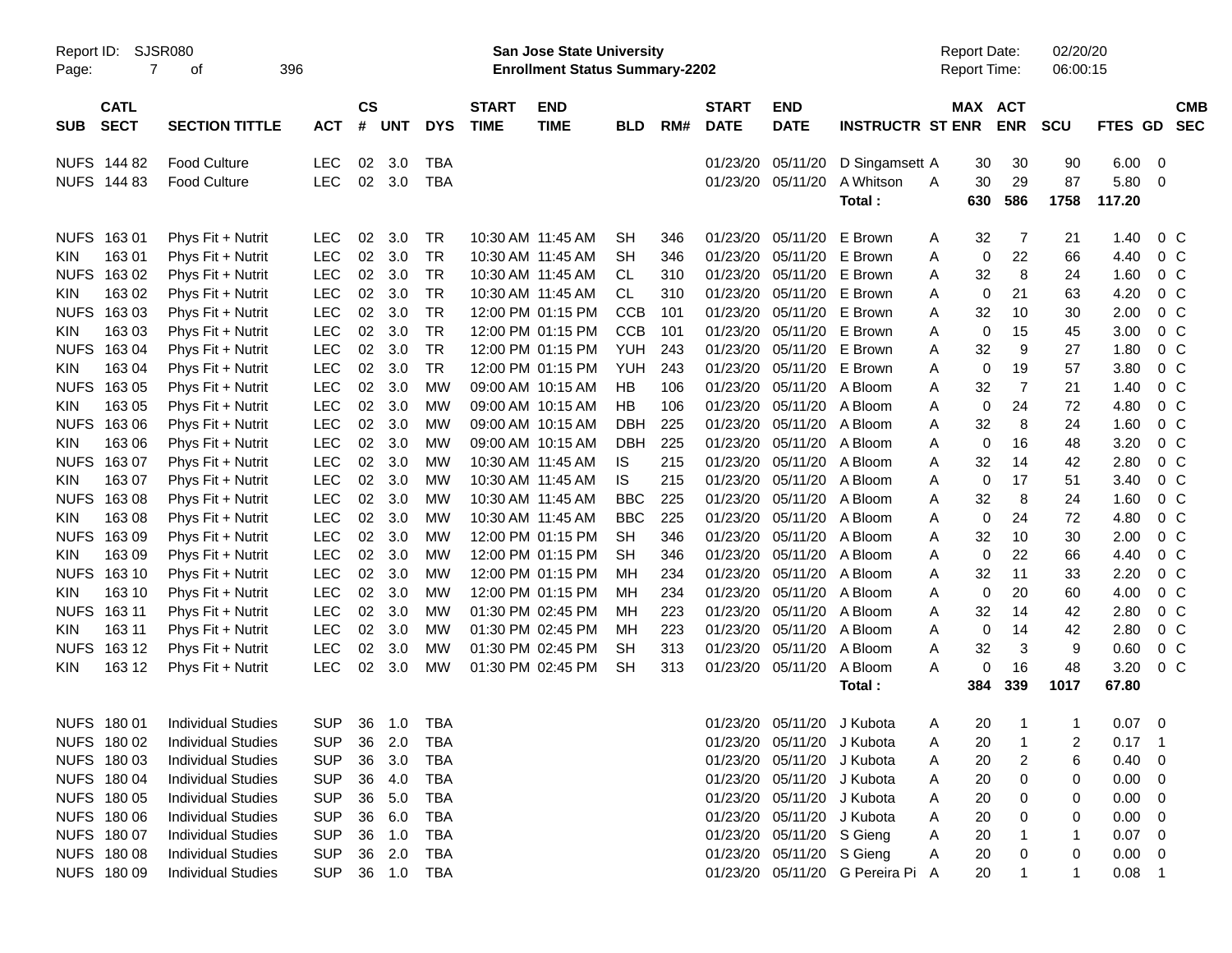|       |                            |                                          |            |                    |            |            |                             | <b>Preliminary Census</b>                                          |            |     |                             |                           |                         |   |                                            |                |                      |                |                          |                          |
|-------|----------------------------|------------------------------------------|------------|--------------------|------------|------------|-----------------------------|--------------------------------------------------------------------|------------|-----|-----------------------------|---------------------------|-------------------------|---|--------------------------------------------|----------------|----------------------|----------------|--------------------------|--------------------------|
| Page: | Report ID: SJSR080<br>8    | 396<br>οf                                |            |                    |            |            |                             | San Jose State University<br><b>Enrollment Status Summary-2202</b> |            |     |                             |                           |                         |   | <b>Report Date:</b><br><b>Report Time:</b> |                | 02/20/20<br>06:00:15 |                |                          |                          |
| SUB   | <b>CATL</b><br><b>SECT</b> | <b>SECTION TITTLE</b>                    | <b>ACT</b> | $\mathsf{cs}$<br># | <b>UNT</b> | <b>DYS</b> | <b>START</b><br><b>TIME</b> | <b>END</b><br><b>TIME</b>                                          | <b>BLD</b> | RM# | <b>START</b><br><b>DATE</b> | <b>END</b><br><b>DATE</b> | <b>INSTRUCTR ST ENR</b> |   | MAX ACT                                    | <b>ENR</b>     | <b>SCU</b>           | <b>FTES GD</b> |                          | <b>CMB</b><br><b>SEC</b> |
|       | NUFS 180 10                | <b>Individual Studies</b>                | <b>SUP</b> | 36                 | 2.0        | <b>TBA</b> |                             |                                                                    |            |     | 01/23/20                    | 05/11/20                  | G Pereira Pi A          |   | 20                                         | 0              | 0                    | $0.00 \t 0$    |                          |                          |
|       | NUFS 180 11                | <b>Individual Studies</b>                | <b>SUP</b> | 36                 | 1.0        | <b>TBA</b> |                             |                                                                    |            |     | 01/23/20                    | 05/11/20                  | A Widaman               | A | 20                                         | 3              | 3                    | 0.20           | $\overline{\phantom{0}}$ |                          |
|       | NUFS 180 12                | <b>Individual Studies</b>                | <b>SUP</b> | 36                 | 2.0        | <b>TBA</b> |                             |                                                                    |            |     |                             | 01/23/20 05/11/20         | A Widaman               | A | 20                                         | 0              | 0                    | $0.00 \t 0$    |                          |                          |
|       |                            |                                          |            |                    |            |            |                             |                                                                    |            |     |                             |                           | Total:                  |   | 240                                        | 9              | 14                   | 0.98           |                          |                          |
|       | NUFS 190 01                | Nutr Ed & Couns                          | <b>LEC</b> | 01                 | 3.0        | MW         |                             | 03:00 PM 04:15 PM                                                  | <b>CCB</b> | 102 | 01/23/20 05/11/20           |                           | G Pereira Pi A          |   | 35                                         | 33             | 99                   | 6.75 3         |                          |                          |
|       |                            |                                          |            |                    |            |            |                             |                                                                    |            |     |                             |                           | Total:                  |   | 35                                         | 33             | 99                   | 6.75           |                          |                          |
|       | NUFS 192 01                | Fld Exp NufS/Pkg                         | <b>SUP</b> | 36                 | 1.0        | TBA        |                             |                                                                    |            |     |                             | 01/23/20 05/11/20         | D Billings              | A | 20                                         | 0              | 0                    | $0.00 \t 0$    |                          |                          |
|       | NUFS 192 02                | Fld Exp NufS/Pkg                         | <b>SUP</b> | 36                 | 2.0        | <b>TBA</b> |                             |                                                                    |            |     |                             | 01/23/20 05/11/20         | D Billings              | A | 20                                         | 0              | 0                    | $0.00 \t 0$    |                          |                          |
|       | NUFS 192 03                | Fld Exp NufS/Pkg                         | <b>SUP</b> | 36                 | 3.0        | <b>TBA</b> |                             |                                                                    |            |     |                             | 01/23/20 05/11/20         | D Billings              | A | 20                                         | 0              | 0                    | $0.00 \t 0$    |                          |                          |
|       | NUFS 192 04                | Fld Exp NufS/Pkg                         | <b>SUP</b> | 36                 | 4.0        | <b>TBA</b> |                             |                                                                    |            |     |                             | 01/23/20 05/11/20         | D Billings              | A | 20                                         | 0              | 0                    | $0.00 \t 0$    |                          |                          |
|       | NUFS 192 05                | Fld Exp NufS/Pkg                         | <b>SUP</b> | 36                 | 5.0        | <b>TBA</b> |                             |                                                                    |            |     |                             | 01/23/20 05/11/20         | D Billings              | A | 20                                         | 0              | 0                    | 0.00           | $\overline{\phantom{0}}$ |                          |
|       | NUFS 192 06                | Fld Exp NufS/Pkg                         | <b>SUP</b> | 36                 | 6.0        | <b>TBA</b> |                             |                                                                    |            |     |                             | 01/23/20 05/11/20         | D Billings              | Α | 20                                         | 2              | 12                   | 0.80           | $\overline{\phantom{0}}$ |                          |
|       | NUFS 192 07                | Fld Exp NufS/Pkg                         | <b>SUP</b> | 36                 | 2.0        | <b>TBA</b> |                             |                                                                    |            |     | 01/23/20                    | 05/11/20                  | J Kubota                | A | 20                                         | 18             | 36                   | 2.40           | $\overline{\phantom{0}}$ |                          |
|       | NUFS 192 08                | Fld Exp NufS/Pkg                         | <b>SUP</b> | 36                 | 2.0        | <b>TBA</b> |                             |                                                                    |            |     | 01/23/20                    | 05/11/20                  | E Brown                 | Α | 20                                         | 5              | 10                   | 0.67           | $\overline{\phantom{0}}$ |                          |
|       | NUFS 192 09                | Fld Exp NufS/Pkg                         | <b>SUP</b> | 36                 | 2.0        | <b>TBA</b> |                             |                                                                    |            |     | 01/23/20                    | 05/11/20                  | C Haas                  | Α | 20                                         | 0              | 0                    | 0.00           | $\overline{\phantom{0}}$ |                          |
|       | NUFS 192 10                | Fld Exp NufS/Pkg                         | <b>SUP</b> | 36                 | 4.0        | <b>TBA</b> |                             |                                                                    |            |     | 01/23/20                    | 05/11/20                  | F Yambrach              | A | 20                                         | 5              | 20                   | 1.33           | $\overline{\phantom{0}}$ |                          |
|       | NUFS 192 11                | Fld Exp NufS/Pkg                         | <b>SUP</b> | 36                 | 5.0        | <b>TBA</b> |                             |                                                                    |            |     | 01/23/20                    | 05/11/20                  | F Yambrach              | A | 20                                         | 0              | 0                    | 0.00           | $\overline{\phantom{0}}$ |                          |
|       | NUFS 19212                 | Fld Exp NufS/Pkg                         | <b>SUP</b> | 36                 | 6.0        | <b>TBA</b> |                             |                                                                    |            |     |                             | 01/23/20 05/11/20         | F Yambrach A            |   | 36                                         | 3              | 18                   | $1.20 \t 0$    |                          |                          |
|       |                            |                                          |            |                    |            |            |                             |                                                                    |            |     |                             |                           | Total:                  |   | 256                                        | 33             | 96                   | 6.40           |                          |                          |
|       |                            | NUFS 219B 02 Sem Adv Topics in Nu SEM    |            |                    | 3.0        |            |                             |                                                                    |            |     |                             |                           |                         | X | 0                                          | 0              | 0                    | $0.00 \t 0$    |                          |                          |
|       |                            | NUFS 219B 03 Sem Adv Topics in Nu SEM 05 |            |                    | $3.0$ T    |            |                             | 03:00 PM 05:45 PM                                                  |            |     |                             | 01/23/20 05/11/20         | A Widaman               | A | 18                                         | 6              | 18                   | 1.35           | $\overline{\mathbf{3}}$  |                          |
|       |                            |                                          |            |                    |            |            |                             |                                                                    |            |     |                             |                           | Total:                  |   | 18                                         | 6              | 18                   | 1.35           |                          |                          |
|       | NUFS 220A 01 Adv Mnt       |                                          | SEM        | 05                 | 3.0        | M          |                             | 06:00 PM 08:45 PM                                                  | <b>CCB</b> | 122 | 01/23/20 05/11/20           |                           | J Berta                 | A | 18                                         | $\overline{7}$ | 21                   | 1.706          |                          |                          |
|       |                            |                                          |            |                    |            |            |                             |                                                                    |            |     |                             |                           | Total:                  |   | 18                                         | $\overline{7}$ | 21                   | 1.70           |                          |                          |
|       |                            | NUFS 280A 01 Dietetic Internship         | <b>SUP</b> |                    | 1.0        |            |                             |                                                                    |            |     |                             |                           |                         | х | 0                                          | 0              | 0                    | $0.00 \t 0$    |                          |                          |
|       |                            | NUFS 280A 02 Dietetic Internship         | <b>SUP</b> | 25                 | 3.0        | <b>TBA</b> |                             |                                                                    |            |     |                             | 01/23/20 05/11/20         | K Mauldin               | Α | 20                                         | 0              | 0                    | 0.00           | $\overline{\mathbf{0}}$  |                          |
|       |                            | NUFS 280A 03 Dietetic Internship         | <b>SUP</b> | 25                 | 6.0        | <b>TBA</b> |                             |                                                                    |            |     |                             | 01/23/20 05/11/20         | K Mauldin               | Α | 20                                         | 0              | 0                    | $0.00 \t 0$    |                          |                          |
|       |                            | NUFS 280A 04 Dietetic Internship         | <b>SUP</b> |                    | 25 9.0     | TBA        |                             |                                                                    |            |     |                             | 01/23/20 05/11/20         | K Mauldin               | Α | 20                                         | 0              | 0                    | $0.00 \t 0$    |                          |                          |
|       |                            | NUFS 280A 05 Dietetic Internship         | <b>SUP</b> |                    | 25 12.0    | TBA        |                             |                                                                    |            |     |                             | 01/23/20 05/11/20         | K Mauldin               | Α | 20                                         | 0              | 0                    | $0.00 \t 0$    |                          |                          |
|       |                            | NUFS 280A 06 Dietetic Internship         | <b>SUP</b> |                    | 25 6.0     | TBA        |                             |                                                                    |            |     |                             | 01/23/20 05/11/20         | G Pereira Pi A          |   | 20                                         | 0              | 0                    | 0.00           | $\overline{\phantom{0}}$ |                          |
|       |                            | NUFS 280A 07 Dietetic Internship         | <b>SUP</b> |                    | 25 12.0    | TBA        |                             |                                                                    |            |     |                             | 01/23/20 05/11/20         | G Pereira Pi A          |   | 20                                         | 0              | 0                    | $0.00 \t 0$    |                          |                          |
|       |                            | NUFS 280A 08 Dietetic Internship         | <b>SUP</b> |                    | 25 1.0     | M          |                             | 04:00 PM 05:15 PM                                                  | CCB        | 121 |                             | 01/23/20 05/11/20         | K Mauldin               | Α | 18                                         |                | 7                    | 0.576          |                          |                          |
|       |                            |                                          |            |                    |            |            |                             |                                                                    |            |     |                             |                           | Total:                  |   | 138                                        | 7              | 7                    | 0.57           |                          |                          |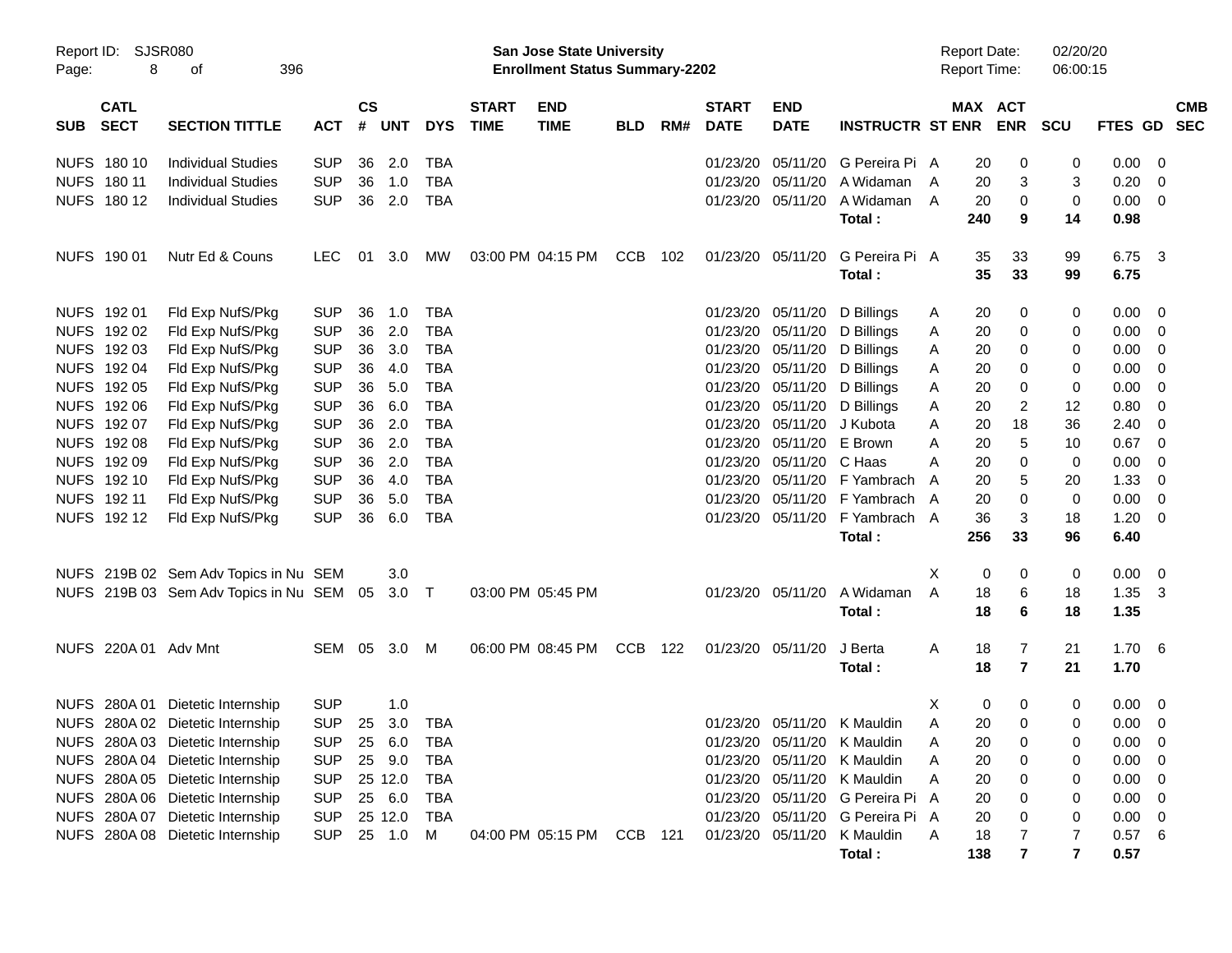|            |                                   |                                                  |                          |                    |               |              |                             | <b>Preliminary Census</b>                                                 |            |     |                             |                            |                                                                  |   |                                            |             |                         |                 |                          |
|------------|-----------------------------------|--------------------------------------------------|--------------------------|--------------------|---------------|--------------|-----------------------------|---------------------------------------------------------------------------|------------|-----|-----------------------------|----------------------------|------------------------------------------------------------------|---|--------------------------------------------|-------------|-------------------------|-----------------|--------------------------|
| Page:      | Report ID: SJSR080<br>9           | 396<br>οf                                        |                          |                    |               |              |                             | <b>San Jose State University</b><br><b>Enrollment Status Summary-2202</b> |            |     |                             |                            |                                                                  |   | <b>Report Date:</b><br><b>Report Time:</b> |             | 02/20/20<br>06:00:15    |                 |                          |
| <b>SUB</b> | <b>CATL</b><br><b>SECT</b>        | <b>SECTION TITTLE</b>                            | <b>ACT</b>               | $\mathsf{cs}$<br># | <b>UNT</b>    | <b>DYS</b>   | <b>START</b><br><b>TIME</b> | <b>END</b><br><b>TIME</b>                                                 | <b>BLD</b> | RM# | <b>START</b><br><b>DATE</b> | <b>END</b><br><b>DATE</b>  | <b>INSTRUCTR ST ENR</b>                                          |   | MAX ACT                                    | <b>ENR</b>  | <b>SCU</b>              | FTES GD         | <b>CMB</b><br><b>SEC</b> |
|            |                                   | NUFS 295A 01 Research Methodology SEM            |                          |                    | 3.0           |              |                             |                                                                           |            |     |                             |                            |                                                                  | Х | $\mathbf 0$                                | 0           | 0                       | 0.00            | $\overline{0}$           |
|            |                                   | NUFS 295A 02 Research Methodology SEM 05         |                          |                    | 3.0           | $\mathsf{R}$ |                             | 03:00 PM 05:45 PM                                                         | <b>CCB</b> | 121 | 01/23/20 05/11/20           |                            | S Gieng<br>Total:                                                | A | 18<br>18                                   | 12<br>12    | 36<br>36                | 3.00 12<br>3.00 |                          |
|            | NUFS 296 80                       | <b>Biostat in Res</b>                            | <b>LEC</b>               |                    | 02 3.0        | TBA          |                             |                                                                           |            |     |                             | 01/23/20 05/11/20          | E Houts<br>Total:                                                | A | 18<br>18                                   | 9<br>9      | 27<br>27                | 2.25<br>2.25    | 9                        |
|            | NUFS 298 01                       | <b>Special Studies</b>                           | <b>SUP</b>               | 25                 | 1.0           | <b>TBA</b>   |                             |                                                                           |            |     | 01/23/20                    | 05/11/20                   | E Brown                                                          | A | 10                                         | 0           | 0                       | 0.00            | 0                        |
|            | NUFS 298 02                       | <b>Special Studies</b>                           | <b>SUP</b>               | 25                 | 2.0           | TBA          |                             |                                                                           |            |     | 01/23/20                    | 05/11/20 E Brown           |                                                                  | A | 10                                         | 0           | 0                       | 0.00            | 0                        |
|            | NUFS 298 03                       | <b>Special Studies</b>                           | <b>SUP</b>               | 25                 | 3.0           | TBA          |                             |                                                                           |            |     | 01/23/20                    | 05/11/20 E Brown           |                                                                  | A | 10                                         | 0           | 0                       | 0.00            | 0                        |
|            | NUFS 298 04                       | <b>Special Studies</b>                           | <b>SUP</b>               | 25                 | 1.0           | TBA          |                             |                                                                           |            |     | 01/23/20                    | 05/11/20 X Feng            |                                                                  | A | 10                                         | 0           | 0                       | 0.00            | 0                        |
|            | NUFS 298 05                       | <b>Special Studies</b>                           | <b>SUP</b>               | 25                 | 2.0           | TBA          |                             |                                                                           |            |     | 01/23/20                    | 05/11/20 X Feng            |                                                                  | A | 10                                         | 0           | 0                       | 0.00            | 0                        |
|            | NUFS 298 06                       | <b>Special Studies</b>                           | <b>SUP</b>               | 25                 | 3.0           | TBA          |                             |                                                                           |            |     | 01/23/20                    | 05/11/20 X Feng            |                                                                  | A | 10                                         | 0           | 0                       | 0.00            | 0                        |
|            | NUFS 298 07                       | <b>Special Studies</b>                           | <b>SUP</b>               | 25                 | 1.0           | <b>TBA</b>   |                             |                                                                           |            |     | 01/23/20                    | 05/11/20 S Gieng           |                                                                  | A | 10                                         | 1           | 1                       | 0.08            | -1                       |
|            | NUFS 298 08                       | <b>Special Studies</b>                           | <b>SUP</b>               | 25                 | 2.0           | <b>TBA</b>   |                             |                                                                           |            |     | 01/23/20                    | 05/11/20 S Gieng           |                                                                  | A | 10                                         | 2           | 4                       | 0.33            | 2                        |
|            | NUFS 298 09                       | <b>Special Studies</b>                           | <b>SUP</b>               | 25                 | 3.0           | TBA          |                             |                                                                           |            |     | 01/23/20                    | 05/11/20                   | S Gieng                                                          | A | 10                                         | 0           | 0                       | 0.00            | 0                        |
|            | NUFS 298 10                       | <b>Special Studies</b>                           | <b>SUP</b>               | 25                 | 1.0           | <b>TBA</b>   |                             |                                                                           |            |     | 01/23/20                    | 05/11/20                   | J Kubota                                                         | A | 10                                         | 4           | 4                       | 0.33            | 4                        |
|            | NUFS 298 11                       | <b>Special Studies</b>                           | <b>SUP</b>               | 25                 | 2.0           | <b>TBA</b>   |                             |                                                                           |            |     | 01/23/20                    | 05/11/20                   | J Kubota                                                         | A | 10                                         | 1           | 2                       | 0.17            | -1                       |
|            | NUFS 298 12                       | <b>Special Studies</b>                           | <b>SUP</b>               | 25                 | 3.0           | <b>TBA</b>   |                             |                                                                           |            |     |                             | 01/23/20 05/11/20 J Kubota |                                                                  | A | 10                                         | 0           | 0                       | 0.00            | 0                        |
|            | NUFS 298 13                       | <b>Special Studies</b>                           | <b>SUP</b>               |                    | 1.0           |              |                             |                                                                           |            |     |                             |                            |                                                                  | Х | 0                                          | 0           | 0                       | 0.00            | 0                        |
|            | NUFS 298 14                       | <b>Special Studies</b>                           | <b>SUP</b>               |                    | 2.0           |              |                             |                                                                           |            |     |                             |                            |                                                                  | X | 0                                          | 0           | 0                       | 0.00            | 0                        |
|            | NUFS 298 15                       | <b>Special Studies</b>                           | <b>SUP</b>               |                    | 3.0           |              |                             |                                                                           |            |     |                             |                            |                                                                  | X | 0                                          | 0           | 0                       | 0.00            | 0                        |
|            | NUFS 298 16                       | <b>Special Studies</b>                           | <b>SUP</b>               | 25                 | 1.0           | TBA          |                             |                                                                           |            |     | 01/23/20                    | 05/11/20 X Liu             |                                                                  | Α | 10                                         | 0           | 0                       | 0.00            | 0                        |
|            | NUFS 298 17                       | <b>Special Studies</b>                           | <b>SUP</b>               | 25                 | 2.0           | TBA          |                             |                                                                           |            |     | 01/23/20                    | 05/11/20                   | X Liu                                                            | Α | 10                                         | 0           | 0                       | 0.00            | 0                        |
|            | <b>NUFS 298 18</b>                | <b>Special Studies</b>                           | <b>SUP</b>               | 25                 | 3.0           | TBA          |                             |                                                                           |            |     | 01/23/20                    | 05/11/20                   | X Liu                                                            | Α | 10                                         | 0           | 0                       | 0.00            | 0                        |
|            | NUFS 298 19                       | <b>Special Studies</b>                           | <b>SUP</b>               | 25                 | 1.0           | TBA          |                             |                                                                           |            |     | 01/23/20                    | 05/11/20                   | K Mauldin                                                        | Α | 10                                         | 2           | $\overline{\mathbf{c}}$ | 0.17            | 2                        |
|            | NUFS 298 20                       | <b>Special Studies</b>                           | <b>SUP</b>               | 25                 | 2.0           | <b>TBA</b>   |                             |                                                                           |            |     | 01/23/20                    | 05/11/20                   | K Mauldin                                                        | Α | 10                                         | 0           | 0                       | 0.00            | 0                        |
|            | NUFS 298 21                       | <b>Special Studies</b>                           | <b>SUP</b>               | 25                 | 3.0           | TBA          |                             |                                                                           |            |     | 01/23/20                    | 05/11/20                   | K Mauldin                                                        | Α | 10                                         | 0           | 0                       | 0.00            | 0                        |
|            | <b>NUFS 298 22</b>                | <b>Special Studies</b>                           | <b>SUP</b>               | 25                 | 1.0           | TBA          |                             |                                                                           |            |     | 01/23/20                    | 05/11/20                   | G Pereira Pi                                                     | A | 10                                         | 0           | 0                       | 0.00            | 0                        |
|            | <b>NUFS 298 23</b>                | <b>Special Studies</b>                           | <b>SUP</b>               | 25                 | 2.0           | <b>TBA</b>   |                             |                                                                           |            |     |                             |                            | 01/23/20 05/11/20 G Pereira Pi A                                 |   | 10                                         | $\mathbf 0$ | 0                       | 0.00            | 0                        |
|            | NUFS 298 24                       | <b>Special Studies</b>                           | <b>SUP</b>               | 25                 | 3.0           | <b>TBA</b>   |                             |                                                                           |            |     |                             |                            | 01/23/20 05/11/20 G Pereira Pi A                                 |   | 10                                         | 0           | 0                       | 0.00            | 0                        |
|            | <b>NUFS 298 25</b>                | <b>Special Studies</b>                           | <b>SUP</b>               | 25                 | 1.0           | <b>TBA</b>   |                             |                                                                           |            |     |                             |                            | 01/23/20 05/11/20 A Widaman                                      | A | 10                                         |             |                         | 0.08            |                          |
|            | <b>NUFS 298 26</b><br>NUFS 298 27 | <b>Special Studies</b>                           | <b>SUP</b>               | 25                 | 2.0           | TBA          |                             |                                                                           |            |     |                             |                            | 01/23/20 05/11/20 A Widaman                                      | A | 10                                         | 0           | 0                       | 0.00            | 0                        |
|            | NUFS 298 28                       | <b>Special Studies</b>                           | <b>SUP</b>               | 25                 | 3.0           | TBA          |                             |                                                                           |            |     |                             |                            | 01/23/20 05/11/20 A Widaman                                      | A | 10                                         | 0           | 0                       | 0.00            | 0                        |
|            |                                   | <b>Special Studies</b>                           | <b>SUP</b>               |                    | 25 1.0        | TBA          |                             |                                                                           |            |     |                             |                            | 01/23/20 05/11/20 F Yambrach A                                   |   | 10                                         | 0           | 0                       | 0.00            | 0                        |
|            | NUFS 298 29<br>NUFS 298 30        | <b>Special Studies</b><br><b>Special Studies</b> | <b>SUP</b><br><b>SUP</b> | 25                 | 2.0<br>25 3.0 | TBA<br>TBA   |                             |                                                                           |            |     |                             |                            | 01/23/20 05/11/20 F Yambrach A<br>01/23/20 05/11/20 F Yambrach A |   | 10<br>10                                   | 0           | 2<br>0                  | 0.17<br>0.00    | -1<br>0                  |
|            |                                   |                                                  |                          |                    |               |              |                             |                                                                           |            |     |                             |                            | Total:                                                           |   | 270                                        | 12          | 16                      | 1.33            |                          |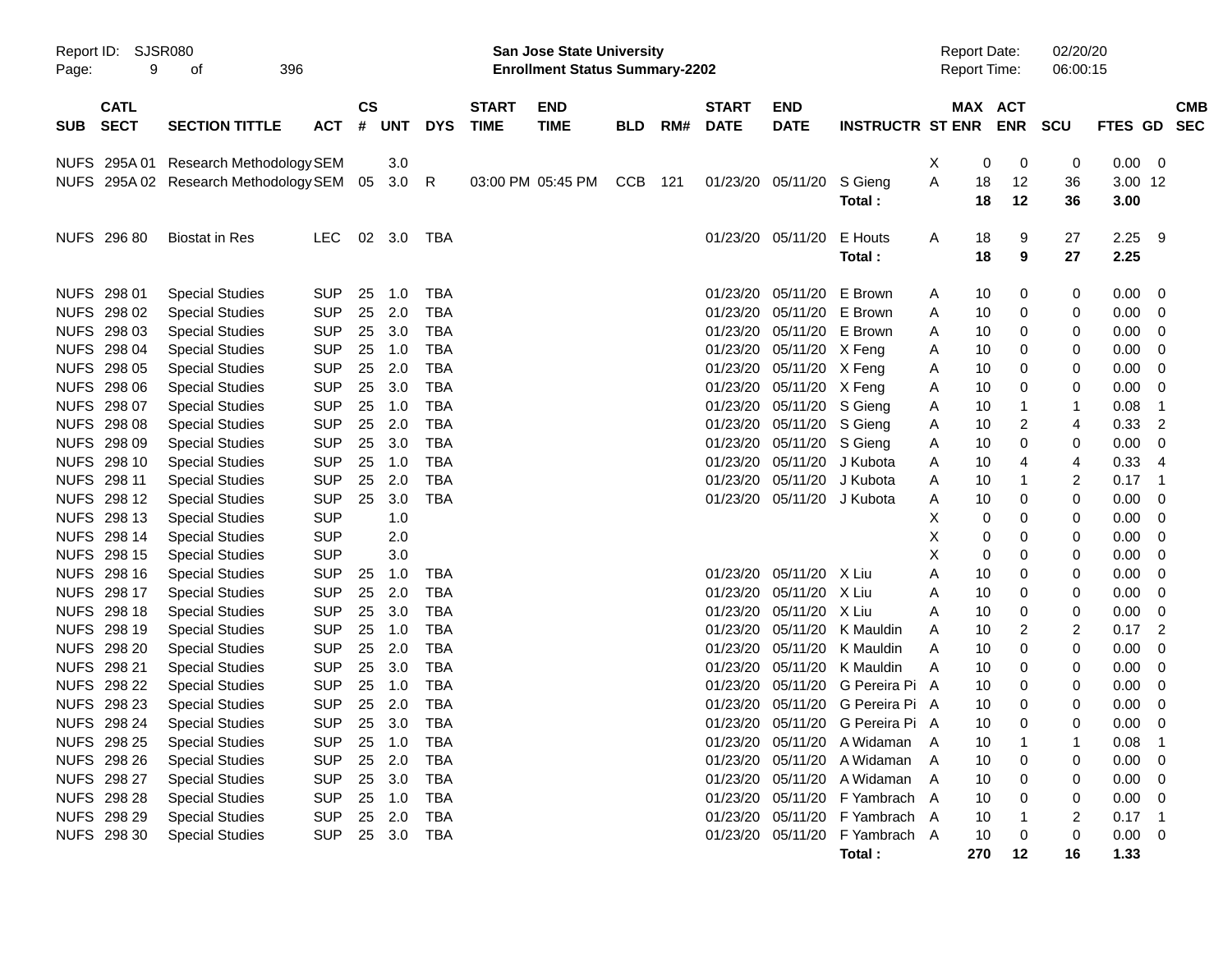|                     |                            |                               |              |                |            |            |                             |                                                                           | <b>Preliminary Census</b> |     |                             |                           |                                |                                            |                       |                      |             |                          |
|---------------------|----------------------------|-------------------------------|--------------|----------------|------------|------------|-----------------------------|---------------------------------------------------------------------------|---------------------------|-----|-----------------------------|---------------------------|--------------------------------|--------------------------------------------|-----------------------|----------------------|-------------|--------------------------|
| Report ID:<br>Page: | 10                         | <b>SJSR080</b><br>396<br>οf   |              |                |            |            |                             | <b>San Jose State University</b><br><b>Enrollment Status Summary-2202</b> |                           |     |                             |                           |                                | <b>Report Date:</b><br><b>Report Time:</b> |                       | 02/20/20<br>06:00:15 |             |                          |
| <b>SUB</b>          | <b>CATL</b><br><b>SECT</b> | <b>SECTION TITTLE</b>         | <b>ACT</b>   | <b>CS</b><br># | <b>UNT</b> | <b>DYS</b> | <b>START</b><br><b>TIME</b> | <b>END</b><br><b>TIME</b>                                                 | <b>BLD</b>                | RM# | <b>START</b><br><b>DATE</b> | <b>END</b><br><b>DATE</b> | <b>INSTRUCTR ST ENR</b>        |                                            | MAX ACT<br><b>ENR</b> | SCU                  | FTES GD     | <b>CMB</b><br><b>SEC</b> |
| NUFS 299 01         |                            | Mas Thesis or Proj            | <b>SUP</b>   | 25             | 1.0        | <b>TBA</b> |                             |                                                                           |                           |     | 01/23/20                    | 05/11/20 X Feng           |                                | 10<br>A                                    | 0                     | 0                    | 0.00        | - 0                      |
| NUFS 299 02         |                            | Mas Thesis or Proj            | <b>SUP</b>   | 25             | 2.0        | <b>TBA</b> |                             |                                                                           |                           |     | 01/23/20                    | 05/11/20                  | X Feng                         | 10<br>Α                                    | 0                     | 0                    | 0.00        | - 0                      |
| NUFS 299 03         |                            | Mas Thesis or Proj            | <b>SUP</b>   | 25             | 3.0        | <b>TBA</b> |                             |                                                                           |                           |     | 01/23/20                    | 05/11/20                  | X Feng                         | 10<br>Α                                    | 0                     | 0                    | 0.00        | - 0                      |
| NUFS 299 04         |                            | Mas Thesis or Proj            | <b>SUP</b>   | 25             | 1.0        | <b>TBA</b> |                             |                                                                           |                           |     | 01/23/20                    | 05/11/20                  | S Gieng                        | 10<br>Α                                    | 0                     | 0                    | 0.00        | - 0                      |
| NUFS 299 05         |                            | Mas Thesis or Proj            | <b>SUP</b>   | 25             | 2.0        | <b>TBA</b> |                             |                                                                           |                           |     | 01/23/20                    | 05/11/20                  | S Gieng                        | 10<br>Α                                    | 0                     | 0                    | 0.00        | - 0                      |
| NUFS 299 06         |                            | Mas Thesis or Proj            | <b>SUP</b>   | 25             | 3.0        | <b>TBA</b> |                             |                                                                           |                           |     | 01/23/20                    | 05/11/20                  | S Gieng                        | 10<br>Α                                    | 0                     | 0                    | 0.00        | - 0                      |
| NUFS 299 07         |                            | Mas Thesis or Proj            | <b>SUP</b>   | 25             | 1.0        | <b>TBA</b> |                             |                                                                           |                           |     | 01/23/20                    | 05/11/20                  | J Kubota                       | 10<br>Α                                    | 0                     | 0                    | 0.00        | - 0                      |
| NUFS 299 08         |                            | Mas Thesis or Proj            | <b>SUP</b>   | 25             | 2.0        | <b>TBA</b> |                             |                                                                           |                           |     | 01/23/20                    | 05/11/20                  | J Kubota                       | 10<br>Α                                    | 0                     | 0                    | 0.00        | - 0                      |
| NUFS 299 09         |                            | Mas Thesis or Proj            | <b>SUP</b>   | 25             | 3.0        | <b>TBA</b> |                             |                                                                           |                           |     | 01/23/20                    | 05/11/20                  | J Kubota                       | 10<br>Α                                    | 0                     | 0                    | 0.00        | - 0                      |
| NUFS 299 10         |                            | Mas Thesis or Proj            | <b>SUP</b>   |                | 1.0        |            |                             |                                                                           |                           |     |                             |                           |                                | X                                          | 0<br>0                | 0                    | 0.00        | - 0                      |
| NUFS 299 11         |                            | Mas Thesis or Proj            | <b>SUP</b>   |                | 2.0        |            |                             |                                                                           |                           |     |                             |                           |                                | X                                          | 0<br>0                | 0                    | 0.00        | - 0                      |
| NUFS 299 12         |                            | Mas Thesis or Proj            | <b>SUP</b>   |                | 3.0        |            |                             |                                                                           |                           |     |                             |                           |                                | X                                          | 0<br>0                | 0                    | 0.00        | - 0                      |
| NUFS 299 13         |                            | Mas Thesis or Proj            | <b>SUP</b>   | 25             | 1.0        | <b>TBA</b> |                             |                                                                           |                           |     | 01/23/20                    | 05/11/20                  | X Liu                          | A<br>10                                    | 0                     | 0                    | 0.00        | - 0                      |
| NUFS 299 14         |                            | Mas Thesis or Proj            | <b>SUP</b>   | 25             | 2.0        | <b>TBA</b> |                             |                                                                           |                           |     | 01/23/20                    | 05/11/20                  | X Liu                          | Α<br>10                                    | 0                     | 0                    | 0.00        | - 0                      |
| NUFS 299 15         |                            | Mas Thesis or Proj            | <b>SUP</b>   | 25             | 3.0        | <b>TBA</b> |                             |                                                                           |                           |     | 01/23/20                    | 05/11/20                  | X Liu                          | 10<br>Α                                    | 0                     | 0                    | 0.00        | - 0                      |
| NUFS 299 16         |                            | Mas Thesis or Proj            | <b>SUP</b>   | 25             | 1.0        | <b>TBA</b> |                             |                                                                           |                           |     | 01/23/20                    | 05/11/20                  | K Mauldin                      | 10<br>A                                    | 0                     | 0                    | 0.00        | - 0                      |
| NUFS 299 17         |                            | Mas Thesis or Proj            | <b>SUP</b>   | 25             | 2.0        | <b>TBA</b> |                             |                                                                           |                           |     | 01/23/20                    | 05/11/20                  | K Mauldin                      | Α<br>10                                    | 0                     | 0                    | 0.00        | - 0                      |
| NUFS 299 18         |                            | Mas Thesis or Proj            | <b>SUP</b>   | 25             | 3.0        | <b>TBA</b> |                             |                                                                           |                           |     | 01/23/20                    | 05/11/20                  | K Mauldin                      | Α<br>10                                    | 0                     | 0                    | 0.00        | - 0                      |
| NUFS 299 19         |                            | Mas Thesis or Proj            | <b>SUP</b>   | 25             | 1.0        | <b>TBA</b> |                             |                                                                           |                           |     | 01/23/20                    | 05/11/20                  | G Pereira Pi A                 | 10                                         | 0                     | 0                    | 0.00        | - 0                      |
| NUFS 299 20         |                            | Mas Thesis or Proj            | <b>SUP</b>   | 25             | 2.0        | <b>TBA</b> |                             |                                                                           |                           |     | 01/23/20                    | 05/11/20                  | G Pereira Pi A                 | 10                                         | 0                     | 0                    | 0.00        | - 0                      |
| NUFS 299 21         |                            | Mas Thesis or Proj            | <b>SUP</b>   | 25             | 3.0        | <b>TBA</b> |                             |                                                                           |                           |     | 01/23/20                    | 05/11/20                  | G Pereira Pi A                 | 10                                         | 0                     | 0                    | 0.00        | - 0                      |
| NUFS 299 22         |                            | Mas Thesis or Proj            | <b>SUP</b>   | 25             | 1.0        | <b>TBA</b> |                             |                                                                           |                           |     | 01/23/20                    | 05/11/20                  | A Widaman                      | 10<br>A                                    | 0                     | 0                    | 0.00        | - 0                      |
| NUFS 299 23         |                            | Mas Thesis or Proj            | <b>SUP</b>   | 25             | 2.0        | <b>TBA</b> |                             |                                                                           |                           |     | 01/23/20                    | 05/11/20                  | A Widaman                      | 10<br>A                                    | 0                     | 0                    | 0.00        | - 0                      |
| NUFS 299 24         |                            | Mas Thesis or Proj            | <b>SUP</b>   | 25             | 3.0        | <b>TBA</b> |                             |                                                                           |                           |     | 01/23/20                    | 05/11/20                  | A Widaman                      | 10<br>A                                    |                       | 3                    | 0.25        | $\overline{\phantom{1}}$ |
| NUFS 299 25         |                            | Mas Thesis or Proj            | <b>SUP</b>   | 25             | 1.0        | <b>TBA</b> |                             |                                                                           |                           |     | 01/23/20                    | 05/11/20                  | F Yambrach                     | 10<br>A                                    | 0                     | 0                    | 0.00        | $\overline{\mathbf{0}}$  |
|                     | NUFS 299 26                | Mas Thesis or Proj            | <b>SUP</b>   | 25             | 2.0        | <b>TBA</b> |                             |                                                                           |                           |     | 01/23/20                    | 05/11/20                  | F Yambrach                     | 10<br>A                                    | 0                     | 0                    | 0.00        | - 0                      |
|                     | NUFS 299 27                | Mas Thesis or Proj            | <b>SUP</b>   | 25             | 3.0        | <b>TBA</b> |                             |                                                                           |                           |     | 01/23/20                    | 05/11/20                  | F Yambrach A                   | 10                                         | 0                     | 0                    | 0.00        | - 0                      |
|                     |                            |                               |              |                |            |            |                             |                                                                           |                           |     |                             |                           | Total:                         | 240                                        | 1                     | 3                    | 0.25        |                          |
| <b>PKG</b>          | 121 01                     | Solidworks for PKG            | SEM 02 3.0   |                |            | F          |                             | 09:30 AM 11:10 AM                                                         | НB                        | 102 |                             | 01/23/20 05/11/20 X Liu   |                                | Α<br>15                                    | 15                    | 30                   | $3.00 \ 0$  |                          |
| <b>PKG</b>          | 121 02                     | Solidworks for PKG            | ACT 13 0.0 F |                |            |            |                             | 11:30 AM 01:30 PM                                                         | HB                        | 102 |                             | 01/23/20 05/11/20 X Liu   |                                | Α<br>15                                    | 15                    | 15                   | $0.00 \t 0$ |                          |
|                     |                            |                               |              |                |            |            |                             |                                                                           |                           |     |                             |                           | Total:                         | 30                                         | 30                    | 45                   | 3.00        |                          |
|                     |                            |                               |              |                |            |            |                             |                                                                           |                           |     |                             |                           |                                |                                            |                       |                      |             |                          |
| <b>PKG</b>          |                            | 141B 01 Pkg Materials II      | <b>LEC</b>   |                | 02 3.0     | M          |                             | 01:30 PM 03:10 PM                                                         | IS.                       | 115 |                             |                           | 01/23/20 05/11/20 F Yambrach A | 20                                         | 14                    | 28                   | 2.80        | $0\,$ C                  |
|                     |                            | NUFS 141B 01 Pkg Materials II | <b>LEC</b>   |                | 02 3.0     | M          |                             | 01:30 PM 03:10 PM                                                         | IS.                       | 115 |                             |                           | 01/23/20 05/11/20 F Yambrach A |                                            | 0<br>0                | 0                    |             | $0.00 \t 0 C$            |
| <b>PKG</b>          |                            | 141B 02 Pkg Materials II      | <b>ACT</b>   |                | 13 0.0     | W          |                             | 01:30 PM 03:15 PM                                                         | IS.                       | 114 |                             |                           | 01/23/20 05/11/20 F Yambrach A | 20                                         | 14                    | 14                   |             | $0.00 \t 0 C$            |
|                     |                            | NUFS 141B 02 Pkg Materials II | ACT          |                | 13  0.0  W |            |                             | 01:30 PM 03:15 PM                                                         | IS.                       | 114 |                             |                           | 01/23/20 05/11/20 F Yambrach A |                                            | 0<br>0                | 0                    | 0.00        | $0\,$ C                  |
|                     |                            |                               |              |                |            |            |                             |                                                                           |                           |     |                             |                           | Total:                         | 40                                         | 28                    | 42                   | 2.80        |                          |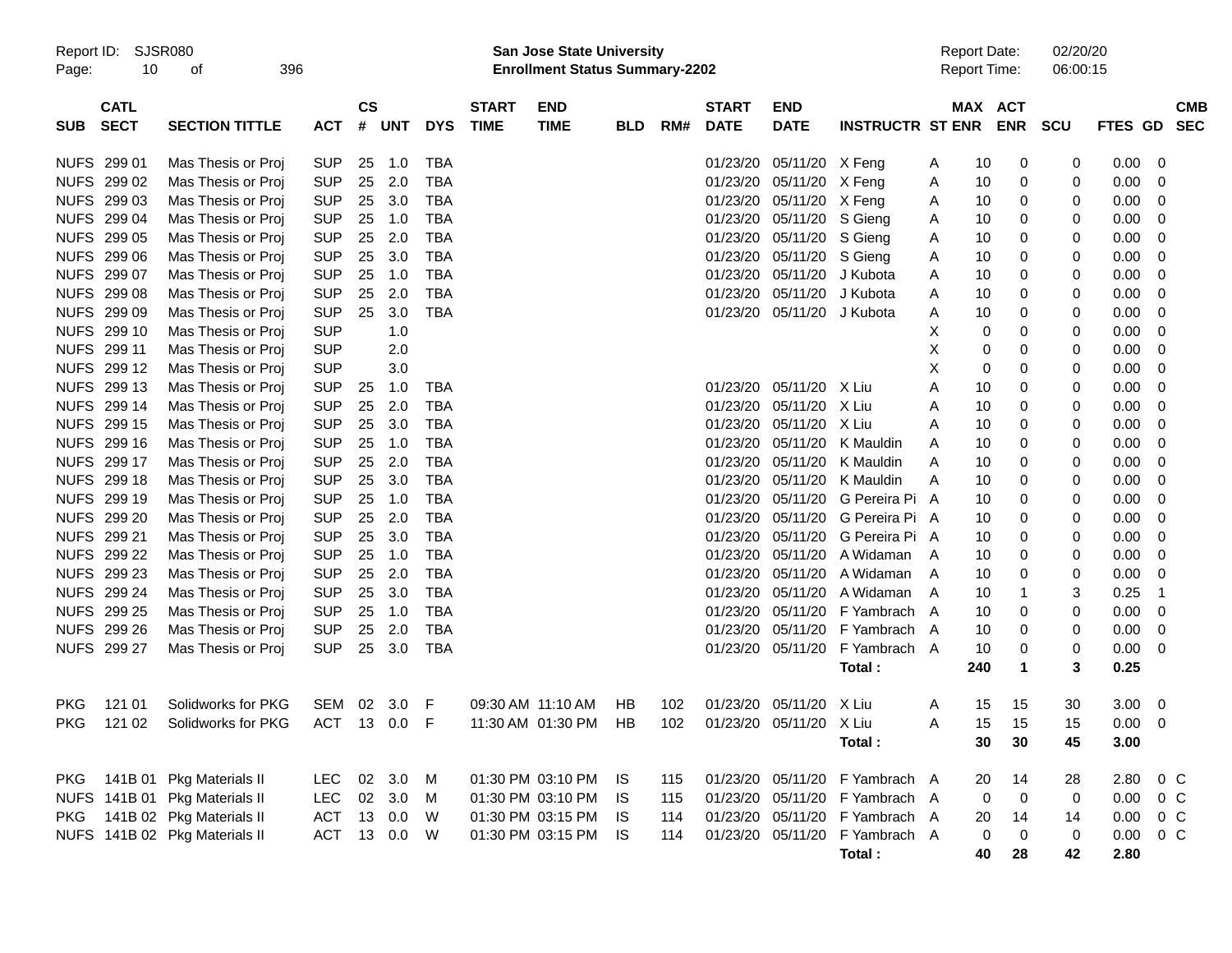|                     |                            |                                                |            |                    |            |            |                             | <b>Preliminary Census</b>                                          |            |     |                             |                           |                          |   |                                            |                       |                      |                |                          |                          |
|---------------------|----------------------------|------------------------------------------------|------------|--------------------|------------|------------|-----------------------------|--------------------------------------------------------------------|------------|-----|-----------------------------|---------------------------|--------------------------|---|--------------------------------------------|-----------------------|----------------------|----------------|--------------------------|--------------------------|
| Report ID:<br>Page: | 11                         | SJSR080<br>396<br>οf                           |            |                    |            |            |                             | San Jose State University<br><b>Enrollment Status Summary-2202</b> |            |     |                             |                           |                          |   | <b>Report Date:</b><br><b>Report Time:</b> |                       | 02/20/20<br>06:00:15 |                |                          |                          |
| <b>SUB</b>          | <b>CATL</b><br><b>SECT</b> | <b>SECTION TITTLE</b>                          | <b>ACT</b> | $\mathsf{cs}$<br># | <b>UNT</b> | <b>DYS</b> | <b>START</b><br><b>TIME</b> | <b>END</b><br><b>TIME</b>                                          | <b>BLD</b> | RM# | <b>START</b><br><b>DATE</b> | <b>END</b><br><b>DATE</b> | <b>INSTRUCTR ST ENR</b>  |   |                                            | MAX ACT<br><b>ENR</b> | <b>SCU</b>           | <b>FTES GD</b> |                          | <b>CMB</b><br><b>SEC</b> |
| <b>PKG</b>          | 158 01                     | Protective Pkg Dsgn                            | LEC        | 02                 | 3.0        | м          |                             | 04:00 PM 05:40 PM                                                  | IS         | 115 | 01/23/20                    | 05/11/20                  | E Tang                   | Α | 20                                         | 20                    | 40                   | 4.00           | $0\,$ C                  |                          |
| <b>NUFS</b>         | 158 01                     | Protective Pkg Dsgn                            | LEC        | 02                 | 3.0        | M          |                             | 04:00 PM 05:40 PM                                                  | IS         | 115 | 01/23/20                    | 05/11/20                  | E Tang                   | Α | $\mathbf 0$                                | $\mathbf 0$           | 0                    | 0.00           | $0\,$ C                  |                          |
| <b>PKG</b>          | 158 02                     | Protective Pkg Dsgn                            | <b>ACT</b> | 07                 | 0.0        | W          |                             | 04:00 PM 05:45 PM                                                  | IS         | 114 | 01/23/20 05/11/20           |                           | E Tang                   | Α | 20                                         | 20                    | 20                   | 0.00           | $0\,C$                   |                          |
|                     | NUFS 158 02                | Protective Pkg Dsgn                            | <b>ACT</b> | 07                 | 0.0        | W          |                             | 04:00 PM 05:45 PM                                                  | IS         | 114 | 01/23/20 05/11/20           |                           | E Tang                   | A | $\mathbf 0$                                | $\Omega$              | 0                    | 0.00           | $0\,$ C                  |                          |
|                     |                            |                                                |            |                    |            |            |                             |                                                                    |            |     |                             |                           | Total:                   |   | 40                                         | 40                    | 60                   | 4.00           |                          |                          |
| <b>PKG</b>          | 159 01                     | Pkg Mtrl Hndlng Dist                           | LEC        | 02                 | 3.0        | TR         |                             | 09:00 AM 10:15 AM                                                  | IS         | 115 |                             | 01/23/20 05/11/20         | X Liu                    | A | 20                                         | 16                    | 48                   | 3.20           | $0\,$ C                  |                          |
|                     | NUFS 159 01                | Pkg Mtrl Hndlng Dist                           | LEC        |                    | 02 3.0     | TR         |                             | 09:00 AM 10:15 AM                                                  | IS         | 115 | 01/23/20 05/11/20           |                           | X Liu                    | A | $\mathbf 0$                                | $\mathbf 0$           | 0                    | 0.00           | 0 <sup>o</sup>           |                          |
|                     |                            |                                                |            |                    |            |            |                             |                                                                    |            |     |                             |                           | Total:                   |   | 20                                         | 16                    | 48                   | 3.20           |                          |                          |
| <b>PKG</b>          | 169 01                     | Food Pkg                                       | <b>LEC</b> | 02                 | 3.0        | MW         | 10:30 AM 11:45 AM           |                                                                    | <b>CCB</b> | 122 | 01/23/20                    | 05/11/20                  | F Yambrach A             |   | 30                                         | 22                    | 66                   | 4.40           | $0\,$ C                  |                          |
|                     | NUFS 169 01                | Food Pkg                                       | <b>LEC</b> | 02                 | 3.0        | MW         |                             | 10:30 AM 11:45 AM                                                  | <b>CCB</b> | 122 | 01/23/20 05/11/20           |                           | F Yambrach A             |   | $\mathbf 0$                                | $\mathbf{1}$          | 3                    | 0.20           | 0 <sup>o</sup>           |                          |
|                     |                            |                                                |            |                    |            |            |                             |                                                                    |            |     |                             |                           | Total:                   |   | 30                                         | 23                    | 69                   | 4.60           |                          |                          |
| <b>PKG</b>          | 170 01                     | Pkg Develmt and Mgt LEC                        |            | 02                 | 3.0        | $\top$     |                             | 01:30 PM 03:10 PM                                                  | IS         | 115 | 01/23/20                    | 05/11/20                  | X Liu                    | A | 20                                         | 19                    | 38                   | 3.85           | 1 C                      |                          |
|                     | NUFS 170 01                | Pkg Develmt and Mgt LEC                        |            | 02                 | 3.0        | $\top$     |                             | 01:30 PM 03:10 PM                                                  | IS         | 115 | 01/23/20                    | 05/11/20                  | X Liu                    | Α | $\mathbf 0$                                | $\mathbf 0$           | 0                    | 0.00           | 0 <sup>o</sup>           |                          |
| <b>PKG</b>          | 170 02                     | Pkg Develmt and Mgt ACT                        |            | 07                 | 0.0        | R          |                             | 01:30 PM 03:15 PM                                                  | IS         | 114 | 01/23/20                    | 05/11/20                  | X Liu                    | A | 20                                         | 19                    | 19                   | 0.00           | 1 C                      |                          |
|                     | NUFS 170 02                | Pkg Develmt and Mgt ACT                        |            | 07                 | 0.0        | R          |                             | 01:30 PM 03:15 PM                                                  | IS         | 114 |                             | 01/23/20 05/11/20         | X Liu                    | А | $\mathbf 0$                                | $\mathbf 0$           | 0                    | 0.00           | 0 <sup>o</sup>           |                          |
|                     |                            |                                                |            |                    |            |            |                             |                                                                    |            |     |                             |                           | Total:                   |   | 40                                         | 38                    | 57                   | 3.85           |                          |                          |
| <b>PKG</b>          | 180 01                     | <b>Individual Studies</b>                      | <b>SUP</b> | 36                 | 1.0        | <b>TBA</b> |                             |                                                                    |            |     | 01/23/20                    | 05/11/20                  | F Yambrach A             |   | 10                                         | 0                     | 0                    | $0.00 \t 0$    |                          |                          |
| <b>PKG</b>          | 180 02                     | <b>Individual Studies</b>                      | <b>SUP</b> | 36                 | 2.0        | <b>TBA</b> |                             |                                                                    |            |     | 01/23/20                    | 05/11/20                  | F Yambrach               | A | 10                                         | 0                     | 0                    | 0.00           | $\overline{\phantom{0}}$ |                          |
| <b>PKG</b>          | 180 03                     | <b>Individual Studies</b>                      | <b>SUP</b> | 36                 | 3.0        | <b>TBA</b> |                             |                                                                    |            |     | 01/23/20                    | 05/11/20                  | F Yambrach               | A | 10                                         | 1                     | 3                    | 0.20           | - 0                      |                          |
| <b>PKG</b>          | 180 04                     | <b>Individual Studies</b>                      | <b>SUP</b> | 36                 | 4.0        | <b>TBA</b> |                             |                                                                    |            |     | 01/23/20                    | 05/11/20                  | F Yambrach               | A | 10                                         | 0                     | 0                    | 0.00           | $\overline{\phantom{0}}$ |                          |
| <b>PKG</b>          | 180 05                     | <b>Individual Studies</b>                      | <b>SUP</b> | 36                 | 5.0        | <b>TBA</b> |                             |                                                                    |            |     | 01/23/20                    | 05/11/20                  | F Yambrach               | A | 10                                         | $\Omega$              | 0                    | 0.00           | $\overline{\mathbf{0}}$  |                          |
| <b>PKG</b>          | 180 06                     | <b>Individual Studies</b>                      | <b>SUP</b> | 36                 | 6.0        | <b>TBA</b> |                             |                                                                    |            |     | 01/23/20                    | 05/11/20                  | F Yambrach               | A | 10                                         | $\Omega$              | 0                    | 0.00           | $\overline{\mathbf{0}}$  |                          |
| <b>PKG</b>          | 180 07                     | <b>Individual Studies</b>                      | <b>SUP</b> | 36                 | 1.0        | <b>TBA</b> |                             |                                                                    |            |     | 01/23/20                    | 05/11/20                  | X Liu                    | A | 10                                         | 0                     | 0                    | 0.00           | $\overline{\phantom{0}}$ |                          |
| <b>PKG</b>          | 180 08                     | <b>Individual Studies</b>                      | <b>SUP</b> | 36                 | 2.0        | <b>TBA</b> |                             |                                                                    |            |     | 01/23/20                    | 05/11/20                  | X Liu                    | A | 10                                         | 0                     | 0                    | 0.00           | $\overline{\mathbf{0}}$  |                          |
| <b>PKG</b>          | 180 09                     | <b>Individual Studies</b>                      | <b>SUP</b> | 36                 | 3.0        | <b>TBA</b> |                             |                                                                    |            |     |                             | 01/23/20 05/11/20         | X Liu                    | А | 10                                         | $\Omega$              | 0                    | 0.00           | $\overline{\phantom{0}}$ |                          |
|                     |                            |                                                |            |                    |            |            |                             |                                                                    |            |     |                             |                           | Total:                   |   | 90                                         | 1                     | 3                    | 0.20           |                          |                          |
| PKG                 | 270 01                     | Pkg Dsgn End Use                               | <b>SEM</b> |                    | 3.0        |            |                             |                                                                    |            |     |                             |                           |                          | X | 0                                          | 0                     | 0                    | $0.00 \t 0$    |                          |                          |
|                     | NUFS 270 01                | Pkg Dsgn End Use                               | <b>SEM</b> |                    | 3.0        |            |                             |                                                                    |            |     |                             |                           |                          | X | 0                                          | 0                     | 0                    | $0.00 \t 0$    |                          |                          |
|                     |                            |                                                |            |                    |            |            |                             |                                                                    |            |     |                             |                           | Total:                   |   | $\mathbf 0$                                | $\bf{0}$              | 0                    | 0.00           |                          |                          |
|                     |                            | <b>Nutrition, Food Science &amp; Packaging</b> |            |                    |            |            |                             |                                                                    |            |     |                             |                           | <b>Department Total:</b> |   | 4918                                       | 3060                  | 8173                 | 548.47         |                          |                          |
|                     | Department :               |                                                |            |                    |            |            |                             |                                                                    |            |     |                             | <b>Lower Division:</b>    |                          |   | 890                                        |                       | 651 1775             | 118.27         |                          |                          |

**Upper Division : 3308 2355 6270 419.75**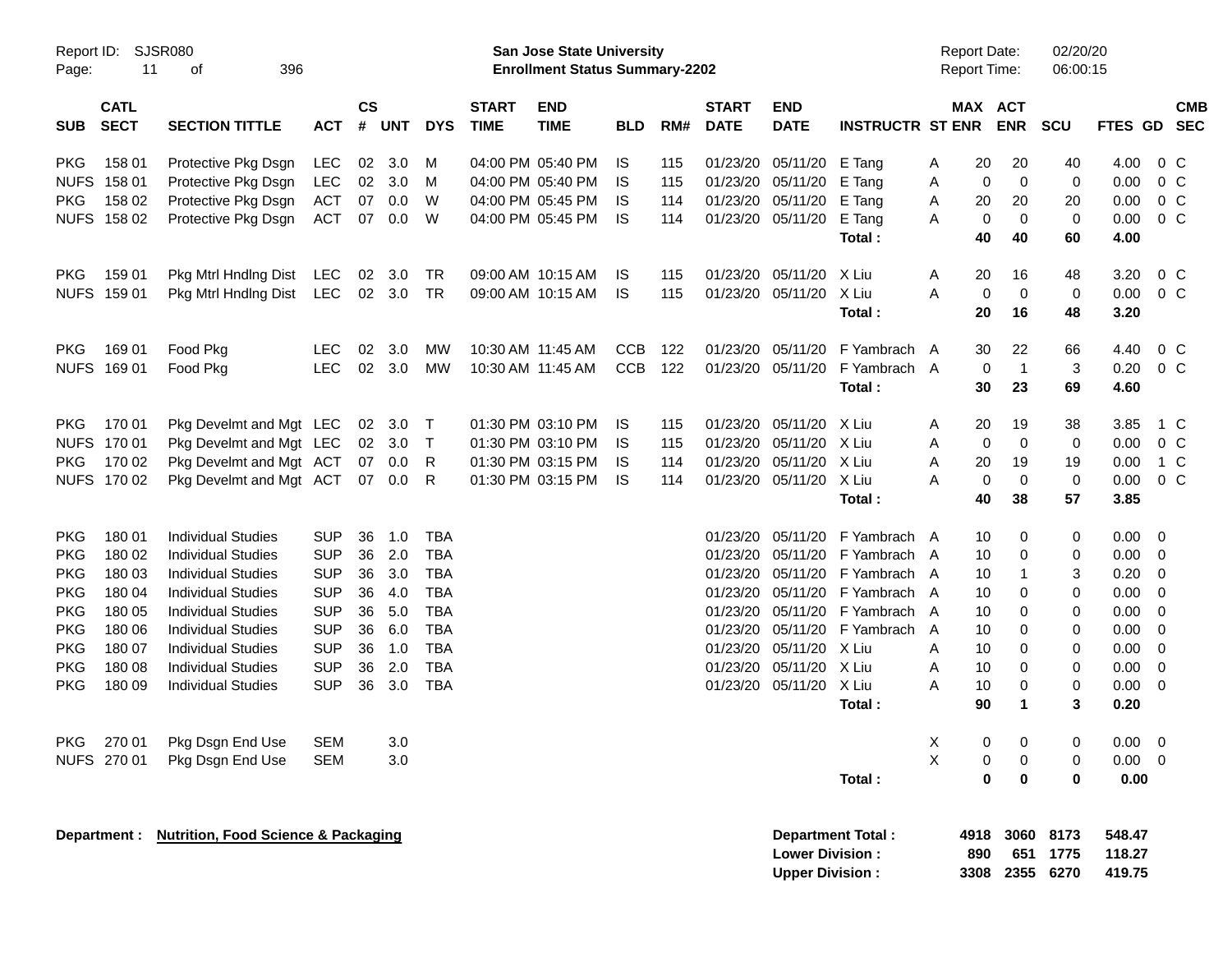|            |                          |                       |     |           |    |     |                             |                           | <b>Preliminary Census</b>                                                 |     |                             |                           |                         |                              |            |                      |             |            |
|------------|--------------------------|-----------------------|-----|-----------|----|-----|-----------------------------|---------------------------|---------------------------------------------------------------------------|-----|-----------------------------|---------------------------|-------------------------|------------------------------|------------|----------------------|-------------|------------|
| Page:      | Report ID: SJSR080<br>12 | of                    | 396 |           |    |     |                             |                           | <b>San Jose State University</b><br><b>Enrollment Status Summary-2202</b> |     |                             |                           |                         | Report Date:<br>Report Time: |            | 02/20/20<br>06:00:15 |             |            |
| <b>SUB</b> | CATL<br><b>SECT</b>      | <b>SECTION TITTLE</b> |     | ACT # UNT | СS | DYS | <b>START</b><br><b>TIME</b> | <b>END</b><br><b>TIME</b> | BLD                                                                       | RM# | <b>START</b><br><b>DATE</b> | <b>END</b><br><b>DATE</b> | <b>INSTRUCTR ST ENR</b> | MAX ACT                      | <b>ENR</b> | scu                  | FTES GD SEC | <b>CMB</b> |

**Graduate Division : 720 54 128 10.45**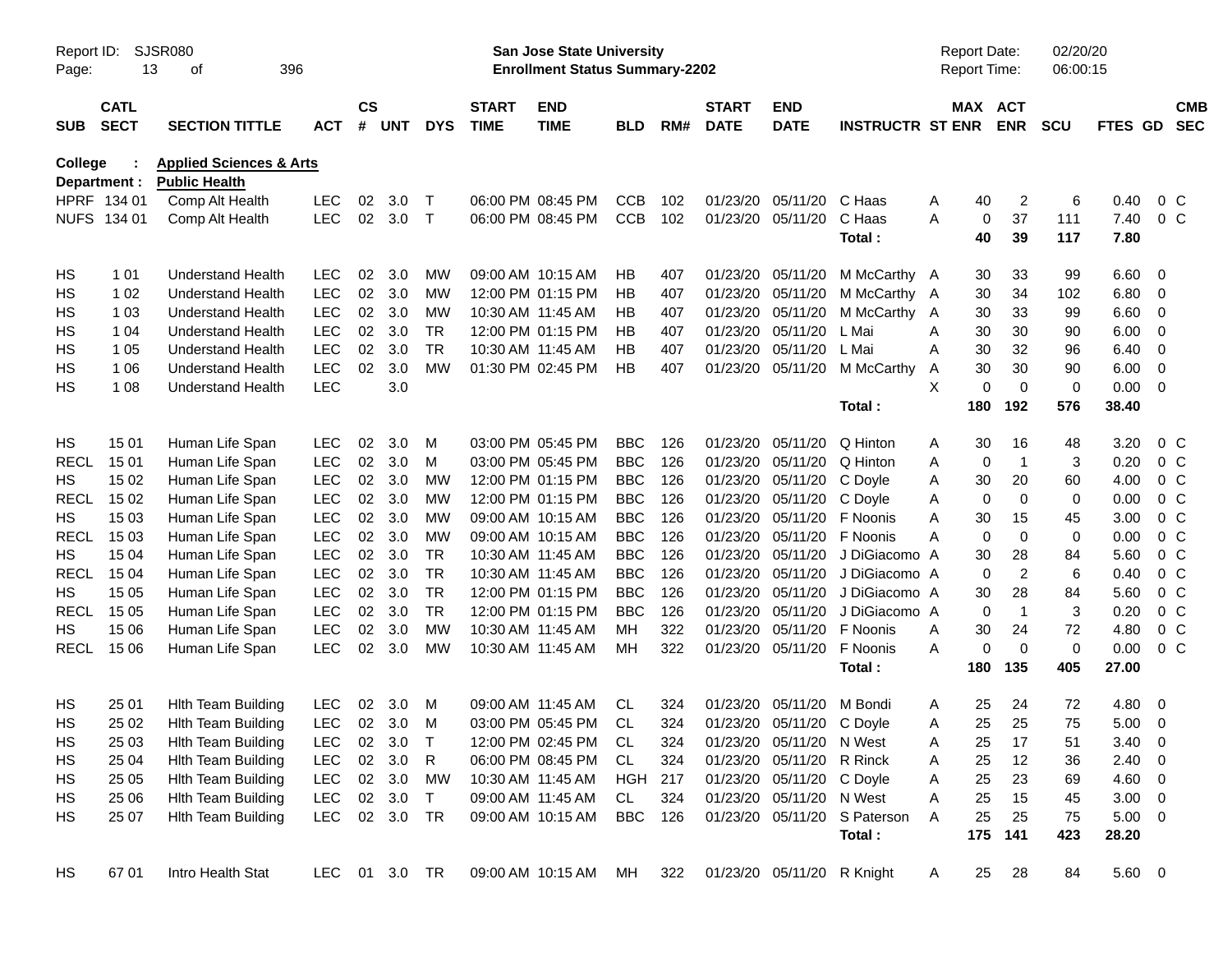|                     |                            |                               |            |                |            |            |                                                                           |                                                      | <b>Preliminary Census</b> |     |                             |                                |                         |   |                                     |                       |             |                |                          |            |
|---------------------|----------------------------|-------------------------------|------------|----------------|------------|------------|---------------------------------------------------------------------------|------------------------------------------------------|---------------------------|-----|-----------------------------|--------------------------------|-------------------------|---|-------------------------------------|-----------------------|-------------|----------------|--------------------------|------------|
| Report ID:<br>Page: | SJSR080<br>14              | 396                           |            |                |            |            | <b>San Jose State University</b><br><b>Enrollment Status Summary-2202</b> |                                                      |                           |     |                             |                                |                         |   | <b>Report Date:</b><br>Report Time: | 02/20/20<br>06:00:15  |             |                |                          |            |
| SUB                 | <b>CATL</b><br><b>SECT</b> | <b>SECTION TITTLE</b>         | <b>ACT</b> | <b>CS</b><br># | <b>UNT</b> | <b>DYS</b> | <b>START</b><br><b>TIME</b>                                               | <b>END</b><br><b>TIME</b>                            | BLD                       | RM# | <b>START</b><br><b>DATE</b> | <b>END</b><br><b>DATE</b>      | <b>INSTRUCTR ST ENR</b> |   |                                     | MAX ACT<br><b>ENR</b> | <b>SCU</b>  | FTES GD SEC    |                          | <b>CMB</b> |
| HS                  | 6780                       | Intro Health Stat             | <b>LEC</b> | 01             | 3.0        | <b>TBA</b> |                                                                           |                                                      |                           |     |                             | 01/23/20 05/11/20              | R Knight                | A | 40                                  | 32                    | 96          | 6.40           | 0                        |            |
| HS                  | 6781                       | Intro Health Stat             | <b>LEC</b> |                | 3.0        |            |                                                                           |                                                      |                           |     |                             |                                |                         | X | $\mathbf 0$                         | 0                     | 0           | 0.00           | - 0                      |            |
|                     |                            |                               |            |                |            |            |                                                                           |                                                      |                           |     |                             |                                | Total:                  |   | 65                                  | 60                    | 180         | 12.00          |                          |            |
| HS                  | 74 01                      | <b>Healthy Comms</b>          | <b>LEC</b> | 02             | 3.0        | MW.        |                                                                           | 12:00 PM 01:15 PM                                    | <b>YUH 124</b>            |     |                             | 01/23/20 05/11/20              | M Harvey<br>Total:      | A | 196<br>196                          | 139<br>139            | 417<br>417  | 27.80<br>27.80 | $\overline{\phantom{0}}$ |            |
| HS                  |                            | 100W 01 Writing Workshop      | <b>SEM</b> | 04             | 3.0        | TR         |                                                                           | 09:00 AM 10:15 AM                                    | <b>SPXC 152</b>           |     | 01/23/20                    | 05/11/20                       | N Williams              | Α | 25                                  | 22                    | 66          | 4.40           | $0\,$ C                  |            |
| <b>NURS</b>         |                            | 100W 01 Writing Workshop      | <b>SEM</b> | 04             | 3.0        | TR         |                                                                           | 09:00 AM 10:15 AM                                    | <b>SPXC 152</b>           |     | 01/23/20                    | 05/11/20                       | N Williams              | Α | 0                                   | $\overline{2}$        | 6           | 0.40           | $0\,$ C                  |            |
| <b>NUFS</b>         |                            | 100W 01 Writing Workshop      | <b>SEM</b> | 04             | 3.0        | <b>TR</b>  |                                                                           | 09:00 AM 10:15 AM                                    | <b>SPXC 152</b>           |     | 01/23/20                    | 05/11/20                       | N Williams              | A | 0                                   | 0                     | 0           | 0.00           | $0\,$ C                  |            |
| HS                  |                            | 100W 02 Writing Workshop      | <b>SEM</b> | 04             | 3.0        | <b>TR</b>  |                                                                           | 10:30 AM 11:45 AM                                    | <b>SPXC 152</b>           |     | 01/23/20                    | 05/11/20                       | N Williams              | A | 25                                  | 22                    | 66          | 4.50           | 2 C                      |            |
|                     |                            | NURS 100W 02 Writing Workshop | <b>SEM</b> | 04             | 3.0        | <b>TR</b>  |                                                                           | 10:30 AM 11:45 AM                                    | <b>SPXC 152</b>           |     | 01/23/20                    | 05/11/20                       | N Williams              | A | $\mathbf 0$                         | $\overline{c}$        | 6           | 0.40           | $0\,$ C                  |            |
| <b>NUFS</b>         |                            | 100W 02 Writing Workshop      | <b>SEM</b> | 04             | 3.0        | <b>TR</b>  |                                                                           | 10:30 AM 11:45 AM                                    | <b>SPXC 152</b>           |     | 01/23/20                    | 05/11/20                       | N Williams              | A | $\mathbf 0$                         | 3                     | 9           | 0.60           | $0\,$ C                  |            |
| HS                  |                            | 100W 03 Writing Workshop      | <b>SEM</b> | 04             | 3.0        | <b>TR</b>  |                                                                           | 01:30 PM 02:45 PM                                    | <b>SPXC 152</b>           |     | 01/23/20                    | 05/11/20                       | N Williams              | A | 25                                  | 7                     | 21          | 1.40           | $0\,$ C                  |            |
|                     |                            | NURS 100W 03 Writing Workshop | <b>SEM</b> | 04             | 3.0        | <b>TR</b>  |                                                                           | 01:30 PM 02:45 PM                                    | <b>SPXC 152</b>           |     | 01/23/20                    | 05/11/20                       | N Williams              | A | $\mathbf 0$                         | 2                     | 6           | 0.40           | $0\,$ C                  |            |
| <b>NUFS</b>         |                            | 100W 03 Writing Workshop      | <b>SEM</b> | 04             | 3.0        | <b>TR</b>  |                                                                           | 01:30 PM 02:45 PM                                    | <b>SPXC 152</b>           |     | 01/23/20                    | 05/11/20                       | N Williams              | A | 0                                   | 3                     | 9           | 0.60           | $0\,$ C                  |            |
| HS                  |                            | 100W 05 Writing Workshop      | <b>SEM</b> | 04             | 3.0        | F          | 09:00 AM 11:45 AM                                                         |                                                      | <b>BBC</b>                | 126 | 01/23/20                    | 05/11/20                       | S Rivera                | A | 25                                  | 19                    | 57          | 3.80           | $0\,$ C                  |            |
|                     |                            | NURS 100W 05 Writing Workshop | <b>SEM</b> | 04             | 3.0        | F          | 09:00 AM 11:45 AM                                                         |                                                      | <b>BBC</b>                | 126 | 01/23/20                    | 05/11/20 S Rivera              |                         | Α | $\mathbf 0$                         | $\overline{c}$        | 6           | 0.40           | $0\,$ C                  |            |
| <b>NUFS</b>         |                            | 100W 05 Writing Workshop      | <b>SEM</b> | 04             | 3.0        | F          | 09:00 AM 11:45 AM                                                         |                                                      | <b>BBC</b>                | 126 |                             | 01/23/20 05/11/20 S Rivera     |                         | A | 0                                   | 4                     | 12          | 0.80           | $0\,C$                   |            |
| HS                  |                            | 100W 06 Writing Workshop      | <b>SEM</b> |                | 3.0        |            |                                                                           |                                                      |                           |     |                             |                                |                         | х | 0                                   | 0                     | 0           | 0.00           | 0                        |            |
|                     |                            | NURS 100W 06 Writing Workshop | <b>SEM</b> |                | 3.0        |            |                                                                           |                                                      |                           |     |                             |                                |                         | Χ | 0                                   | 0                     | 0           | 0.00           | 0                        |            |
| <b>NUFS</b>         |                            | 100W 06 Writing Workshop      | <b>SEM</b> |                | 3.0        |            |                                                                           |                                                      |                           |     |                             |                                |                         | X | $\mathbf 0$                         | 0                     | 0           | 0.00           | 0                        |            |
| HS                  |                            | 100W 07 Writing Workshop      | <b>SEM</b> | 04             | 3.0        | TR         |                                                                           | 12:00 PM 01:15 PM                                    | <b>SPXC 152</b>           |     | 01/23/20                    | 05/11/20                       | N Williams              | А | 25                                  | 6                     | 18          | 1.20           | $0\,$ C                  |            |
|                     |                            | NURS 100W 07 Writing Workshop | <b>SEM</b> | 04             | 3.0        | <b>TR</b>  |                                                                           | 12:00 PM 01:15 PM                                    | <b>SPXC 152</b>           |     | 01/23/20                    | 05/11/20                       | N Williams              | A | $\mathbf 0$                         | 8                     | 24          | 1.60           | $0\,$ C                  |            |
| <b>NUFS</b>         |                            | 100W 07 Writing Workshop      | <b>SEM</b> | 04             | 3.0        | TR         |                                                                           | 12:00 PM 01:15 PM                                    | <b>SPXC 152</b>           |     | 01/23/20                    | 05/11/20                       | N Williams              | A | $\mathbf 0$                         | 3                     | 9           | 0.60           | $0\,$ C                  |            |
| HS                  |                            | 100W 08 Writing Workshop      | <b>SEM</b> | 04             | 3.0        | MW         |                                                                           | 09:00 AM 10:15 AM                                    | MН                        | 322 | 01/23/20                    | 05/11/20                       | C Jones                 | A | 25                                  | 17                    | 51          | 3.40           | $0\,$ C                  |            |
|                     |                            | NURS 100W 08 Writing Workshop | <b>SEM</b> | 04             | 3.0        | <b>MW</b>  |                                                                           | 09:00 AM 10:15 AM                                    | ΜН                        | 322 | 01/23/20                    | 05/11/20                       | C Jones                 | Α | $\mathbf 0$                         | 4                     | 12          | 0.80           | $0\,$ C                  |            |
| <b>NUFS</b>         |                            | 100W 08 Writing Workshop      | <b>SEM</b> | 04             | 3.0        | MW         |                                                                           | 09:00 AM 10:15 AM                                    | ΜН                        | 322 | 01/23/20                    | 05/11/20 C Jones               |                         | Α | $\mathbf 0$                         | 4                     | 12          | 0.80           | $0\,$ C                  |            |
| HS.                 |                            | 100W 10 Writing Workshop      | <b>SEM</b> | 04             | 3.0        | S          | 09:00 AM 11:50 AM                                                         |                                                      | OFF                       |     | CAMP 01/23/20               | 05/11/20                       | A Petty                 | Α | 25                                  | 7                     | 21          | 1.40           | $0\,$ C                  |            |
|                     |                            | NURS 100W 10 Writing Workshop | SEM        | 04             | 3.0        | S          |                                                                           | 09:00 AM 11:50 AM                                    | <b>OFF</b>                |     |                             | CAMP 01/23/20 05/11/20 A Petty |                         | А | 0                                   | 0                     | $\mathbf 0$ | 0.00           | $0\,C$                   |            |
|                     |                            | NUFS 100W 10 Writing Workshop | SEM        | 04             | 3.0        | -S         |                                                                           | 09:00 AM 11:50 AM OFF CAMP 01/23/20 05/11/20 A Petty |                           |     |                             |                                |                         | A | 0                                   | 0                     | 0           | 0.00           | $0\,$ C                  |            |
| HS                  |                            | 100W 11 Writing Workshop      | <b>SEM</b> |                | 3.0        |            |                                                                           |                                                      |                           |     |                             |                                |                         | Χ | 0                                   | 0                     | 0           | 0.00           | 0                        |            |
|                     |                            | NURS 100W 11 Writing Workshop | <b>SEM</b> |                | 3.0        |            |                                                                           |                                                      |                           |     |                             |                                |                         | Χ | 0                                   | 0                     | 0           | 0.00           | 0                        |            |
|                     |                            | NUFS 100W 11 Writing Workshop | <b>SEM</b> |                | 3.0        |            |                                                                           |                                                      |                           |     |                             |                                |                         | Χ | 0                                   | 0                     | 0           | 0.00           | 0                        |            |
| HS                  |                            | 100W 13 Writing Workshop      | <b>SEM</b> |                | 3.0        |            |                                                                           |                                                      |                           |     |                             |                                |                         | Χ | 0                                   | 0                     | 0           | 0.00           | 0                        |            |
|                     |                            | NURS 100W 13 Writing Workshop | <b>SEM</b> |                | 3.0        |            |                                                                           |                                                      |                           |     |                             |                                |                         | Χ | 0                                   | 0                     | 0           | 0.00           | 0                        |            |
|                     |                            | NUFS 100W 13 Writing Workshop | <b>SEM</b> |                | 3.0        |            |                                                                           |                                                      |                           |     |                             |                                |                         | X | $\mathbf 0$                         | 0                     | 0           | 0.00           | 0                        |            |
| HS                  |                            | 100W 14 Writing Workshop      | SEM        | 04             | 3.0        | TR         |                                                                           | 10:30 AM 11:45 AM                                    | SH                        | 314 |                             | 01/23/20 05/11/20 C Jones      |                         | Α | 25                                  | 13                    | 39          | 2.60           | $0\,C$                   |            |
|                     |                            | NURS 100W 14 Writing Workshop | SEM        |                | 04 3.0 TR  |            |                                                                           | 10:30 AM 11:45 AM                                    | SH                        | 314 |                             | 01/23/20 05/11/20 C Jones      |                         | A | $\pmb{0}$                           | $\overline{7}$        | 21          | 1.40           | $0\,C$                   |            |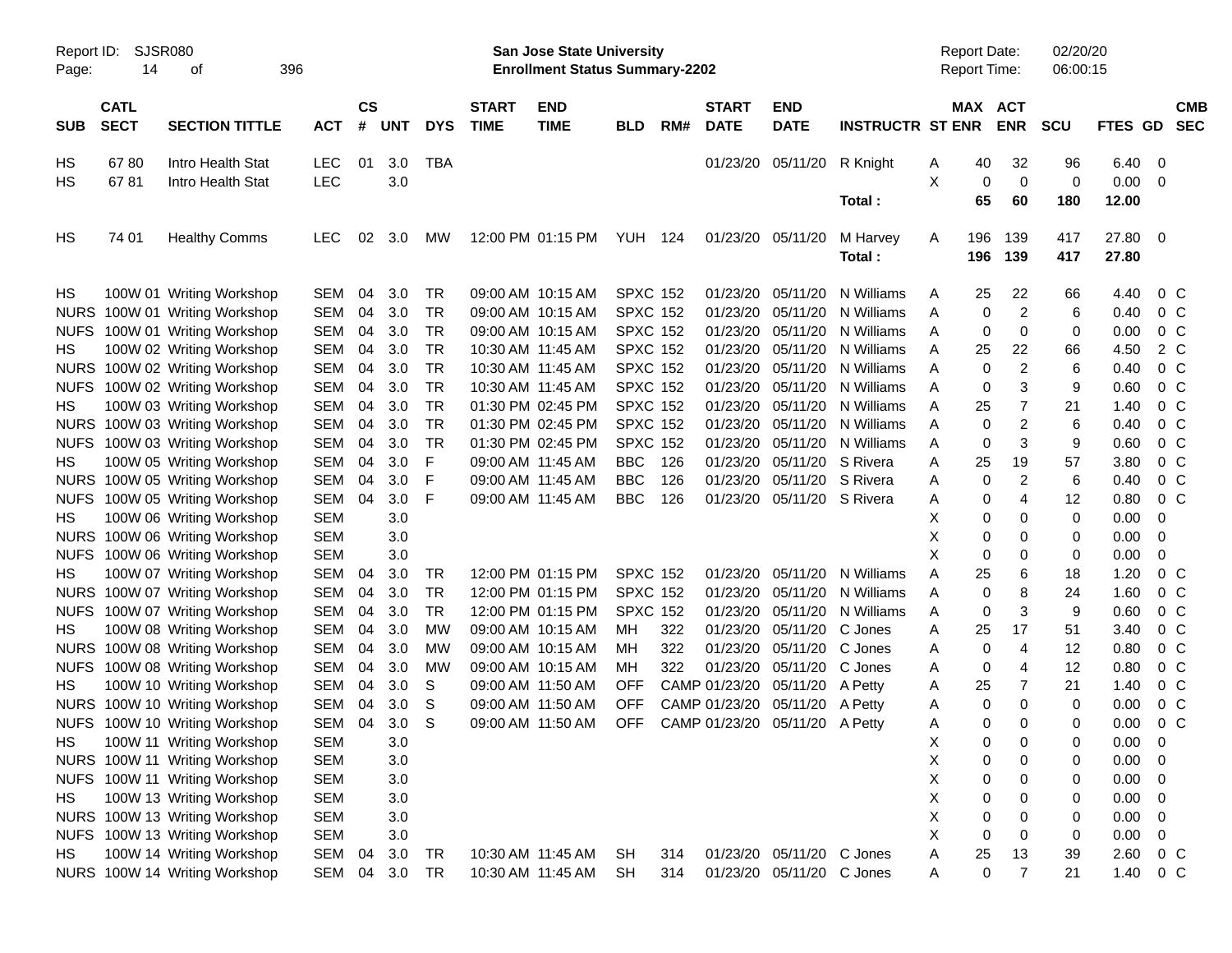|                     |                            |                               |            |                             |            |              |                             | <b>Preliminary Census</b>                                                 |            |     |                             |                            |                         |   |                                            |                |                      |               |                         |            |
|---------------------|----------------------------|-------------------------------|------------|-----------------------------|------------|--------------|-----------------------------|---------------------------------------------------------------------------|------------|-----|-----------------------------|----------------------------|-------------------------|---|--------------------------------------------|----------------|----------------------|---------------|-------------------------|------------|
| Report ID:<br>Page: | 15                         | <b>SJSR080</b><br>396<br>οf   |            |                             |            |              |                             | <b>San Jose State University</b><br><b>Enrollment Status Summary-2202</b> |            |     |                             |                            |                         |   | <b>Report Date:</b><br><b>Report Time:</b> |                | 02/20/20<br>06:00:15 |               |                         |            |
| <b>SUB</b>          | <b>CATL</b><br><b>SECT</b> | <b>SECTION TITTLE</b>         | <b>ACT</b> | $\mathsf{cs}$<br>$\pmb{\#}$ | <b>UNT</b> | <b>DYS</b>   | <b>START</b><br><b>TIME</b> | <b>END</b><br><b>TIME</b>                                                 | <b>BLD</b> | RM# | <b>START</b><br><b>DATE</b> | <b>END</b><br><b>DATE</b>  | <b>INSTRUCTR ST ENR</b> |   | MAX ACT                                    | <b>ENR</b>     | <b>SCU</b>           | FTES GD SEC   |                         | <b>CMB</b> |
|                     |                            | NUFS 100W 14 Writing Workshop | SEM        | 04                          | 3.0        | TR           |                             | 10:30 AM 11:45 AM                                                         | <b>SH</b>  | 314 | 01/23/20                    | 05/11/20                   | C Jones                 | A | 0                                          | 0              | 0                    | 0.00          | $0\,$ C                 |            |
| НS                  |                            | 100W 80 Writing Workshop      | SEM        | 04                          | 3.0        | <b>TBA</b>   |                             |                                                                           |            |     |                             | 01/23/20 05/11/20          | R Rinck                 | Α | 25                                         | 12             | 36                   | 2.45          | 1 C                     |            |
|                     |                            | NURS 100W 80 Writing Workshop | <b>SEM</b> | 04                          | 3.0        | <b>TBA</b>   |                             |                                                                           |            |     |                             | 01/23/20 05/11/20          | R Rinck                 | A | 0                                          | 6              | 18                   | 1.20          | 0 <sup>C</sup>          |            |
|                     |                            | NUFS 100W 80 Writing Workshop | <b>SEM</b> | 04                          | 3.0        | <b>TBA</b>   |                             |                                                                           |            |     |                             | 01/23/20 05/11/20 R Rinck  |                         | A | $\mathbf 0$                                | 4              | 12                   | 0.80          | $0\,C$                  |            |
| HS                  |                            | 100W 81 Writing Workshop      | <b>SEM</b> | 04                          | 3.0        | <b>TBA</b>   |                             |                                                                           |            |     |                             | 01/23/20 05/11/20 C Jones  |                         | A | 25                                         | 18             | 54                   | 3.60          | $0\,C$                  |            |
|                     |                            | NURS 100W 81 Writing Workshop | <b>SEM</b> | 04                          | 3.0        | <b>TBA</b>   |                             |                                                                           |            |     |                             | 01/23/20 05/11/20 C Jones  |                         | A | 0                                          | $\overline{4}$ | 12                   | 0.80          | 0 <sup>C</sup>          |            |
|                     |                            | NUFS 100W 81 Writing Workshop | <b>SEM</b> | 04                          | 3.0        | <b>TBA</b>   |                             |                                                                           |            |     |                             | 01/23/20 05/11/20 C Jones  |                         | A | $\mathbf 0$                                | -1             | 3                    | 0.20          | 0 <sup>C</sup>          |            |
| HS                  |                            | 100W 82 Writing Workshop      | <b>SEM</b> | 04                          | 3.0        | <b>TBA</b>   |                             |                                                                           |            |     |                             | 01/23/20 05/11/20 C Jones  |                         | A | 25                                         | 12             | 36                   | 2.40          | $0\,C$                  |            |
|                     |                            | NURS 100W 82 Writing Workshop | <b>SEM</b> | 04                          | 3.0        | <b>TBA</b>   |                             |                                                                           |            |     |                             | 01/23/20 05/11/20 C Jones  |                         | A | 0                                          | 0              | 0                    | 0.00          | $0\,C$                  |            |
|                     |                            | NUFS 100W 82 Writing Workshop | SEM        | 04                          | 3.0        | <b>TBA</b>   |                             |                                                                           |            |     |                             | 01/23/20 05/11/20 C Jones  |                         | A | 0                                          | -1             | 3                    | 0.20          | $0\,C$                  |            |
|                     |                            |                               |            |                             |            |              |                             |                                                                           |            |     |                             |                            | Total:                  |   | 275                                        | 215            | 645                  | 43.15         |                         |            |
|                     |                            |                               |            |                             |            |              |                             |                                                                           |            |     |                             |                            |                         |   |                                            |                |                      |               |                         |            |
| HS                  | 103 01                     | Intr Health Policy            | <b>LEC</b> | 01                          | 3.0        | R            |                             | 12:00 PM 02:45 PM                                                         | <b>BBC</b> | 204 |                             | 01/23/20 05/11/20          | A Shaw                  | A | 75                                         | 68             | 204                  | 13.60         | $\overline{\mathbf{0}}$ |            |
| HS                  | 103 02                     | Intr Health Policy            | <b>LEC</b> | 01                          | 3.0        | $\top$       |                             | 12:00 PM 02:45 PM                                                         | <b>BBC</b> | 204 |                             | 01/23/20 05/11/20          | A Shaw                  | A | 75                                         | 74             | 222                  | 14.80         | $\overline{\mathbf{0}}$ |            |
|                     |                            |                               |            |                             |            |              |                             |                                                                           |            |     |                             |                            | Total :                 |   | 150                                        | 142            | 426                  | 28.40         |                         |            |
| HS                  | 104 01                     | Com Hith Promo                | <b>LEC</b> | 02                          | 3.0        | МW           |                             | 12:00 PM 01:15 PM                                                         | <b>BBC</b> | 004 |                             | 01/23/20 05/11/20          | V Gomez                 | A | 75                                         | 77             | 231                  | 15.40         | $\overline{\mathbf{0}}$ |            |
| HS                  | 104 02                     | Com Hith Promo                | <b>LEC</b> | 02                          | 3.0        | MW           |                             | 01:30 PM 02:45 PM                                                         | <b>BBC</b> | 004 |                             | 01/23/20 05/11/20          | V Gomez                 | A | 75                                         | 60             | 180                  | 12.00         | $\overline{\mathbf{0}}$ |            |
|                     |                            |                               |            |                             |            |              |                             |                                                                           |            |     |                             |                            | Total:                  |   | 150                                        | 137            | 411                  | 27.40         |                         |            |
|                     |                            |                               |            |                             |            |              |                             |                                                                           |            |     |                             |                            |                         |   |                                            |                |                      |               |                         |            |
| HS                  | 114 01                     | <b>Applied ComHealth</b>      | <b>SUP</b> | 36                          | 3.0        | TBA          |                             |                                                                           |            |     |                             | 01/23/20 05/11/20          | V Gomez                 | A | 75                                         | 77             | 231                  | 15.40         | $\overline{\mathbf{0}}$ |            |
| HS                  | 114 02                     | Applied ComHealth             | <b>SUP</b> | 36                          | 3.0        | <b>TBA</b>   |                             |                                                                           |            |     |                             | 01/23/20 05/11/20          | V Gomez                 | A | 75                                         | 60             | 180                  | 12.00         | $\overline{\mathbf{0}}$ |            |
|                     |                            |                               |            |                             |            |              |                             |                                                                           |            |     |                             |                            | Total:                  |   | 150                                        | 137            | 411                  | 27.40         |                         |            |
| HS                  | 135 01                     | <b>Hith Multiculture</b>      | LEC.       | 03                          | 3.0        | $\mathsf T$  |                             | 03:00 PM 05:45 PM                                                         | SН         | 312 |                             | 01/23/20 05/11/20          | N West                  | A | 30                                         | 32             | 96                   | 6.40          | $0\,C$                  |            |
|                     | NUFS 135 01                | <b>Hith Multiculture</b>      | <b>LEC</b> | 03                          | 3.0        | $\mathsf{T}$ |                             | 03:00 PM 05:45 PM                                                         | SН         | 312 |                             | 01/23/20 05/11/20          | N West                  | A | 0                                          | 3              | 9                    | 0.60          | $0\,C$                  |            |
|                     | <b>NURS 135 01</b>         | <b>Hith Multiculture</b>      | <b>LEC</b> | 03                          | 3.0        | $\top$       |                             | 03:00 PM 05:45 PM                                                         | SН         | 312 |                             | 01/23/20 05/11/20          | N West                  | A | $\mathbf 0$                                | 0              | 0                    | 0.00          | $0\,C$                  |            |
| НS                  | 135 02                     | <b>Hith Multiculture</b>      | <b>LEC</b> | 03                          | 3.0        | М            |                             | 09:00 AM 11:45 AM                                                         | HВ         | 408 |                             | 01/23/20 05/11/20 A Shaw   |                         | A | 30                                         | 22             | 66                   | 4.40          | $0\,C$                  |            |
|                     | NUFS 135 02                | <b>Hith Multiculture</b>      | LEC        | 03                          | 3.0        | M            |                             | 09:00 AM 11:45 AM                                                         | HВ         | 408 |                             | 01/23/20 05/11/20          | A Shaw                  | A | 0                                          | 8              | 24                   | 1.60          | $0\,C$                  |            |
|                     | NURS 135 02                | <b>Hith Multiculture</b>      | <b>LEC</b> | 03                          | 3.0        | M            |                             | 09:00 AM 11:45 AM                                                         | HB         | 408 |                             | 01/23/20 05/11/20 A Shaw   |                         | A | 0                                          | 0              | 0                    | 0.00          | $0\,C$                  |            |
| HS                  | 135 03                     | <b>Hith Multiculture</b>      | <b>LEC</b> | 03                          | 3.0        | M            |                             | 12:00 PM 02:45 PM                                                         | CL         | 310 |                             | 01/23/20 05/11/20 M Bondi  |                         | A | 30                                         | 30             | 90                   | 6.00          | $0\,C$                  |            |
|                     | NUFS 135 03                | <b>Hith Multiculture</b>      | <b>LEC</b> | 03                          | 3.0        | M            |                             | 12:00 PM 02:45 PM                                                         | CL.        | 310 |                             | 01/23/20 05/11/20 M Bondi  |                         | A | 0                                          |                | 3                    | 0.20          | 0 C                     |            |
|                     | NURS 135 03                | <b>Hith Multiculture</b>      | <b>LEC</b> | 03                          | 3.0        | M            |                             | 12:00 PM 02:45 PM                                                         | CL.        | 310 |                             | 01/23/20 05/11/20 M Bondi  |                         | A | 0                                          | 0              | 0                    | 0.00          | $0\,$ C                 |            |
| HS                  | 135 04                     | <b>Hith Multiculture</b>      | <b>LEC</b> | 03                          | 3.0        | $\top$       |                             | 03:00 PM 05:45 PM                                                         | МH         | 322 |                             | 01/23/20 05/11/20 N Zhang  |                         | A | 30                                         | 28             | 84                   | 5.60          | 0 C                     |            |
|                     | NUFS 135 04                | <b>Hith Multiculture</b>      | <b>LEC</b> | 03                          | 3.0        | $\top$       |                             | 03:00 PM 05:45 PM                                                         | МH         | 322 |                             | 01/23/20 05/11/20 N Zhang  |                         | A | 0                                          | 6              | 18                   | 1.20          | 0 C                     |            |
|                     | NURS 135 04                | <b>Hith Multiculture</b>      | <b>LEC</b> | 03                          | 3.0        | $\top$       |                             | 03:00 PM 05:45 PM                                                         | МH         | 322 |                             | 01/23/20 05/11/20 N Zhang  |                         | A | 0                                          | 0              | 0                    | 0.00          | 0 C                     |            |
| HS                  | 135 05                     | <b>Hith Multiculture</b>      | LEC        | 03                          | 3.0        | R            |                             | 03:00 PM 05:45 PM                                                         | МH         | 322 |                             | 01/23/20 05/11/20 A Carter |                         | A | 30                                         | 26             | 78                   | 5.20          | 0 C                     |            |
|                     | NUFS 135 05                | <b>Hith Multiculture</b>      | LEC        |                             | 03 3.0     | R            |                             | 03:00 PM 05:45 PM                                                         | MН         | 322 |                             | 01/23/20 05/11/20 A Carter |                         | A | 0                                          | 5              | 15                   | 1.00          | $0\,$ C                 |            |
|                     | NURS 135 05                | <b>Hith Multiculture</b>      | LEC        |                             | 03 3.0     | $\mathsf{R}$ |                             | 03:00 PM 05:45 PM                                                         | МH         | 322 |                             | 01/23/20 05/11/20 A Carter |                         | A | 0                                          | 0              | 0                    | $0.00 \t 0 C$ |                         |            |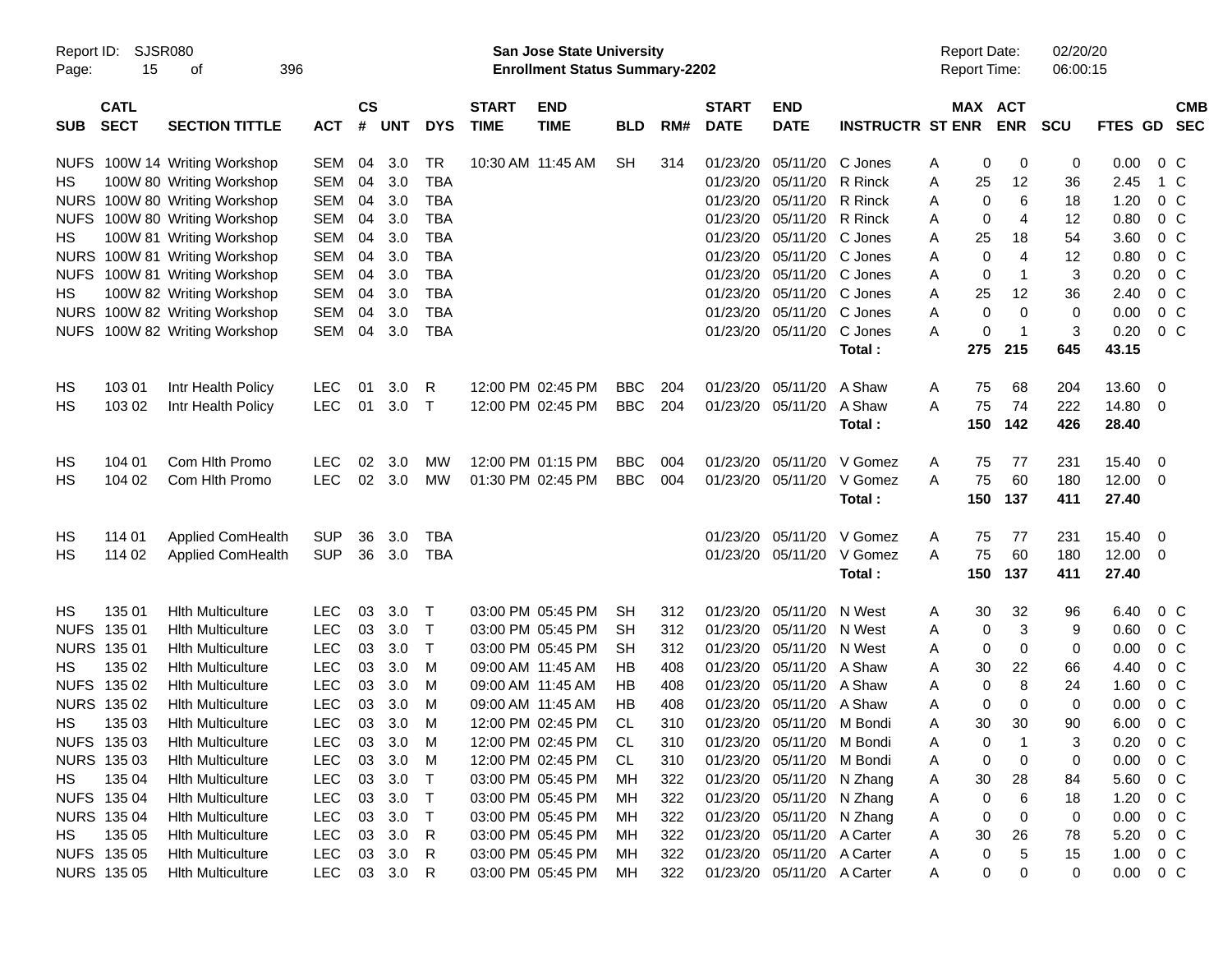|                     |                            |                             |            |                    |            |             |                             | <b>Preliminary Census</b>                                                 |                 |     |                             |                           |                         |                                     |                |                      |             |                          |  |
|---------------------|----------------------------|-----------------------------|------------|--------------------|------------|-------------|-----------------------------|---------------------------------------------------------------------------|-----------------|-----|-----------------------------|---------------------------|-------------------------|-------------------------------------|----------------|----------------------|-------------|--------------------------|--|
| Report ID:<br>Page: | 16                         | <b>SJSR080</b><br>396<br>οf |            |                    |            |             |                             | <b>San Jose State University</b><br><b>Enrollment Status Summary-2202</b> |                 |     |                             |                           |                         | <b>Report Date:</b><br>Report Time: |                | 02/20/20<br>06:00:15 |             |                          |  |
| <b>SUB</b>          | <b>CATL</b><br><b>SECT</b> | <b>SECTION TITTLE</b>       | <b>ACT</b> | $\mathsf{cs}$<br># | <b>UNT</b> | <b>DYS</b>  | <b>START</b><br><b>TIME</b> | <b>END</b><br><b>TIME</b>                                                 | <b>BLD</b>      | RM# | <b>START</b><br><b>DATE</b> | <b>END</b><br><b>DATE</b> | <b>INSTRUCTR ST ENR</b> | MAX ACT                             | <b>ENR</b>     | <b>SCU</b>           | FTES GD     | <b>CMB</b><br><b>SEC</b> |  |
| HS                  | 135 06                     | <b>Hith Multiculture</b>    | <b>LEC</b> | 03                 | 3.0        | МW          |                             | 12:00 PM 01:15 PM                                                         | <b>CL</b>       | 324 | 01/23/20                    | 05/11/20                  | A Carter                | 30<br>Α                             | 27             | 81                   | 5.40        | $0\,C$                   |  |
| <b>NUFS</b>         | 135 06                     | <b>Hith Multiculture</b>    | LEC        | 03                 | 3.0        | МW          |                             | 12:00 PM 01:15 PM                                                         | <b>CL</b>       | 324 | 01/23/20                    | 05/11/20                  | A Carter                | Α<br>0                              | 7              | 21                   | 1.40        | 0 <sup>o</sup>           |  |
|                     | <b>NURS 135 06</b>         | <b>Hith Multiculture</b>    | LEC        | 03                 | 3.0        | MW          |                             | 12:00 PM 01:15 PM                                                         | <b>CL</b>       | 324 | 01/23/20                    | 05/11/20                  | A Carter                | $\mathbf 0$<br>A                    | $\mathbf 0$    | 0                    | 0.00        | $0\,C$                   |  |
|                     |                            |                             |            |                    |            |             |                             |                                                                           |                 |     |                             |                           | Total:                  | 180                                 | 195            | 585                  | 39.00       |                          |  |
| HS                  | 145 01                     | Comm Mental Health          | LEC        | 03                 | 3.0        | R           |                             | 03:00 PM 05:45 PM                                                         | <b>CL</b>       | 324 | 01/23/20                    | 05/11/20                  | R Rinck                 | 45<br>Α                             | 6              | 18                   | 1.20        | $0\,C$                   |  |
| <b>PSYC</b>         | 145 01                     | Comm Mental Health          | <b>LEC</b> | 03                 | 3.0        | R           |                             | 03:00 PM 05:45 PM                                                         | <b>CL</b>       | 324 | 01/23/20                    | 05/11/20                  | R Rinck                 | Α<br>0                              | 6              | 18                   | 1.20        | 0 <sup>o</sup>           |  |
| SOCI                | 145 01                     | Comm Mental Health          | LEC        | 03                 | 3.0        | R           |                             | 03:00 PM 05:45 PM                                                         | <b>CL</b>       | 324 | 01/23/20                    | 05/11/20                  | R Rinck                 | 0<br>Α                              | $\overline{2}$ | 6                    | 0.40        | $0\,C$                   |  |
|                     |                            |                             |            |                    |            |             |                             |                                                                           |                 |     |                             |                           | Total:                  | 45                                  | 14             | 42                   | 2.80        |                          |  |
| HS                  | 158 01                     | <b>Hith Comm</b>            | <b>LEC</b> | 01                 | 3.0        | W           |                             | 09:00 AM 10:50 AM                                                         | <b>CL</b>       | 324 | 01/23/20                    | 05/11/20                  | A Murray                | 38<br>Α                             | 41             | 82                   | 8.20        | $\overline{\mathbf{0}}$  |  |
| HS                  | 158 02                     | <b>Hith Comm</b>            | <b>SEM</b> | 05                 | 0.0        | W           |                             | 11:00 AM 11:50 AM                                                         | <b>CL</b>       | 324 | 01/23/20                    | 05/11/20                  | A Murray                | 38<br>Α                             | 41             | 41                   | 0.00        | $\overline{\mathbf{0}}$  |  |
| HS                  | 158 03                     | <b>Hith Comm</b>            | <b>LEC</b> | 01                 | 3.0        | М           |                             | 03:00 PM 04:50 PM                                                         | НB              | 407 | 01/23/20                    | 05/11/20                  | N Zhang                 | 38<br>Α                             | 39             | 78                   | 7.80        | 0                        |  |
| HS                  | 158 04                     | <b>Hith Comm</b>            | <b>SEM</b> | 05                 | 0.0        | M           |                             | 05:00 PM 05:50 PM                                                         | НB              | 407 | 01/23/20                    | 05/11/20                  | N Zhang                 | 38<br>Α                             | 39             | 39                   | 0.00        | 0                        |  |
| HS                  | 158 05                     | <b>Hith Comm</b>            | <b>LEC</b> | 01                 | 3.0        | W           |                             | 03:00 PM 04:50 PM                                                         | <b>CL</b>       | 324 | 01/23/20                    | 05/11/20                  | A Carter                | 38<br>A                             | 41             | 82                   | 8.20        | 0                        |  |
| HS                  | 158 06                     | <b>Hlth Comm</b>            | <b>SEM</b> | 05                 | 0.0        | W           |                             | 05:00 PM 05:50 PM                                                         | <b>CL</b>       | 324 | 01/23/20                    | 05/11/20                  | A Carter                | 38<br>Α                             | 41             | 41                   | 0.00        | $\overline{0}$           |  |
| HS                  | 158 07                     | <b>Hith Comm</b>            | <b>LEC</b> | 01                 | 3.0        | R           |                             | 03:00 PM 04:50 PM                                                         | НB              | 407 | 01/23/20                    | 05/11/20                  | N Zhang                 | 38<br>Α                             | 37             | 74                   | 7.40        | 0                        |  |
| HS                  | 158 08                     | <b>Hith Comm</b>            | SEM        | 05                 | 0.0        | R           |                             | 05:00 PM 05:50 PM                                                         | HB              | 407 | 01/23/20                    | 05/11/20                  | N Zhang                 | A<br>38                             | 37             | 37                   | 0.00        | $\overline{\mathbf{0}}$  |  |
|                     |                            |                             |            |                    |            |             |                             |                                                                           |                 |     |                             |                           | Total:                  | 304                                 | 316            | 474                  | 31.60       |                          |  |
| HS                  | 159 01                     | Hith Prgm Planning          | <b>LEC</b> | 01                 | 3.0        | МW          |                             | 01:30 PM 02:20 PM                                                         | MН              | 322 | 01/23/20                    | 05/11/20                  | F Noonis                | 20<br>Α                             | 23             | 46                   | $4.60$ 0    |                          |  |
| HS                  | 159 02                     | Hith Prgm Planning          | <b>SEM</b> | 05                 | 0.0        | МW          |                             | 02:30 PM 02:55 PM                                                         | MН              | 322 | 01/23/20                    | 05/11/20                  | F Noonis                | 20<br>Α                             | 23             | 23                   | 0.00        | $\overline{\mathbf{0}}$  |  |
| HS                  | 159 03                     | Hith Prgm Planning          | LEC        | 01                 | 3.0        | МW          |                             | 01:30 PM 02:20 PM                                                         | <b>BBC</b>      | 126 | 01/23/20                    | 05/11/20                  | A Buckner-Ca A          | 20                                  | 24             | 48                   | 4.80        | 0                        |  |
| HS                  | 159 04                     | Hith Prgm Planning          | <b>SEM</b> | 05                 | 0.0        | МW          |                             | 02:30 PM 02:55 PM                                                         | <b>BBC</b>      | 126 | 01/23/20                    | 05/11/20                  | A Buckner-Ca A          | 20                                  | 24             | 24                   | 0.00        | 0                        |  |
| HS                  | 159 05                     | Hith Prgm Planning          | LEC        | 01                 | 3.0        | МW          |                             | 01:30 PM 02:20 PM                                                         | <b>CL</b>       | 324 | 01/23/20                    | 05/11/20                  | I Garcia                | 20<br>A                             | 21             | 42                   | 4.20        | 0                        |  |
| HS                  | 159 06                     | Hith Prgm Planning          | <b>SEM</b> | 05                 | 0.0        | МW          |                             | 02:30 PM 02:55 PM                                                         | <b>CL</b>       | 324 | 01/23/20                    | 05/11/20                  | I Garcia                | 20<br>Α                             | 21             | 21                   | 0.00        | 0                        |  |
| HS                  | 159 07                     | Hith Prgm Planning          | LEC        | 01                 | 3.0        | МW          |                             | 01:30 PM 02:20 PM                                                         | <b>SH</b>       | 346 | 01/23/20                    | 05/11/20                  | K Roe                   | 20<br>Α                             | 22             | 44                   | 4.40        | 0                        |  |
| HS                  | 159 08                     | Hith Prgm Planning          | <b>SEM</b> | 05                 | 0.0        | MW          |                             | 02:30 PM 02:55 PM                                                         | <b>SH</b>       | 346 | 01/23/20                    | 05/11/20                  | K Roe                   | 20<br>Α                             | 22             | 22                   | 0.00        | 0                        |  |
| HS                  | 159 09                     | Hith Prgm Planning          | LEC        | 01                 | 3.0        | МW          |                             | 01:30 PM 02:20 PM                                                         | <b>SPXC 152</b> |     | 01/23/20                    | 05/11/20                  | C Doyle                 | 20<br>Α                             | 22             | 44                   | 4.40        | 0                        |  |
| HS                  | 159 10                     | Hith Prgm Planning          | <b>SEM</b> | 05                 | 0.0        | MW          |                             | 02:30 PM 02:55 PM                                                         | <b>SPXC 152</b> |     | 01/23/20                    | 05/11/20 C Doyle          |                         | A<br>20                             | 22             | 22                   | 0.00        | $\overline{\mathbf{0}}$  |  |
| HS                  | 159 11                     | Hith Prgm Planning          | <b>LEC</b> | 01                 | 3.0        | MW          |                             | 01:30 PM 02:20 PM                                                         | HB              | 106 |                             | 01/23/20 05/11/20         | K Roe                   | 40<br>Α                             | 25             | 50                   | 5.00        | $\overline{\phantom{0}}$ |  |
| HS                  | 159 12                     | Hith Prgm Planning          | SEM        |                    | 05 0.0     | МW          |                             | 02:30 PM 02:55 PM                                                         | HB              | 106 |                             | 01/23/20 05/11/20         | K Roe                   | 40<br>A                             | 25             | 25                   | $0.00 \t 0$ |                          |  |
|                     |                            |                             |            |                    |            |             |                             |                                                                           |                 |     |                             |                           | Total:                  | 280                                 | 274            | 411                  | 27.40       |                          |  |
| HS                  | 161 01                     | Epidemiology                | <b>LEC</b> | 01                 | 3.0        | $M_{\odot}$ |                             | 03:00 PM 04:50 PM                                                         | МH              | 322 |                             | 01/23/20 05/11/20 R Shah  |                         | 25<br>Α                             | 25             | 50                   | $5.00 \t 0$ |                          |  |
| HS                  | 161 02                     | Epidemiology                | <b>SEM</b> | 05                 | 0.0        | M           |                             | 05:00 PM 05:50 PM                                                         | МH              | 322 |                             | 01/23/20 05/11/20         | R Shah                  | 25<br>Α                             | 25             | 25                   | $0.00 \t 0$ |                          |  |
| HS                  | 161 03                     | Epidemiology                | <b>LEC</b> | 01                 | 3.0        | $\top$      |                             | 03:00 PM 04:50 PM                                                         | CL              | 324 |                             | 01/23/20 05/11/20         | D Cao                   | 48<br>Α                             | 48             | 96                   | 9.60 0      |                          |  |
| HS                  | 161 04                     | Epidemiology                | SEM        | 05                 | $0.0$ T    |             |                             | 05:00 PM 05:50 PM                                                         | <b>CL</b>       | 324 | 01/23/20                    | 05/11/20                  | D Cao                   | 48<br>Α                             | 48             | 48                   | $0.00 \t 0$ |                          |  |
| HS                  | 161 05                     | Epidemiology                | LEC        |                    | 01 3.0 W   |             |                             | 03:00 PM 04:50 PM                                                         | <b>SPXC 152</b> |     |                             | 01/23/20 05/11/20 S Smith |                         | 25<br>Α                             | 26             | 52                   | $5.20 \ 0$  |                          |  |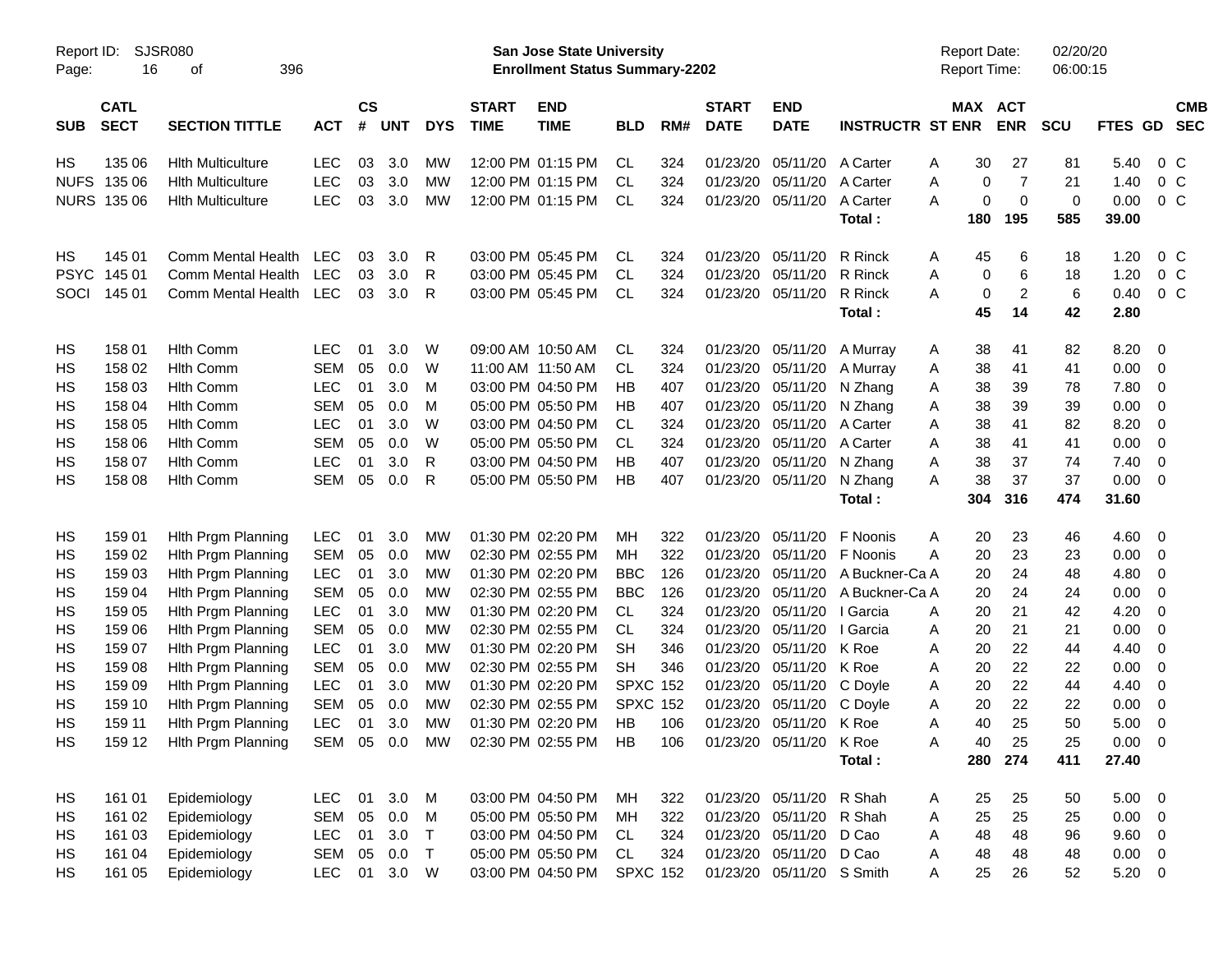|                     |                            |                                  |            |                    |            |            |                             | <b>Preliminary Census</b>                                          |                 |     |                             |                            |                              |                                            |                       |                      |                |                          |                          |
|---------------------|----------------------------|----------------------------------|------------|--------------------|------------|------------|-----------------------------|--------------------------------------------------------------------|-----------------|-----|-----------------------------|----------------------------|------------------------------|--------------------------------------------|-----------------------|----------------------|----------------|--------------------------|--------------------------|
| Report ID:<br>Page: | 17                         | <b>SJSR080</b><br>396<br>οf      |            |                    |            |            |                             | San Jose State University<br><b>Enrollment Status Summary-2202</b> |                 |     |                             |                            |                              | <b>Report Date:</b><br><b>Report Time:</b> |                       | 02/20/20<br>06:00:15 |                |                          |                          |
| <b>SUB</b>          | <b>CATL</b><br><b>SECT</b> | <b>SECTION TITTLE</b>            | <b>ACT</b> | $\mathsf{cs}$<br># | <b>UNT</b> | <b>DYS</b> | <b>START</b><br><b>TIME</b> | <b>END</b><br><b>TIME</b>                                          | <b>BLD</b>      | RM# | <b>START</b><br><b>DATE</b> | <b>END</b><br><b>DATE</b>  | <b>INSTRUCTR ST ENR</b>      |                                            | MAX ACT<br><b>ENR</b> | SCU                  | <b>FTES GD</b> |                          | <b>CMB</b><br><b>SEC</b> |
| НS                  | 161 06                     | Epidemiology                     | <b>SEM</b> | 05                 | 0.0        | W          | 05:00 PM 05:50 PM           |                                                                    | <b>SPXC 152</b> |     | 01/23/20                    | 05/11/20                   | S Smith                      | 25<br>A                                    | 26                    | 26                   | $0.00 \t 0$    |                          |                          |
| НS                  | 161 07                     | Epidemiology                     | <b>LEC</b> | 01                 | 3.0        | TR         | 09:00 AM 09:50 AM           |                                                                    | HВ              | 407 | 01/23/20                    | 05/11/20                   | L Mai                        | 25<br>Α                                    | 26                    | 52                   | 5.20           | - 0                      |                          |
| НS                  | 161 08                     | Epidemiology                     | <b>SEM</b> | 05                 | 0.0        | TR         | 09:50 AM 10:15 AM           |                                                                    | HВ              | 407 | 01/23/20                    | 05/11/20                   | L Mai                        | 25<br>A                                    | 26                    | 26                   | 0.00           | $\overline{\phantom{0}}$ |                          |
| ΗS                  | 161 09                     | Epidemiology                     | <b>LEC</b> | 01                 | 3.0        | M          |                             | 03:00 PM 04:50 PM                                                  | <b>SPXC 152</b> |     | 01/23/20                    | 05/11/20                   | S Martin                     | 25<br>A                                    | 28                    | 56                   | 5.60           | $\overline{\mathbf{0}}$  |                          |
| НS                  | 161 10                     | Epidemiology                     | SEM        | 05                 | 0.0        | M          |                             | 05:00 PM 05:50 PM                                                  | <b>SPXC 152</b> |     | 01/23/20                    | 05/11/20                   | S Martin                     | 25<br>A                                    | 28                    | 28                   | $0.00 \t 0$    |                          |                          |
|                     |                            |                                  |            |                    |            |            |                             |                                                                    |                 |     |                             |                            | Total:                       | 296                                        | 306                   | 459                  | 30.60          |                          |                          |
| HS                  | 162 01                     | Health Org & Admin               | <b>LEC</b> |                    | 02 3.0     | W          | 06:00 PM 08:45 PM           |                                                                    | WSQ 109         |     |                             | 01/23/20 05/11/20          | A Santiago                   | 119<br>A                                   | 127                   | 381                  | 25.40 0        |                          |                          |
|                     |                            |                                  |            |                    |            |            |                             |                                                                    |                 |     |                             |                            | Total:                       | 119                                        | 127                   | 381                  | 25.40          |                          |                          |
| НS                  | 165 01                     | <b>Hith Professional</b>         | LEC        | 01                 | 3.0        | M          | 06:00 PM 07:50 PM           |                                                                    | WSQ 109         |     | 01/23/20                    | 05/11/20                   | K Roe                        | 145<br>A                                   | 140                   | 280                  | 28.00 0        |                          |                          |
| НS                  | 165 02                     | <b>Hith Professional</b>         | SEM        | 05                 | 0.0        | M          |                             | 08:00 PM 08:50 PM                                                  | WSQ 109         |     | 01/23/20                    | 05/11/20                   | K Roe                        | 145<br>A                                   | 140                   | 140                  | $0.00 \t 0$    |                          |                          |
|                     |                            |                                  |            |                    |            |            |                             |                                                                    |                 |     |                             |                            | Total:                       | 290                                        | 280                   | 420                  | 28.00          |                          |                          |
| HS                  | 166A 01                    | Field Exp Sem                    | SEM 05     |                    | 3.0        | F          | 09:00 AM 11:45 AM           |                                                                    | CL.             | 226 | 01/23/20 05/11/20           |                            | J Jones                      | 60<br>A                                    | 46                    | 138                  | $9.20 \ 0$     |                          |                          |
|                     |                            |                                  |            |                    |            |            |                             |                                                                    |                 |     |                             |                            | Total:                       | 60                                         | 46                    | 138                  | 9.20           |                          |                          |
| НS                  |                            | 166B 01 Fieldwk Experience       | <b>SUP</b> | 36                 | 3.0        | TBA        |                             |                                                                    |                 |     |                             | 01/23/20 05/11/20          | J Jones                      | 60<br>A                                    | 46                    | 138                  | $9.20 \ 0$     |                          |                          |
|                     |                            |                                  |            |                    |            |            |                             |                                                                    |                 |     |                             |                            | Total:                       | 60                                         | 46                    | 138                  | 9.20           |                          |                          |
| НS                  | 167 01                     | <b>Biostatistics</b>             | LEC        | 01                 | 3.0        | TR         |                             | 12:00 PM 01:15 PM                                                  | <b>YUH</b>      | 124 | 01/23/20                    | 05/11/20                   | J Pham                       | 125<br>A                                   | 126                   | 252                  | 25.20 0        |                          |                          |
| НS                  | 167 02                     | <b>Biostatistics</b>             | <b>SEM</b> | 05                 | 0.0        | R          | 01:30 PM 02:15 PM           |                                                                    | <b>MH</b>       | 321 | 01/23/20                    | 05/11/20                   | J Pham                       | 25<br>A                                    | 24                    | 24                   | 0.00           | $\overline{\phantom{0}}$ |                          |
| НS                  | 167 03                     | <b>Biostatistics</b>             | <b>SEM</b> | 05                 | 0.0        | R          | 02:15 PM 03:00 PM           |                                                                    | MН              | 321 | 01/23/20                    | 05/11/20                   | J Pham                       | 25<br>A                                    | 26                    | 26                   | 0.00           | $\overline{\mathbf{0}}$  |                          |
| НS                  | 167 04                     | <b>Biostatistics</b>             | <b>SEM</b> | 05                 | 0.0        | Т          | 01:30 PM 02:15 PM           |                                                                    | MН              | 321 | 01/23/20                    | 05/11/20                   | J Pham                       | 25<br>A                                    | 26                    | 26                   | 0.00           | $\overline{\mathbf{0}}$  |                          |
| НS                  | 167 05                     | <b>Biostatistics</b>             | <b>SEM</b> | 05                 | 0.0        | $\top$     | 02:15 PM 03:00 PM           |                                                                    | MН              | 321 | 01/23/20                    | 05/11/20                   | J Pham                       | 25<br>A                                    | 23                    | 23                   | 0.00           | $\overline{\phantom{0}}$ |                          |
| НS                  | 167 06                     | <b>Biostatistics</b>             | SEM        | 05                 | 0.0        | $\top$     | 03:00 PM 03:45 PM           |                                                                    | MH              | 321 | 01/23/20                    | 05/11/20                   | J Pham                       | 25<br>A                                    | 27                    | 27                   | $0.00 \t 0$    |                          |                          |
|                     |                            |                                  |            |                    |            |            |                             |                                                                    |                 |     |                             |                            | Total:                       | 250                                        | 252                   | 378                  | 25.20          |                          |                          |
| НS                  | 171 01                     | Managed Hith Care                | <b>LEC</b> | 02                 | 3.0        | $\top$     | 06:00 PM 08:45 PM           |                                                                    | SН              | 120 | 01/23/20                    | 05/11/20                   | C Cherney                    | 43<br>A                                    | 58                    | 174                  | 11.60 0        |                          |                          |
|                     |                            |                                  |            |                    |            |            |                             |                                                                    |                 |     |                             |                            | Total :                      | 43                                         | 58                    | 174                  | 11.60          |                          |                          |
| HS                  | 172 01                     | Contemp Env Hlth                 | <b>LEC</b> |                    | 02 3.0     | МW         | 10:30 AM 11:45 AM           |                                                                    | SH              | 346 |                             | 01/23/20 05/11/20 J Hartle |                              | A<br>30                                    | 30                    | 90                   | $6.00 \t 0$    |                          |                          |
| HS                  | 172 02                     | Contemp Env Hith                 | <b>LEC</b> | 02                 | 3.0        | MW         |                             | 01:30 PM 02:45 PM                                                  | <b>DBH</b>      | 225 |                             | 01/23/20 05/11/20          | J Hartle                     | 30<br>Α                                    | 29                    | 87                   | 5.80 0         |                          |                          |
| <b>HS</b>           | 172 03                     | Contemp Env Hith                 | <b>LEC</b> |                    | 3.0        |            |                             |                                                                    |                 |     |                             |                            |                              | X<br>$\mathbf 0$                           | 0                     | 0                    | $0.00 \t 0$    |                          |                          |
|                     |                            |                                  |            |                    |            |            |                             |                                                                    |                 |     |                             |                            | Total:                       | 60                                         | 59                    | 177                  | 11.80          |                          |                          |
| HS                  | 17301                      | Comp Healthcare Sys LEC 02 3.0 R |            |                    |            |            |                             | 12:00 PM 02:45 PM                                                  | CL              | 324 |                             |                            | 01/23/20 05/11/20 Y Vantrees | A<br>45                                    | 42                    | 126                  | 8.40 0         |                          |                          |
|                     |                            |                                  |            |                    |            |            |                             |                                                                    |                 |     |                             |                            | Total:                       | 45                                         | 42                    | 126                  | 8.40           |                          |                          |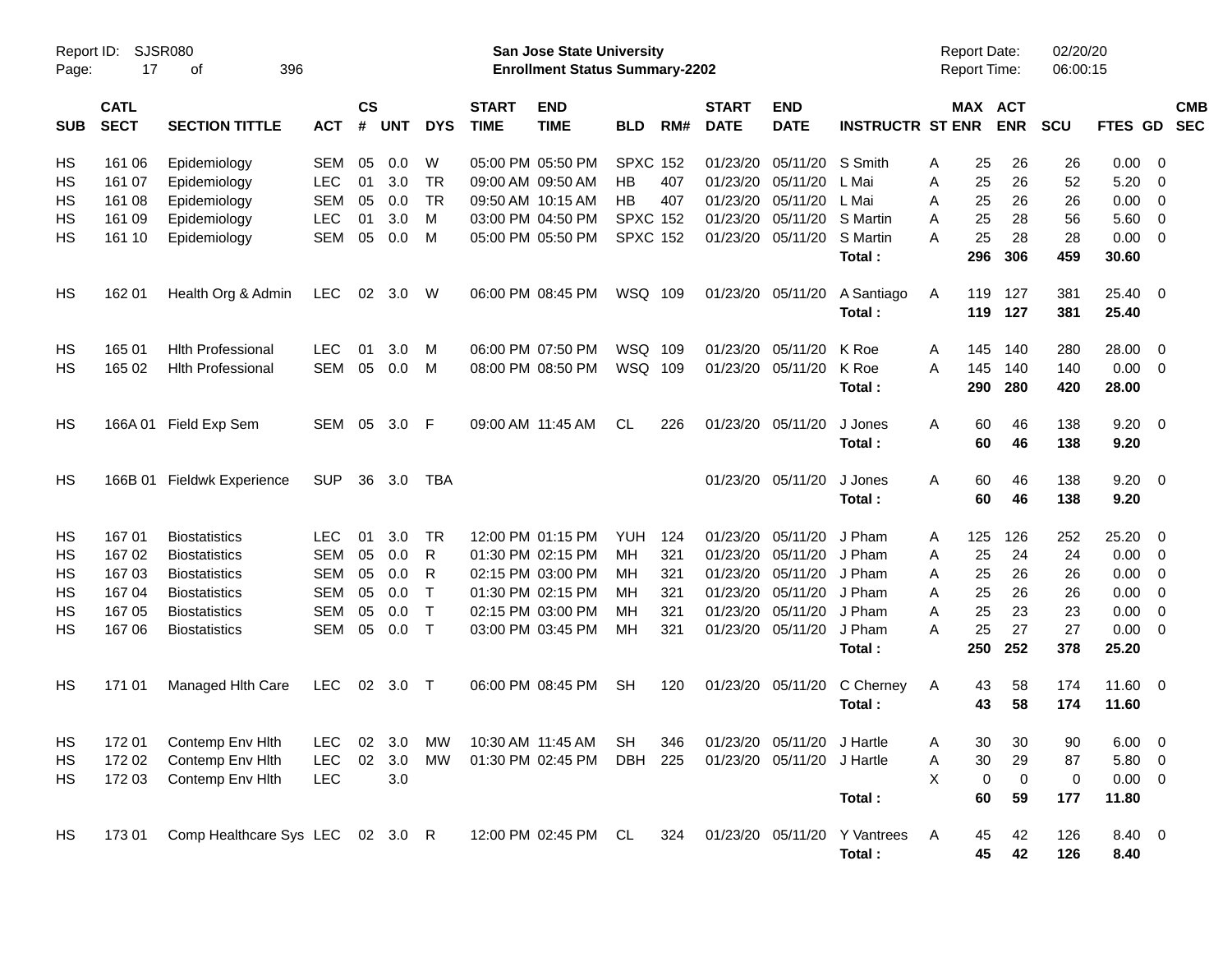|                      |                                       |                                                                                              |                                                      |                      |                          |                                                      |                             | <b>Preliminary Census</b>                                          |            |     |                                              |                                              |                                           |                                            |                         |                      |                                            |                                                      |
|----------------------|---------------------------------------|----------------------------------------------------------------------------------------------|------------------------------------------------------|----------------------|--------------------------|------------------------------------------------------|-----------------------------|--------------------------------------------------------------------|------------|-----|----------------------------------------------|----------------------------------------------|-------------------------------------------|--------------------------------------------|-------------------------|----------------------|--------------------------------------------|------------------------------------------------------|
| Page:                | Report ID: SJSR080<br>18<br>396<br>of |                                                                                              |                                                      |                      |                          |                                                      |                             | San Jose State University<br><b>Enrollment Status Summary-2202</b> |            |     |                                              |                                              |                                           | <b>Report Date:</b><br><b>Report Time:</b> |                         | 02/20/20<br>06:00:15 |                                            |                                                      |
| <b>SUB</b>           | <b>CATL</b><br><b>SECT</b>            | <b>SECTION TITTLE</b>                                                                        | <b>ACT</b>                                           | $\mathsf{cs}$<br>#   | <b>UNT</b>               | <b>DYS</b>                                           | <b>START</b><br><b>TIME</b> | <b>END</b><br><b>TIME</b>                                          | <b>BLD</b> | RM# | <b>START</b><br><b>DATE</b>                  | <b>END</b><br><b>DATE</b>                    | <b>INSTRUCTR ST ENR</b>                   |                                            | MAX ACT<br><b>ENR</b>   | <b>SCU</b>           |                                            | <b>CMB</b><br>FTES GD SEC                            |
| HS                   | 175 01                                | Lgl/Ethcl--HC Adm                                                                            | <b>LEC</b>                                           |                      | 02 3.0                   | R                                                    |                             | 06:00 PM 08:45 PM                                                  | YUH        | 243 |                                              | 01/23/20 05/11/20                            | C Castuciano A<br>Total:                  | 45<br>45                                   | 27<br>27                | 81<br>81             | $5.40 \ 0$<br>5.40                         |                                                      |
| HS<br>HS<br>HS       | 180 01<br>180 02<br>180 03            | <b>Indiv Studies</b><br><b>Indiv Studies</b><br><b>Indiv Studies</b>                         | <b>SUP</b><br><b>SUP</b><br><b>SUP</b>               | 36<br>36<br>36       | 1.0<br>2.0<br>3.0        | <b>TBA</b><br><b>TBA</b><br><b>TBA</b>               |                             |                                                                    |            |     | 01/23/20<br>01/23/20                         | 05/11/20<br>05/11/20<br>01/23/20 05/11/20    | F Noonis<br>M Dougan<br>M Harvey          | 10<br>Α<br>10<br>A<br>36<br>A              | 10<br>0<br>0            | 10<br>0<br>0         | $0.67$ 0<br>$0.00 \t 0$<br>0.00            | $\overline{\phantom{0}}$                             |
| HS<br>HS<br>HS<br>HS | 180 04<br>180 05<br>180 06<br>180 07  | <b>Indiv Studies</b><br><b>Indiv Studies</b><br><b>Indiv Studies</b><br><b>Indiv Studies</b> | <b>SUP</b><br><b>SUP</b><br><b>SUP</b><br><b>SUP</b> | 36<br>36<br>36<br>36 | 3.0<br>1.0<br>3.0<br>3.0 | <b>TBA</b><br><b>TBA</b><br><b>TBA</b><br><b>TBA</b> |                             |                                                                    |            |     | 01/23/20<br>01/23/20<br>01/23/20<br>01/23/20 | 05/11/20<br>05/11/20<br>05/11/20<br>05/11/20 | D Cao<br>J Hartle<br>D McClure<br>V Gomez | 10<br>Α<br>15<br>A<br>5<br>A<br>10<br>Α    | 2<br>3<br>$\Omega$<br>8 | 6<br>3<br>0<br>24    | 0.40<br>0.20<br>$0.00 \t 0$<br>$1.60 \t 0$ | $\overline{\phantom{0}}$<br>$\overline{\phantom{0}}$ |
| HS<br>HS<br>HS       | 180 08<br>180 09<br>180 10            | <b>Indiv Studies</b><br><b>Indiv Studies</b><br><b>Indiv Studies</b>                         | <b>SUP</b><br><b>SUP</b><br><b>SUP</b>               | 36<br>36<br>36       | 1.0<br>1.0<br>1.0        | <b>TBA</b><br><b>TBA</b><br><b>TBA</b>               |                             |                                                                    |            |     | 01/23/20<br>01/23/20<br>01/23/20             | 05/11/20<br>05/11/20<br>05/11/20             | M Allen<br>A Santiago<br>M Dougan         | 25<br>А<br>5<br>A<br>5<br>A                | 16<br>3<br>0            | 16<br>0<br>0         | 1.33 16<br>$0.20 \ 0$<br>$0.00 \ 0$        |                                                      |
| HS<br>HS             | 180 11                                | <b>Indiv Studies</b><br>Health Pol and Org                                                   | <b>SUP</b><br><b>LEC</b>                             | 36                   | 1.0<br>3.0               | <b>TBA</b>                                           |                             |                                                                    |            |     |                                              | 01/23/20 05/11/20                            | A Buckner-Ca A<br>Total:                  | 5<br>136<br>X<br>0                         | 0<br>42<br>0            | 0<br>59<br>0         | $0.00 \t 0$<br>4.40<br>$0.00 \t 0$         |                                                      |
|                      | 262 01                                |                                                                                              |                                                      |                      |                          |                                                      |                             |                                                                    |            |     |                                              |                                              | Total:                                    | $\bf{0}$                                   | $\bf{0}$                | 0                    | 0.00                                       |                                                      |
| HS                   | 265 01                                | Env Health                                                                                   | <b>LEC</b>                                           | 01                   | 3.0                      | M                                                    |                             | 06:00 PM 08:45 PM                                                  | MH         | 322 | 01/23/20 05/11/20                            |                                              | <b>R</b> Bartlett<br>Total:               | 30<br>A<br>30                              | 20<br>20                | 60<br>60             | 5.00 20<br>5.00                            |                                                      |
| HS                   | 267 01                                | Cmp Pub Healt Sta                                                                            | SEM 05 3.0 W                                         |                      |                          |                                                      |                             | 03:00 PM 05:45 PM                                                  | CL.        |     | 303B 01/23/20 05/11/20                       |                                              | M Dougan<br>Total:                        | Α<br>25<br>25                              | 15<br>15                | 45<br>45             | 3.75 15<br>3.75                            |                                                      |
| HS                   | 269 01                                | App Data Analysis                                                                            | <b>LEC</b>                                           |                      | 02 3.0 W                 |                                                      |                             | 03:00 PM 05:45 PM                                                  | CL.        | 238 | 01/23/20 05/11/20                            |                                              | H Agroia<br>Total:                        | Α<br>30<br>30                              | 17<br>17                | 51<br>51             | 4.25 17<br>4.25                            |                                                      |
| HS                   | 272 01                                | Hth Prom Plan Eval                                                                           | SEM                                                  | 05                   | 3.0                      | W                                                    |                             | 06:00 PM 08:45 PM                                                  | YUH        | 243 | 01/23/20 05/11/20                            |                                              | K Roe<br>Total:                           | Α<br>30<br>30                              | 16<br>16                | 48<br>48             | 4.00 16<br>4.00                            |                                                      |
| HS                   | 277 01                                | Multi Com Health Pro SEM 05 3.0 M                                                            |                                                      |                      |                          |                                                      |                             | 03:00 PM 05:45 PM HB                                               |            | 408 |                                              | 01/23/20 05/11/20                            | K Roe<br>Total:                           | 25<br>A<br>25                              | 22<br>22                | 66<br>66             | 5.50 22<br>5.50                            |                                                      |
| HS                   |                                       | 291A 02 Fldwrk Seminar                                                                       | SEM 04 1.0 M                                         |                      |                          |                                                      |                             | 06:00 PM 08:45 PM CL                                               |            | 316 | 01/23/20 05/11/20                            |                                              | R Rinck<br>Total:                         | A<br>25<br>25                              | 14<br>14                | 14<br>14             | $1.17$ 14<br>1.17                          |                                                      |
| HS                   | 293 01                                | Public Health Leader LEC 02 3.0 W                                                            |                                                      |                      |                          |                                                      |                             | 06:00 PM 08:45 PM MH                                               |            | 322 | 01/23/20 05/11/20                            |                                              | A Buckner-Ca A<br>Total:                  | 30<br>30                                   | 17<br>17                | 34<br>34             | 4.25 17<br>4.25                            |                                                      |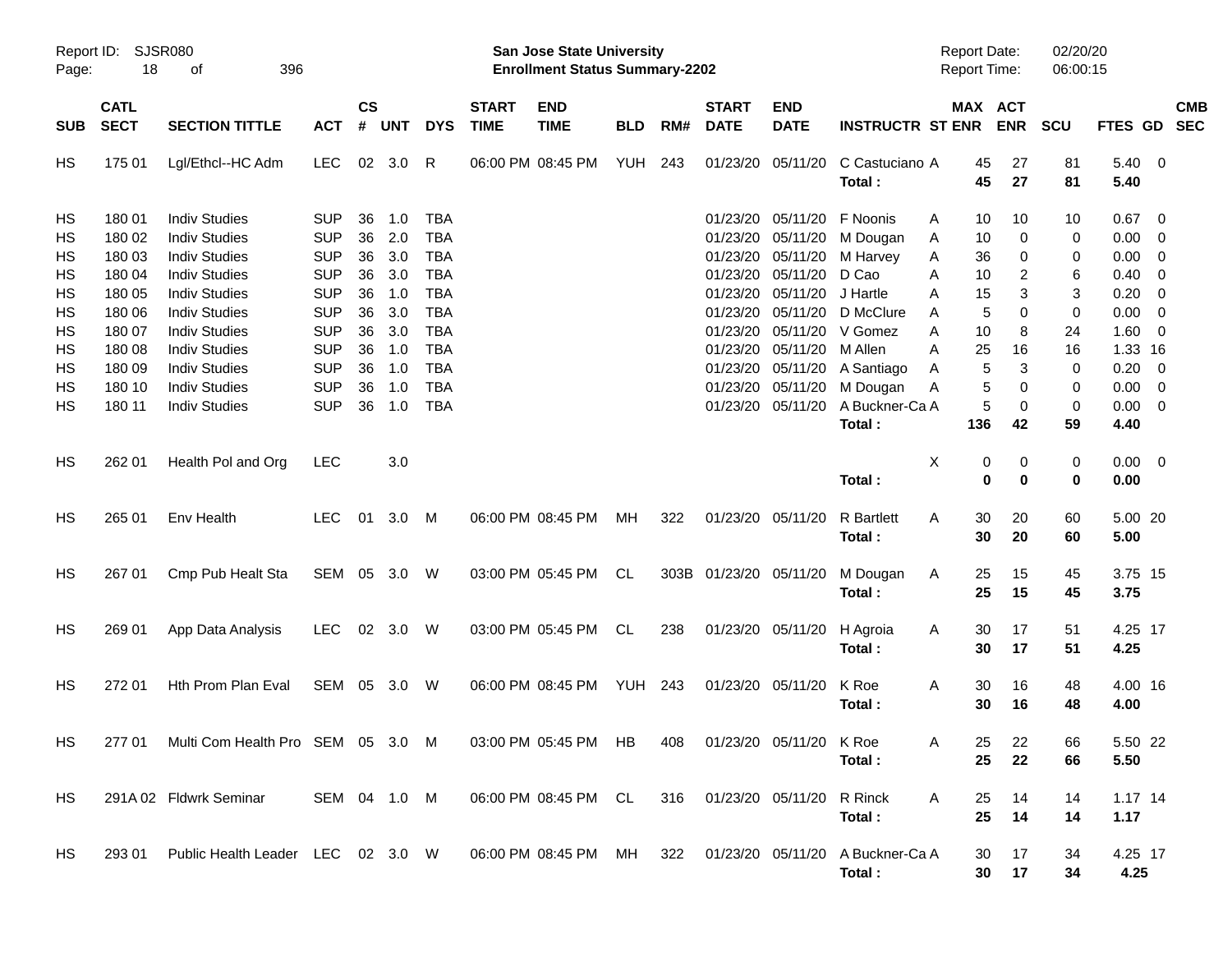|                             |                            |    |                       |     |           |    |            |                             |                                                                           | <b>Preliminary Census</b> |     |                             |                           |                         |                                            |            |                      |             |            |
|-----------------------------|----------------------------|----|-----------------------|-----|-----------|----|------------|-----------------------------|---------------------------------------------------------------------------|---------------------------|-----|-----------------------------|---------------------------|-------------------------|--------------------------------------------|------------|----------------------|-------------|------------|
| Report ID: SJSR080<br>Page: |                            | 19 | of                    | 396 |           |    |            |                             | <b>San Jose State University</b><br><b>Enrollment Status Summary-2202</b> |                           |     |                             |                           |                         | <b>Report Date:</b><br><b>Report Time:</b> |            | 02/20/20<br>06:00:15 |             |            |
| <b>SUB</b>                  | <b>CATL</b><br><b>SECT</b> |    | <b>SECTION TITTLE</b> |     | ACT # UNT | СS | <b>DYS</b> | <b>START</b><br><b>TIME</b> | <b>END</b><br>TIME                                                        | <b>BLD</b>                | RM# | <b>START</b><br><b>DATE</b> | <b>END</b><br><b>DATE</b> | <b>INSTRUCTR ST ENR</b> | MAX ACT                                    | <b>ENR</b> | <b>SCU</b>           | FTES GD SEC | <b>CMB</b> |

| Department : | <b>Public Health</b> |
|--------------|----------------------|
|              |                      |

| Department Total:                |                      |     | 565.47                                      |
|----------------------------------|----------------------|-----|---------------------------------------------|
| 796<br><b>Lower Division:</b>    | 667                  |     | 133.40                                      |
| Upper Division:                  |                      |     | 404.15                                      |
| <b>Graduate Division:</b><br>195 | 121                  | 318 | 27.92                                       |
|                                  | <b>Public Health</b> |     | 3969 3542<br>8372<br>2001<br>2978 2754 6053 |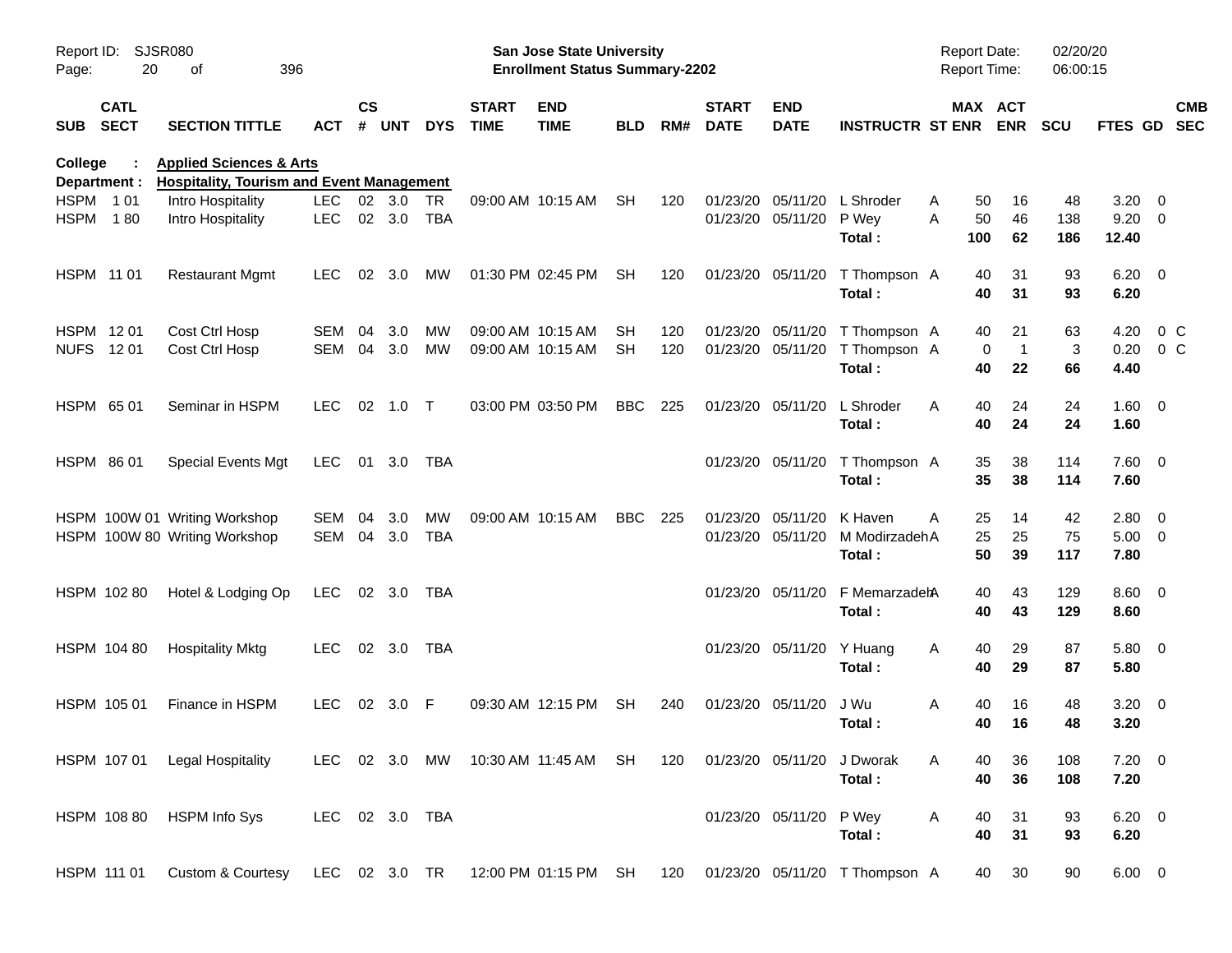|                     |                                           |                                                                                  |                                        |                    |                   |                  |                             | <b>Preliminary Census</b>                                          |                        |                   |                                           |                           |                                                        |                                               |                             |                          |                                                   |                          |
|---------------------|-------------------------------------------|----------------------------------------------------------------------------------|----------------------------------------|--------------------|-------------------|------------------|-----------------------------|--------------------------------------------------------------------|------------------------|-------------------|-------------------------------------------|---------------------------|--------------------------------------------------------|-----------------------------------------------|-----------------------------|--------------------------|---------------------------------------------------|--------------------------|
| Report ID:<br>Page: | <b>SJSR080</b><br>21                      | 396<br>оf                                                                        |                                        |                    |                   |                  |                             | San Jose State University<br><b>Enrollment Status Summary-2202</b> |                        |                   |                                           |                           |                                                        | <b>Report Date:</b><br><b>Report Time:</b>    |                             | 02/20/20<br>06:00:15     |                                                   |                          |
| <b>SUB</b>          | <b>CATL</b><br><b>SECT</b>                | <b>SECTION TITTLE</b>                                                            | <b>ACT</b>                             | $\mathsf{cs}$<br># | <b>UNT</b>        | <b>DYS</b>       | <b>START</b><br><b>TIME</b> | <b>END</b><br><b>TIME</b>                                          | <b>BLD</b>             | RM#               | <b>START</b><br><b>DATE</b>               | <b>END</b><br><b>DATE</b> | <b>INSTRUCTR ST ENR</b>                                | MAX ACT                                       | <b>ENR</b>                  | <b>SCU</b>               | FTES GD                                           | <b>CMB</b><br><b>SEC</b> |
|                     |                                           |                                                                                  |                                        |                    |                   |                  |                             |                                                                    |                        |                   |                                           |                           | Total:                                                 | 40                                            | 30                          | 90                       | 6.00                                              |                          |
|                     | HSPM 121 01                               | <b>HSPM Leadership</b>                                                           | <b>LEC</b>                             | 02                 | 3.0               | MW               |                             | 12:00 PM 01:15 PM                                                  | <b>SH</b>              | 120               | 01/23/20 05/11/20                         |                           | T Yen<br>Total:                                        | 40<br>Α<br>40                                 | 20<br>20                    | 60<br>60                 | $4.00 \ 0$<br>4.00                                |                          |
|                     | HSPM 130 01<br>HSPM 130 80                | <b>Hospitality Event</b><br><b>Hospitality Event</b>                             | <b>LEC</b><br><b>LEC</b>               | 02<br>02           | 3.0<br>3.0        | TR<br><b>TBA</b> |                             | 10:30 AM 11:45 AM                                                  | <b>SH</b>              | 120               | 01/23/20 05/11/20                         | 01/23/20 05/11/20         | J Gao<br>J Gao<br>Total:                               | Α<br>40<br>A<br>40<br>80                      | 26<br>40<br>66              | 78<br>120<br>198         | 5.20<br>$8.00 \t 0$<br>13.20                      | $\overline{\phantom{0}}$ |
|                     | HSPM 134 01                               | HR Management                                                                    | <b>LEC</b>                             | 02                 | 3.0               | TR               |                             | 09:00 AM 10:15 AM                                                  | <b>BBC</b>             | 225               | 01/23/20 05/11/20                         |                           | T Thompson A<br>Total:                                 | 40<br>40                                      | 24<br>24                    | 72<br>72                 | $4.80\ 0$<br>4.80                                 |                          |
|                     | HSPM 140 01                               | Mtg, Conv & Event                                                                | <b>LEC</b>                             | 02                 | 3.0               | <b>TR</b>        |                             | 01:30 PM 02:45 PM                                                  | <b>SH</b>              | 120               | 01/23/20 05/11/20                         |                           | J Gao<br>Total:                                        | 40<br>Α<br>40                                 | 24<br>24                    | 72<br>72                 | $4.80$ 0<br>4.80                                  |                          |
|                     | HSPM 142 01                               | <b>Tradeshow Mgnt</b>                                                            | <b>LEC</b>                             | 02                 | 3.0               | R                |                             | 03:00 PM 05:45 PM                                                  | <b>SH</b>              | 120               | 01/23/20 05/11/20                         |                           | A Roberts<br>Total:                                    | 40<br>A<br>40                                 | 14<br>14                    | 42<br>42                 | $2.80 \t 0$<br>2.80                               |                          |
|                     | HSPM 148 01<br>HSPM 148 02<br>HSPM 148 03 | Wine Appreciation<br>Wine Appreciation<br>Wine Appreciation                      | LEC.<br><b>LEC</b><br><b>LEC</b>       | 02<br>02<br>02     | 3.0<br>3.0<br>3.0 | Т<br>W<br>W      |                             | 03:00 PM 05:45 PM<br>03:00 PM 05:45 PM<br>06:00 PM 08:45 PM        | SН<br>SН<br><b>SH</b>  | 120<br>120<br>120 | 01/23/20<br>01/23/20<br>01/23/20 05/11/20 | 05/11/20<br>05/11/20      | A Ocegueda A<br>A Ocegueda A<br>A Ocegueda A<br>Total: | 55<br>55<br>55<br>165                         | 57<br>55<br>55<br>167       | 171<br>165<br>165<br>501 | $11.40 \quad 0$<br>$11.00 \t 0$<br>11.05<br>33.45 | $\overline{1}$           |
|                     | HSPM 149 01<br>HSPM 149 02<br>HSPM 149 03 | <b>Beer Appreciation</b><br><b>Beer Appreciation</b><br><b>Beer Appreciation</b> | <b>LEC</b><br><b>LEC</b><br><b>LEC</b> | 02<br>02           | 3.0<br>3.0<br>3.0 | M<br>М           |                             | 03:00 PM 05:45 PM<br>06:00 PM 08:45 PM                             | <b>SH</b><br><b>SH</b> | 120<br>120        | 01/23/20 05/11/20                         | 01/23/20 05/11/20         | J Dworak<br>J Dworak<br>Total:                         | 55<br>A<br>X<br>$\mathbf 0$<br>A<br>60<br>115 | 59<br>$\Omega$<br>41<br>100 | 177<br>0<br>123<br>300   | 11.80 0<br>$0.00 \t 0$<br>$8.20 \ 0$<br>20.00     |                          |
|                     | HSPM 154 01                               | Revenue Management LEC                                                           |                                        |                    | 02 3.0 TR         |                  |                             | 10:30 AM 11:45 AM                                                  | <b>BBC</b>             | 225               | 01/23/20 05/11/20                         |                           | <b>B</b> Ratcliffe<br>Total:                           | A<br>40<br>40                                 | 18<br>18                    | 54<br>54                 | 3.60 0<br>3.60                                    |                          |
|                     | HSPM 161 01                               | Cruise Op Mgnt                                                                   | LEC 02 3.0 M                           |                    |                   |                  |                             | 03:00 PM 05:45 PM BBC 225                                          |                        |                   | 01/23/20 05/11/20                         |                           | R Adams<br>Total:                                      | 40<br>A<br>40                                 | 16<br>16                    | 48<br>48                 | $3.20 \ 0$<br>3.20                                |                          |
|                     | HSPM 168 01                               | Gaming Management LEC 02 3.0 W                                                   |                                        |                    |                   |                  |                             | 03:00 PM 05:45 PM                                                  | BBC 225                |                   | 01/23/20 05/11/20                         |                           | D Andre<br>Total:                                      | Α<br>40<br>40                                 | 14<br>14                    | 42<br>42                 | 2.80 0<br>2.80                                    |                          |
|                     | HSPM 175 80                               | Entrepreneurship                                                                 | SEM 04 3.0 TBA                         |                    |                   |                  |                             |                                                                    |                        |                   | 01/23/20 05/11/20                         |                           | F MemarzadehA<br>Total:                                | 40<br>40                                      | 36<br>36                    | 108<br>108               | $7.20 \t 0$<br>7.20                               |                          |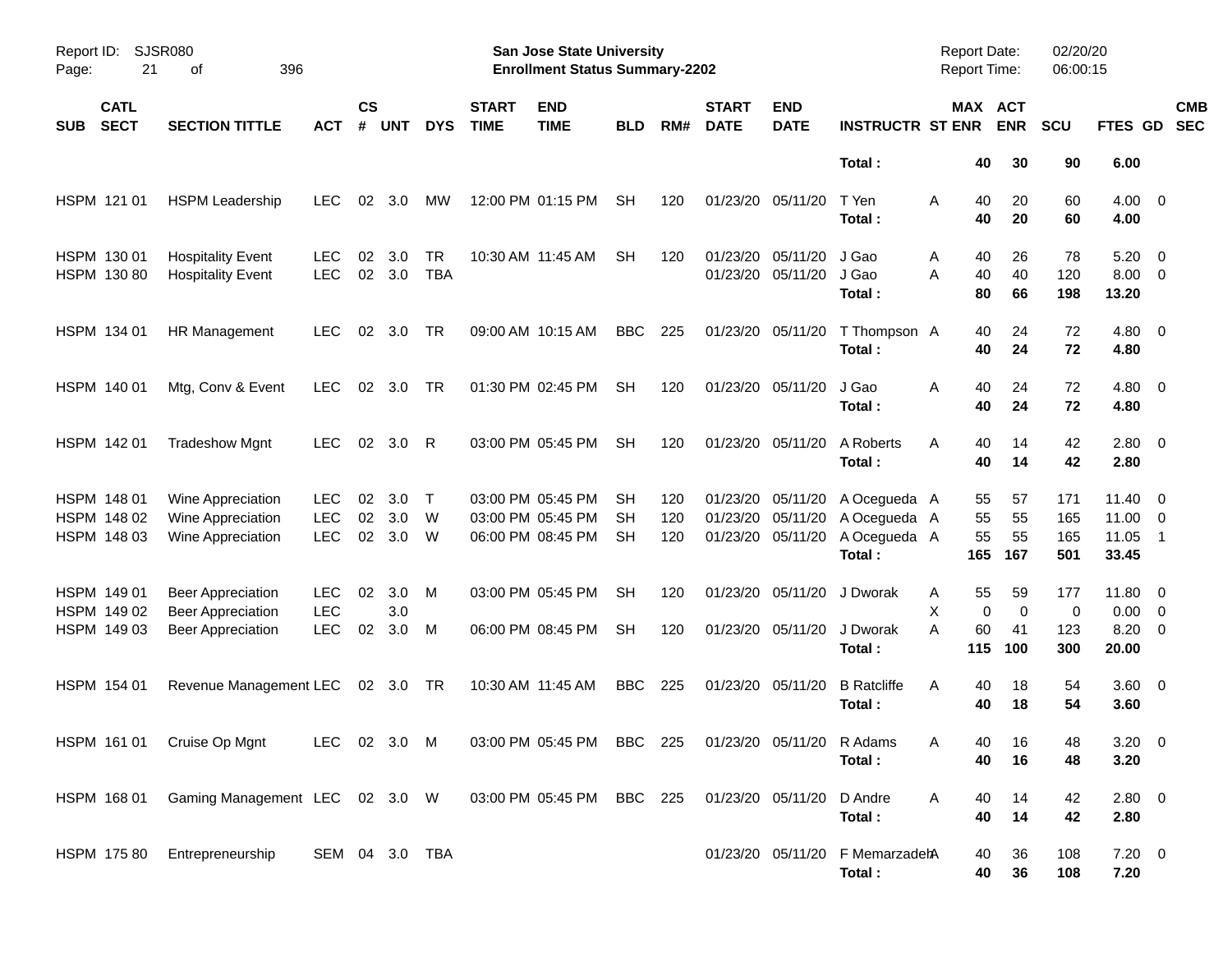|                                           |                                   |                                                                                     |                                        |                    |                   |                                        |                             | <b>Preliminary Census</b>                                                 |            |     |                                  |                                                  |                                                       |                                           |                                     |                                            |                                   |                                                                                |
|-------------------------------------------|-----------------------------------|-------------------------------------------------------------------------------------|----------------------------------------|--------------------|-------------------|----------------------------------------|-----------------------------|---------------------------------------------------------------------------|------------|-----|----------------------------------|--------------------------------------------------|-------------------------------------------------------|-------------------------------------------|-------------------------------------|--------------------------------------------|-----------------------------------|--------------------------------------------------------------------------------|
| Report ID:<br>Page:                       | <b>SJSR080</b><br>22<br>396<br>οf |                                                                                     |                                        |                    |                   |                                        |                             | <b>San Jose State University</b><br><b>Enrollment Status Summary-2202</b> |            |     |                                  |                                                  |                                                       | <b>Report Date:</b><br>Report Time:       |                                     | 02/20/20<br>06:00:15                       |                                   |                                                                                |
| <b>CATL</b><br><b>SECT</b><br><b>SUB</b>  |                                   | <b>SECTION TITTLE</b>                                                               | <b>ACT</b>                             | $\mathsf{cs}$<br># | <b>UNT</b>        | <b>DYS</b>                             | <b>START</b><br><b>TIME</b> | <b>END</b><br><b>TIME</b>                                                 | <b>BLD</b> | RM# | <b>START</b><br><b>DATE</b>      | <b>END</b><br><b>DATE</b>                        | <b>INSTRUCTR ST ENR</b>                               | <b>MAX ACT</b>                            | <b>ENR</b>                          | <b>SCU</b>                                 | FTES GD                           | <b>CMB</b><br><b>SEC</b>                                                       |
| HSPM 177 01                               |                                   | <b>HSPM Service Mgnt</b>                                                            | <b>LEC</b>                             | 02 <sub>o</sub>    | 3.0               | MW                                     |                             | 12:00 PM 01:15 PM                                                         | <b>BBC</b> | 225 |                                  | 01/23/20 05/11/20                                | <b>B</b> Ratcliffe<br>Total:                          | 40<br>Α<br>40                             | 33<br>33                            | 99<br>99                                   | $6.60 \quad 0$<br>6.60            |                                                                                |
| HSPM 180 01<br>HSPM 180 02<br>HSPM 180 03 |                                   | <b>Individual Studies</b><br><b>Individual Studies</b><br><b>Individual Studies</b> | <b>SUP</b><br><b>SUP</b><br><b>SUP</b> | 36<br>36<br>36     | 3.0<br>1.0<br>2.0 | <b>TBA</b><br><b>TBA</b><br><b>TBA</b> |                             |                                                                           |            |     | 01/23/20<br>01/23/20<br>01/23/20 | 05/11/20<br>05/11/20<br>05/11/20                 | T Yen<br>T Yen<br>T Yen<br>Total:                     | 5<br>Α<br>5<br>Α<br>$\sqrt{5}$<br>Α<br>15 | 0<br>0<br>1<br>$\blacktriangleleft$ | 0<br>0<br>$\overline{2}$<br>$\overline{2}$ | 0.00<br>0.00<br>0.13<br>0.13      | $\overline{\phantom{0}}$<br>$\overline{\mathbf{0}}$<br>$\overline{\mathbf{0}}$ |
| HSPM 186 01                               |                                   | <b>Strategic Mgmt</b>                                                               | <b>LEC</b>                             |                    | 3.0               |                                        |                             |                                                                           |            |     |                                  |                                                  | Total:                                                | X<br>0<br>$\mathbf 0$                     | 0<br>$\bf{0}$                       | 0<br>0                                     | $0.00 \t 0$<br>0.00               |                                                                                |
|                                           |                                   | HSPM 191A 01 Internship Level 1                                                     | SEM                                    | 05                 | 2.0               | <b>TBA</b>                             |                             |                                                                           |            |     |                                  | 01/23/20 05/11/20                                | L Shroder<br>Total:                                   | 40<br>Α<br>40                             | 14<br>14                            | 28<br>28                                   | $1.87 \t 0$<br>1.87               |                                                                                |
| HSPM 191B 01                              |                                   | Internship Level 2                                                                  | SEM 05                                 |                    | 3.0               | <b>TBA</b>                             |                             |                                                                           |            |     |                                  | 01/23/20 05/11/20                                | F MemarzadehA<br>Total:                               | 40<br>40                                  | 30<br>30                            | 90<br>90                                   | $6.00 \quad 0$<br>6.00            |                                                                                |
| Department :                              |                                   | <b>Hospitality, Tourism and Event Management</b>                                    |                                        |                    |                   |                                        |                             |                                                                           |            |     |                                  | <b>Lower Division:</b><br><b>Upper Division:</b> | <b>Department Total:</b><br><b>Graduate Division:</b> | 1360<br>255<br>1105<br>$\mathbf 0$        | 978<br>177<br>801<br>0              | 2871<br>483<br>2388<br>0                   | 191.45<br>32.20<br>159.25<br>0.00 |                                                                                |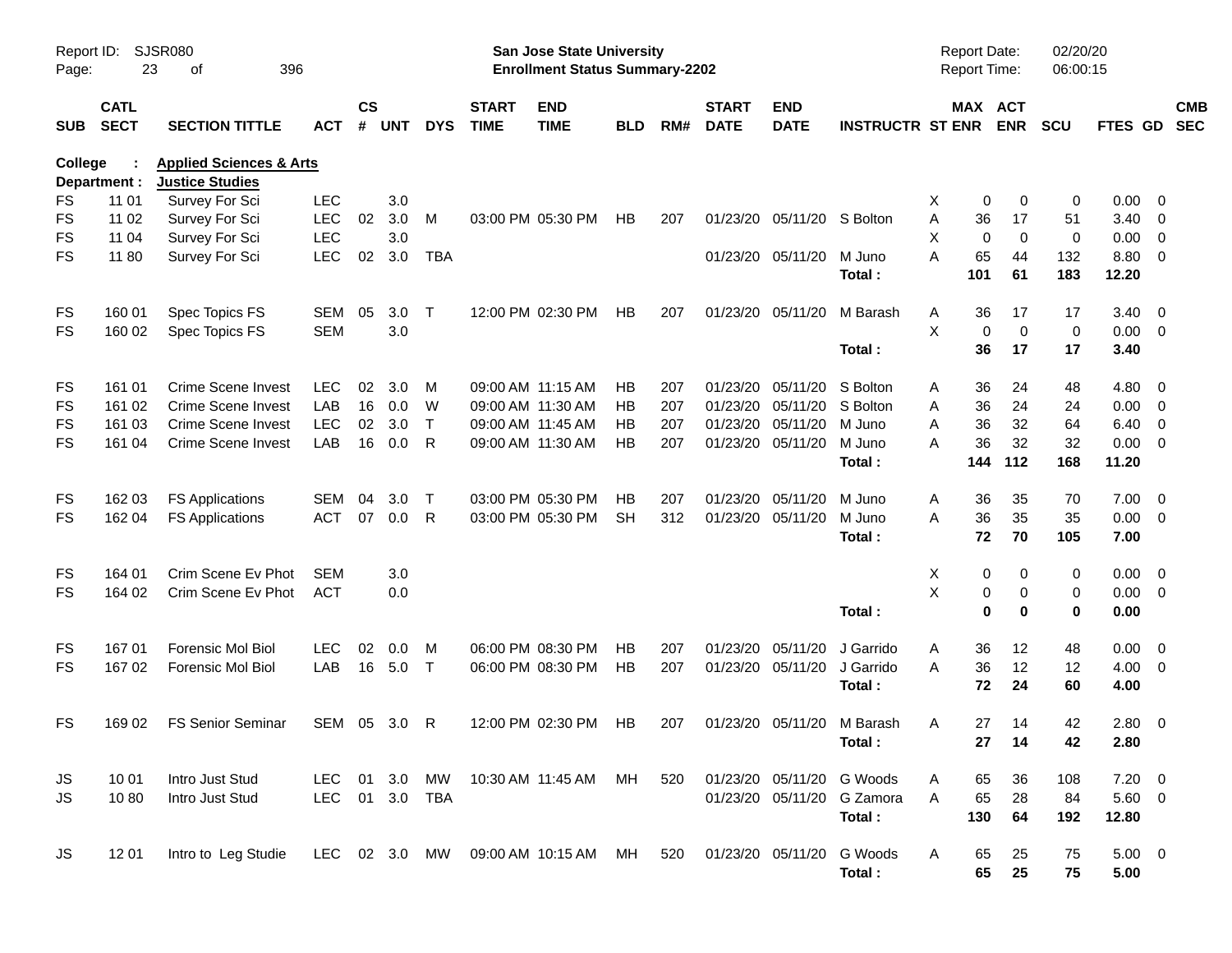|                     |                            |                           |            |                    |               |                |                             |                                                                    | <b>Preliminary Census</b> |     |                             |                            |                                 |                                     |                              |                      |             |                          |                          |
|---------------------|----------------------------|---------------------------|------------|--------------------|---------------|----------------|-----------------------------|--------------------------------------------------------------------|---------------------------|-----|-----------------------------|----------------------------|---------------------------------|-------------------------------------|------------------------------|----------------------|-------------|--------------------------|--------------------------|
| Report ID:<br>Page: | SJSR080<br>24              | οf                        | 396        |                    |               |                |                             | San Jose State University<br><b>Enrollment Status Summary-2202</b> |                           |     |                             |                            |                                 | <b>Report Date:</b><br>Report Time: |                              | 02/20/20<br>06:00:15 |             |                          |                          |
| <b>SUB</b>          | <b>CATL</b><br><b>SECT</b> | <b>SECTION TITTLE</b>     | <b>ACT</b> | $\mathsf{cs}$<br># | <b>UNT</b>    | <b>DYS</b>     | <b>START</b><br><b>TIME</b> | <b>END</b><br><b>TIME</b>                                          | <b>BLD</b>                | RM# | <b>START</b><br><b>DATE</b> | <b>END</b><br><b>DATE</b>  | <b>INSTRUCTR ST ENR</b>         |                                     | <b>MAX ACT</b><br><b>ENR</b> | <b>SCU</b>           | FTES GD     |                          | <b>CMB</b><br><b>SEC</b> |
| JS                  | 15 04                      | Intro Stat Justice        | <b>LEC</b> | 02                 | 3.0           | т              |                             | 03:00 PM 05:45 PM                                                  | <b>SH</b>                 | 411 | 01/23/20                    | 05/11/20                   | M Vallerga                      | 25<br>A                             | 22                           | 66                   | 4.40        | $\overline{\phantom{0}}$ |                          |
| JS                  | 1580                       | Intro Stat Justice        | <b>LEC</b> | 02                 | 3.0           | <b>TBA</b>     |                             |                                                                    |                           |     |                             | 01/23/20 05/11/20          | M Vallerga                      | Α<br>35                             | 35                           | 105                  | 7.00        | $\overline{\phantom{0}}$ |                          |
| <b>JS</b>           | 1581                       | Intro Stat Justice        | <b>LEC</b> |                    | 3.0           |                |                             |                                                                    |                           |     |                             |                            |                                 | X<br>$\mathbf 0$                    | $\mathbf 0$                  | 0                    | $0.00 \t 0$ |                          |                          |
|                     |                            |                           |            |                    |               |                |                             |                                                                    |                           |     |                             |                            | Total:                          | 60                                  | 57                           | 171                  | 11.40       |                          |                          |
| JS                  | 25 01                      | Intro HR & Justice        | <b>LEC</b> | 02                 | 3.0           | <b>MW</b>      |                             | 01:30 PM 02:45 PM                                                  | ΜН                        | 520 | 01/23/20                    | 05/11/20                   | N Birthelmer A                  | 65                                  | 59                           | 177                  | 11.80 0     |                          |                          |
| JS                  | 25 02                      | Intro HR & Justice        | <b>LEC</b> | 02                 | 3.0           | <b>TR</b>      |                             | 09:00 AM 10:15 AM                                                  | МH                        | 520 | 01/23/20                    | 05/11/20                   | J Tolbert                       | 65<br>Α                             | 33                           | 99                   | 6.60        | $\overline{\phantom{0}}$ |                          |
| <b>JS</b>           | 25 80                      | Intro HR & Justice        | <b>LEC</b> | 02                 | 3.0           | <b>TBA</b>     |                             |                                                                    |                           |     |                             | 01/23/20 05/11/20          | R Abusaad                       | 65<br>A                             | 48                           | 144                  | 9.60 0      |                          |                          |
|                     |                            |                           |            |                    |               |                |                             |                                                                    |                           |     |                             |                            | Total:                          | 195                                 | 140                          | 420                  | 28.00       |                          |                          |
| JS                  |                            | 100W 02 Writing Workshop  | <b>SEM</b> | 04                 | 3.0           | <b>TR</b>      |                             | 12:00 PM 01:15 PM                                                  | ΜН                        | 520 | 01/23/20                    | 05/11/20                   | J Randle                        | 30<br>A                             | 23                           | 69                   | $4.60$ 0    |                          |                          |
| JS                  |                            | 100W 03 Writing Workshop  | <b>SEM</b> | 04                 | 3.0           | <b>MW</b>      |                             | 06:00 PM 07:15 PM                                                  | ΜН                        | 520 | 01/23/20                    | 05/11/20                   | S Rivera                        | 30<br>A                             | 21                           | 63                   | 4.20        | - 0                      |                          |
| JS.                 |                            | 100W 04 Writing Workshop  | <b>SEM</b> | 04                 | 3.0           | F              |                             | 09:30 AM 12:15 PM                                                  | мн                        | 520 |                             | 01/23/20 05/11/20          | K Lynch                         | 30<br>A                             | 16                           | 48                   | 3.20        | - 0                      |                          |
| JS.                 |                            | 100W 05 Writing Workshop  | <b>SEM</b> | 04                 | 3.0           | <b>MW</b>      |                             | 12:00 PM 01:15 PM                                                  | <b>SH</b>                 | 314 |                             | 01/23/20 05/11/20          | G Woods                         | 40<br>A                             | 26                           | 78                   | 5.20        | - 0                      |                          |
| JS.                 |                            | 100W 80 Writing Workshop  | <b>SEM</b> | 04                 | 3.0           | <b>TBA</b>     |                             |                                                                    |                           |     |                             | 01/23/20 05/11/20          | S Kil                           | 30<br>A                             | 6                            | 18                   | 1.20        | $\overline{0}$           |                          |
| JS.                 |                            | 100W 81 Writing Workshop  | <b>SEM</b> | 04                 | 3.0           | <b>TBA</b>     |                             |                                                                    |                           |     |                             | 01/23/20 05/11/20 S Rivera |                                 | 30<br>A                             | 27                           | 81                   | $5.40 \ 0$  |                          |                          |
|                     |                            |                           |            |                    |               |                |                             |                                                                    |                           |     |                             |                            | Total:                          | 190                                 | 119                          | 357                  | 23.80       |                          |                          |
| JS                  | 101 01                     | <b>Critical Issues</b>    | LEC        | 02                 | 3.0           | <b>TR</b>      |                             | 04:30 PM 05:45 PM                                                  | МH                        | 523 |                             | 01/23/20 05/11/20          | K Lynch                         | 40<br>A                             | 41                           | 123                  | $8.20 \ 0$  |                          |                          |
| JS                  | 10180                      | <b>Critical Issues</b>    | <b>LEC</b> | 02                 | 3.0           | <b>TBA</b>     |                             |                                                                    |                           |     | 01/23/20                    | 05/11/20                   | S Kil                           | 40<br>A                             | 19                           | 57                   | 3.80        | $\overline{\phantom{0}}$ |                          |
| <b>JS</b>           | 10181                      | <b>Critical Issues</b>    | <b>LEC</b> | 02                 | 3.0           | <b>TBA</b>     |                             |                                                                    |                           |     |                             | 01/23/20 05/11/20          | L Pedroni                       | 40<br>A                             | 44                           | 132                  | 8.80 0      |                          |                          |
|                     |                            |                           |            |                    |               |                |                             |                                                                    |                           |     |                             |                            | Total:                          | 120                                 | 104                          | 312                  | 20.80       |                          |                          |
| JS                  | 102 01                     | Police and Society        | <b>LEC</b> | 02                 | 3.0           | R              |                             | 05:30 PM 08:15 PM                                                  | <b>DBH</b>                | 133 | 01/23/20                    | 05/11/20                   | M Hartunian                     | 65<br>A                             | 21                           | 63                   | 4.20        | $\overline{\phantom{0}}$ |                          |
| <b>JS</b>           | 102 80                     | Police and Society        | <b>LEC</b> | 02                 | 3.0           | <b>TBA</b>     |                             |                                                                    |                           |     |                             | 01/23/20 05/11/20          | J Randle                        | 65<br>A                             | 67                           | 201                  | 13.40 0     |                          |                          |
|                     |                            |                           |            |                    |               |                |                             |                                                                    |                           |     |                             |                            | Total:                          | 130                                 | 88                           | 264                  | 17.60       |                          |                          |
| JS                  | 103 01                     | <b>Courts and Society</b> | <b>LEC</b> | 02                 | 3.0           | <b>TR</b>      |                             | 03:00 PM 04:15 PM                                                  | МH                        | 520 |                             |                            | 01/23/20 05/11/20 H Peterson    | 40<br>A                             | 25                           | 75                   | $5.00 \t 0$ |                          |                          |
| JS                  | 103 02                     | <b>Courts and Society</b> | <b>LEC</b> |                    | 3.0           |                |                             |                                                                    |                           |     |                             |                            |                                 | Χ                                   | 0<br>$\Omega$                | 0                    | 0.00        | $\overline{\phantom{0}}$ |                          |
| JS                  | 103 03                     | <b>Courts and Society</b> | <b>LEC</b> |                    | 02 3.0 TR     |                |                             | 12:00 PM 01:15 PM BBC 108                                          |                           |     |                             |                            | 01/23/20 05/11/20 M Stevenson A | 55                                  | 20                           | 60                   | 4.00 0      |                          |                          |
| JS.                 | 10380                      | <b>Courts and Society</b> |            |                    |               | LEC 02 3.0 TBA |                             |                                                                    |                           |     |                             | 01/23/20 05/11/20 E Tejada |                                 | 65<br>Α                             | 29                           | 87                   | 5.80 0      |                          |                          |
|                     |                            |                           |            |                    |               |                |                             |                                                                    |                           |     |                             |                            | Total:                          | 160                                 | 74                           | 222                  | 14.80       |                          |                          |
| JS.                 | 104 80                     | Penal Pol & Inst          |            |                    |               | LEC 02 3.0 TBA |                             |                                                                    |                           |     |                             | 01/23/20 05/11/20          | D Kameda                        | Α<br>65                             | 38                           | 114                  | $7.60$ 0    |                          |                          |
|                     |                            |                           |            |                    |               |                |                             |                                                                    |                           |     |                             |                            | Total:                          | 65                                  | 38                           | 114                  | 7.60        |                          |                          |
| JS                  | 107 01                     | Justice Mgmt              |            |                    | LEC 02 3.0 TR |                |                             | 03:00 PM 04:15 PM DBH 133                                          |                           |     |                             |                            | 01/23/20 05/11/20 S Morewitz    | 65<br>A                             | 23                           | 69                   | $4.60$ 0    |                          |                          |
| JS                  | 10780                      | Justice Mgmt              | <b>LEC</b> |                    | 3.0           |                |                             |                                                                    |                           |     |                             |                            |                                 | X                                   | $\mathbf 0$<br>$\mathbf 0$   | $\mathbf 0$          | $0.00 \t 0$ |                          |                          |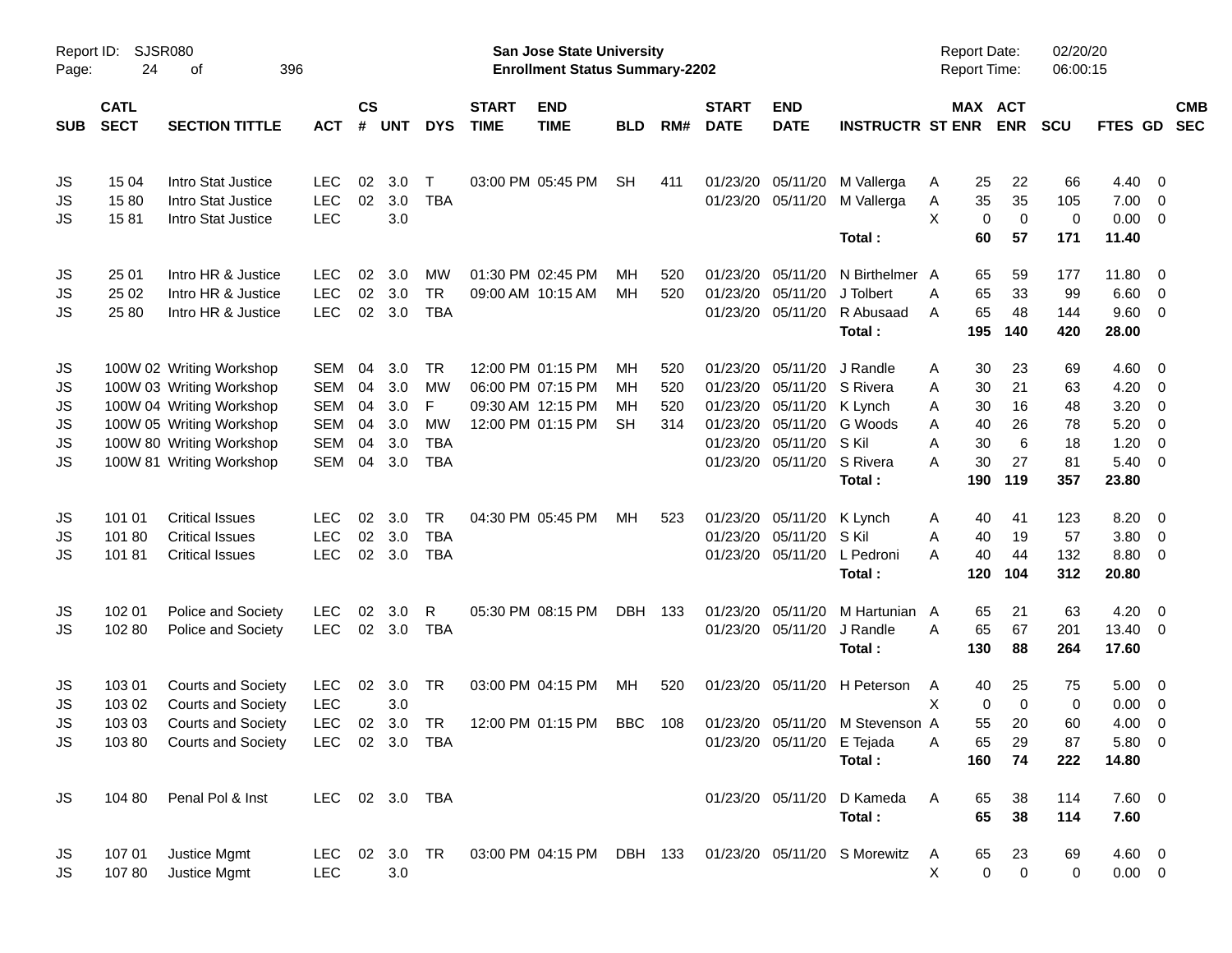|                     |                            |                         |            |                |                |            |                             | <b>Preliminary Census</b>                                          |            |     |                             |                           |                         |   |          |                                            |                      |                 |            |
|---------------------|----------------------------|-------------------------|------------|----------------|----------------|------------|-----------------------------|--------------------------------------------------------------------|------------|-----|-----------------------------|---------------------------|-------------------------|---|----------|--------------------------------------------|----------------------|-----------------|------------|
| Report ID:<br>Page: | 25                         | SJSR080<br>396<br>οf    |            |                |                |            |                             | San Jose State University<br><b>Enrollment Status Summary-2202</b> |            |     |                             |                           |                         |   |          | <b>Report Date:</b><br><b>Report Time:</b> | 02/20/20<br>06:00:15 |                 |            |
| <b>SUB</b>          | <b>CATL</b><br><b>SECT</b> | <b>SECTION TITTLE</b>   | ACT        | <b>CS</b><br># | <b>UNT</b>     | <b>DYS</b> | <b>START</b><br><b>TIME</b> | <b>END</b><br><b>TIME</b>                                          | <b>BLD</b> | RM# | <b>START</b><br><b>DATE</b> | <b>END</b><br><b>DATE</b> | <b>INSTRUCTR ST ENR</b> |   |          | <b>MAX ACT</b><br><b>ENR</b>               | <b>SCU</b>           | FTES GD SEC     | <b>CMB</b> |
|                     |                            |                         |            |                |                |            |                             |                                                                    |            |     |                             |                           | Total:                  |   | 65       | 23                                         | 69                   | 4.60            |            |
| JS                  | 114 01                     | Research Method JS      | <b>LEC</b> |                | $02 \quad 3.0$ | MW         |                             | 01:30 PM 02:45 PM                                                  | MН         | 523 | 01/23/20                    | 05/11/20                  | S Ghatak                | A | 50       | 52                                         | 156                  | $10.40 \quad 0$ |            |
| JS                  | 114 02                     | Research Method JS      | <b>LEC</b> | 02             | 3.0            | <b>MW</b>  |                             | 04:30 PM 05:45 PM                                                  | <b>SH</b>  | 313 | 01/23/20                    | 05/11/20                  | D Kameda                | A | 40       | 30                                         | 90                   | $6.00 \quad 0$  |            |
| JS                  | 114 80                     | Research Method JS      | LEC        |                | 02 3.0         | <b>TBA</b> |                             |                                                                    |            |     |                             | 01/23/20 05/11/20         | M Schlegel              | A | 50       | 45                                         | 135                  | $9.00 \t 0$     |            |
|                     |                            |                         |            |                |                |            |                             |                                                                    |            |     |                             |                           | Total:                  |   | 140      | 127                                        | 381                  | 25.40           |            |
| JS                  | 117 01                     | <b>QuaL Resrch Mds</b>  | <b>LEC</b> | 02             | 3.0            | MW         |                             | 03:00 PM 04:15 PM                                                  | IS         | 215 |                             | 01/23/20 05/11/20         | A De Giorgi             | A | 30       | 30                                         | 90                   | $6.00 \quad 0$  |            |
|                     |                            |                         |            |                |                |            |                             |                                                                    |            |     |                             |                           | Total:                  |   | 30       | 30                                         | 90                   | 6.00            |            |
| JS                  | 121 01                     | Media and Justice       | LEC.       | 02             | 3.0            | TR         |                             | 03:00 PM 04:15 PM                                                  | MН         | 523 |                             | 01/23/20 05/11/20         | G Zamora                | A | 40       | 13                                         | 39                   | $2.60 \t 0$     |            |
| JS                  | 121 80                     | Media and Justice       | <b>LEC</b> | 02             | 3.0            | <b>TBA</b> |                             |                                                                    |            |     |                             | 01/23/20 05/11/20         | S Kil                   | A | 30       | 16                                         | 48                   | $3.20 \ 0$      |            |
|                     |                            |                         |            |                |                |            |                             |                                                                    |            |     |                             |                           | Total:                  |   | 70       | 29                                         | 87                   | 5.80            |            |
| JS                  | 123 01                     | Terrorism & Security    | <b>LEC</b> |                | 3.0            |            |                             |                                                                    |            |     |                             |                           |                         | Х | 0        | 0                                          | 0                    | $0.00 \t 0$     |            |
| JS                  | 123 02                     | Terrorism & Security    | <b>LEC</b> |                | 3.0            |            |                             |                                                                    |            |     |                             |                           |                         | X | 0        | $\mathbf 0$                                | $\mathbf 0$          | $0.00 \t 0$     |            |
| JS                  | 123 80                     | Terrorism & Security    | <b>LEC</b> | 02             | 3.0            | TBA        |                             |                                                                    |            |     |                             | 01/23/20 05/11/20         | D Sargent               | A | 60       | 66                                         | 198                  | 13.20 0         |            |
|                     |                            |                         |            |                |                |            |                             |                                                                    |            |     |                             |                           | Total:                  |   | 60       | 66                                         | 198                  | 13.20           |            |
| JS                  | 127 01                     | Imm and Justice         | <b>LEC</b> |                | 3.0            |            |                             |                                                                    |            |     |                             |                           |                         | Х | 0        | 0                                          | 0                    | $0.00 \t 0$     |            |
| JS                  | 127 02                     | Imm and Justice         | <b>LEC</b> |                | 3.0            |            |                             |                                                                    |            |     |                             |                           |                         | X | 0        | $\mathbf 0$                                | 0                    | $0.00 \t 0$     |            |
|                     |                            |                         |            |                |                |            |                             |                                                                    |            |     |                             |                           | Total:                  |   | $\bf{0}$ | $\bf{0}$                                   | 0                    | 0.00            |            |
| JS                  | 128 01                     | Punishment, Cult an LEC |            |                | $02 \quad 3.0$ | МW         |                             | 10:30 AM 11:45 AM                                                  | МH         | 523 | 01/23/20 05/11/20           |                           | N Birthelmer A          |   | 60       | 37                                         | 111                  | $7.40 \quad 0$  |            |
|                     |                            |                         |            |                |                |            |                             |                                                                    |            |     |                             |                           | Total:                  |   | 60       | 37                                         | 111                  | 7.40            |            |
| JS                  | 130 01                     | Sex & Justice           | <b>LEC</b> | 02             | 3.0            | TR         |                             | 06:00 PM 07:15 PM                                                  | <b>BBC</b> | 121 |                             | 01/23/20 05/11/20         | K Lynch                 | A | 30       | 21                                         | 63                   | $4.20 \ 0$      |            |
| JS                  | 130 02                     | Sex & Justice           | <b>LEC</b> | 02             | 3.0            | <b>TR</b>  |                             | 12:00 PM 01:15 PM                                                  | MH         | 523 |                             | 01/23/20 05/11/20         | G Howard                | A | 60       | 37                                         | 111                  | $7.40 \quad 0$  |            |
|                     |                            |                         |            |                |                |            |                             |                                                                    |            |     |                             |                           | Total:                  |   | 90       | 58                                         | 174                  | 11.60           |            |
| JS                  | 131 01                     | Intervntn/Mediatn       | <b>LEC</b> |                | 3.0            |            |                             |                                                                    |            |     |                             |                           |                         | х | 0        | 0                                          | 0                    | $0.00 \t 0$     |            |
|                     |                            |                         |            |                |                |            |                             |                                                                    |            |     |                             |                           | Total:                  |   | 0        | 0                                          | 0                    | 0.00            |            |
| JS                  | 132 02                     | Race Gender Ineqlt      | LEC        |                | 02 3.0         | TR         |                             | 01:30 PM 02:45 PM                                                  | BBC        | 225 |                             | 01/23/20 05/11/20         | J DiSalvo               | A | 40       | 39                                         | 117                  | 7.80 0          |            |
| JS                  | 132 03                     | Race Gender Ineqlt      | <b>LEC</b> |                | 02 3.0         | TR         |                             | 03:00 PM 04:15 PM                                                  | <b>SH</b>  | 314 |                             | 01/23/20 05/11/20         | K Lynch                 | Α | 40       | 39                                         | 117                  | 7.80 0          |            |
| JS                  | 132 80                     | Race Gender Ineqlt      | <b>LEC</b> |                | 02 3.0         | TBA        |                             |                                                                    |            |     |                             | 01/23/20 05/11/20         | D Kameda                | A | 44       | 41                                         | 123                  | 8.20 0          |            |
| JS                  | 132 81                     | Race Gender Ineqlt      | LEC        |                |                | 02 3.0 TBA |                             |                                                                    |            |     |                             | 01/23/20 05/11/20         | M Lowell                | Α | 40       | 31                                         | 93                   | $6.20 \ 0$      |            |
|                     |                            |                         |            |                |                |            |                             |                                                                    |            |     |                             |                           | Total:                  |   | 164      | 150                                        | 450                  | 30.00           |            |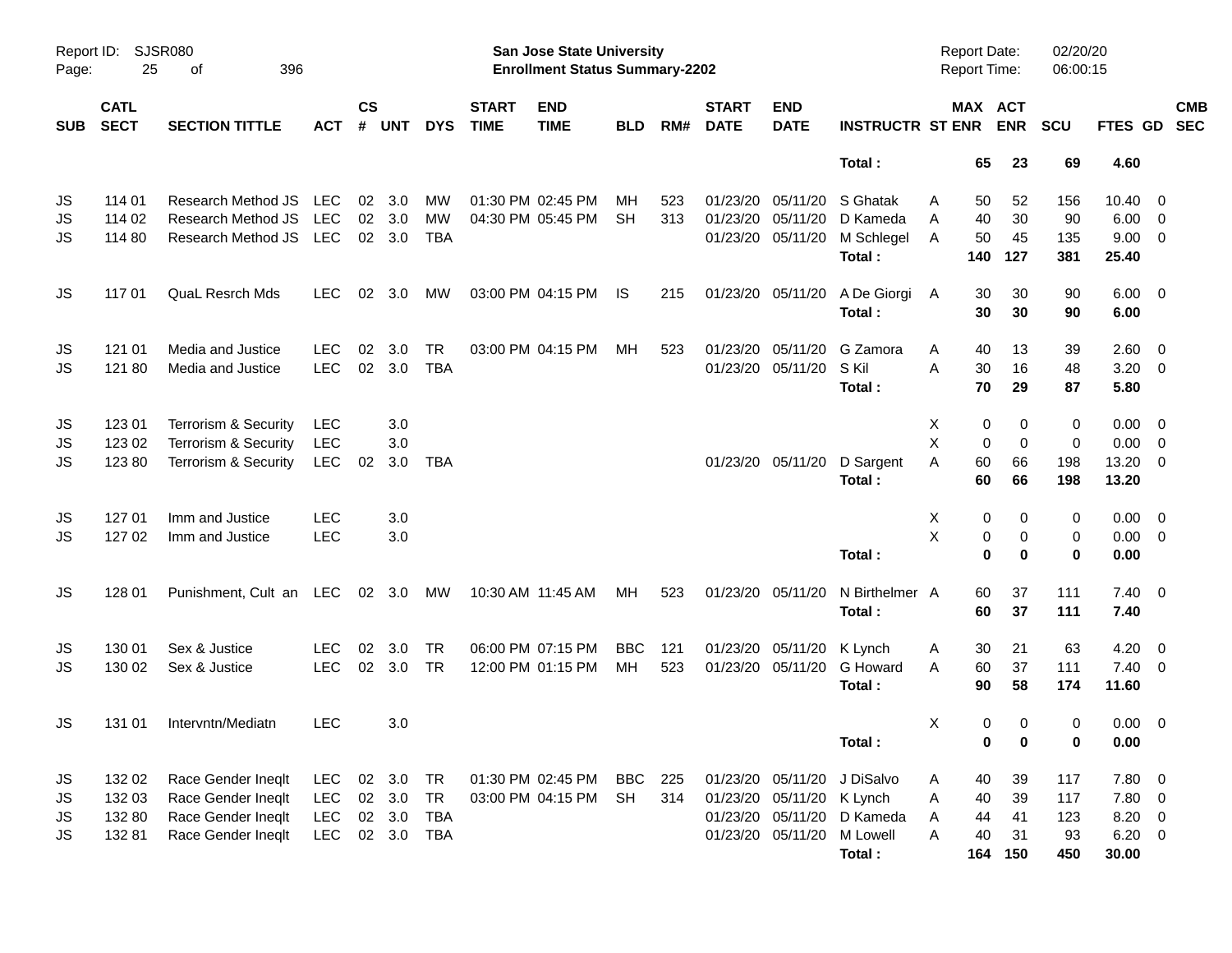|            |                            |                           |            |                |            |            |                             | <b>Preliminary Census</b>                                                 |            |     |                             |                            |                             |                                     |             |                      |                |                          |                          |
|------------|----------------------------|---------------------------|------------|----------------|------------|------------|-----------------------------|---------------------------------------------------------------------------|------------|-----|-----------------------------|----------------------------|-----------------------------|-------------------------------------|-------------|----------------------|----------------|--------------------------|--------------------------|
| Page:      | Report ID: SJSR080<br>26   | 396<br>of                 |            |                |            |            |                             | <b>San Jose State University</b><br><b>Enrollment Status Summary-2202</b> |            |     |                             |                            |                             | <b>Report Date:</b><br>Report Time: |             | 02/20/20<br>06:00:15 |                |                          |                          |
| <b>SUB</b> | <b>CATL</b><br><b>SECT</b> | <b>SECTION TITTLE</b>     | <b>ACT</b> | <b>CS</b><br># | <b>UNT</b> | <b>DYS</b> | <b>START</b><br><b>TIME</b> | <b>END</b><br><b>TIME</b>                                                 | <b>BLD</b> | RM# | <b>START</b><br><b>DATE</b> | <b>END</b><br><b>DATE</b>  | <b>INSTRUCTR ST ENR</b>     | MAX ACT                             | <b>ENR</b>  | <b>SCU</b>           | FTES GD        |                          | <b>CMB</b><br><b>SEC</b> |
| JS         | 136 01                     | Fam&Comm Violence LEC     |            | 02             | 3.0        | TBA        |                             |                                                                           |            |     | 01/23/20                    | 05/11/20                   |                             | A<br>44                             | 39          | 117                  | 7.80           | $\overline{\mathbf{0}}$  |                          |
| <b>JS</b>  | 136 80                     | Fam&Comm Violence LEC     |            | 02             | 3.0        | <b>TBA</b> |                             |                                                                           |            |     | 01/23/20                    | 05/11/20                   | M Lowell                    | A<br>44                             | 41          | 123                  | 8.20           | $\overline{0}$           |                          |
| JS         | 13681                      | Fam&Comm Violence LEC     |            |                | 02 3.0     | <b>TBA</b> |                             |                                                                           |            |     | 01/23/20                    | 05/11/20                   | <b>S</b> Martinek<br>Total: | 40<br>A<br>128                      | 37<br>117   | 111<br>351           | 7.40<br>23.40  | $\overline{\mathbf{0}}$  |                          |
|            |                            |                           |            |                |            |            |                             |                                                                           |            |     |                             |                            |                             |                                     |             |                      |                |                          |                          |
| JS         | 13780                      | Collaborative Respon LEC  |            |                | 3.0        |            |                             |                                                                           |            |     |                             |                            |                             | X<br>0                              | 0           | 0                    | $0.00 \quad 0$ |                          |                          |
|            |                            |                           |            |                |            |            |                             |                                                                           |            |     |                             |                            | Total:                      | $\mathbf 0$                         | $\bf{0}$    | $\bf{0}$             | 0.00           |                          |                          |
| JS         | 140 01                     | <b>RCP</b>                | <b>LEC</b> | 02             | 3.0        | <b>TR</b>  |                             | 03:00 PM 04:15 PM                                                         | CL         | 310 | 01/23/20 05/11/20           |                            | M Stevenson A               | 40                                  | 16          | 48                   | $3.20 \ 0$     |                          |                          |
|            |                            |                           |            |                |            |            |                             |                                                                           |            |     |                             |                            | Total:                      | 40                                  | 16          | 48                   | 3.20           |                          |                          |
| JS         | 141 01                     | <b>RCP Representation</b> | <b>SUP</b> | 36             | 3.0        | <b>TR</b>  |                             | 04:30 PM 05:45 PM                                                         |            |     |                             | 01/23/20 05/11/20          | M Stevenson A               | 10                                  | 11          | 33                   | 2.20           | $\overline{\phantom{0}}$ |                          |
| JS         | 141 03                     | <b>RCP Representation</b> | <b>SUP</b> |                | 3.0        |            |                             |                                                                           |            |     |                             |                            |                             | X<br>$\mathbf 0$                    | $\mathbf 0$ | $\mathbf 0$          | 0.00           | $\overline{\phantom{0}}$ |                          |
|            |                            |                           |            |                |            |            |                             |                                                                           |            |     |                             |                            | Total:                      | 10                                  | 11          | 33                   | 2.20           |                          |                          |
| JS         | 142 01                     | <b>RCP ASCI</b>           | <b>SUP</b> | 36             | 3.0        | <b>TBA</b> |                             |                                                                           |            |     |                             | 01/23/20 05/11/20          |                             | 10<br>Α                             | 0           | 0                    | $0.00 \t 0$    |                          |                          |
|            |                            |                           |            |                |            |            |                             |                                                                           |            |     |                             |                            | Total:                      | 10                                  | $\bf{0}$    | $\bf{0}$             | 0.00           |                          |                          |
| JS         | 143 01                     | Evidence & Proced         | <b>LEC</b> | 02             | 3.0        | <b>TR</b>  |                             | 01:30 PM 02:45 PM                                                         | MН         | 520 |                             | 01/23/20 05/11/20          | H Peterson                  | 65<br>A                             | 40          | 120                  | 8.00           | $\overline{\phantom{0}}$ |                          |
|            |                            |                           |            |                |            |            |                             |                                                                           |            |     |                             |                            | Total:                      | 65                                  | 40          | 120                  | 8.00           |                          |                          |
| JS         | 144 01                     | Criminal Law              | <b>LEC</b> | 02             | 3.0        | <b>TR</b>  |                             | 10:30 AM 11:45 AM                                                         | MН         | 520 |                             | 01/23/20 05/11/20          | H Peterson                  | 65<br>A                             | 23          | 69                   | $4.60$ 0       |                          |                          |
|            |                            |                           |            |                |            |            |                             |                                                                           |            |     |                             |                            | Total:                      | 65                                  | 23          | 69                   | 4.60           |                          |                          |
| JS         | 150 02                     | <b>Gender and Crime</b>   | <b>LEC</b> | 02             | 3.0        | <b>TR</b>  |                             | 09:00 AM 10:15 AM                                                         | <b>SH</b>  | 313 |                             | 01/23/20 05/11/20          | V Montelongo A              | 40                                  | 38          | 114                  | 7.60 0         |                          |                          |
|            |                            |                           |            |                |            |            |                             |                                                                           |            |     |                             |                            | Total:                      | 40                                  | 38          | 114                  | 7.60           |                          |                          |
| JS         | 151 01                     | Crim Theory               | <b>LEC</b> | 02             | 3.0        | MW         |                             | 03:00 PM 04:15 PM                                                         | MН         | 523 | 01/23/20                    | 05/11/20                   | D Kameda                    | 60<br>A                             | 59          | 177                  | 11.80          | $\overline{\phantom{0}}$ |                          |
| JS         | 151 02                     | Crim Theory               | <b>LEC</b> | 02             | 3.0        | <b>TR</b>  |                             | 07:30 AM 08:45 AM                                                         | MН         | 520 | 01/23/20                    | 05/11/20                   | Y Yuan                      | 60<br>Α                             | 21          | 63                   | 4.20           | $\overline{\mathbf{0}}$  |                          |
| JS         | 151 03                     | Crim Theory               | <b>LEC</b> | 02             | 3.0        | R          |                             | 04:30 PM 07:15 PM                                                         | MH         | 520 |                             | 01/23/20 05/11/20          | Y Baba                      | 60<br>Α                             | 11          | 33                   | 2.20           | $\overline{\mathbf{0}}$  |                          |
| JS         | 151 80                     | <b>Crim Theory</b>        | <b>LEC</b> |                | 02 3.0 TBA |            |                             |                                                                           |            |     |                             | 01/23/20 05/11/20 A Martin |                             | 25<br>Α                             | 25          | 75                   | $5.00 \t 0$    |                          |                          |
|            |                            |                           |            |                |            |            |                             |                                                                           |            |     |                             |                            | Total:                      |                                     | 205 116     | 348                  | 23.20          |                          |                          |
| JS         | 152 01                     | Juv Delinquency           | <b>LEC</b> | 02             | 3.0        | TR         |                             | 09:00 AM 10:15 AM                                                         | МH         | 523 |                             | 01/23/20 05/11/20          | J Randle                    | 60<br>A                             | 20          | 60                   | $4.00 \ 0$     |                          |                          |
| JS         | 152 02                     | Juv Delinquency           | <b>LEC</b> |                | 02 3.0     | TR         |                             | 10:30 AM 11:45 AM                                                         | МH         | 523 |                             | 01/23/20 05/11/20          | J Randle                    | 60<br>Α                             | 24          | 72                   | 4.80 0         |                          |                          |
| JS         | 152 03                     | Juv Delinquency           | <b>LEC</b> |                | 02 3.0     | MW         |                             | 04:30 PM 05:45 PM                                                         | MH.        | 523 |                             | 01/23/20 05/11/20 S Rivera |                             | 65<br>A                             | 14          | 42                   | 2.80 0         |                          |                          |
| JS         | 152 80                     | Juv Delinquency           | <b>LEC</b> |                | 02 3.0     | TBA        |                             |                                                                           |            |     |                             | 01/23/20 05/11/20 S Rivera |                             | 60<br>A                             | 56          | 168                  | $11.25$ 1      |                          |                          |
|            |                            |                           |            |                |            |            |                             |                                                                           |            |     |                             |                            | Total:                      |                                     | 245 114     | 342                  | 22.85          |                          |                          |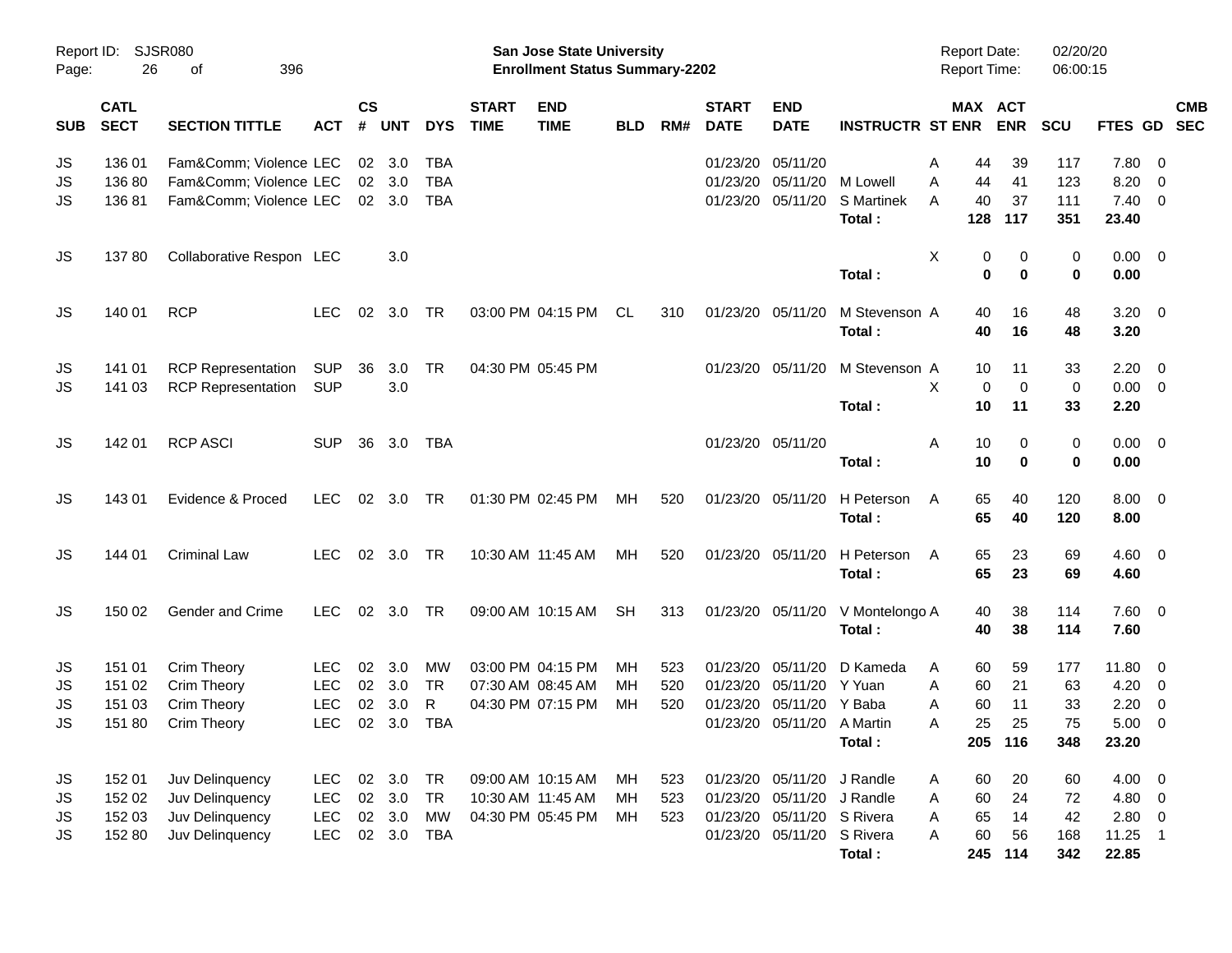| Report ID:<br>Page:  | 27                                  | <b>SJSR080</b><br>оf                                                                         | 396                                                  |                |                            |                                               |                             | San Jose State University<br><b>Enrollment Status Summary-2202</b> |            |     |                             |                                                             |                                                                                                           |                             | <b>Report Date:</b>   | <b>Report Time:</b>   | 02/20/20<br>06:00:15    |                                                  |            |
|----------------------|-------------------------------------|----------------------------------------------------------------------------------------------|------------------------------------------------------|----------------|----------------------------|-----------------------------------------------|-----------------------------|--------------------------------------------------------------------|------------|-----|-----------------------------|-------------------------------------------------------------|-----------------------------------------------------------------------------------------------------------|-----------------------------|-----------------------|-----------------------|-------------------------|--------------------------------------------------|------------|
| <b>SUB</b>           | <b>CATL</b><br><b>SECT</b>          | <b>SECTION TITTLE</b>                                                                        | <b>ACT</b>                                           | $\mathsf{cs}$  | # UNT                      | <b>DYS</b>                                    | <b>START</b><br><b>TIME</b> | <b>END</b><br><b>TIME</b>                                          | <b>BLD</b> | RM# | <b>START</b><br><b>DATE</b> | <b>END</b><br><b>DATE</b>                                   | <b>INSTRUCTR ST ENR ENR</b>                                                                               |                             |                       | MAX ACT               | SCU                     | FTES GD SEC                                      | <b>CMB</b> |
| JS                   | 153 01                              | Crime/Life course                                                                            | <b>LEC</b>                                           | 02             | 3.0                        | MW                                            |                             | 04:30 PM 05:45 PM                                                  | <b>CCB</b> | 101 |                             | 01/23/20 05/11/20                                           | G Woods<br>Total:                                                                                         | A                           | 41<br>41              | 11<br>11              | 33<br>33                | $2.20 \t 0$<br>2.20                              |            |
| <b>JS</b>            | 155 01                              | Victimology                                                                                  | <b>LEC</b>                                           | 02             | 3.0                        | W                                             |                             | 03:00 PM 05:45 PM                                                  | МH         | 520 |                             | 01/23/20 05/11/20                                           | S Martinek<br>Total:                                                                                      | A                           | 60<br>60              | 30<br>30              | 90<br>90                | $6.00 \quad 0$<br>6.00                           |            |
| JS<br>JS             | 156 01<br>156 02                    | Gngs, Crim & Just<br>Gngs, Crim & Just                                                       | <b>LEC</b><br><b>LEC</b>                             | 02             | 3.0<br>3.0                 | MW                                            |                             | 12:00 PM 01:15 PM                                                  | <b>CCB</b> | 101 |                             | 01/23/20 05/11/20                                           | N Birthelmer A                                                                                            | X                           | 40<br>$\Omega$        | 40<br>$\mathbf 0$     | 120<br>0                | $8.00 \t 0$<br>$0.00 \t 0$                       |            |
| JS<br>JS             | 156 03<br>156 80                    | Gngs, Crim & Just<br>Gngs, Crim & Just                                                       | <b>LEC</b><br><b>LEC</b>                             | 02<br>02       | 3.0<br>3.0                 | <b>TR</b><br><b>TBA</b>                       |                             | 07:30 AM 08:45 AM                                                  | МH         | 424 |                             | 01/23/20 05/11/20<br>01/23/20 05/11/20                      | V Montelongo A<br>N Birthelmer A<br>Total:                                                                |                             | 40<br>40<br>120       | 17<br>38<br>95        | 51<br>114<br>285        | $3.40 \ 0$<br>7.60 0<br>19.00                    |            |
| JS                   | 158 80                              | <b>Prison Community</b>                                                                      | LEC.                                                 | 02             | 3.0                        | TBA                                           |                             |                                                                    |            |     |                             | 01/23/20 05/11/20                                           | M Schlegel<br>Total:                                                                                      | A                           | 65<br>65              | 65<br>65              | 195<br>195              | 13.00 0<br>13.00                                 |            |
| JS<br><b>JS</b>      | 161 01<br>16180                     | Intro Cybercrime<br>Intro Cybercrime                                                         | <b>LEC</b><br><b>LEC</b>                             | 01<br>01       | 3.0<br>3.0                 | <b>MW</b><br>TBA                              |                             | 01:30 PM 02:45 PM                                                  | DMH 150    |     |                             | 01/23/20 05/11/20<br>01/23/20 05/11/20                      | <b>B</b> Westlake<br>D Sargent<br>Total:                                                                  | A<br>A                      | 60<br>65<br>125       | 23<br>57<br>80        | 69<br>171<br>240        | $4.60 \ 0$<br>$11.40 \t 0$<br>16.00              |            |
| JS<br>JS<br>JS       | 171 01<br>17180<br>17181            | HR and Justice<br>HR and Justice<br>HR and Justice                                           | LEC<br><b>LEC</b><br><b>LEC</b>                      | 02<br>02<br>02 | 3.0<br>3.0<br>3.0          | <b>TR</b><br><b>TBA</b><br>TBA                |                             | 12:00 PM 01:15 PM                                                  | <b>SH</b>  | 346 |                             | 01/23/20 05/11/20<br>01/23/20 05/11/20<br>01/23/20 05/11/20 | E Kinney<br>S Kil<br>R Abusaad<br>Total:                                                                  | A<br>A<br>A                 | 44<br>44<br>44<br>132 | 44<br>14<br>44<br>102 | 132<br>42<br>132<br>306 | $8.80\ 0$<br>2.80 0<br>8.80 0<br>20.40           |            |
| JS                   | 172 01                              | Human Trafficking                                                                            | <b>LEC</b>                                           | 02             | 3.0                        | МW                                            |                             | 09:00 AM 10:15 AM                                                  | МH         | 523 |                             | 01/23/20 05/11/20                                           | N Birthelmer A<br>Total:                                                                                  |                             | 65<br>65              | 61<br>61              | 183<br>183              | $12.20 \t 0$<br>12.20                            |            |
| JS<br><b>JS</b>      | 179 01<br>179 04                    | <b>HR Pract and Sem</b><br><b>HR Pract and Sem</b>                                           | <b>LEC</b><br><b>LEC</b>                             | 02             | 3.0<br>3.0                 | M                                             |                             | 03:00 PM 05:45 PM                                                  | CL         |     | 303A 01/23/20 05/11/20      |                                                             | H Kazem<br>Total:                                                                                         | Χ<br>A                      | 0<br>25<br>25         | 0<br>13<br>13         | 0<br>39<br>39           | $0.00 \t 0$<br>2.60 0<br>2.60                    |            |
| JS<br>JS<br>JS<br>JS | 18001<br>180 02<br>180 03<br>180 04 | <b>Indiv Studies</b><br><b>Indiv Studies</b><br><b>Indiv Studies</b><br><b>Indiv Studies</b> | <b>SUP</b><br><b>SUP</b><br><b>SUP</b><br><b>SUP</b> |                | 36 1.0<br>36 2.0<br>36 3.0 | <b>TBA</b><br>TBA<br><b>TBA</b><br>36 3.0 TBA |                             |                                                                    |            |     |                             | 01/23/20 05/11/20                                           | 01/23/20 05/11/20 A De Giorgi<br>01/23/20 05/11/20 A De Giorgi<br>01/23/20 05/11/20 A De Giorgi<br>M Juno | $\mathsf{A}$<br>A<br>A<br>Α | 5<br>5<br>10<br>12    | 0<br>6<br>9           | 1<br>0<br>18<br>27      | $0.07$ 0<br>$0.00 \t 0$<br>$1.20 \t 0$<br>1.80 0 |            |
|                      |                                     |                                                                                              |                                                      |                |                            |                                               |                             |                                                                    |            |     |                             |                                                             | Total:                                                                                                    |                             | 32                    | 16                    | 46                      | 3.07                                             |            |
| JS<br>JS             | 181 01<br>181 02                    | Internship in JS<br>Internship in JS                                                         | <b>SUP</b><br><b>SUP</b>                             |                |                            | 36 3.0 TBA<br>36 3.0 TBA                      |                             |                                                                    |            |     |                             |                                                             | 01/23/20 05/11/20 M Barash<br>01/23/20 05/11/20 A De Giorgi                                               | A<br>A                      | 10<br>10              | 10<br>10              | 30<br>30                | $2.00 \t 0$<br>$2.00 \t 0$                       |            |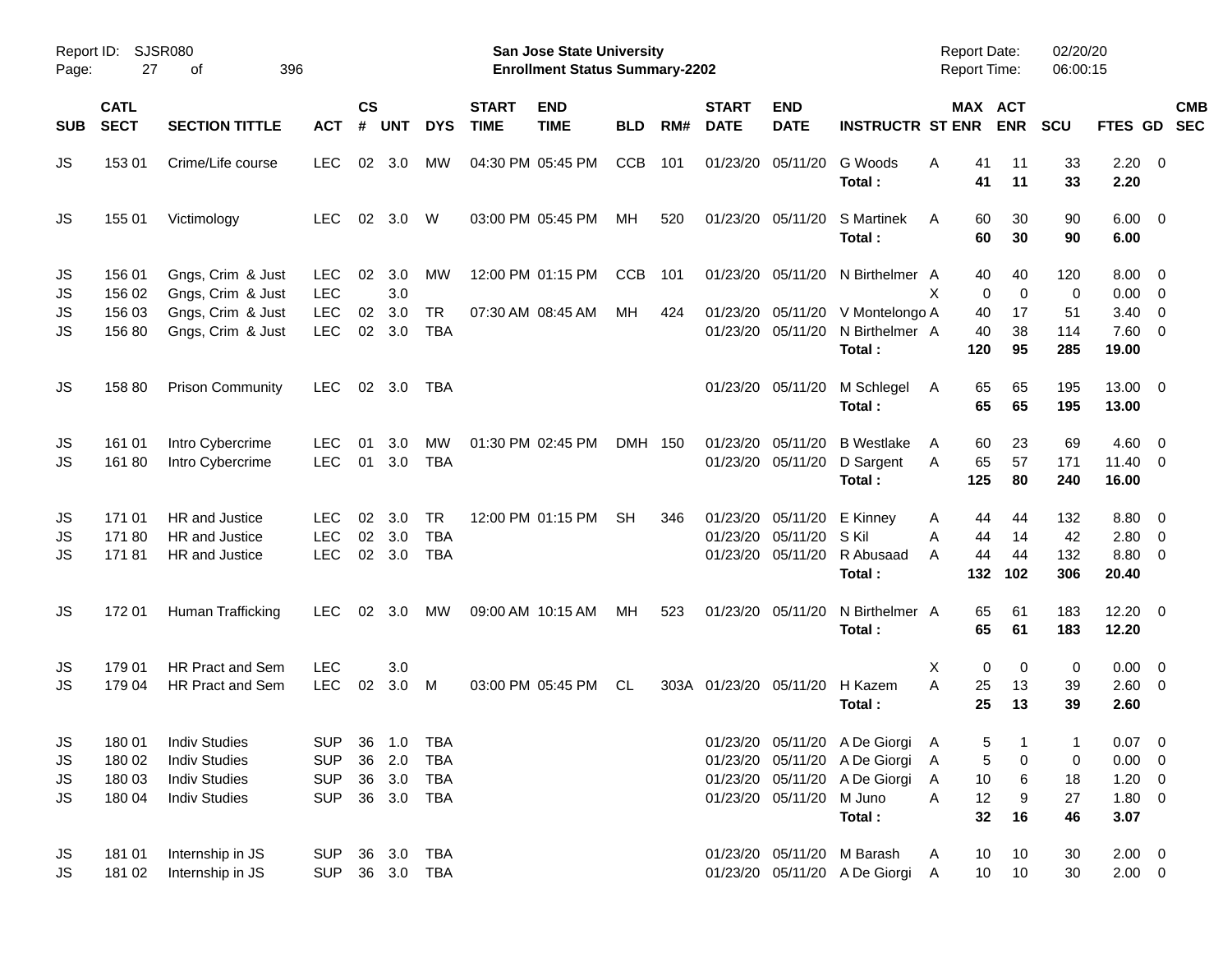|                     |                            |                             |               |                |            |            |                             |                                                                           | <b>Preliminary Census</b> |     |                             |                            |                              |   |     |                                            |                      |                |                          |                          |
|---------------------|----------------------------|-----------------------------|---------------|----------------|------------|------------|-----------------------------|---------------------------------------------------------------------------|---------------------------|-----|-----------------------------|----------------------------|------------------------------|---|-----|--------------------------------------------|----------------------|----------------|--------------------------|--------------------------|
| Report ID:<br>Page: | 28                         | <b>SJSR080</b><br>396<br>οf |               |                |            |            |                             | <b>San Jose State University</b><br><b>Enrollment Status Summary-2202</b> |                           |     |                             |                            |                              |   |     | <b>Report Date:</b><br><b>Report Time:</b> | 02/20/20<br>06:00:15 |                |                          |                          |
| <b>SUB</b>          | <b>CATL</b><br><b>SECT</b> | <b>SECTION TITTLE</b>       | <b>ACT</b>    | <b>CS</b><br># | <b>UNT</b> | <b>DYS</b> | <b>START</b><br><b>TIME</b> | <b>END</b><br><b>TIME</b>                                                 | <b>BLD</b>                | RM# | <b>START</b><br><b>DATE</b> | <b>END</b><br><b>DATE</b>  | <b>INSTRUCTR ST ENR</b>      |   |     | MAX ACT<br><b>ENR</b>                      | <b>SCU</b>           | <b>FTES GD</b> |                          | <b>CMB</b><br><b>SEC</b> |
| JS                  | 181 03                     | Internship in JS            | <b>SUP</b>    | 36             | 3.0        | <b>TBA</b> |                             |                                                                           |                           |     | 01/23/20                    | 05/11/20                   | S Ghatak                     | Α | 10  | 10                                         | 30                   | 2.00           | $\overline{\phantom{0}}$ |                          |
| JS                  | 181 04                     | Internship in JS            | <b>SUP</b>    | 36             | 3.0        | <b>TBA</b> |                             |                                                                           |                           |     | 01/23/20                    | 05/11/20                   | J Halushka                   | A | 10  | 10                                         | 30                   | 2.00           | - 0                      |                          |
| JS                  | 181 05                     | Internship in JS            | <b>SUP</b>    | 36             | 3.0        | <b>TBA</b> |                             |                                                                           |                           |     | 01/23/20                    | 05/11/20                   | G Howard                     | A | 10  | 10                                         | 30                   | 2.00           | $\overline{\mathbf{0}}$  |                          |
| JS                  | 181 06                     | Internship in JS            | <b>SUP</b>    | 36             | 3.0        | <b>TBA</b> |                             |                                                                           |                           |     | 01/23/20                    | 05/11/20                   | S Lee                        | Α | 10  | 8                                          | 24                   | 1.60           | $\overline{\mathbf{0}}$  |                          |
| JS                  | 181 07                     | Internship in JS            | <b>SUP</b>    | 36             | 3.0        | <b>TBA</b> |                             |                                                                           |                           |     | 01/23/20                    | 05/11/20                   | J Warren                     | Α | 10  | 10                                         | 30                   | 2.00           | 0                        |                          |
| JS                  | 181 08                     | Internship in JS            | <b>SUP</b>    | 36             | 3.0        | <b>TBA</b> |                             |                                                                           |                           |     | 01/23/20                    | 05/11/20                   | Y Baba                       | Α | 10  | 9                                          | 27                   | 1.80           | $\overline{\mathbf{0}}$  |                          |
| JS                  | 181 09                     | Internship in JS            | <b>SUP</b>    | 36             | 6.0        | <b>TBA</b> |                             |                                                                           |                           |     | 01/23/20                    | 05/11/20                   | M Barash                     | A | 10  | 0                                          | 0                    | 0.00           | 0                        |                          |
| JS                  | 181 10                     | Internship in JS            | <b>SUP</b>    | 36             | 6.0        | <b>TBA</b> |                             |                                                                           |                           |     | 01/23/20                    | 05/11/20                   | A De Giorgi                  | Α | 10  | 1                                          | 6                    | 0.40           | 0                        |                          |
| JS                  | 181 11                     | Internship in JS            | <b>SUP</b>    | 36             | 6.0        | <b>TBA</b> |                             |                                                                           |                           |     | 01/23/20                    | 05/11/20                   | S Ghatak                     | A | 10  | 0                                          | 0                    | 0.00           | $\overline{\mathbf{0}}$  |                          |
| JS                  | 181 12                     | Internship in JS            | <b>SUP</b>    | 36             | 6.0        | <b>TBA</b> |                             |                                                                           |                           |     | 01/23/20                    | 05/11/20                   | J Halushka                   | Α | 2   | 0                                          | 0                    | 0.00           | $\overline{\mathbf{0}}$  |                          |
| JS                  | 181 13                     | Internship in JS            | <b>SUP</b>    | 36             | 6.0        | <b>TBA</b> |                             |                                                                           |                           |     | 01/23/20                    | 05/11/20                   | G Howard                     | A | 5   | 0                                          | 0                    | 0.00           | $\overline{\mathbf{0}}$  |                          |
| JS                  | 181 14                     | Internship in JS            | <b>SUP</b>    | 36             | 6.0        | <b>TBA</b> |                             |                                                                           |                           |     | 01/23/20                    | 05/11/20                   | S Lee                        | Α | 10  | 0                                          | 0                    | 0.00           | $\overline{\mathbf{0}}$  |                          |
| JS                  | 181 15                     | Internship in JS            | <b>SUP</b>    | 36             | 6.0        | <b>TBA</b> |                             |                                                                           |                           |     | 01/23/20                    | 05/11/20                   | J Warren                     | Α | 10  | 0                                          | 0                    | 0.00           | $\overline{\mathbf{0}}$  |                          |
| JS                  | 181 16                     | Internship in JS            | <b>SUP</b>    | 36             | 6.0        | <b>TBA</b> |                             |                                                                           |                           |     |                             | 01/23/20 05/11/20 Y Baba   |                              | Α | 10  | 0                                          | 0                    | 0.00           | $\overline{\mathbf{0}}$  |                          |
| JS                  | 181 19                     | Internship in JS            | <b>SUP</b>    |                | 3.0        |            |                             |                                                                           |                           |     |                             |                            |                              | Χ | 0   | 0                                          | 0                    | 0.00           | $\overline{\mathbf{0}}$  |                          |
| JS                  | 181 20                     | Internship in JS            | <b>SUP</b>    |                | 6.0        |            |                             |                                                                           |                           |     |                             |                            |                              | X | 0   | 0                                          | 0                    | 0.00           | $\overline{\phantom{0}}$ |                          |
|                     |                            |                             |               |                |            |            |                             |                                                                           |                           |     |                             |                            | Total:                       |   | 147 | 78                                         | 237                  | 15.80          |                          |                          |
| JS                  | 184 02                     | Directed Reading            | <b>SUP</b>    | 36             | 3.0        | <b>TBA</b> |                             |                                                                           |                           |     | 01/23/20                    | 05/11/20                   | S Bolton                     | Α | 5   | 6                                          | 18                   | 1.20           | $\overline{\phantom{0}}$ |                          |
| JS                  | 184 03                     | Directed Reading            | <b>SUP</b>    | 36             | 3.0        | <b>TBA</b> |                             |                                                                           |                           |     | 01/23/20                    | 05/11/20                   | A De Giorgi                  | Α | 10  | 0                                          | 0                    | 0.00           | $\overline{\mathbf{0}}$  |                          |
| JS                  | 184 04                     | Directed Reading            | <b>SUP</b>    | 36             | 1.0        | <b>TBA</b> |                             |                                                                           |                           |     | 01/23/20                    | 05/11/20                   | A De Giorgi                  | A | 5   | 0                                          | 0                    | 0.00           | $\overline{\mathbf{0}}$  |                          |
| JS                  | 184 05                     | Directed Reading            | <b>SUP</b>    | 36             | 2.0        | <b>TBA</b> |                             |                                                                           |                           |     | 01/23/20                    | 05/11/20                   | A De Giorgi                  | A | 5   | 0                                          | 0                    | 0.00           | $\overline{\mathbf{0}}$  |                          |
| JS                  | 184 06                     | Directed Reading            | <b>SUP</b>    | 36             | 3.0        | <b>TBA</b> |                             |                                                                           |                           |     |                             | 01/23/20 05/11/20          |                              | Α | 5   | 0                                          | 0                    | 0.00           | $\overline{\phantom{0}}$ |                          |
|                     |                            |                             |               |                |            |            |                             |                                                                           |                           |     |                             |                            | Total:                       |   | 30  | 6                                          | 18                   | 1.20           |                          |                          |
| JS                  | 185 04                     | <b>Special Topics</b>       | <b>LEC</b>    |                | 3.0        |            |                             |                                                                           |                           |     |                             |                            |                              | X | 0   | 0                                          | 0                    | $0.00 \t 0$    |                          |                          |
|                     |                            |                             |               |                |            |            |                             |                                                                           |                           |     |                             |                            | Total:                       |   | 0   | 0                                          | 0                    | 0.00           |                          |                          |
| JS                  | 18901                      | Sen Sem Cont Prob           | SEM           | 05             | 3.0        | МW         |                             | 12:00 PM 01:15 PM                                                         | МH                        | 520 |                             | 01/23/20 05/11/20          | D Kameda                     | A | 27  | 27                                         | 81                   | 5.40           | $\overline{\phantom{0}}$ |                          |
| JS                  | 18902                      | Sen Sem Cont Prob           | <b>SEM</b>    |                | 3.0        |            |                             |                                                                           |                           |     |                             |                            |                              | Χ | 0   | 0                                          | 0                    | 0.00           | $\overline{\phantom{0}}$ |                          |
| JS                  | 18903                      | Sen Sem Cont Prob           | SEM 05 3.0    |                |            | TR         |                             | 01:30 PM 02:45 PM                                                         | MН                        | 322 |                             | 01/23/20 05/11/20 J Randle |                              | Α | 27  | 28                                         | 84                   | $5.60 \t 0$    |                          |                          |
| JS                  | 18904                      | Sen Sem Cont Prob           | SEM           |                | 05 3.0     | МW         |                             | 06:00 PM 07:15 PM                                                         | MН                        | 523 |                             |                            | 01/23/20 05/11/20 G Woods    | Α | 27  | 30                                         | 90                   | $6.00 \quad 0$ |                          |                          |
| JS                  | 18905                      | Sen Sem Cont Prob           | SEM           |                | 05 3.0     | TR         |                             | 09:00 AM 10:15 AM                                                         | МH                        | 235 |                             |                            | 01/23/20 05/11/20 H Peterson | A | 27  | 27                                         | 81                   | $5.40\ 0$      |                          |                          |
| JS                  | 18908                      | Sen Sem Cont Prob           | SEM 05 3.0 MW |                |            |            |                             | 09:00 AM 10:15 AM                                                         | МH                        | 526 |                             | 01/23/20 05/11/20          | J Warren                     | A | 16  | 16                                         | 48                   | $3.20 \ 0$     |                          |                          |
|                     |                            |                             |               |                |            |            |                             |                                                                           |                           |     |                             |                            | Total:                       |   | 124 | 128                                        | 384                  | 25.60          |                          |                          |
| JS                  | 203 01                     | Sem Stats Just              | SEM 05 3.0 W  |                |            |            |                             | 04:30 PM 07:15 PM                                                         | MН                        | 526 |                             | 01/23/20 05/11/20          | B Westlake                   | A | 16  | 14                                         | 42                   | 3.50 14        |                          |                          |
|                     |                            |                             |               |                |            |            |                             |                                                                           |                           |     |                             |                            | Total:                       |   | 16  | 14                                         | 42                   | 3.50           |                          |                          |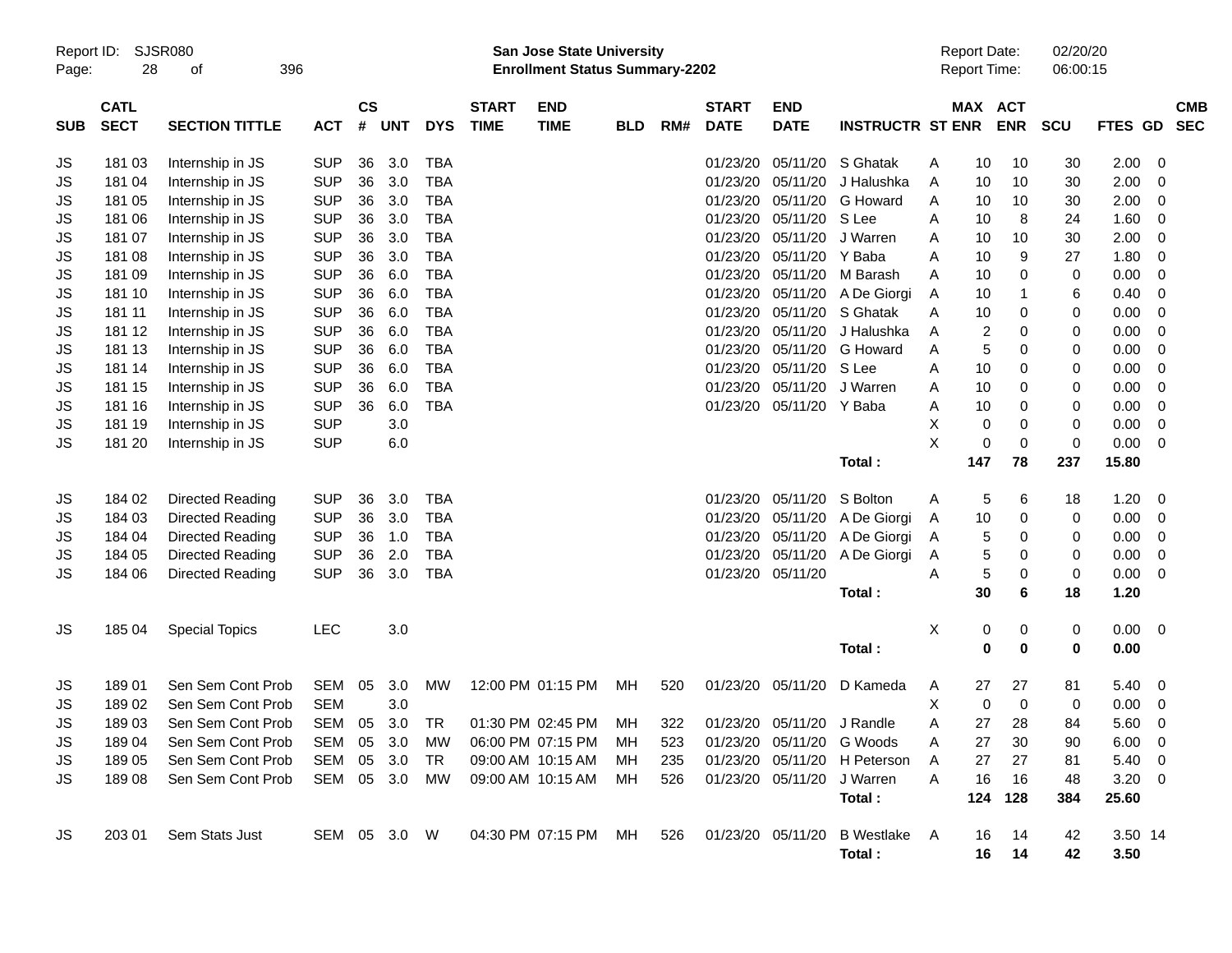|                |                                       |                                                             |                                        |                       |                      |                                        |                             | <b>Preliminary Census</b>                                          |            |     |                             |                                                    |                         |                                     |                   |                      |                                                   |            |
|----------------|---------------------------------------|-------------------------------------------------------------|----------------------------------------|-----------------------|----------------------|----------------------------------------|-----------------------------|--------------------------------------------------------------------|------------|-----|-----------------------------|----------------------------------------------------|-------------------------|-------------------------------------|-------------------|----------------------|---------------------------------------------------|------------|
| Page:          | Report ID: SJSR080<br>29<br>of<br>396 |                                                             |                                        |                       |                      |                                        |                             | San Jose State University<br><b>Enrollment Status Summary-2202</b> |            |     |                             |                                                    |                         | <b>Report Date:</b><br>Report Time: |                   | 02/20/20<br>06:00:15 |                                                   |            |
| <b>SUB</b>     | <b>CATL</b><br><b>SECT</b>            | <b>SECTION TITTLE</b>                                       | <b>ACT</b>                             | $\mathsf{cs}$<br>$\#$ | <b>UNT</b>           | <b>DYS</b>                             | <b>START</b><br><b>TIME</b> | <b>END</b><br><b>TIME</b>                                          | <b>BLD</b> | RM# | <b>START</b><br><b>DATE</b> | <b>END</b><br><b>DATE</b>                          | <b>INSTRUCTR ST ENR</b> | MAX ACT                             | <b>ENR</b>        | SCU                  | FTES GD SEC                                       | <b>CMB</b> |
| JS             | 206 01                                | Sem Juv Justice                                             | <b>SEM</b>                             |                       | 3.0                  |                                        |                             |                                                                    |            |     |                             |                                                    | Total:                  | Χ<br>0<br>0                         | 0<br>$\bf{0}$     | 0<br>0               | $0.00 \t 0$<br>0.00                               |            |
| JS             | 211 01                                | Hist-Issues-Jus                                             | SEM 05                                 |                       | 3.0                  | M                                      |                             | 04:30 PM 07:15 PM                                                  | MH         | 526 |                             | 01/23/20 05/11/20                                  | S Ghatak<br>Total:      | Α<br>16<br>16                       | 12<br>12          | 36<br>36             | 3.00 12<br>3.00                                   |            |
| JS             | 212 01                                | Lcl & Glb Hum Rght                                          | SEM                                    |                       | 3.0                  |                                        |                             |                                                                    |            |     |                             |                                                    | Total:                  | Χ<br>0<br>$\mathbf 0$               | 0<br>$\bf{0}$     | 0<br>0               | $0.00 \t 0$<br>0.00                               |            |
| JS             | 218 01                                | Imm, Law, Just                                              | SEM 05                                 |                       | $3.0$ T              |                                        |                             | 04:30 PM 07:15 PM                                                  | МH         | 526 |                             | 01/23/20 05/11/20                                  | E Kinney<br>Total:      | 16<br>Α<br>16                       | 14<br>14          | 42<br>42             | 3.50 14<br>3.50                                   |            |
| <b>JS</b>      | 26780                                 | Crime Gender World                                          | <b>SEM</b>                             |                       | 3.0                  |                                        |                             |                                                                    |            |     |                             |                                                    | Total:                  | х<br>0<br>$\bf{0}$                  | 0<br>$\bf{0}$     | 0<br>0               | $0.00 \t 0$<br>0.00                               |            |
| <b>JS</b>      | 268 80                                | Immi and Interna law SEM 05 3.0                             |                                        |                       |                      |                                        |                             |                                                                    |            |     |                             | 03/16/20 05/11/20                                  | Total:                  | X<br>0<br>$\mathbf 0$               | 0<br>$\bf{0}$     | 0<br>0               | $0.00 \t 0$<br>0.00                               |            |
| <b>JS</b>      | 273 80                                | Inter Crim Juve Deli                                        | SEM 05 3.0                             |                       |                      |                                        |                             |                                                                    |            |     |                             | 01/23/20 03/13/20                                  | Total:                  | X<br>0<br>$\mathbf 0$               | 0<br>$\bf{0}$     | 0<br>0               | $0.00 \t 0$<br>0.00                               |            |
| JS             | 274 80                                | <b>Applied Project</b>                                      | <b>SUP</b>                             |                       | 25 3.0               |                                        |                             |                                                                    |            |     |                             | 01/23/20 05/11/20                                  | Total:                  | X<br>0<br>$\mathbf 0$               | 0<br>$\bf{0}$     | 0<br>0               | $0.00 \t 0$<br>0.00                               |            |
| JS<br>JS<br>JS | 281 01<br>281 02<br>281 03            | Justice Practicum<br>Justice Practicum<br>Justice Practicum | <b>SUP</b><br><b>SUP</b><br><b>SUP</b> | 25<br>25              | 1.0<br>2.0<br>25 3.0 | <b>TBA</b><br><b>TBA</b><br><b>TBA</b> |                             |                                                                    |            |     | 01/23/20                    | 01/23/20 05/11/20<br>05/11/20<br>01/23/20 05/11/20 | E Adams<br>Total:       | 6<br>Α<br>Α<br>10<br>6<br>A<br>22   | 0<br>0<br>0<br>0  | 0<br>0<br>0<br>0     | $0.00 \t 0$<br>$0.00 \t 0$<br>$0.00 \t 0$<br>0.00 |            |
| JS             | 288 02                                | Sem in Spec Topics                                          | SEM 05 3.0 R                           |                       |                      |                                        |                             | 04:30 PM 07:15 PM                                                  | МH         | 526 |                             | 01/23/20 05/11/20                                  | G Howard<br>Total:      | 17<br>Α<br>17                       | 8<br>8            | 24<br>24             | 2.00 8<br>2.00                                    |            |
| <b>JS</b>      | 297 01                                | Prgm Eval Proj                                              | SUP 25 3.0 TBA                         |                       |                      |                                        |                             |                                                                    |            |     |                             | 01/23/20 05/11/20                                  | E Adams<br>Total:       | 6<br>Α<br>$\bf 6$                   | 6<br>$\bf 6$      | 18<br>18             | 1.50 6<br>1.50                                    |            |
| <b>JS</b>      | 298 01                                | <b>Special Study</b>                                        | SUP 25 3.0 TBA                         |                       |                      |                                        |                             |                                                                    |            |     |                             | 01/23/20 05/11/20                                  | E Adams<br>Total:       | 16<br>Α<br>16                       | 3<br>$\mathbf{3}$ | 9<br>9               | $0.75$ 3<br>0.75                                  |            |
| JS             | 299 01                                | <b>Masters Thesis</b>                                       | SUP 25 3.0 TBA                         |                       |                      |                                        |                             |                                                                    |            |     |                             | 01/23/20 05/11/20 E Adams                          |                         | 6<br>A                              | $\overline{0}$    | 0                    | $0.00 \t 0$                                       |            |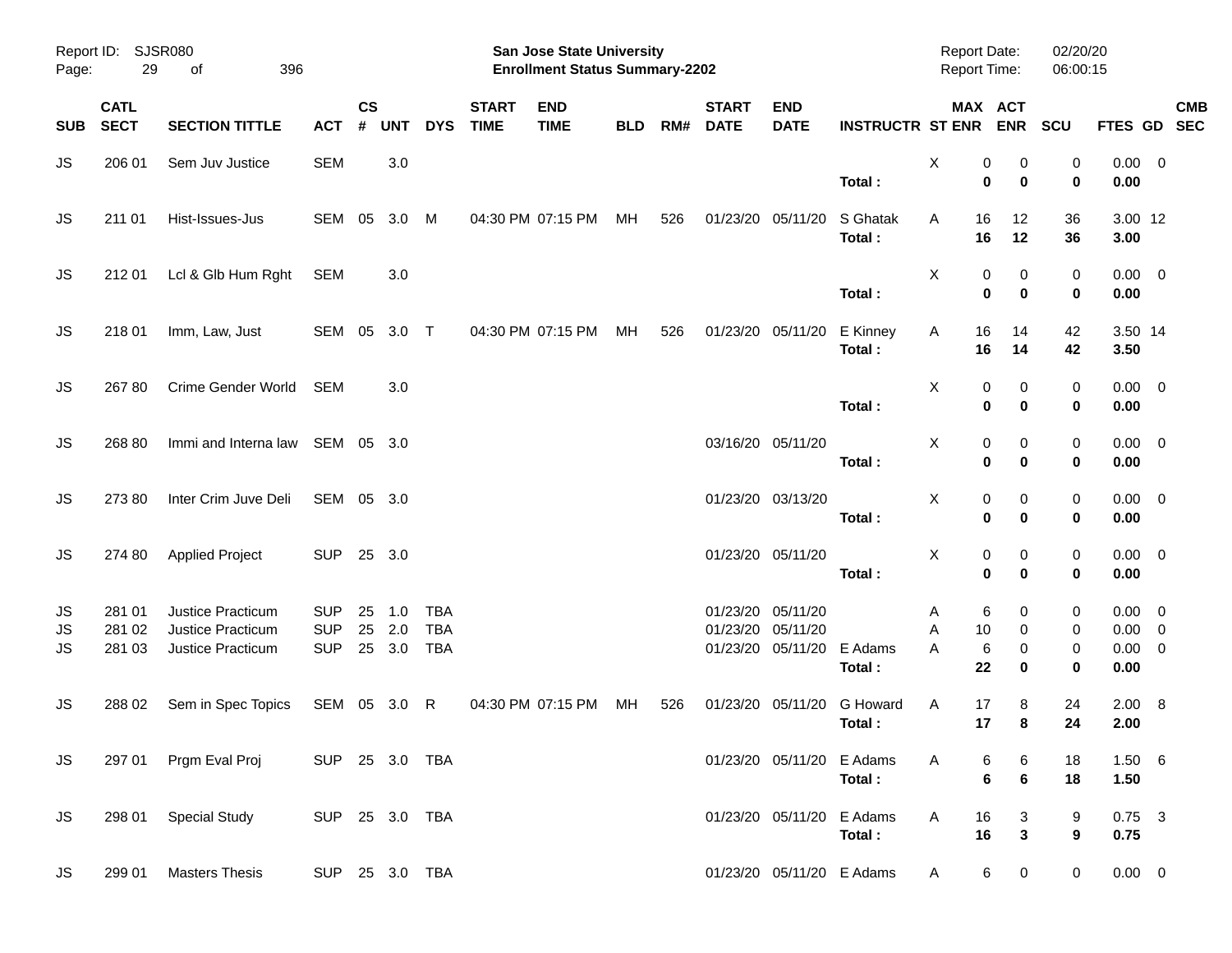|                     |                            |                        |            |         |            |            |                             | <b>Preliminary Census</b>                                                 |            |     |                             |                                                   |                                                       |                                            |                                                 |                             |                                          |                          |
|---------------------|----------------------------|------------------------|------------|---------|------------|------------|-----------------------------|---------------------------------------------------------------------------|------------|-----|-----------------------------|---------------------------------------------------|-------------------------------------------------------|--------------------------------------------|-------------------------------------------------|-----------------------------|------------------------------------------|--------------------------|
| Report ID:<br>Page: | 30                         | SJSR080<br>οf          | 396        |         |            |            |                             | <b>San Jose State University</b><br><b>Enrollment Status Summary-2202</b> |            |     |                             |                                                   |                                                       | <b>Report Date:</b><br><b>Report Time:</b> |                                                 | 02/20/20<br>06:00:15        |                                          |                          |
| <b>SUB</b>          | <b>CATL</b><br><b>SECT</b> | <b>SECTION TITTLE</b>  | <b>ACT</b> | CS<br># | <b>UNT</b> | <b>DYS</b> | <b>START</b><br><b>TIME</b> | <b>END</b><br><b>TIME</b>                                                 | <b>BLD</b> | RM# | <b>START</b><br><b>DATE</b> | <b>END</b><br><b>DATE</b>                         | <b>INSTRUCTR ST ENR</b>                               |                                            | MAX ACT<br><b>ENR</b>                           | <b>SCU</b>                  | <b>FTES GD</b>                           | <b>CMB</b><br><b>SEC</b> |
| JS.                 | 299 02                     | <b>Masters Thesis</b>  | <b>SUP</b> | 25      | 6.0        | <b>TBA</b> |                             |                                                                           |            |     | 01/23/20                    | 05/11/20                                          | Total:                                                | A                                          | 6<br>$\mathbf 0$<br>12 <sup>°</sup><br>$\bf{0}$ | $\mathbf{0}$<br>$\mathbf 0$ | 0.00<br>$\overline{\phantom{0}}$<br>0.00 |                          |
|                     | Department :               | <b>Justice Studies</b> |            |         |            |            |                             |                                                                           |            |     |                             | <b>Lower Division :</b><br><b>Upper Division:</b> | <b>Department Total:</b><br><b>Graduate Division:</b> | 4141<br>551<br>3469<br>121                 | 2744<br>347<br>2340<br>57                       | 7914<br>1041<br>6702<br>171 | 532.77<br>69.40<br>449.12<br>14.25       |                          |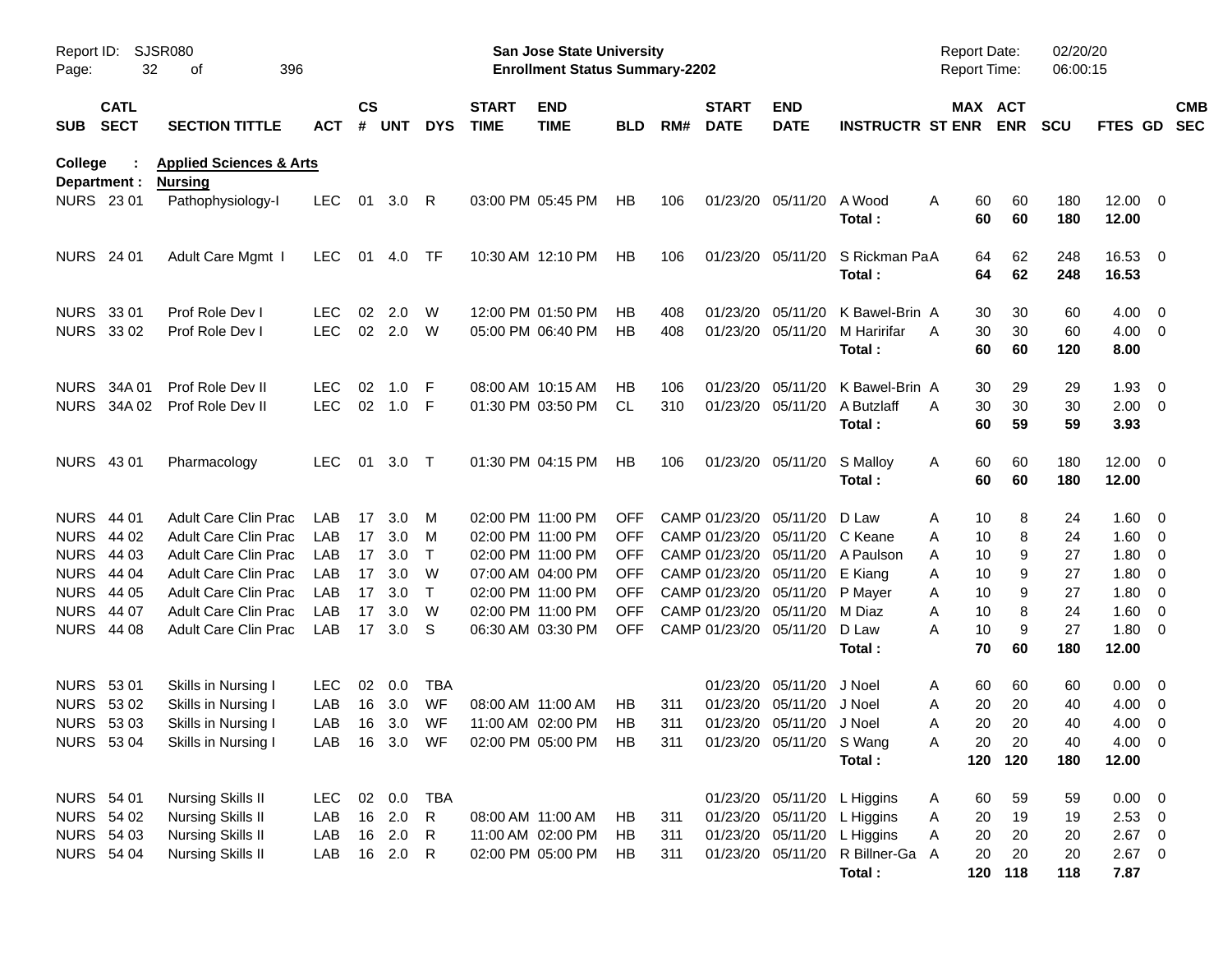|       |                                                          |                                                                      |                                                |                          |                          |                  |                             | <b>Preliminary Census</b>                                                        |                               |                   |                                                            |                                        |                                                                        |                     |                                                    |                             |                                                               |            |
|-------|----------------------------------------------------------|----------------------------------------------------------------------|------------------------------------------------|--------------------------|--------------------------|------------------|-----------------------------|----------------------------------------------------------------------------------|-------------------------------|-------------------|------------------------------------------------------------|----------------------------------------|------------------------------------------------------------------------|---------------------|----------------------------------------------------|-----------------------------|---------------------------------------------------------------|------------|
| Page: | Report ID: SJSR080<br>33<br>396<br>of                    |                                                                      |                                                |                          |                          |                  |                             | San Jose State University<br><b>Enrollment Status Summary-2202</b>               |                               |                   |                                                            |                                        |                                                                        | <b>Report Date:</b> | <b>Report Time:</b>                                | 02/20/20<br>06:00:15        |                                                               |            |
| SUB   | <b>CATL</b><br><b>SECT</b>                               | <b>SECTION TITTLE</b>                                                | <b>ACT</b>                                     | $\mathsf{cs}$<br>#       | <b>UNT</b>               | <b>DYS</b>       | <b>START</b><br><b>TIME</b> | <b>END</b><br><b>TIME</b>                                                        | <b>BLD</b>                    | RM#               | <b>START</b><br><b>DATE</b>                                | <b>END</b><br><b>DATE</b>              | <b>INSTRUCTR ST ENR</b>                                                |                     | MAX ACT<br><b>ENR</b>                              | <b>SCU</b>                  | FTES GD SEC                                                   | <b>CMB</b> |
|       | NURS 124 01                                              | Nursing Theory II                                                    | <b>LEC</b>                                     | 01                       | 3.0                      | W                |                             | 12:00 PM 02:45 PM                                                                | CL                            | 310               |                                                            | 01/23/20 05/11/20                      | C Hill<br>Total:                                                       | A                   | 40<br>24<br>40<br>24                               | 72<br>72                    | $4.80\ 0$<br>4.80                                             |            |
|       | NURS 125 01                                              | Adult Care Mgmt II                                                   | <b>LEC</b>                                     | 01                       | 4.0                      | W                |                             | 10:30 AM 12:10 PM                                                                | <b>HB</b>                     | 106               |                                                            | 01/23/20 05/11/20                      | Total:                                                                 | Α                   | 59<br>60<br>60<br>59                               | 236<br>236                  | 15.73 0<br>15.73                                              |            |
|       |                                                          | NURS 126A 01 Pediatric Theory                                        | <b>LEC</b>                                     |                          | 01 2.0 R                 |                  |                             | 10:00 AM 11:40 AM                                                                | HB                            | 106               |                                                            | 01/23/20 05/11/20                      | C Hill<br>Total:                                                       | A                   | 65<br>56<br>65<br>56                               | 224<br>224                  | $7.47\ 0$<br>7.47                                             |            |
|       |                                                          | NURS 126B 01 Mat/Newborn Theory LEC 01 2.0 R                         |                                                |                          |                          |                  |                             | 01:00 PM 02:40 PM                                                                | HB                            | 106               |                                                            | 01/23/20 05/11/20                      | D Nelson<br>Total:                                                     | A                   | 65<br>56<br>65<br>56                               | 112<br>112                  | $7.47\ 0$<br>7.47                                             |            |
|       |                                                          | NURS 127A 01 Psych / MH Theory                                       | <b>LEC</b>                                     |                          | 01 2.0 F                 |                  |                             | 08:00 AM 09:40 AM                                                                | <b>BBC</b>                    | 004               |                                                            | 01/23/20 05/11/20                      | M Hampton<br>Total:                                                    | A                   | 66<br>70<br>70<br>66                               | 132<br>132                  | 8.80 0<br>8.80                                                |            |
|       |                                                          | NURS 127B 01 Community Theory                                        | <b>LEC</b>                                     |                          | 01 2.0 F                 |                  |                             | 10:00 AM 11:40 AM                                                                | <b>BBC</b>                    | 004               |                                                            | 01/23/20 05/11/20                      | L Rauch<br>Total:                                                      | 100<br>A<br>100     | 97<br>97                                           | 194<br>194                  | 12.97 1<br>12.97                                              |            |
|       | NURS 128 01<br>NURS 128 02<br>NURS 128 03<br>NURS 128 07 | EBP in Nursing<br>EBP in Nursing<br>EBP in Nursing<br>EBP in Nursing | LEC.<br><b>LEC</b><br><b>LEC</b><br><b>LEC</b> | 02<br>02<br>02<br>$02\,$ | 2.0<br>2.0<br>2.0<br>2.0 | R<br>R<br>W<br>S |                             | 12:00 PM 01:40 PM<br>02:00 PM 03:40 PM<br>03:00 PM 04:40 PM<br>09:00 AM 10:40 AM | НB<br>HB.<br>НB<br><b>OFF</b> | 408<br>408<br>408 | 01/23/20<br>01/23/20<br>01/23/20<br>CAMP 01/23/20 05/11/20 | 05/11/20<br>05/11/20<br>05/11/20       | C Hill<br>C Hill<br>D Johnson DaA<br>R Ballin<br>Total:                | A<br>А<br>А<br>125  | 30<br>30<br>30<br>29<br>40<br>15<br>25<br>14<br>88 | 60<br>58<br>30<br>28<br>176 | $4.00 \ 0$<br>$3.87$ 0<br>$2.00 \t 0$<br>$1.87 \t 0$<br>11.73 |            |
|       | NURS 133 01<br>NURS 133 02                               | Prof Role Dev IV<br>Prof Role Dev IV                                 | LEC.<br><b>LEC</b>                             | 02<br>$02\,$             | 2.0<br>$2.0$ T           | $\top$           |                             | 10:30 AM 12:10 PM<br>01:00 PM 02:40 PM                                           | НB<br>HB                      | 408<br>408        |                                                            | 01/23/20 05/11/20<br>01/23/20 05/11/20 | K Abriam-Yag A<br>V Wong<br>Total:                                     | A                   | 31<br>31<br>30<br>27<br>61<br>58                   | 62<br>54<br>116             | $4.13 \quad 0$<br>3.60 0<br>7.73                              |            |
|       | NURS 136 01                                              | Prof Role Dev III<br>NURS 136 02 Prof Role Dev III                   | LEC.                                           |                          | 02 2.0 R<br>LEC 02 2.0 R |                  |                             | 08:00 AM 09:40 AM<br>04:00 PM 05:40 PM HB                                        | HB                            | 408<br>408        |                                                            |                                        | 01/23/20 05/11/20 S McKenna<br>01/23/20 05/11/20 S McKenna A<br>Total: | A                   | 30<br>30<br>30<br>26<br>60<br>56                   | 60<br>52<br>112             | $4.00 \ 0$<br>$3.47 \ 0$<br>7.47                              |            |
|       | NURS 137 01<br>NURS 137 02<br><b>NURS 137 80</b>         | Prof Role Dev V<br>Prof Role Dev V<br>Prof Role Dev V                | LEC<br>LEC<br>LEC 02 2.0 F                     |                          | 02 2.0 F<br>02 2.0 F     |                  |                             | 12:30 PM 02:10 PM<br>12:30 PM 02:10 PM<br>12:30 PM 02:10 PM                      | BBC 004<br>HB                 | 408               |                                                            | 01/23/20 05/11/20<br>01/23/20 05/11/20 | 01/23/20 05/11/20 N Dudley<br>D Canham<br>D Canham<br>Total:           | A<br>A<br>A<br>106  | 42<br>42<br>32<br>23<br>32<br>32<br>97             | 84<br>46<br>64<br>194       | $5.63$ 1<br>$3.07 \quad 0$<br>$4.27 \t 0$<br>12.97            |            |
|       | NURS 138 01                                              | Prof Role Dev VI                                                     | LEC 02 3.0 F                                   |                          |                          |                  |                             | 09:00 AM 11:45 AM                                                                | BBC 201                       |                   |                                                            |                                        | 01/23/20 05/11/20 A Butzlaff                                           | A                   | 33<br>36                                           | 99                          | $6.60 \t 0$                                                   |            |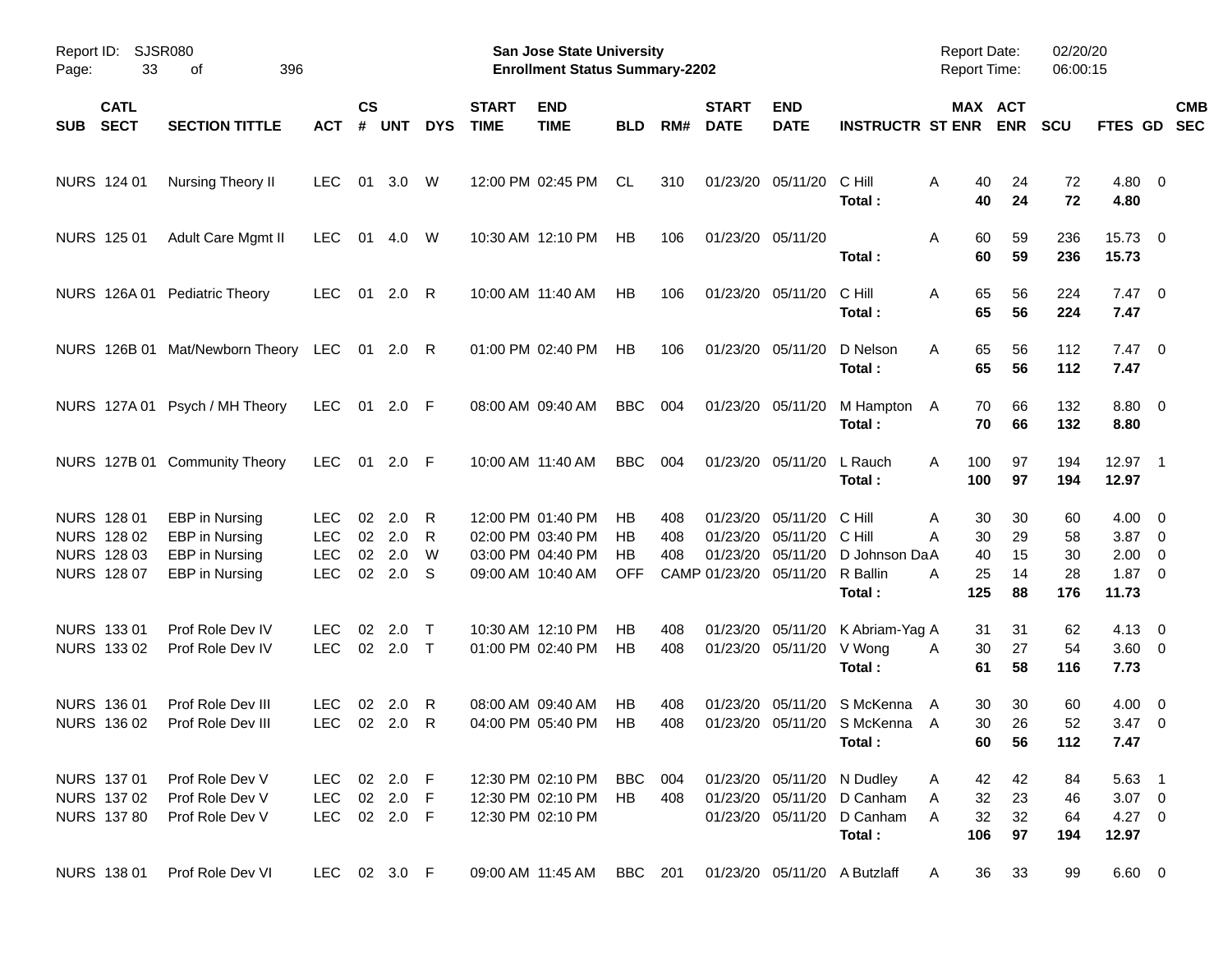| Report ID:<br>Page: | <b>SJSR080</b><br>34<br>396<br>οf |                                 |            |                |            |              |                             | <b>San Jose State University</b><br><b>Enrollment Status Summary-2202</b> |            |     |                             |                            |                                     |   | <b>Report Date:</b><br><b>Report Time:</b> |                | 02/20/20<br>06:00:15 |                    |                         |                          |
|---------------------|-----------------------------------|---------------------------------|------------|----------------|------------|--------------|-----------------------------|---------------------------------------------------------------------------|------------|-----|-----------------------------|----------------------------|-------------------------------------|---|--------------------------------------------|----------------|----------------------|--------------------|-------------------------|--------------------------|
| <b>SUB</b>          | <b>CATL</b><br><b>SECT</b>        | <b>SECTION TITTLE</b>           | <b>ACT</b> | <b>CS</b><br># | <b>UNT</b> | <b>DYS</b>   | <b>START</b><br><b>TIME</b> | <b>END</b><br><b>TIME</b>                                                 | <b>BLD</b> | RM# | <b>START</b><br><b>DATE</b> | <b>END</b><br><b>DATE</b>  | <b>INSTRUCTR ST ENR</b>             |   | MAX ACT                                    | <b>ENR</b>     | <b>SCU</b>           | FTES GD            |                         | <b>CMB</b><br><b>SEC</b> |
| NURS 138 02         |                                   | Prof Role Dev VI                | <b>LEC</b> | 02             | 3.0        | F            |                             | 09:00 AM 11:45 AM                                                         | CL.        | 310 | 01/23/20                    | 05/11/20                   | R Ballin                            | A | 36                                         | 30             | 90                   | 6.00               | $\overline{\mathbf{0}}$ |                          |
| NURS 138 03         |                                   | Prof Role Dev VI                | <b>LEC</b> | 02             | 3.0        | F            |                             | 09:00 AM 11:45 AM                                                         | <b>HB</b>  | 408 | 01/23/20                    | 05/11/20                   | K Abriam-Yag A                      |   | 35                                         | 32             | 96                   | 6.40               | $\overline{\mathbf{0}}$ |                          |
|                     |                                   |                                 |            |                |            |              |                             |                                                                           |            |     |                             |                            | Total:                              |   | 107                                        | 95             | 285                  | 19.00              |                         |                          |
| NURS 144 01         |                                   | Clin Nurs Appl                  | <b>LEC</b> | 02             | 2.0        | W            |                             | 09:00 AM 10:40 AM                                                         | HB         | 408 |                             | 01/23/20 05/11/20          | D Nelson<br>Total:                  | Α | 40<br>40                                   | 24<br>24       | 48<br>48             | $3.20 \ 0$<br>3.20 |                         |                          |
| NURS 145 01         |                                   | Adult Care Clin II              | LAB        | 17             | 4.0        | <b>RF</b>    |                             | 07:00 AM 01:00 PM                                                         | OFF        |     | CAMP 01/23/20               | 05/11/20                   | M Diaz                              | A | 10                                         | 9              | 36                   | 2.40               | - 0                     |                          |
| NURS 145 02         |                                   | Adult Care Clin II              | LAB        | 17             | 4.0        | R            |                             | 07:00 AM 07:00 PM                                                         | <b>OFF</b> |     | CAMP 01/23/20               | 05/11/20                   | C Pham                              | A | 10                                         | 10             | 40                   | 2.67               | $\overline{0}$          |                          |
| NURS 145 03         |                                   | Adult Care Clin II              | LAB        | 17             | 4.0        | <b>RF</b>    |                             | 07:00 AM 01:00 PM                                                         | <b>OFF</b> |     | CAMP 01/23/20               | 05/11/20                   | V Nguyen                            | A | 10                                         | 10             | 40                   | 2.67               | $\overline{\mathbf{0}}$ |                          |
| <b>NURS 145 04</b>  |                                   | Adult Care Clin II              | LAB        | 17             | 4.0        | <b>RF</b>    |                             | 02:00 PM 08:00 PM                                                         | <b>OFF</b> |     | CAMP 01/23/20               | 05/11/20                   | L Pascual                           | A | 10                                         | 9              | 36                   | 2.40               | $\overline{0}$          |                          |
| <b>NURS 145 06</b>  |                                   | Adult Care Clin II              | LAB        | 17             | 4.0        | <b>WR</b>    |                             | 02:00 PM 08:00 PM                                                         | <b>OFF</b> |     | CAMP 01/23/20               | 05/11/20                   | A Paulson                           | A | 11                                         | 10             | 40                   | 2.67               | $\overline{\mathbf{0}}$ |                          |
| NURS 145 07         |                                   | Adult Care Clin II              | LAB        | 17             | 4.0        | <b>WR</b>    |                             | 02:00 PM 08:00 PM                                                         | <b>OFF</b> |     | CAMP 01/23/20               | 05/11/20                   | P Mayer                             | A | 10                                         | 10             | 40                   | 2.67               | $\overline{\mathbf{0}}$ |                          |
|                     |                                   |                                 |            |                |            |              |                             |                                                                           |            |     |                             |                            | Total:                              |   | 61                                         | 58             | 232                  | 15.47              |                         |                          |
|                     |                                   | NURS 146A 01 Peds Clinical      | LAB        | 17             | 2.0        | $\top$       |                             | 07:00 AM 01:00 PM                                                         | OFF        |     | CAMP 01/23/20               | 05/11/20                   | J Youssef                           | A | 10                                         | 9              | 18                   | 1.20               | - 0                     |                          |
| NURS 146A02         |                                   | <b>Peds Clinical</b>            | LAB        | 17             | 2.0        | $\mathsf{T}$ |                             | 03:00 PM 09:00 PM                                                         | <b>OFF</b> |     | CAMP 01/23/20               | 05/11/20                   | C Weng                              | Α | 10                                         | 7              | 14                   | 0.93               | $\overline{\mathbf{0}}$ |                          |
|                     |                                   | NURS 146A 03 Peds Clinical      | LAB        | 17             | 2.0        | M            |                             | 03:00 PM 09:00 PM                                                         | <b>OFF</b> |     | CAMP 01/23/20               | 05/11/20                   | C Weng                              | A | 10                                         | 6              | 12                   | 0.80               | $\mathbf 0$             |                          |
|                     |                                   | NURS 146A 04 Peds Clinical      | LAB        | 17             | 2.0        | W            |                             | 07:00 AM 01:00 PM                                                         | <b>OFF</b> |     | CAMP 01/23/20               | 05/11/20                   | J Barreto                           | A | 8                                          | 8              | 16                   | 1.07               | $\overline{0}$          |                          |
|                     |                                   | NURS 146A 06 Peds Clinical      | LAB        | 17             | 2.0        | W            |                             | 07:00 AM 01:00 PM                                                         | <b>OFF</b> |     | CAMP 01/23/20               | 05/11/20                   | E Carroll                           | A | 10                                         | 9              | 18                   | 1.20               | $\overline{0}$          |                          |
|                     |                                   | NURS 146A 07 Peds Clinical      | LAB        |                | 2.0        |              |                             |                                                                           |            |     |                             |                            |                                     | X | 0                                          | 0              | 0                    | 0.00               | $\overline{0}$          |                          |
|                     |                                   | NURS 146A 08 Peds Clinical      | LAB        | 17             | 2.0        | F            |                             | 07:00 AM 01:00 PM                                                         | OFF        |     | CAMP 01/23/20               | 05/11/20                   | M Schmidt                           | A | 10                                         | 8              | 16                   | 1.07               | $\overline{0}$          |                          |
|                     |                                   | NURS 146A 11 Peds Clinical      | LAB        | 17             | 2.0        | F            |                             | 03:00 PM 09:00 PM                                                         | <b>OFF</b> |     | CAMP 01/23/20               | 05/11/20                   | S McKenna                           | A | 10                                         | 9              | 18                   | 1.20               | 0                       |                          |
|                     |                                   |                                 |            |                |            |              |                             |                                                                           |            |     |                             |                            | Total:                              |   | 68                                         | 56             | 112                  | 7.47               |                         |                          |
|                     |                                   | NURS 146B 01 Mat Hith Clinical  | LAB        | 17             | 2.0        | $\top$       |                             | 07:00 AM 01:00 PM                                                         | OFF        |     | CAMP 01/23/20               | 05/11/20                   | A Puck                              | Α | 8                                          | 7              | 14                   | 0.93               | $\overline{\mathbf{0}}$ |                          |
|                     |                                   | NURS 146B 02 Mat Hlth Clinical  | LAB        | 17             | 2.0        | $\mathsf{T}$ |                             | 07:00 AM 01:00 PM                                                         | <b>OFF</b> |     | CAMP 01/23/20               | 05/11/20                   | N Stevens                           | A | 10                                         | 8              | 16                   | 1.07               | $\mathbf 0$             |                          |
|                     |                                   | NURS 146B 04 Mat Hlth Clinical  | LAB        | 17             | 2.0        | $\mathsf{T}$ |                             | 03:00 PM 09:00 PM                                                         | <b>OFF</b> |     | CAMP 01/23/20               | 05/11/20                   | J Barnby                            | Α | 10                                         | 9              | 18                   | 1.20               | 0                       |                          |
|                     |                                   | NURS 146B 06 Mat Hlth Clinical  | LAB        | 17             | 2.0        | W            |                             | 07:00 AM 01:00 PM                                                         | <b>OFF</b> |     | CAMP 01/23/20               | 05/11/20                   | A Puck                              | A | 10                                         | 9              | 18                   | 1.20               | $\mathbf 0$             |                          |
|                     |                                   | NURS 146B 07 Mat Hlth Clinical  | LAB        | 17             | 2.0        | W            |                             | 03:00 PM 09:00 PM                                                         | <b>OFF</b> |     | CAMP 01/23/20               | 05/11/20                   | S Lim-Kyo                           | A | 10                                         | $\overline{7}$ | 14                   | 0.93               | $\mathbf 0$             |                          |
|                     |                                   | NURS 146B 15 Mat Hith Clinical  | LAB        | 17             | 2.0        | F            |                             | 07:00 AM 01:00 PM                                                         | <b>OFF</b> |     |                             | CAMP 01/23/20 05/11/20     | S Lim-Kyo                           | Α | 10                                         | 9              | 18                   | 1.20               | $\mathbf 0$             |                          |
|                     |                                   | NURS 146B 17 Mat Hlth Clinical  | LAB.       |                | 17 2.0 F   |              |                             | 07:00 AM 01:00 PM OFF CAMP 01/23/20 05/11/20 J Youssef                    |            |     |                             |                            |                                     | Α | 10                                         | 6              | 12                   | 0.80 0             |                         |                          |
|                     |                                   |                                 |            |                |            |              |                             |                                                                           |            |     |                             |                            | Total:                              |   | 68                                         | 55             | 110                  | 7.33               |                         |                          |
|                     |                                   | NURS 147A 01 Mental Health Clin | LAB        |                | 17 2.0     | M            |                             | 08:00 AM 02:00 PM                                                         | OFF        |     |                             | CAMP 01/23/20 05/11/20     | P Prasad                            | A | 10                                         | 9              | 18                   | $1.20 \t 0$        |                         |                          |
|                     |                                   | NURS 147A 02 Mental Health Clin | LAB        | 17             | 2.0        | M            |                             | 03:00 PM 09:00 PM                                                         |            |     |                             | OFF CAMP 01/23/20 05/11/20 | J Njie                              | A | 10                                         | 10             | 20                   | $1.33 \ 0$         |                         |                          |
|                     |                                   | NURS 147A 03 Mental Health Clin | LAB        |                | 17 2.0     | W            |                             | 08:00 AM 02:00 PM                                                         |            |     |                             |                            | OFF CAMP 01/23/20 05/11/20 N Ugokwe | A | 10                                         | 10             | 20                   | $1.33 \ 0$         |                         |                          |
|                     |                                   | NURS 147A 04 Mental Health Clin | LAB        |                | 2.0        |              |                             |                                                                           |            |     |                             |                            |                                     | Χ | 0                                          | 0              | 0                    | $0.00 \t 0$        |                         |                          |
|                     |                                   | NURS 147A 05 Mental Health Clin | LAB        |                | 2.0        |              |                             |                                                                           |            |     |                             |                            |                                     | Χ | 0                                          | 0              | 0                    | $0.00 \t 0$        |                         |                          |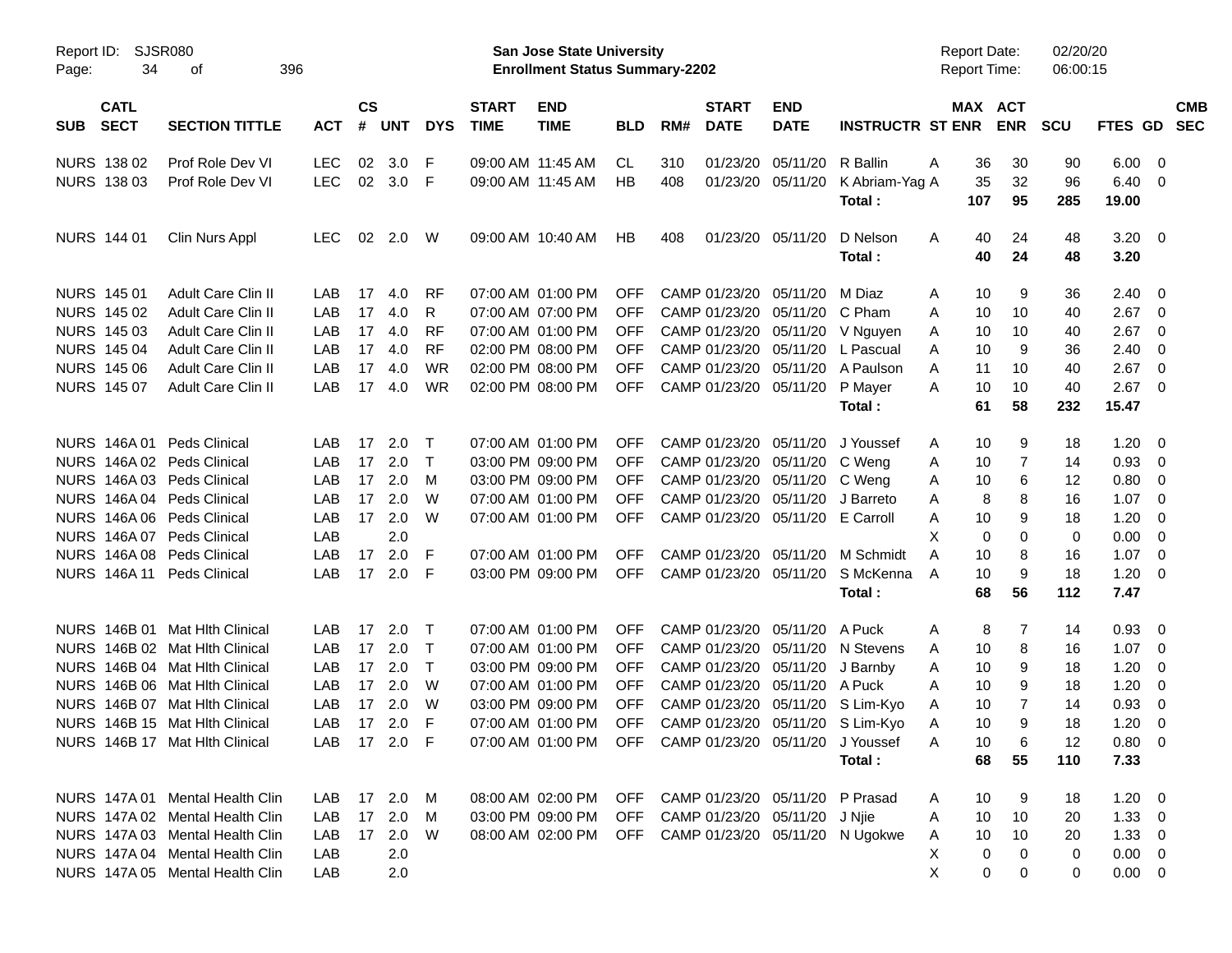|                                          |                                 |            |                    |                |              |                             | <b>Preliminary Census</b>                                                 |            |     |                             |                                |                                  |                                            |     |            |                      |             |                          |            |
|------------------------------------------|---------------------------------|------------|--------------------|----------------|--------------|-----------------------------|---------------------------------------------------------------------------|------------|-----|-----------------------------|--------------------------------|----------------------------------|--------------------------------------------|-----|------------|----------------------|-------------|--------------------------|------------|
| Report ID:<br>35<br>Page:                | <b>SJSR080</b><br>396<br>0f     |            |                    |                |              |                             | <b>San Jose State University</b><br><b>Enrollment Status Summary-2202</b> |            |     |                             |                                |                                  | <b>Report Date:</b><br><b>Report Time:</b> |     |            | 02/20/20<br>06:00:15 |             |                          |            |
| <b>CATL</b><br><b>SECT</b><br><b>SUB</b> | <b>SECTION TITTLE</b>           | <b>ACT</b> | $\mathsf{cs}$<br># | UNT            | <b>DYS</b>   | <b>START</b><br><b>TIME</b> | <b>END</b><br><b>TIME</b>                                                 | <b>BLD</b> | RM# | <b>START</b><br><b>DATE</b> | <b>END</b><br><b>DATE</b>      | <b>INSTRUCTR ST ENR</b>          | MAX ACT                                    |     | <b>ENR</b> | <b>SCU</b>           | FTES GD SEC |                          | <b>CMB</b> |
|                                          | NURS 147A 06 Mental Health Clin | LAB        |                    | $17 \quad 2.0$ | $\top$       |                             | 08:00 AM 02:00 PM                                                         | OFF        |     |                             | CAMP 01/23/20 05/11/20 A Kight |                                  | A                                          | 10  | 10         | 20                   | 1.33        | - 0                      |            |
| NURS 147A 07                             | Mental Health Clin              | LAB        | 17                 | 2.0            | M            |                             | 03:00 PM 09:00 PM                                                         | OFF        |     |                             | CAMP 01/23/20 05/11/20         | R Khalsa                         | A                                          | 9   | 9          | 18                   | 1.20        | - 0                      |            |
|                                          | NURS 147A 10 Mental Health Clin | LAB        | 17                 | 2.0            | S            |                             | 08:00 AM 02:00 PM                                                         | <b>OFF</b> |     | CAMP 01/23/20 05/11/20      |                                | R Khalsa                         | A                                          | 10  | 9          | 18                   | 1.20        | $\overline{0}$           |            |
| NURS 147A 11                             | Mental Health Clin              | LAB        |                    | 17 2.0         | R            |                             | 03:00 PM 09:00 PM                                                         | OFF        |     | CAMP 01/23/20 05/11/20      |                                | R Khalsa                         | A                                          | 9   | 9          | 18                   | 1.20        | - 0                      |            |
|                                          |                                 |            |                    |                |              |                             |                                                                           |            |     |                             |                                | Total:                           |                                            | 68  | 66         | 132                  | 8.80        |                          |            |
| NURS 147B 01 Com Hith Clin               |                                 | LAB        | 17                 | 3.0            | $\top$       |                             | 08:00 AM 05:00 PM                                                         | <b>OFF</b> |     | CAMP 01/23/20 05/11/20      |                                | M Agroia                         | A                                          | 10  | 10         | 30                   | 2.00        | - 0                      |            |
| NURS 147B 02 Com Hith Clin               |                                 | LAB        | 17                 | 3.0            | $\top$       |                             | 08:00 AM 05:00 PM                                                         | OFF        |     | CAMP 01/23/20 05/11/20      |                                | N Dudley                         | A                                          | 12  | 12         | 36                   | 2.40        | 0                        |            |
| NURS 147B 03 Com Hith Clin               |                                 | LAB        | 17                 | 3.0            | R            |                             | 10:30 AM 07:30 PM                                                         | OFF        |     | CAMP 01/23/20 05/11/20      |                                | D Teaford                        | А                                          | 12  | 11         | 33                   | 2.25        | $\overline{1}$           |            |
| NURS 147B 05 Com Hith Clin               |                                 | LAB        | 17                 | 3.0            | $\mathsf{T}$ |                             | 08:00 AM 05:00 PM                                                         | OFF        |     |                             | CAMP 01/23/20 05/11/20         | C Finkbeiner A                   |                                            | 10  | 10         | 30                   | 2.00        | - 0                      |            |
| NURS 147B 06 Com Hith Clin               |                                 | LAB        | 17                 | 3.0            | $\mathsf{T}$ |                             | 08:00 AM 05:00 PM                                                         | OFF        |     |                             | CAMP 01/23/20 05/11/20         | P Edwards                        | A                                          | 10  | 10         | 30                   | 2.00        | - 0                      |            |
| NURS 147B 07 Com Hith Clin               |                                 | LAB        | 17                 | 3.0            | W            |                             | 08:00 AM 05:00 PM                                                         | <b>OFF</b> |     |                             | CAMP 01/23/20 05/11/20         | C Williams                       | A                                          | 11  | 11         | 33                   | 2.20        | - 0                      |            |
| NURS 147B 08 Com Hith Clin               |                                 | LAB        | 17                 | 3.0            | W            |                             | 08:00 AM 05:00 PM                                                         | <b>OFF</b> |     |                             | CAMP 01/23/20 05/11/20         | D Canham                         | A                                          | 12  | 12         | 36                   | 2.45        | $\overline{1}$           |            |
| NURS 147B 10 Com Hith Clin               |                                 | LAB        | 17                 | 3.0            | W            |                             | 08:00 AM 05:00 PM                                                         | OFF        |     |                             | CAMP 01/23/20 05/11/20         | C Finkbeiner A                   |                                            | 12  | 11         | 33                   | 2.20        | - 0                      |            |
| NURS 147B 12 Com Hith Clin               |                                 | LAB        |                    | 17 3.0         | R            |                             | 08:00 AM 05:00 PM                                                         | <b>OFF</b> |     | CAMP 01/23/20 05/11/20      |                                | D Canham                         | A                                          | 12  | 12         | 36                   | 2.45        | $\overline{1}$           |            |
|                                          |                                 |            |                    |                |              |                             |                                                                           |            |     |                             |                                | Total:                           |                                            | 101 | 99         | 297                  | 19.95       |                          |            |
| NURS 148A 01 Sen Precept                 |                                 | <b>PRA</b> | 17                 | 4.0            | <b>TBA</b>   |                             |                                                                           |            |     |                             | 01/23/20 05/11/20              | J Barnby                         | A                                          | 90  | 20         | 80                   | 5.33        | - 0                      |            |
| NURS 148A 02 Sen Precept                 |                                 | <b>PRA</b> | 17                 | 4.0            | <b>TBA</b>   |                             |                                                                           |            |     |                             | 01/23/20 05/11/20              |                                  | A                                          | 16  | 12         | 48                   | 3.20        | $\overline{0}$           |            |
| NURS 148A 03 Sen Precept                 |                                 | <b>PRA</b> | 17                 | 4.0            | <b>TBA</b>   |                             |                                                                           |            |     |                             | 01/23/20 05/11/20              |                                  | A                                          | 16  | 9          | 36                   | 2.40        | - 0                      |            |
| NURS 148A 04 Sen Precept                 |                                 | <b>PRA</b> | 17                 | 4.0            | <b>TBA</b>   |                             |                                                                           |            |     |                             | 01/23/20 05/11/20              |                                  | Α                                          | 16  | 3          | 12                   | 0.80        | 0                        |            |
| NURS 148A 05 Sen Precept                 |                                 | <b>PRA</b> | 17                 | 4.0            | <b>TBA</b>   |                             |                                                                           |            |     |                             | 01/23/20 05/11/20              |                                  | Α                                          | 16  | 6          | 24                   | 1.60        | - 0                      |            |
| NURS 148A 06 Sen Precept                 |                                 | <b>PRA</b> | 17                 | -4.0           | <b>TBA</b>   |                             |                                                                           |            |     |                             | 01/23/20 05/11/20              |                                  | A                                          | 16  | 11         | 44                   | 2.93        | 0                        |            |
| NURS 148A 07 Sen Precept                 |                                 | <b>PRA</b> | 17                 | 4.0            | <b>TBA</b>   |                             |                                                                           |            |     |                             | 01/23/20 05/11/20              |                                  | A                                          | 16  | 11         | 44                   | 2.93        | 0                        |            |
| NURS 148A 08 Sen Precept                 |                                 | <b>PRA</b> | 17                 | 4.0            | <b>TBA</b>   |                             |                                                                           |            |     |                             | 01/23/20 05/11/20              |                                  | A                                          | 16  | 9          | 36                   | 2.40        | - 0                      |            |
| NURS 148A 09 Sen Precept                 |                                 | <b>PRA</b> | 17                 | 4.0            | <b>TBA</b>   |                             |                                                                           |            |     |                             | 01/23/20 05/11/20              |                                  | А                                          | 16  | 5          | 20                   | 1.33        | 0                        |            |
| NURS 148A 10 Sen Precept                 |                                 | <b>PRA</b> | 17                 | 4.0            | F            |                             | 01:00 PM 03:20 PM                                                         | НB         | 401 |                             | 01/23/20 05/11/20              | C Finkbeiner                     | A                                          | 20  | 6          | 24                   | 1.60        | - 0                      |            |
| NURS 148A 11                             | Sen Precept                     | <b>PRA</b> | 17                 | 4.0            | F            | 01:00 PM 03:20 PM           |                                                                           |            |     |                             | 01/23/20 05/11/20              | N Becker                         | Α                                          | 20  | 4          | 16                   | 1.07        | $\overline{\phantom{0}}$ |            |
|                                          |                                 |            |                    |                |              |                             |                                                                           |            |     |                             |                                | Total:                           |                                            | 258 | 96         | 384                  | 25.60       |                          |            |
| <b>NURS 180 01</b>                       | <b>Indivi Stdies</b>            | <b>SUP</b> | 36                 | 1.0            | TBA          |                             |                                                                           |            |     |                             |                                | 01/23/20 05/11/20 C O'Leary-Ke A |                                            | 40  | 14         | 14                   | 0.93 0      |                          |            |
| NURS 180 02                              | <b>Indivi Stdies</b>            | <b>SUP</b> |                    | 36 2.0         | TBA          |                             |                                                                           |            |     |                             |                                | 01/23/20 05/11/20 C O'Leary-Ke A |                                            | 40  | 4          | 8                    | 0.53 0      |                          |            |
| NURS 180 03                              | <b>Indivi Stdies</b>            | <b>SUP</b> |                    | 36 3.0         | TBA          |                             |                                                                           |            |     |                             |                                | 01/23/20 05/11/20 C O'Leary-Ke A |                                            | 40  | 3          | 9                    | 0.60 0      |                          |            |
| <b>NURS 180 04</b>                       | <b>Indivi Stdies</b>            | <b>SUP</b> |                    | 36 4.0         | TBA          |                             |                                                                           |            |     |                             |                                | 01/23/20 05/11/20 C O'Leary-Ke A |                                            | 40  | 2          | 8                    | 0.53 0      |                          |            |
|                                          |                                 |            |                    |                |              |                             |                                                                           |            |     |                             |                                | Total:                           |                                            | 160 | 23         | 39                   | 2.60        |                          |            |
| <b>NURS 201 50</b>                       | Leadership                      |            |                    | SEM 05 2.0 W   |              |                             | 06:30 PM 08:20 PM HB                                                      |            | 311 |                             | 01/23/20 05/11/20              | D Moore                          | A                                          | 15  | 13         | 26                   | 2.17 13     |                          |            |
|                                          |                                 |            |                    |                |              |                             |                                                                           |            |     |                             |                                | Total:                           |                                            | 15  | 13         | 26                   | 2.17        |                          |            |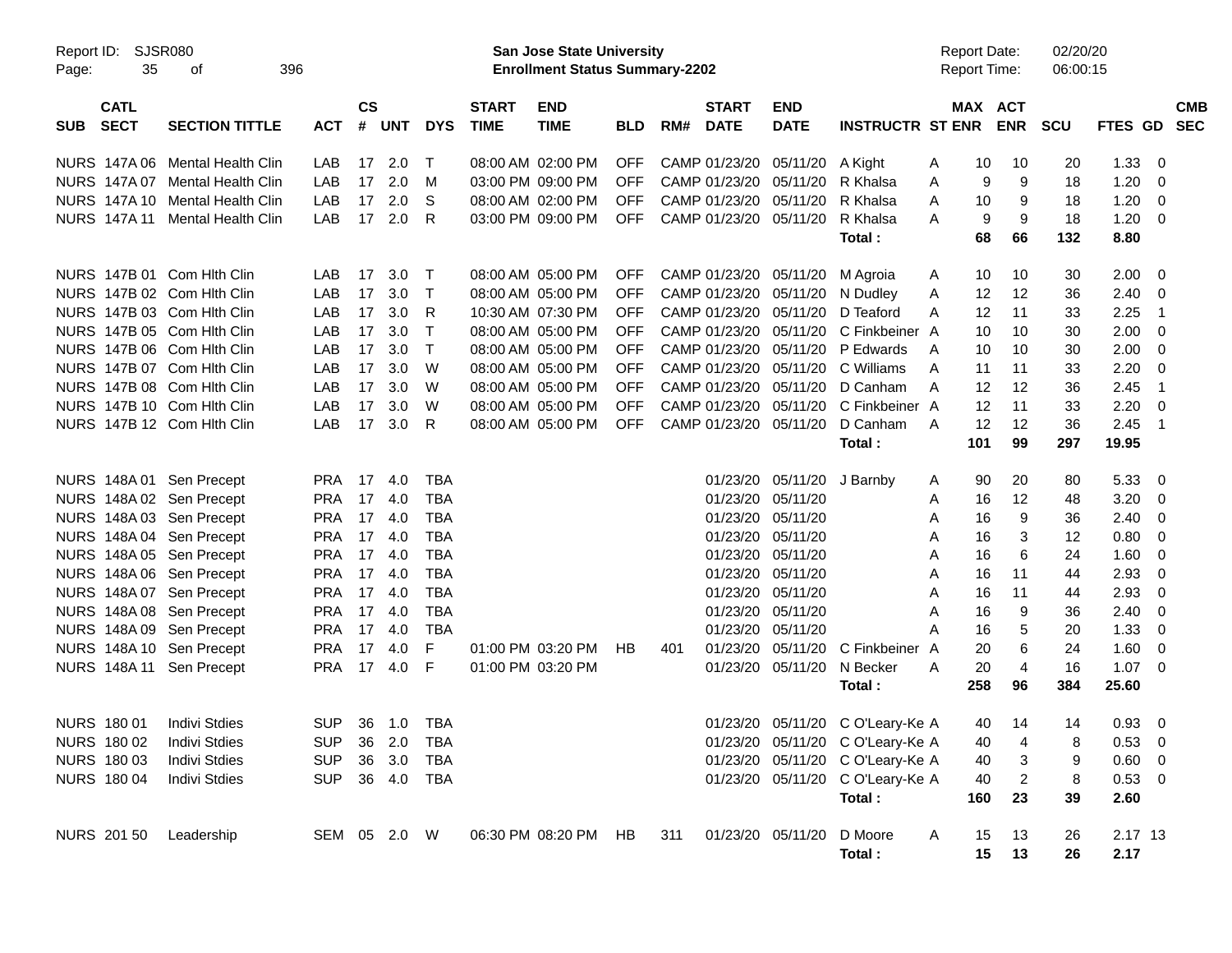|                                        |                                     |                          |                |            |                 |                             | <b>Preliminary Census</b>                                                 |            |     |                             |                                                  |                                                       |                                            |                                 |                             |                                    |            |
|----------------------------------------|-------------------------------------|--------------------------|----------------|------------|-----------------|-----------------------------|---------------------------------------------------------------------------|------------|-----|-----------------------------|--------------------------------------------------|-------------------------------------------------------|--------------------------------------------|---------------------------------|-----------------------------|------------------------------------|------------|
| Report ID: SJSR080<br>36<br>Page:      | 396<br>0f                           |                          |                |            |                 |                             | <b>San Jose State University</b><br><b>Enrollment Status Summary-2202</b> |            |     |                             |                                                  |                                                       | <b>Report Date:</b><br><b>Report Time:</b> |                                 | 02/20/20<br>06:00:15        |                                    |            |
| <b>CATL</b><br><b>SECT</b><br>SUB      | <b>SECTION TITTLE</b>               | <b>ACT</b>               | <b>CS</b><br># | <b>UNT</b> | <b>DYS</b>      | <b>START</b><br><b>TIME</b> | <b>END</b><br><b>TIME</b>                                                 | <b>BLD</b> | RM# | <b>START</b><br><b>DATE</b> | <b>END</b><br><b>DATE</b>                        | <b>INSTRUCTR ST ENR</b>                               | MAX ACT                                    | <b>ENR</b>                      | SCU                         | FTES GD SEC                        | <b>CMB</b> |
| <b>NURS 21650</b><br><b>NURS 21651</b> | Nurs Ed II<br>Nurs Ed II            | <b>SUP</b><br><b>SEM</b> | 25<br>05       | 4.0<br>0.0 | W<br><b>TBA</b> |                             | 03:30 PM 06:20 PM                                                         | HB         | 311 | 01/23/20                    | 05/11/20<br>01/23/20 05/11/20                    | D Johnson DaA<br>D Johnson DaA<br>Total:              | 20<br>20<br>40                             | 12<br>12<br>24                  | 48<br>36<br>84              | 4.00 12<br>$0.00$ 12<br>4.00       |            |
| <b>NURS 259 50</b>                     | Adv Clin Pharm                      | SEM                      |                | 06 3.0     | W               |                             | 03:30 PM 06:20 PM                                                         | HB         | 311 |                             | 01/23/20 05/11/20                                | S Rickman PaA<br>Total:                               | 20<br>20                                   | 10<br>10                        | 30<br>30                    | 2.50 10<br>2.50                    |            |
| <b>NURS 260 51</b>                     | Adv Phys/Patho for A LEC 02 3.0 TBA |                          |                |            |                 |                             |                                                                           |            |     |                             | 01/23/20 05/11/20                                | Total:                                                | 20<br>A<br>20                              | 10<br>10                        | 30<br>30                    | 2.50 10<br>2.50                    |            |
|                                        | NURS 295A 52 Research Methods       | LEC                      |                | 02 3.0     | W               |                             | 08:30 PM 11:20 PM                                                         | HB         | 311 |                             | 01/23/20 05/11/20                                | R Whitney<br>Total:                                   | 20<br>Α<br>20                              | 10<br>10                        | 30<br>30                    | 2.50 10<br>2.50                    |            |
| NURS 297 51                            | Master's Project                    | <b>SUP</b>               |                | 25 2.0     | TBA             |                             |                                                                           |            |     |                             | 01/23/20 05/11/20                                | D Goyal<br>Total:                                     | 20<br>Α<br>20                              | 13<br>13                        | 26<br>26                    | 2.17 13<br>2.17                    |            |
| <b>NURS 576 80</b>                     | <b>Biostatistics</b>                | SEM                      |                | 05 3.0     | TBA             |                             |                                                                           |            |     |                             | 01/23/20 05/11/20                                | S Anand<br>Total:                                     | 30<br>Α<br>30                              | 13<br>13                        | 39<br>39                    | 2.60 0<br>2.60                     |            |
| <b>NURS 580 80</b>                     | <b>DNP Practicum</b>                | LAB.                     |                | 17 6.0 TBA |                 |                             |                                                                           |            |     |                             | 01/23/20 05/11/20                                | M Hampton A<br>Total:                                 | 30<br>30                                   | 13<br>13                        | 13<br>13                    | $5.20 \ 0$<br>5.20                 |            |
| <b>NURS 585 80</b>                     | Evidence-Based Prac SEM 05 3.0 TBA  |                          |                |            |                 |                             |                                                                           |            |     |                             | 01/23/20 05/11/20                                | M Hampton A<br>Total:                                 | 30<br>30                                   | 13<br>13                        | 39<br>39                    | 2.60 0<br>2.60                     |            |
| <b>NURS 587 80</b>                     | Prin of Epidemiology                | SEM 05 3.0               |                |            | TBA             |                             |                                                                           |            |     |                             | 01/23/20 05/11/20                                | R Whitney<br>Total:                                   | Α<br>30<br>30                              | 13<br>13                        | 39<br>39                    | $2.60 \t 0$<br>2.60                |            |
| Department: Nursing                    |                                     |                          |                |            |                 |                             |                                                                           |            |     |                             | <b>Lower Division:</b><br><b>Upper Division:</b> | <b>Department Total:</b><br><b>Graduate Division:</b> | 614<br>1683<br>255                         | 2552 1960<br>599<br>1229<br>132 | 4828<br>1265<br>3207<br>356 | 319.72<br>84.33<br>206.55<br>28.83 |            |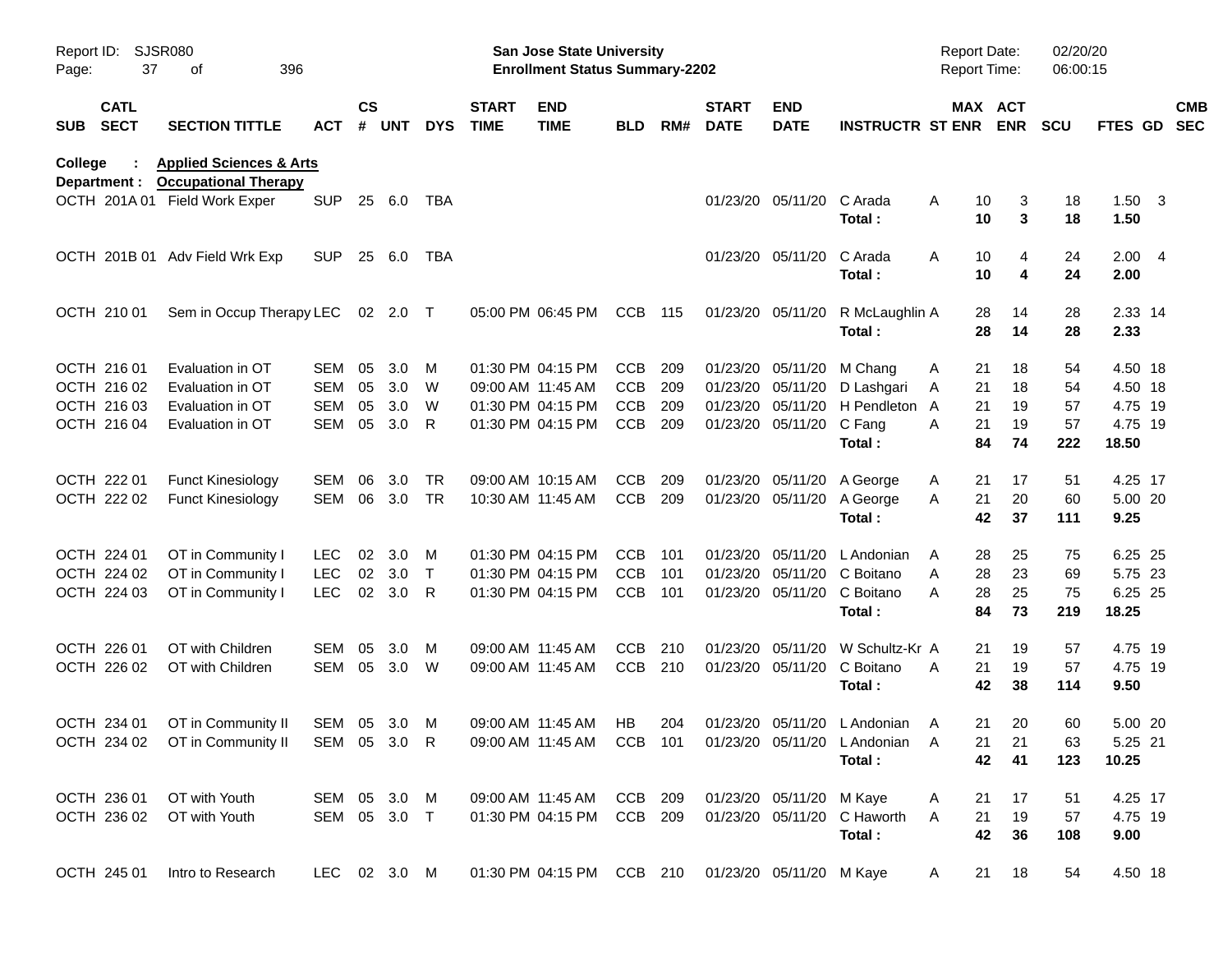| <b>Preliminary Census</b> |  |
|---------------------------|--|
|                           |  |

| Report ID:<br>Page: | 38                         | SJSR080<br>396<br>οf  |            |                    |            |            |                             | <b>San Jose State University</b><br><b>Enrollment Status Summary-2202</b> |            |     |                             |                           |                         | <b>Report Date:</b><br><b>Report Time:</b> |          |                       | 02/20/20<br>06:00:15 |                  |                          |
|---------------------|----------------------------|-----------------------|------------|--------------------|------------|------------|-----------------------------|---------------------------------------------------------------------------|------------|-----|-----------------------------|---------------------------|-------------------------|--------------------------------------------|----------|-----------------------|----------------------|------------------|--------------------------|
| <b>SUB</b>          | <b>CATL</b><br><b>SECT</b> | <b>SECTION TITTLE</b> | <b>ACT</b> | $\mathsf{cs}$<br># | <b>UNT</b> | <b>DYS</b> | <b>START</b><br><b>TIME</b> | <b>END</b><br><b>TIME</b>                                                 | <b>BLD</b> | RM# | <b>START</b><br><b>DATE</b> | <b>END</b><br><b>DATE</b> | <b>INSTRUCTR ST ENR</b> |                                            |          | MAX ACT<br><b>ENR</b> | <b>SCU</b>           | FTES GD          | <b>CMB</b><br><b>SEC</b> |
|                     | OCTH 245 02                | Intro to Research     | <b>LEC</b> | 02                 | 3.0        | Т          |                             | 09:00 AM 11:45 AM                                                         | HB         | 204 | 01/23/20                    | 05/11/20                  | C Fang                  | A                                          | 21       | 18                    | 54                   | 4.50 18          |                          |
|                     | OCTH 245 03                | Intro to Research     | <b>LEC</b> | 02                 | 3.0        | W          |                             | 09:00 AM 11:45 AM                                                         | HB         | 204 | 01/23/20                    | 05/11/20                  | L Andonian              | Α                                          | 21       | 19                    | 57                   | 4.75 19          |                          |
|                     | OCTH 245 04                | Intro to Research     | <b>LEC</b> | 02                 | 3.0        | W          |                             | 01:30 PM 04:15 PM                                                         | HB         | 204 | 01/23/20                    | 05/11/20                  | M Chang<br>Total:       | A                                          | 21<br>84 | 19<br>74              | 57<br>222            | 4.75 19<br>18.50 |                          |
|                     | OCTH 246 01                | OT w Young Adults     | SEM        | 05                 | 3.0        | $\top$     |                             | 09:00 AM 11:45 AM                                                         | <b>CCB</b> | 210 | 01/23/20                    | 05/11/20                  | D Bolding               | A                                          | 21       | 22                    | 66                   | 5.50 22          |                          |
|                     | OCTH 246 02                | OT w Young Adults     | SEM        | 05                 | 3.0        | $\top$     |                             | 01:30 PM 04:15 PM                                                         | <b>CCB</b> | 210 | 01/23/20                    | 05/11/20                  | D Bolding               | Α                                          | 21       | 18                    | 54                   | 4.50 18          |                          |
|                     |                            |                       |            |                    |            |            |                             |                                                                           |            |     |                             |                           | Total:                  |                                            | 42       | 40                    | 120                  | 10.00            |                          |
|                     | OCTH 256 01                | OT Mid Age Adults     | SEM        | 05                 | 3.0        | R          |                             | 09:00 AM 11:45 AM                                                         | <b>CCB</b> | 210 | 01/23/20                    | 05/11/20                  | L Arabit                | A                                          | 21       | 20                    | 60                   | 5.00 20          |                          |
|                     | OCTH 256 02                | OT Mid Age Adults     | SEM        | 05                 | 3.0        | R          |                             | 01:30 PM 04:15 PM                                                         | <b>CCB</b> | 210 | 01/23/20                    | 05/11/20                  | L Arabit                | A                                          | 21       | 20                    | 60                   | 5.00 20          |                          |
|                     |                            |                       |            |                    |            |            |                             |                                                                           |            |     |                             |                           | Total:                  |                                            | 42       | 40                    | 120                  | 10.00            |                          |
|                     | OCTH 266 01                | OT & Older Adults     | SEM        | 05                 | 3.0        | м          |                             | 09:00 AM 11:45 AM                                                         | <b>CCB</b> | 115 | 01/23/20                    | 05/11/20                  | C Chio                  | A                                          | 21       | 19                    | 57                   | 4.75 19          |                          |
|                     | OCTH 266 02                | OT & Older Adults     | <b>SEM</b> | 05                 | 3.0        | M          |                             | 01:30 PM 04:15 PM                                                         | <b>CCB</b> | 115 | 01/23/20                    | 05/11/20                  | G Teaford               | A                                          | 21       | 21                    | 63                   | 5.25 21          |                          |
|                     | OCTH 266 03                | OT & Older Adults     | <b>SEM</b> | 05                 | 3.0        | W          |                             | 09:00 AM 11:45 AM                                                         | <b>CCB</b> | 115 | 01/23/20                    | 05/11/20                  | L Arabit                | Α                                          | 21       | 19                    | 57                   | 4.75 19          |                          |
|                     | OCTH 266 04                | OT & Older Adults     | <b>SEM</b> | 05                 | 3.0        | W          |                             | 03:00 PM 05:45 PM                                                         | <b>CCB</b> | 115 | 01/23/20                    | 05/11/20                  | J Koketsu               | Α                                          | 21       | 20                    | 60                   | 5.00 20          |                          |
|                     |                            |                       |            |                    |            |            |                             |                                                                           |            |     |                             |                           | Total:                  |                                            | 84       | 79                    | 237                  | 19.75            |                          |
|                     | OCTH 276 01                | Pract & Seminar 1A    | <b>SEM</b> | 05                 | 0.0        | W          |                             | 01:30 PM 03:35 PM                                                         | <b>CCB</b> | 210 | 01/23/20                    | 05/11/20                  | M Tipton-Bur A          |                                            | 21       | 19                    | 48                   | $0.00$ 19        |                          |
|                     | OCTH 276 02                | Pract & Seminar 1A    | LAB        | 17                 | 3.0        | <b>TBA</b> |                             |                                                                           |            |     | 01/23/20                    | 05/11/20                  | M Tipton-Bur A          |                                            | 21       | 19                    | 10                   | 4.75 19          |                          |
|                     | OCTH 276 03                | Pract & Seminar 1A    | <b>SEM</b> | 05                 | 0.0        | M          |                             | 05:00 PM 07:05 PM                                                         | <b>CCB</b> | 209 | 01/23/20                    | 05/11/20                  | G Teaford               | Α                                          | 21       | 19                    | 48                   | $0.00$ 19        |                          |
|                     | OCTH 276 04                | Pract & Seminar 1A    | LAB        | 17                 | 3.0        | <b>TBA</b> |                             |                                                                           |            |     | 01/23/20                    | 05/11/20                  | G Teaford               | Α                                          | 21       | 19                    | 10                   | 4.75 19          |                          |
|                     |                            |                       |            |                    |            |            |                             |                                                                           |            |     |                             |                           | Total:                  |                                            | 84       | 76                    | 114                  | 9.50             |                          |
|                     | OCTH 286 01                | Seminar & Pract IB    | <b>SEM</b> | 05                 | 4.0        | <b>TR</b>  |                             | 09:00 AM 10:15 AM                                                         | <b>CCB</b> | 115 | 01/23/20                    | 05/11/20                  | K Pickett               | Α                                          | 11       | 10                    | 30                   | 3.33 10          |                          |
|                     | OCTH 286 02                | Seminar & Pract IB    | <b>SUP</b> | 23                 | 0.0        | <b>TR</b>  | 10:30 AM 11:45 AM           |                                                                           | <b>CCB</b> | 115 | 01/23/20                    | 05/11/20                  | K Pickett               | A                                          | 11       | 10                    | 40                   | $0.00$ 10        |                          |
|                     | OCTH 286 03                | Seminar & Pract IB    | <b>SEM</b> | 05                 | 4.0        | <b>TR</b>  |                             | 01:30 PM 02:45 PM                                                         | <b>CCB</b> | 115 | 01/23/20                    | 05/11/20                  | M Tipton-Bur A          |                                            | 11       | 11                    | 33                   | 3.67 11          |                          |
|                     | OCTH 286 04                | Seminar & Pract IB    | <b>SUP</b> | 23                 | 0.0        | <b>TR</b>  |                             | 03:00 PM 04:15 PM                                                         | <b>CCB</b> | 222 | 01/23/20                    | 05/11/20                  | M Tipton-Bur A          |                                            | 11       | 11                    | 44                   | $0.00$ 11        |                          |
| <b>OCTH</b>         | 286 05                     | Seminar & Pract IB    | <b>SEM</b> | 05                 | 4.0        | <b>TR</b>  |                             | 03:00 PM 04:15 PM                                                         | <b>CCB</b> | 115 | 01/23/20                    | 05/11/20                  | M Sullivan              | A                                          | 11       | 10                    | 30                   | 3.33 10          |                          |
|                     | OCTH 286 06                | Seminar & Pract IB    | <b>SUP</b> | 23                 | 0.0        | <b>TR</b>  |                             | 04:30 PM 05:45 PM                                                         | <b>CCB</b> | 209 | 01/23/20                    | 05/11/20                  | M Sullivan              | Α                                          | 11       | 10                    | 40                   | $0.00$ 10        |                          |
|                     | OCTH 286 07                | Seminar & Pract IB    | SEM 05     |                    | 4.0        | R          |                             | 12:30 PM 03:15 PM                                                         | HB         | 204 |                             | 01/23/20 05/11/20         | A George                | Α                                          | 11       | 9                     | 27                   | $3.00$ 9         |                          |
|                     | OCTH 286 08                | Seminar & Pract IB    | <b>SUP</b> |                    | 23 0.0     | F          |                             | 09:00 AM 11:45 AM                                                         | HB         | 204 |                             | 01/23/20 05/11/20         | A George                | A                                          | 11       | 9                     | 36                   | 0.009            |                          |
|                     |                            |                       |            |                    |            |            |                             |                                                                           |            |     |                             |                           | Total:                  |                                            | 88       | 80                    | 280                  | 13.33            |                          |
|                     | OCTH 295 01                | Adv Research Meth     | LEC.       |                    | 02 3.0     | M          |                             | 09:00 AM 11:45 AM                                                         | CCB 101    |     |                             | 01/23/20 05/11/20         | M Chang                 | A                                          | 28       | 25                    | 75                   | 6.25 25          |                          |
|                     | OCTH 295 02                | Adv Research Meth     | <b>LEC</b> |                    | 02 3.0     | W          |                             | 09:00 AM 11:45 AM                                                         | CCB 101    |     |                             | 01/23/20 05/11/20         | C Fang                  | A                                          | 28       | 27                    | 81                   | 6.75 27          |                          |
|                     | OCTH 295 03                | Adv Research Meth     | <b>LEC</b> |                    | 02 3.0 W   |            |                             | 01:30 PM 04:15 PM                                                         | CCB 101    |     |                             | 01/23/20 05/11/20         | D Bolding               | A                                          | 28       | 27                    | 81                   | 6.75 27          |                          |
|                     |                            |                       |            |                    |            |            |                             |                                                                           |            |     |                             |                           | Total:                  |                                            | 84       | 79                    | 237                  | 19.75            |                          |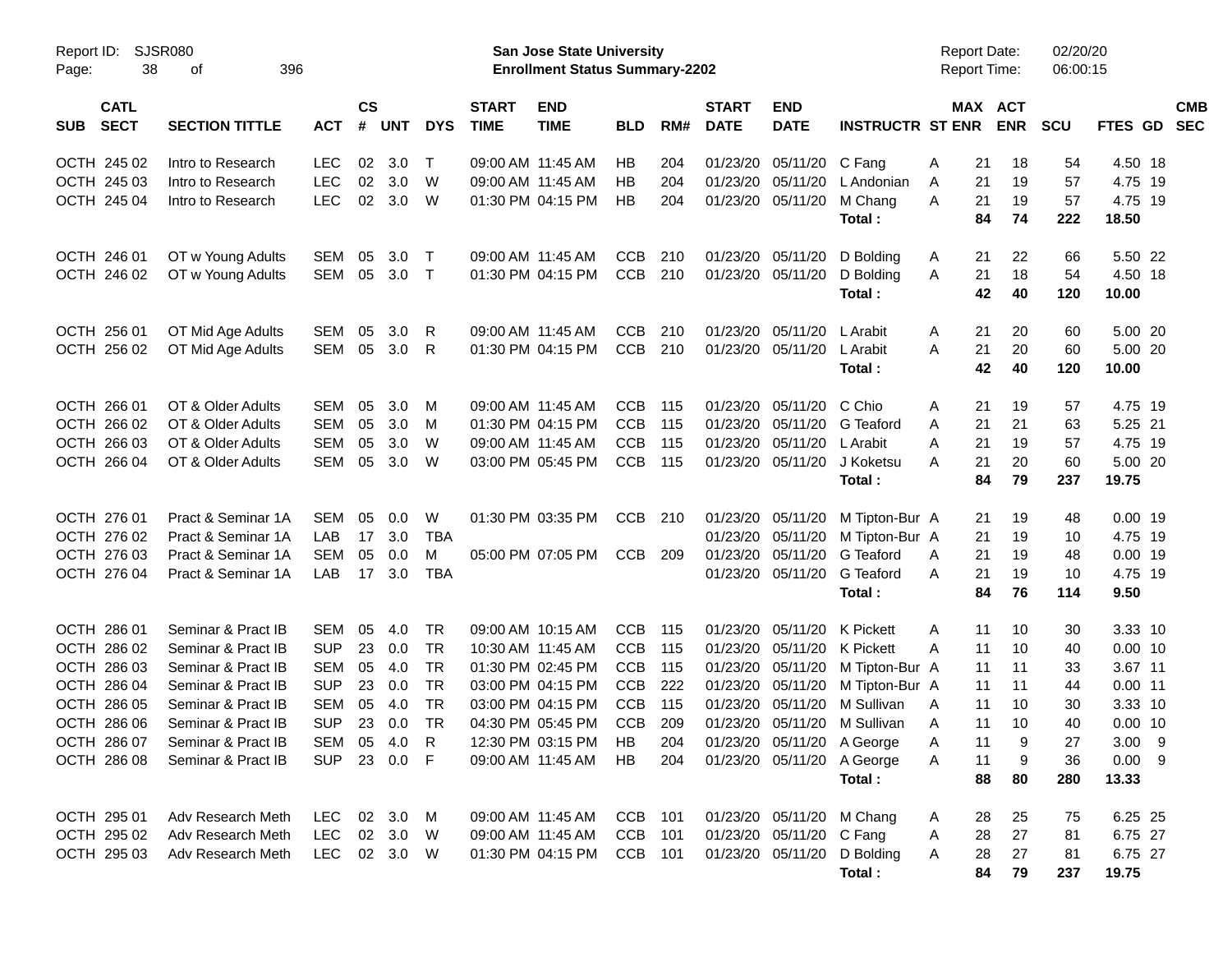|                                           |                                              |                                        |                |                   |                                        |                             |                    | <b>Preliminary Census</b>                                                 |     |                                  |                                                   |                                                       |             |                                            |                                        |                                        |                                  |                           |                          |
|-------------------------------------------|----------------------------------------------|----------------------------------------|----------------|-------------------|----------------------------------------|-----------------------------|--------------------|---------------------------------------------------------------------------|-----|----------------------------------|---------------------------------------------------|-------------------------------------------------------|-------------|--------------------------------------------|----------------------------------------|----------------------------------------|----------------------------------|---------------------------|--------------------------|
| Report ID:<br>39<br>Page:                 | SJSR080<br>396<br>οf                         |                                        |                |                   |                                        |                             |                    | <b>San Jose State University</b><br><b>Enrollment Status Summary-2202</b> |     |                                  |                                                   |                                                       |             | <b>Report Date:</b><br><b>Report Time:</b> |                                        | 02/20/20<br>06:00:15                   |                                  |                           |                          |
| <b>CATL</b><br><b>SECT</b><br><b>SUB</b>  | <b>SECTION TITTLE</b>                        | <b>ACT</b>                             | <b>CS</b><br># | <b>UNT</b>        | <b>DYS</b>                             | <b>START</b><br><b>TIME</b> | <b>END</b><br>TIME | <b>BLD</b>                                                                | RM# | <b>START</b><br><b>DATE</b>      | <b>END</b><br><b>DATE</b>                         | <b>INSTRUCTR ST ENR</b>                               |             | MAX ACT                                    | <b>ENR</b>                             | <b>SCU</b>                             | FTES GD                          |                           | <b>CMB</b><br><b>SEC</b> |
| OCTH 298 01<br>OCTH 298 02<br>OCTH 298 03 | Sup Study OT<br>Sup Study OT<br>Sup Study OT | <b>SUP</b><br><b>SUP</b><br><b>SUP</b> | 25<br>25<br>25 | 1.0<br>2.0<br>3.0 | <b>TBA</b><br><b>TBA</b><br><b>TBA</b> |                             |                    |                                                                           |     | 01/23/20<br>01/23/20<br>01/23/20 | 05/11/20<br>05/11/20<br>05/11/20                  | Total:                                                | A<br>A<br>A | 60<br>60<br>60<br>180                      | $\mathbf{0}$<br>$\mathbf{0}$<br>0<br>0 | 0<br>$\mathbf{0}$<br>$\mathbf{0}$<br>0 | 0.00<br>0.00<br>0.00<br>0.00     | - 0<br>$\mathbf 0$<br>- 0 |                          |
| Department :                              | <b>Occupational Therapy</b>                  |                                        |                |                   |                                        |                             |                    |                                                                           |     |                                  | <b>Lower Division :</b><br><b>Upper Division:</b> | <b>Department Total:</b><br><b>Graduate Division:</b> |             | 1072<br>0<br>0<br>1072                     | 788<br>$\bf{0}$<br>$\bf{0}$<br>788     | 2297<br>0<br>$\bf{0}$<br>2297          | 181.42<br>0.00<br>0.00<br>181.42 |                           |                          |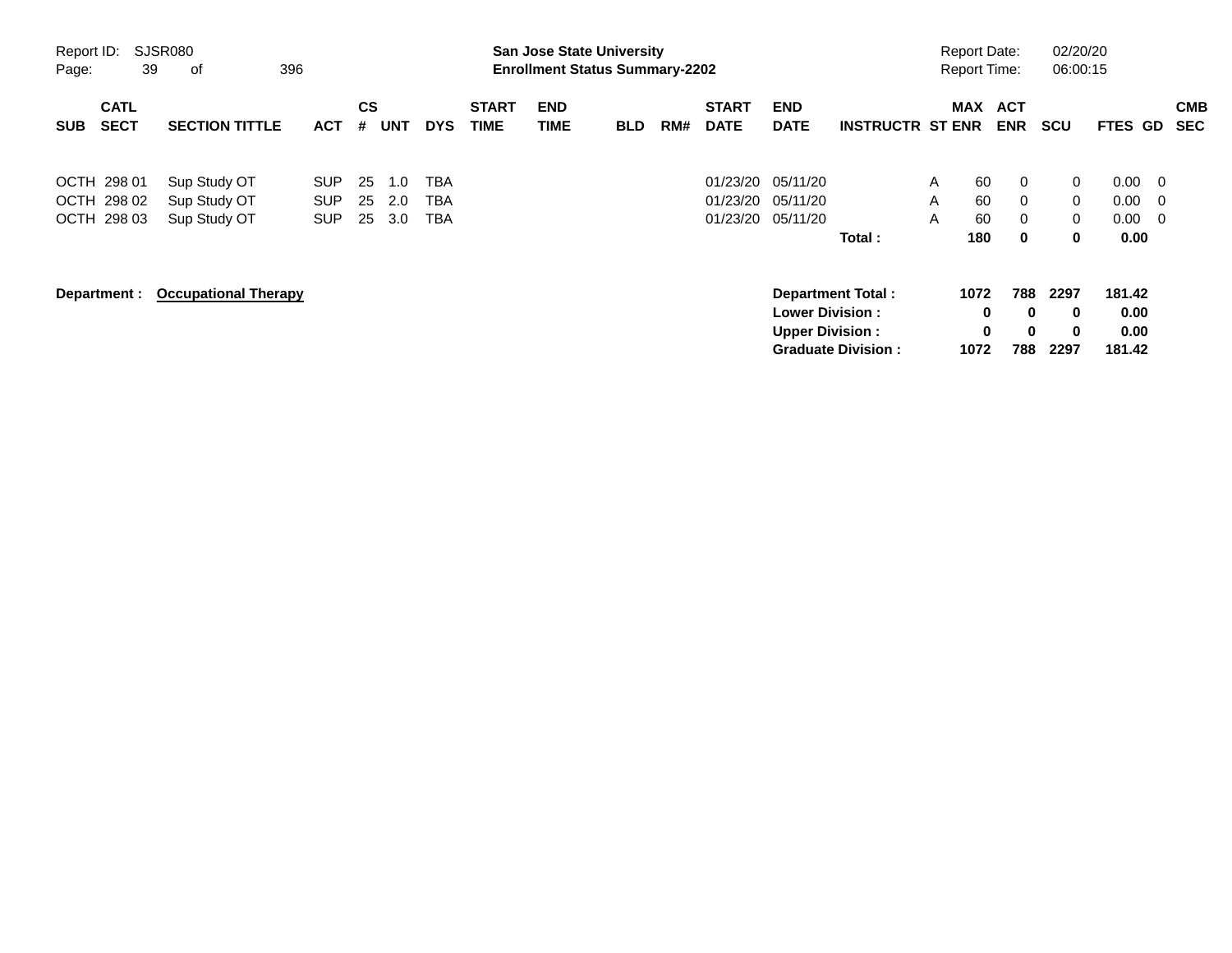|                     |                            |                             |                           |               |        |              |                             |                                                                           | <b>Preliminary Census</b> |     |                             |                           |                         |                                     |                       |                      |                    |                         |                          |
|---------------------|----------------------------|-----------------------------|---------------------------|---------------|--------|--------------|-----------------------------|---------------------------------------------------------------------------|---------------------------|-----|-----------------------------|---------------------------|-------------------------|-------------------------------------|-----------------------|----------------------|--------------------|-------------------------|--------------------------|
| Report ID:<br>Page: | 40                         | SJSR080<br>396<br>οf        |                           |               |        |              |                             | <b>San Jose State University</b><br><b>Enrollment Status Summary-2202</b> |                           |     |                             |                           |                         | <b>Report Date:</b><br>Report Time: |                       | 02/20/20<br>06:00:15 |                    |                         |                          |
| <b>SUB</b>          | <b>CATL</b><br><b>SECT</b> | <b>SECTION TITTLE</b>       | <b>ACT</b>                | $\mathsf{cs}$ | # UNT  | <b>DYS</b>   | <b>START</b><br><b>TIME</b> | <b>END</b><br><b>TIME</b>                                                 | <b>BLD</b>                | RM# | <b>START</b><br><b>DATE</b> | <b>END</b><br><b>DATE</b> | <b>INSTRUCTR ST ENR</b> |                                     | MAX ACT<br><b>ENR</b> | <b>SCU</b>           | FTES GD            |                         | <b>CMB</b><br><b>SEC</b> |
| College             |                            | +HDOWK                      | + X P D Q 6 F L H Q F H V |               |        |              |                             |                                                                           |                           |     |                             |                           |                         |                                     |                       |                      |                    |                         |                          |
|                     | Department :               | Kinesiology                 |                           |               |        |              |                             |                                                                           |                           |     |                             |                           |                         |                                     |                       |                      |                    |                         |                          |
| <b>KIN</b>          | 101                        | <b>Adapted Phys Activit</b> | ACT 11 1.0 TR             |               |        |              |                             | 10:30 AM 11:20 AM                                                         | YUH 126                   |     |                             | 01/23/20 05/11/20         | A Tomimbang A<br>Total: | 10<br>10                            | 2<br>$\mathbf{2}$     | 2<br>$\mathbf{2}$    | $0.13 \ 0$<br>0.13 |                         |                          |
| <b>KIN</b>          | 2A 01                      | Begin Swimming              | ACT                       | 11            | 1.0    | МW           |                             | 01:30 PM 02:20 PM                                                         | <b>SPXE 180</b>           |     | 01/23/20                    | 05/11/20                  | C May                   | 25<br>A                             | 25                    | 25                   | 1.67               | $\overline{0}$          |                          |
| <b>KIN</b>          | 2A 02                      | Begin Swimming              | ACT                       | 11            | 1.0    | <b>MW</b>    |                             | 08:30 AM 09:20 AM                                                         | <b>SPXE 180</b>           |     | 01/23/20                    | 05/11/20                  | C May                   | 25<br>A                             | 19                    | 19                   | 1.27               | 0                       |                          |
| KIN                 | 2A 03                      | Begin Swimming              | <b>ACT</b>                | 11            | 1.0    | МW           |                             | 09:30 AM 10:20 AM                                                         | SPXE 180                  |     | 01/23/20                    | 05/11/20                  | C May                   | 25<br>Α                             | 23                    | 23                   | 1.53               | 0                       |                          |
| <b>KIN</b>          | 2A 04                      | Begin Swimming              | <b>ACT</b>                | 11            | 1.0    | МW           |                             | 11:30 AM 12:20 PM                                                         | SPXE 180                  |     | 01/23/20                    | 05/11/20                  | C May                   | 25<br>Α                             | 21                    | 21                   | 1.40               | 0                       |                          |
| <b>KIN</b>          | 2A 05                      | Begin Swimming              | ACT                       | 11            | 1.0    | TR           |                             | 08:30 AM 09:20 AM                                                         | <b>SPXE 180</b>           |     | 01/23/20                    | 05/11/20                  | C May                   | 25<br>Α                             | 16                    | 16                   | 1.07               | 0                       |                          |
| <b>KIN</b>          | 2A 06                      | Begin Swimming              | ACT                       | 11            | 1.0    | <b>TR</b>    |                             | 09:30 AM 10:20 AM                                                         | <b>SPXE 180</b>           |     | 01/23/20                    | 05/11/20                  | K Bruga                 | 25<br>Α                             | 22                    | 22                   | 1.47               | 0                       |                          |
| <b>KIN</b>          | 2A 07                      | Begin Swimming              | ACT                       | 11            | 1.0    | <b>TR</b>    |                             | 10:30 AM 11:20 AM                                                         | <b>SPXE 180</b>           |     | 01/23/20                    | 05/11/20                  | K Bruga                 | 25<br>Α                             | 25                    | 25                   | 1.67               | 0                       |                          |
| KIN                 | 2A 08                      | Begin Swimming              | ACT                       | 11            | 1.0    | <b>MW</b>    |                             | 04:00 PM 04:50 PM                                                         | <b>SPXE 180</b>           |     | 01/23/20                    | 05/11/20                  | K Thompson A            | 25                                  | 18                    | 18                   | 1.20               | 0                       |                          |
| <b>KIN</b>          | 2A 09                      | Begin Swimming              | <b>ACT</b>                | 11            | 1.0    | MW           |                             | 05:00 PM 05:50 PM                                                         | SPXE 180                  |     | 01/23/20                    | 05/11/20                  | K Thompson A            | 25                                  | 20                    | 20                   | 1.33               | 0                       |                          |
|                     |                            |                             |                           |               |        |              |                             |                                                                           |                           |     |                             |                           | Total:                  | 225                                 | 189                   | 189                  | 12.60              |                         |                          |
| <b>KIN</b>          | 2B 01                      | Inter Swimming              | ACT                       | -11           | 1.0    | MW           |                             | 10:30 AM 11:20 AM                                                         | SPXE 180                  |     | 01/23/20                    | 05/11/20                  | C May                   | 15<br>A                             | 12                    | 12                   | 0.80               | $\overline{0}$          |                          |
| KIN                 | 2B 02                      | Inter Swimming              | <b>ACT</b>                | 11            | 1.0    | <b>TR</b>    |                             | 07:30 AM 08:20 AM                                                         | <b>SPXE 180</b>           |     | 01/23/20                    | 05/11/20                  | C May                   | 25<br>Α                             | 20                    | 20                   | 1.33               | 0                       |                          |
| <b>KIN</b>          | 2B 03                      | Inter Swimming              | <b>ACT</b>                | 11            | 1.0    | <b>TR</b>    |                             | 11:30 AM 12:20 PM                                                         | SPXE 180                  |     |                             | 01/23/20 05/11/20         | K Bruga                 | 25<br>Α                             | 22                    | 22                   | 1.47               | $\overline{0}$          |                          |
|                     |                            |                             |                           |               |        |              |                             |                                                                           |                           |     |                             |                           | Total:                  | 65                                  | 54                    | 54                   | 3.60               |                         |                          |
| <b>KIN</b>          | 2C 01                      | Adv Swim                    | ACT                       | -11           | 1.0    | МW           |                             | 10:30 AM 11:20 AM                                                         | SPXE 180                  |     |                             | 01/23/20 05/11/20         | C May                   | 10<br>A                             | 11                    | 11                   | $0.73 \quad 0$     |                         |                          |
|                     |                            |                             |                           |               |        |              |                             |                                                                           |                           |     |                             |                           | Total:                  | 10                                  | 11                    | 11                   | 0.73               |                         |                          |
| <b>KIN</b>          | 301                        | <b>Water Polo</b>           | <b>ACT</b>                | 11            | 1.0    | $\top$       |                             | 01:30 PM 03:20 PM                                                         | <b>SPXE 180</b>           |     |                             | 01/23/20 05/11/20         | K Paradi                | 25<br>A                             | 11                    | 11                   | 0.73               | $\overline{\mathbf{0}}$ |                          |
| <b>KIN</b>          | 302                        | <b>Water Polo</b>           | <b>ACT</b>                |               | 1.0    |              |                             |                                                                           |                           |     |                             |                           |                         | X<br>$\mathbf 0$                    | $\mathbf 0$           | 0                    | 0.00               | $\overline{\mathbf{0}}$ |                          |
|                     |                            |                             |                           |               |        |              |                             |                                                                           |                           |     |                             |                           | Total:                  | 25                                  | 11                    | 11                   | 0.73               |                         |                          |
| <b>KIN</b>          | 801                        | Scuba Diving                | LEC                       | 02            | 2.0    | W            |                             | 06:00 PM 08:30 PM                                                         | <b>SPXE 160</b>           |     | 01/23/20                    | 05/11/20                  | F Barry                 | 25<br>A                             | 25                    | 25                   | 3.33               | $\overline{0}$          |                          |
| <b>KIN</b>          | 802                        | Scuba Diving                | LAB                       | 16            | 0.0    | TBA          |                             |                                                                           | SPXE 180                  |     |                             | 01/23/20 05/11/20 F Barry |                         | 25<br>Α                             | 25                    | 25                   | 0.00               | $\overline{0}$          |                          |
| <b>KIN</b>          | 803                        | Scuba Diving                | LEC.                      |               | 02 2.0 | $\mathsf{R}$ |                             | 06:00 PM 08:30 PM                                                         | SPXE 160                  |     |                             | 01/23/20 05/11/20 F Barry |                         | Α<br>25                             | 23                    | 23                   | $3.13$ 2           |                         |                          |
| <b>KIN</b>          | 804                        | Scuba Diving                | LAB                       |               |        | 16  0.0  TBA |                             |                                                                           | <b>SPXE 180</b>           |     |                             | 01/23/20 05/11/20 F Barry |                         | 25<br>Α                             | 23                    | 23                   | $0.00$ 2           |                         |                          |
|                     |                            |                             |                           |               |        |              |                             |                                                                           |                           |     |                             |                           | Total:                  | 100                                 | 96                    | 96                   | 6.47               |                         |                          |
| <b>KIN</b>          | 9A 01                      | <b>Begin Sailing</b>        | ACT 11 1.0 W              |               |        |              |                             | 12:00 PM 02:50 PM SPXE 180                                                |                           |     |                             | 01/23/20 05/11/20         | S Reekie                | Α<br>15                             | 12                    | 12                   | $0.80 \t 0$        |                         |                          |
|                     |                            |                             |                           |               |        |              |                             |                                                                           |                           |     |                             |                           | Total:                  | 15                                  | 12                    | 12                   | 0.80               |                         |                          |
| KIN                 | 11A 01                     | <b>Begin Rowing</b>         |                           |               |        |              |                             | ACT 11 1.0 TR 12:00 PM 01:30 PM OFF CAMP 01/23/20 05/11/20                |                           |     |                             |                           | S Reekie                | 15<br>A                             | 6                     | 6                    | $0.40 \ 0$         |                         |                          |
|                     |                            |                             |                           |               |        |              |                             |                                                                           |                           |     |                             |                           | Total:                  | 15                                  | 6                     | 6                    | 0.40               |                         |                          |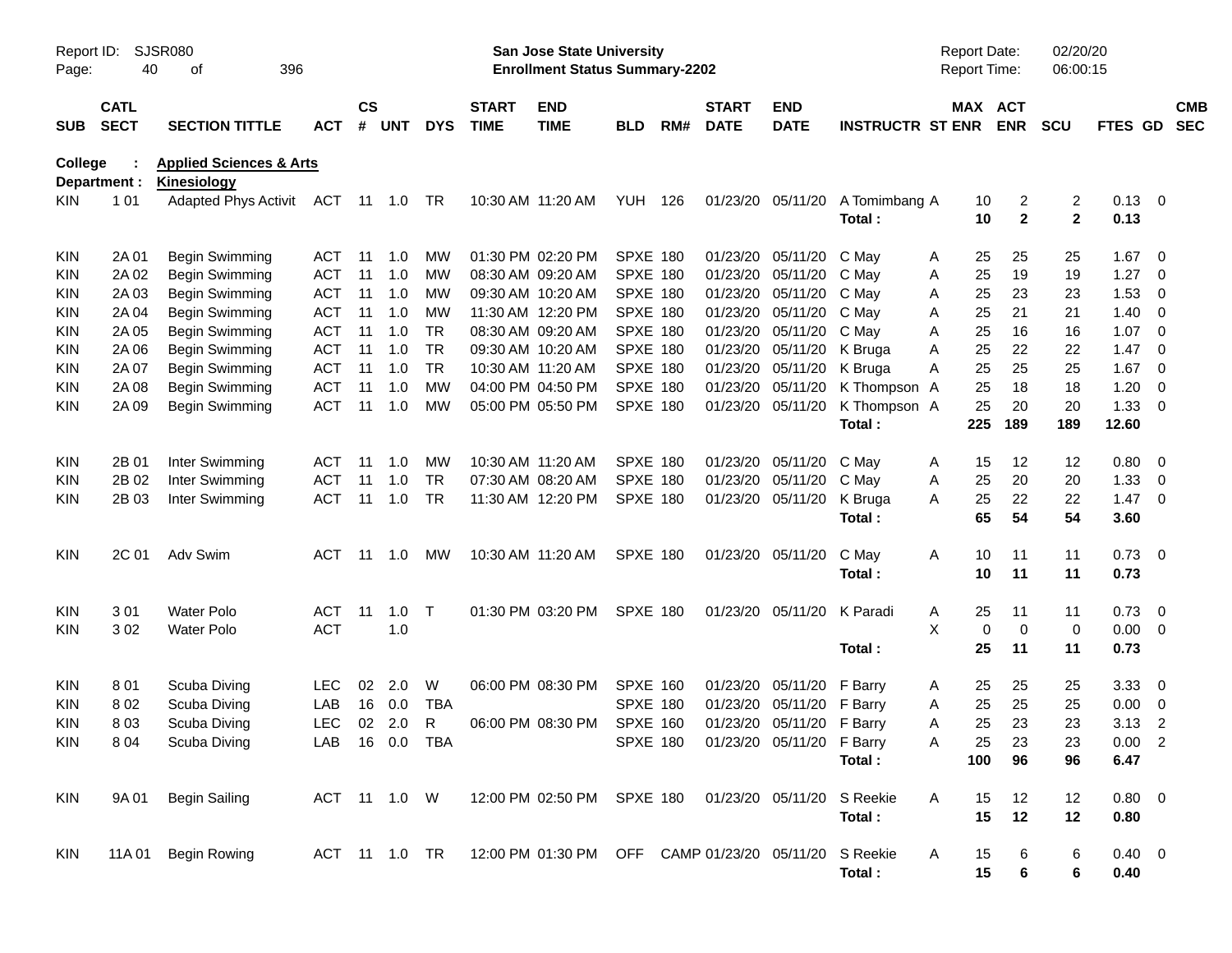|                                 |                                                |                                                                                                                           |                                        |                            |                                     |                                   |                             |                                                                                                       | <b>Preliminary Census</b>                            |                                 |                                                                                                                          |                                                                   |                                                                    |                                                            |                                   |                                   |                                                                  |                                                                                  |                          |
|---------------------------------|------------------------------------------------|---------------------------------------------------------------------------------------------------------------------------|----------------------------------------|----------------------------|-------------------------------------|-----------------------------------|-----------------------------|-------------------------------------------------------------------------------------------------------|------------------------------------------------------|---------------------------------|--------------------------------------------------------------------------------------------------------------------------|-------------------------------------------------------------------|--------------------------------------------------------------------|------------------------------------------------------------|-----------------------------------|-----------------------------------|------------------------------------------------------------------|----------------------------------------------------------------------------------|--------------------------|
| Report ID:<br>Page:             | 41                                             | SJSR080<br>396<br>οf                                                                                                      |                                        |                            |                                     |                                   |                             | <b>San Jose State University</b><br><b>Enrollment Status Summary-2202</b>                             |                                                      |                                 |                                                                                                                          |                                                                   |                                                                    | <b>Report Date:</b><br>Report Time:                        |                                   | 02/20/20<br>06:00:15              |                                                                  |                                                                                  |                          |
| <b>SUB</b>                      | <b>CATL</b><br><b>SECT</b>                     | <b>SECTION TITTLE</b>                                                                                                     | <b>ACT</b>                             | <b>CS</b><br>#             | <b>UNT</b>                          | <b>DYS</b>                        | <b>START</b><br><b>TIME</b> | <b>END</b><br><b>TIME</b>                                                                             | <b>BLD</b>                                           | RM#                             | <b>START</b><br><b>DATE</b>                                                                                              | <b>END</b><br><b>DATE</b>                                         | <b>INSTRUCTR ST ENR</b>                                            |                                                            | MAX ACT<br><b>ENR</b>             | <b>SCU</b>                        | FTES GD                                                          |                                                                                  | <b>CMB</b><br><b>SEC</b> |
| KIN                             | 13A 01                                         | Begin Rugby                                                                                                               | ACT 11 1.0                             |                            |                                     | М                                 |                             | 09:30 AM 11:20 AM                                                                                     | <b>YUH 106</b>                                       |                                 |                                                                                                                          | 01/23/20 05/11/20                                                 | J Fonda<br>Total:                                                  | 35<br>Α<br>35                                              | 34<br>34                          | 34<br>34                          | $2.27$ 0<br>2.27                                                 |                                                                                  |                          |
| KIN<br>KIN<br>KIN<br>KIN        | 14A 01<br>14A 02<br>14A 03<br>14A 04           | Begin Volleyball<br>Begin Volleyball<br>Begin Volleyball<br>Begin Volleyball                                              | ACT<br>ACT<br>ACT<br><b>ACT</b>        | 11<br>11<br>11             | 1.0<br>1.0<br>1.0<br>$11 \quad 1.0$ | МW<br>MW<br><b>TR</b><br>TR       |                             | 11:30 AM 12:20 PM<br>01:30 PM 02:20 PM<br>10:30 AM 11:20 AM<br>11:30 AM 12:20 PM                      |                                                      |                                 | SPXC 107B 01/23/20 05/11/20<br>SPXC 107B 01/23/20 05/11/20<br>SPXC 107B 01/23/20 05/11/20<br>SPXC 107B 01/23/20 05/11/20 |                                                                   | O Crespo<br>O Crespo<br>O Crespo<br>O Crespo<br>Total:             | 40<br>A<br>40<br>A<br>40<br>A<br>40<br>А<br>160            | 38<br>44<br>40<br>41<br>163       | 38<br>44<br>40<br>41<br>163       | $2.53$ 0<br>2.93<br>2.67<br>2.73<br>10.87                        | $\overline{\phantom{0}}$<br>$\overline{\phantom{0}}$<br>$\overline{\phantom{0}}$ |                          |
| KIN                             | 14B 01                                         | Inter Volleyball                                                                                                          | ACT                                    |                            | 11 1.0                              | MW                                |                             | 12:30 PM 01:20 PM                                                                                     |                                                      |                                 | SPXC 107B 01/23/20 05/11/20                                                                                              |                                                                   | O Crespo<br>Total:                                                 | Α<br>40<br>40                                              | 44<br>44                          | 44<br>44                          | $2.93$ 0<br>2.93                                                 |                                                                                  |                          |
| KIN                             | 14C 01                                         | Adv Volleyball                                                                                                            | ACT                                    |                            | 11 1.0                              | MW                                |                             | 10:30 AM 11:20 AM                                                                                     |                                                      |                                 | SPXC 107B 01/23/20 05/11/20                                                                                              |                                                                   | O Crespo<br>Total:                                                 | 40<br>A<br>40                                              | 41<br>41                          | 41<br>41                          | $2.73$ 0<br>2.73                                                 |                                                                                  |                          |
| KIN<br>KIN<br>KIN<br>KIN<br>KIN | 15A 01<br>15A 02<br>15A 03<br>15A 04<br>15A 05 | <b>Beg Basketball</b><br><b>Beg Basketball</b><br><b>Beg Basketball</b><br><b>Beg Basketball</b><br><b>Beg Basketball</b> | ACT<br>ACT<br>ACT<br>ACT<br><b>ACT</b> | 11<br>11<br>11<br>11<br>11 | 1.0<br>1.0<br>1.0<br>1.0<br>1.0     | МW<br>МW<br>TR<br><b>TR</b><br>TR |                             | 08:30 AM 09:20 AM<br>10:30 AM 11:20 AM<br>08:30 AM 09:20 AM<br>09:30 AM 10:20 AM<br>10:30 AM 11:20 AM | YUH<br><b>YUH</b><br><b>YUH</b><br><b>YUH</b><br>YUH | 106<br>106<br>106<br>106<br>106 | 01/23/20<br>01/23/20<br>01/23/20<br>01/23/20                                                                             | 05/11/20<br>05/11/20<br>05/11/20<br>05/11/20<br>01/23/20 05/11/20 | S Butler<br>S Butler<br>A Lucero<br>A Lucero<br>S Butler<br>Total: | 24<br>Α<br>24<br>A<br>24<br>A<br>24<br>Α<br>24<br>А<br>120 | 24<br>24<br>29<br>27<br>24<br>128 | 24<br>24<br>29<br>27<br>24<br>128 | $1.60 \ 0$<br>$1.60 \t 0$<br>1.93<br>1.80<br>$1.60 \t 0$<br>8.53 | $\overline{\phantom{0}}$<br>$\overline{\phantom{0}}$                             |                          |
| KIN                             | 15B 01                                         | Int Basketball                                                                                                            | ACT                                    |                            | 11 1.0                              | MW                                |                             | 09:30 AM 10:20 AM                                                                                     | <b>YUH 106</b>                                       |                                 |                                                                                                                          | 01/23/20 05/11/20                                                 | S Butler<br>Total:                                                 | Α<br>24<br>24                                              | 24<br>24                          | 24<br>24                          | $1.60 \t 0$<br>1.60                                              |                                                                                  |                          |
| KIN                             | 18A 01                                         | <b>Beg Handball</b>                                                                                                       | ACT                                    |                            | 11 1.0                              | W                                 |                             | 06:00 PM 07:50 PM                                                                                     | <b>SPXE 160</b>                                      |                                 |                                                                                                                          | 01/23/20 05/11/20                                                 | T Urquhart<br>Total:                                               | 17<br>A<br>17                                              | 18<br>18                          | 18<br>18                          | $1.20 \t 0$<br>1.20                                              |                                                                                  |                          |
| KIN                             | 18B 01                                         | Inter Handball                                                                                                            | ACT                                    |                            | 11  1.0  W                          |                                   |                             | 06:00 PM 07:50 PM                                                                                     | <b>SPXE 163</b>                                      |                                 |                                                                                                                          |                                                                   | 01/23/20 05/11/20 T Urquhart<br>Total:                             | A                                                          | 5<br>5<br>5<br>5                  | 5<br>5                            | 0.33 0<br>0.33                                                   |                                                                                  |                          |
| KIN<br><b>KIN</b>               | 19A 01                                         | <b>Begin Soccer</b><br>19A 02 Begin Soccer                                                                                | ACT 11 1.0 T<br>ACT 11 1.0 W           |                            |                                     |                                   |                             | 08:30 AM 10:20 AM<br>09:30 AM 11:20 AM                                                                | <b>YUH 106</b><br><b>YUH 106</b>                     |                                 | 01/23/20 05/11/20<br>01/23/20 05/11/20                                                                                   |                                                                   | M Behler<br>M Behler<br>Total:                                     | 30<br>A<br>30<br>A<br>60                                   | 29<br>31<br>60                    | 29<br>31<br>60                    | $1.93$ 0<br>$2.07$ 0<br>4.00                                     |                                                                                  |                          |
| KIN                             |                                                | 19B 01 Int Soccer                                                                                                         | ACT 11 1.0 T                           |                            |                                     |                                   |                             | 10:30 AM 12:20 PM YUH 106                                                                             |                                                      |                                 | 01/23/20 05/11/20                                                                                                        |                                                                   | M Behler<br>Total:                                                 | 30<br>A<br>30                                              | 33<br>33                          | 33<br>33                          | $2.20 \t 0$<br>2.20                                              |                                                                                  |                          |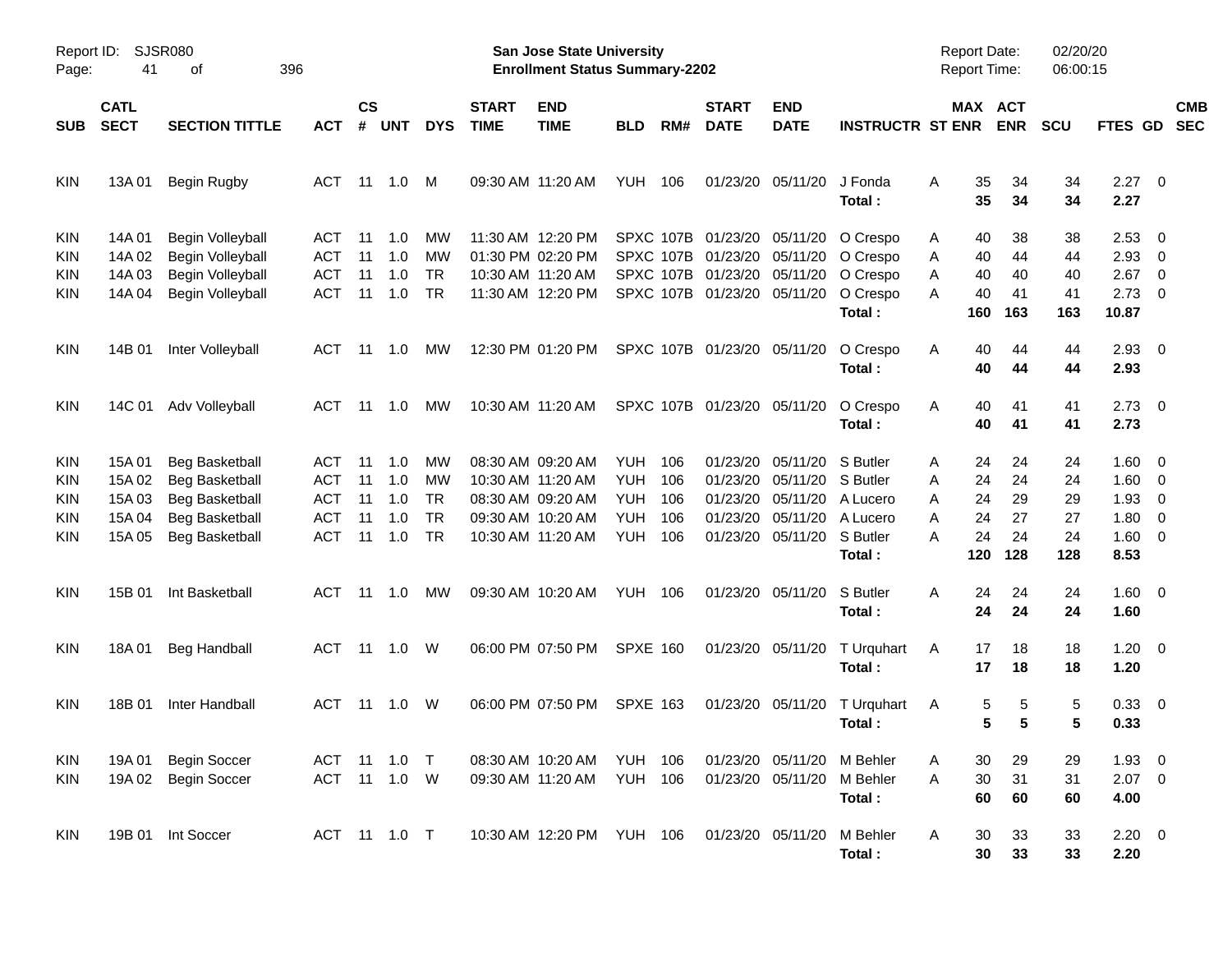| Page:      | Report ID: SJSR080<br>42<br>396<br>of |                       |              |                    |     |            |                             | <b>San Jose State University</b><br><b>Enrollment Status Summary-2202</b> |                |     |                             |                           |                         | <b>Report Date:</b><br><b>Report Time:</b> |                 |                       | 02/20/20<br>06:00:15 |             |                         |            |
|------------|---------------------------------------|-----------------------|--------------|--------------------|-----|------------|-----------------------------|---------------------------------------------------------------------------|----------------|-----|-----------------------------|---------------------------|-------------------------|--------------------------------------------|-----------------|-----------------------|----------------------|-------------|-------------------------|------------|
| SUB        | <b>CATL</b><br><b>SECT</b>            | <b>SECTION TITTLE</b> | <b>ACT</b>   | $\mathsf{cs}$<br># | UNT | <b>DYS</b> | <b>START</b><br><b>TIME</b> | <b>END</b><br><b>TIME</b>                                                 | <b>BLD</b>     | RM# | <b>START</b><br><b>DATE</b> | <b>END</b><br><b>DATE</b> | <b>INSTRUCTR ST ENR</b> |                                            |                 | MAX ACT<br><b>ENR</b> | <b>SCU</b>           | FTES GD SEC |                         | <b>CMB</b> |
| <b>KIN</b> | 20A 01                                | Begin Badminton       | ACT          | -11                | 1.0 | <b>MW</b>  |                             | 08:30 AM 09:20 AM                                                         |                |     | SPXC 107B 01/23/20 05/11/20 |                           | L Cai                   | Α                                          | 24              | 24                    | 24                   | 1.60        | $\overline{\mathbf{0}}$ |            |
| <b>KIN</b> | 20A 02                                | Begin Badminton       | <b>ACT</b>   | 11                 | 1.0 | <b>TR</b>  |                             | 08:30 AM 09:20 AM                                                         |                |     | SPXC 107B 01/23/20 05/11/20 |                           | L Cai                   | Α                                          | 24              | 26                    | 26                   | 1.73        | $\overline{0}$          |            |
| KIN        | 20A 03                                | Begin Badminton       | <b>ACT</b>   | 11                 | 1.0 | F          |                             | 08:30 AM 10:20 AM                                                         |                |     | SPXC 107B 01/23/20 05/11/20 |                           | L Cai                   | A                                          | 24              | 30                    | 30                   | 2.00        | $\overline{\mathbf{0}}$ |            |
|            |                                       |                       |              |                    |     |            |                             |                                                                           |                |     |                             |                           | Total:                  |                                            | 72              | 80                    | 80                   | 5.33        |                         |            |
| <b>KIN</b> | 20B 01                                | Inter Badminton       | ACT          | -11                | 1.0 | TR.        |                             | 09:30 AM 10:20 AM                                                         |                |     | SPXC 107B 01/23/20 05/11/20 |                           | L Cai                   | A                                          | 24              | 24                    | 24                   | 1.60        | $\overline{\mathbf{0}}$ |            |
| <b>KIN</b> | 20B 02                                | Inter Badminton       | <b>ACT</b>   | 11                 | 1.0 | -F         |                             | 10:30 AM 12:20 PM                                                         |                |     | SPXC 107B 01/23/20 05/11/20 |                           | L Cai                   | A                                          | 12              | 15                    | 15                   | 1.00        | $\overline{\mathbf{0}}$ |            |
|            |                                       |                       |              |                    |     |            |                             |                                                                           |                |     |                             |                           | Total :                 |                                            | 36              | 39                    | 39                   | 2.60        |                         |            |
| <b>KIN</b> | 20C 01                                | Adv Badminton         | ACT          |                    |     |            |                             | 10:30 AM 12:20 PM                                                         |                |     | SPXC 107B 01/23/20 05/11/20 |                           | L Cai                   | Α                                          | 12              | 13                    | 13                   | 0.87        | $\overline{\mathbf{0}}$ |            |
|            |                                       |                       |              |                    |     |            |                             |                                                                           |                |     |                             |                           | Total :                 |                                            | 12              | 13                    | 13                   | 0.87        |                         |            |
| <b>KIN</b> | 21A 01                                | <b>Begin Tennis</b>   | ACT          | -11                | 1.0 | M          |                             | 01:30 PM 03:20 PM                                                         | YUH            | 106 |                             | 01/23/20 05/11/20         | K Hollander             | A                                          | 25              | 27                    | 27                   | 1.80        | $\overline{\mathbf{0}}$ |            |
| KIN        | 21A 02                                | <b>Begin Tennis</b>   | <b>ACT</b>   | 11                 | 1.0 | $\top$     |                             | 01:30 PM 03:20 PM                                                         | YUH            | 106 |                             | 01/23/20 05/11/20         | K Hollander A           |                                            | 25              | 26                    | 26                   | 1.73        | $\overline{\mathbf{0}}$ |            |
|            |                                       |                       |              |                    |     |            |                             |                                                                           |                |     |                             |                           | Total:                  |                                            | 50              | 53                    | 53                   | 3.53        |                         |            |
| <b>KIN</b> | 21B 01                                | Inter Tennis          | ACT          | -11                | 1.0 | W          |                             | 01:30 PM 03:20 PM                                                         | YUH 106        |     | 01/23/20 05/11/20           |                           | K Hollander             | A                                          | 25              | 23                    | 23                   | 1.53        | $\overline{\mathbf{0}}$ |            |
|            |                                       |                       |              |                    |     |            |                             |                                                                           |                |     |                             |                           | Total:                  |                                            | 25              | 23                    | 23                   | 1.53        |                         |            |
| <b>KIN</b> | 23A 01                                | <b>Begin Archery</b>  | ACT          | -11                | 1.0 | $\top$     |                             | 12:30 PM 02:20 PM                                                         | YUH            | 106 |                             | 01/23/20 05/11/20         | N Fraire                | A                                          | 20              | 25                    | 25                   | 1.68        | $\overline{1}$          |            |
| KIN        | 23A 02                                | <b>Begin Archery</b>  | <b>ACT</b>   | 11                 | 1.0 | R          |                             | 12:30 PM 02:20 PM                                                         | YUH            | 106 |                             | 01/23/20 05/11/20         | N Fraire                | A                                          | 25              | 28                    | 28                   | $1.87 \t 0$ |                         |            |
|            |                                       |                       |              |                    |     |            |                             |                                                                           |                |     |                             |                           | Total:                  |                                            | 45              | 53                    | 53                   | 3.55        |                         |            |
| <b>KIN</b> | 23B 01                                | Inter Archery         | ACT          | -11                | 1.0 | $\top$     |                             | 12:30 PM 02:20 PM                                                         | <b>YUH 106</b> |     | 01/23/20 05/11/20           |                           | N Fraire                | A                                          | 5               | 5                     | 5                    | 0.33        | $\overline{\mathbf{0}}$ |            |
|            |                                       |                       |              |                    |     |            |                             |                                                                           |                |     |                             |                           | Total :                 |                                            | $5\phantom{.0}$ | 5                     | 5                    | 0.33        |                         |            |
| <b>KIN</b> | 24A 01                                | Begin Bowling         | ACT          | 11                 | 1.0 | <b>MW</b>  |                             | 08:30 AM 09:20 AM                                                         | <b>SU</b>      |     | ALLE 01/23/20 05/11/20      |                           | M Pascal-GonA           |                                            | 30              | 34                    | 34                   | 2.27        | $\overline{0}$          |            |
| <b>KIN</b> | 24A 02                                | <b>Begin Bowling</b>  | <b>ACT</b>   | 11                 | 1.0 | МW         |                             | 09:30 AM 10:20 AM                                                         | <b>SU</b>      |     | ALLE 01/23/20 05/11/20      |                           | M Pascal-GonA           |                                            | 30              | 33                    | 33                   | 2.20        | $\overline{0}$          |            |
| <b>KIN</b> | 24A 03                                | <b>Begin Bowling</b>  | <b>ACT</b>   | 11                 | 1.0 | МW         |                             | 10:30 AM 11:20 AM                                                         | SU             |     | ALLE 01/23/20 05/11/20      |                           | M Pascal-GonA           |                                            | 30              | 41                    | 41                   | 2.73        | $\overline{0}$          |            |
| <b>KIN</b> | 24A 04                                | <b>Begin Bowling</b>  | <b>ACT</b>   | 11                 | 1.0 | <b>TR</b>  |                             | 08:30 AM 09:20 AM                                                         | <b>SU</b>      |     | ALLE 01/23/20 05/11/20      |                           | M Pascal-GonA           |                                            | 30              | 37                    | 37                   | 2.47        | $\overline{0}$          |            |
| <b>KIN</b> | 24A 05                                | <b>Begin Bowling</b>  | <b>ACT</b>   | -11                | 1.0 | <b>TR</b>  |                             | 09:30 AM 10:20 AM                                                         | <b>SU</b>      |     | ALLE 01/23/20 05/11/20      |                           | M Pascal-GonA           |                                            | 30              | 35                    | 35                   | 2.33        | $\overline{0}$          |            |
|            |                                       |                       |              |                    |     |            |                             |                                                                           |                |     |                             |                           | Total:                  |                                            |                 | 150 180               | 180                  | 12.00       |                         |            |
| <b>KIN</b> | 25A 01                                | Begin Golf            | ACT 11       |                    | 1.0 | M          |                             | 09:30 AM 11:20 AM                                                         | <b>YUH 106</b> |     |                             | 01/23/20 05/11/20         | M Behler                | A                                          | 25              | 25                    | 25                   | $1.67$ 0    |                         |            |
| <b>KIN</b> | 25A 02                                | <b>Begin Golf</b>     | ACT          | 11                 | 1.0 | $\top$     |                             | 08:30 AM 10:20 AM                                                         | <b>YUH 106</b> |     | 01/23/20 05/11/20           |                           | D Allio                 | Α                                          | 25              | 23                    | 23                   | $1.55$ 1    |                         |            |
| <b>KIN</b> | 25A 03                                | Begin Golf            | ACT 11 1.0 R |                    |     |            |                             | 09:30 AM 11:20 AM                                                         | <b>YUH 106</b> |     |                             | 01/23/20 05/11/20         | D Allio                 | A                                          | 25              | 25                    | 25                   | $1.67 \t 0$ |                         |            |
|            |                                       |                       |              |                    |     |            |                             |                                                                           |                |     |                             |                           | Total:                  |                                            | 75              | 73                    | 73                   | 4.88        |                         |            |
| KIN        | 25B 01                                | Intermediate Golf     | ACT 11 1.0 T |                    |     |            |                             | 10:30 AM 12:20 PM YUH 106                                                 |                |     |                             | 01/23/20 05/11/20 D Allio |                         | A                                          | 25              | 23                    | 23                   | $1.53 \t 0$ |                         |            |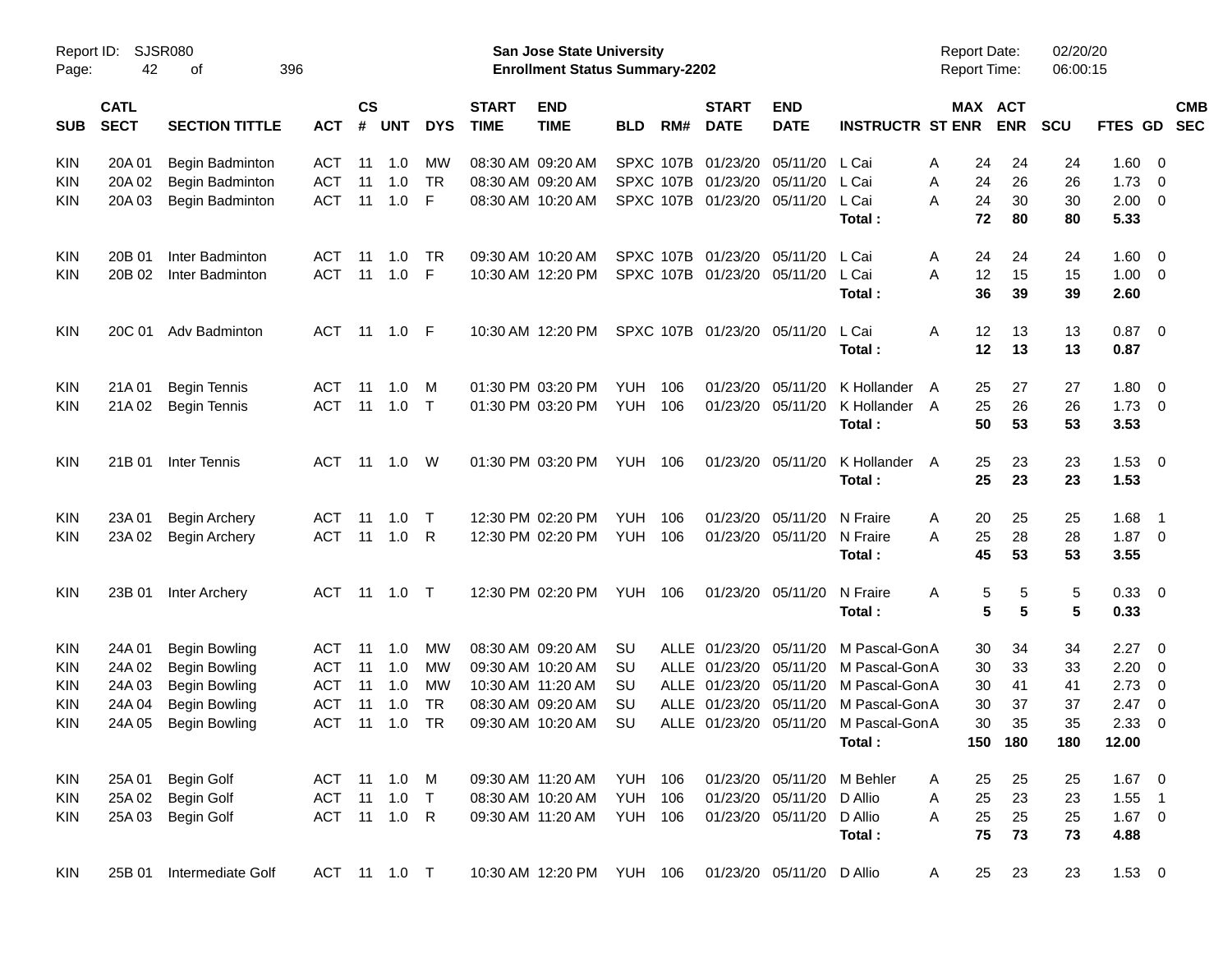|                     |                            |                             |            |                    |               |            |                             |                                                                           | <b>Preliminary Census</b> |     |                             |                             |                                           |   |                                            |                       |                      |                |                          |                          |
|---------------------|----------------------------|-----------------------------|------------|--------------------|---------------|------------|-----------------------------|---------------------------------------------------------------------------|---------------------------|-----|-----------------------------|-----------------------------|-------------------------------------------|---|--------------------------------------------|-----------------------|----------------------|----------------|--------------------------|--------------------------|
| Report ID:<br>Page: | 43                         | <b>SJSR080</b><br>396<br>оf |            |                    |               |            |                             | <b>San Jose State University</b><br><b>Enrollment Status Summary-2202</b> |                           |     |                             |                             |                                           |   | <b>Report Date:</b><br><b>Report Time:</b> |                       | 02/20/20<br>06:00:15 |                |                          |                          |
| <b>SUB</b>          | <b>CATL</b><br><b>SECT</b> | <b>SECTION TITTLE</b>       | <b>ACT</b> | $\mathsf{cs}$<br># | <b>UNT</b>    | <b>DYS</b> | <b>START</b><br><b>TIME</b> | <b>END</b><br><b>TIME</b>                                                 | <b>BLD</b>                | RM# | <b>START</b><br><b>DATE</b> | <b>END</b><br><b>DATE</b>   | <b>INSTRUCTR ST ENR</b>                   |   |                                            | MAX ACT<br><b>ENR</b> | <b>SCU</b>           | FTES GD        |                          | <b>CMB</b><br><b>SEC</b> |
|                     |                            |                             |            |                    |               |            |                             |                                                                           |                           |     |                             |                             | Total:                                    |   | 25                                         | 23                    | 23                   | 1.53           |                          |                          |
| <b>KIN</b>          | 27A 01                     | <b>Begin Table Tennis</b>   | ACT        | 11                 | 1.0           | МW         |                             | 08:30 AM 09:20 AM                                                         |                           |     | SPXC 107A 01/23/20 05/11/20 |                             | G Chen                                    | A | 40                                         | 41                    | 41                   | 2.73           | $\overline{\phantom{0}}$ |                          |
| <b>KIN</b>          | 27A 02                     | <b>Begin Table Tennis</b>   | <b>ACT</b> | 11                 | 1.0           | МW         |                             | 09:30 AM 10:20 AM                                                         |                           |     | SPXC 107A 01/23/20          | 05/11/20                    | L Cai                                     | A | 40                                         | 46                    | 46                   | 3.07           | $\overline{\phantom{0}}$ |                          |
| KIN                 | 27A 03                     | <b>Begin Table Tennis</b>   | <b>ACT</b> | 11                 | 1.0           | МW         |                             | 03:30 PM 04:20 PM                                                         |                           |     | SPXC 107A 01/23/20          | 05/11/20                    | G Chen                                    | A | 40                                         | 48                    | 48                   | 3.20           | $\overline{\mathbf{0}}$  |                          |
| KIN                 | 27A 04                     | <b>Begin Table Tennis</b>   | <b>ACT</b> | 11                 | 1.0           | MW         |                             | 04:30 PM 05:20 PM                                                         |                           |     | SPXC 107A 01/23/20 05/11/20 |                             | G Chen                                    | A | 40                                         | 47                    | 47                   | $3.13 \quad 0$ |                          |                          |
|                     |                            |                             |            |                    |               |            |                             |                                                                           |                           |     |                             |                             | Total:                                    |   | 160                                        | 182                   | 182                  | 12.13          |                          |                          |
| <b>KIN</b>          | 28A01                      | <b>Beg Gymnastics</b>       | ACT        | 11                 | 1.0           | МW         |                             | 08:30 AM 09:20 AM                                                         | <b>SPXC 231</b>           |     | 01/23/20                    | 05/11/20                    | S Relova                                  | A | 30                                         | 28                    | 28                   | 1.87           | $\overline{\phantom{0}}$ |                          |
| <b>KIN</b>          | 28A 02                     | <b>Beg Gymnastics</b>       | <b>ACT</b> | 11                 | 1.0           | MW         |                             | 09:30 AM 10:20 AM                                                         | <b>SPXC 231</b>           |     | 01/23/20                    | 05/11/20                    | S Relova                                  | Α | 30                                         | 28                    | 28                   | 1.87           | $\overline{\phantom{0}}$ |                          |
|                     |                            |                             |            |                    |               |            |                             |                                                                           |                           |     |                             |                             | Total:                                    |   | 60                                         | 56                    | 56                   | 3.73           |                          |                          |
| <b>KIN</b>          | 29 01                      | Cardio Kickboxing           | ACT        | 11                 | 1.0           | МW         |                             | 02:30 PM 03:20 PM                                                         | <b>SPXE 178</b>           |     |                             | 01/23/20 05/11/20           | A Ayers                                   | A | 30                                         | 30                    | 30                   | $2.00 \t 0$    |                          |                          |
| <b>KIN</b>          | 29 02                      | Cardio Kickboxing           | <b>ACT</b> | 11                 | 1.0           | МW         |                             | 03:30 PM 04:20 PM                                                         |                           |     | SRAC STDB 01/23/20          | 05/11/20                    | F Ghiasvand                               | A | 30                                         | 32                    | 32                   | 2.13           | $\overline{\phantom{0}}$ |                          |
| KIN                 | 29 03                      | Cardio Kickboxing           | <b>ACT</b> | 11                 | 1.0           | TR         |                             | 09:30 AM 10:20 AM                                                         |                           |     | SRAC STDB 01/23/20 05/11/20 |                             | F Ghiasvand A                             |   | 30                                         | 32                    | 32                   | 2.15           | - 1                      |                          |
|                     |                            |                             |            |                    |               |            |                             |                                                                           |                           |     |                             |                             | Total:                                    |   | 90                                         | 94                    | 94                   | 6.28           |                          |                          |
| <b>KIN</b>          | 30 01                      | Pilates                     | ACT        | 11                 | 1.0           | TR         |                             | 01:30 PM 02:20 PM                                                         | <b>SPXE 178</b>           |     | 01/23/20                    | 05/11/20                    | J Linafelter                              | Α | 30                                         | 34                    | 34                   | 2.27           | $\overline{\phantom{0}}$ |                          |
| <b>KIN</b>          | 30 02                      | Pilates                     | <b>ACT</b> | 11                 | 1.0           | <b>TR</b>  |                             | 12:30 PM 01:20 PM                                                         | <b>SPXE 178</b>           |     | 01/23/20                    | 05/11/20                    | J Linafelter                              | A | 30                                         | 30                    | 30                   | 2.00           | $\overline{\phantom{0}}$ |                          |
| KIN                 | 30 03                      | Pilates                     | <b>ACT</b> | 11                 | 1.0           | МW         |                             | 07:30 AM 08:20 AM                                                         | <b>SPXE 178</b>           |     | 01/23/20                    | 05/11/20                    | J Linafelter                              | A | 30                                         | 32                    | 32                   | 2.13           | - 0                      |                          |
| <b>KIN</b>          | 30 04                      | Pilates                     | <b>ACT</b> | 11                 | 1.0           | F          |                             | 10:30 AM 12:20 PM                                                         | <b>SPXE 178</b>           |     | 01/23/20                    | 05/11/20                    | J Linafelter                              | A | 30                                         | 31                    | 31                   | 2.07           | $\overline{\mathbf{0}}$  |                          |
| KIN                 | 30 05                      | Pilates                     | <b>ACT</b> | 11                 | 1.0           | F          |                             | 08:30 AM 10:20 AM                                                         | <b>SPXE 178</b>           |     | 01/23/20                    | 05/11/20                    | J Linafelter                              | A | 30                                         | 30                    | 30                   | 2.00           | $\overline{\mathbf{0}}$  |                          |
| KIN                 | 30 06                      | Pilates                     | <b>ACT</b> | 11                 | 1.0           | <b>TR</b>  |                             | 11:30 AM 12:20 PM                                                         | <b>SPXE 178</b>           |     |                             | 01/23/20 05/11/20           | J Linafelter                              | A | 30                                         | 31                    | 31                   | $2.07$ 0       |                          |                          |
|                     |                            |                             |            |                    |               |            |                             |                                                                           |                           |     |                             |                             | Total:                                    |   | 180                                        | 188                   | 188                  | 12.53          |                          |                          |
| <b>KIN</b>          | 31 01                      | <b>Body Sculpting</b>       | ACT        | 11                 | 1.0           | TR         |                             | 07:30 AM 08:20 AM                                                         |                           |     | SPXC 107A 01/23/20          | 05/11/20                    | A Dietrich                                | Α | 50                                         | 49                    | 49                   | 3.27           | $\overline{\phantom{0}}$ |                          |
| <b>KIN</b>          | 31 02                      | <b>Body Sculpting</b>       | <b>ACT</b> | 11                 | 1.0           | <b>TR</b>  |                             | 08:30 AM 09:20 AM                                                         | SPXC 107A                 |     | 01/23/20                    | 05/11/20                    | A Dietrich                                | A | 50                                         | 50                    | 50                   | 3.33           | $\overline{\mathbf{0}}$  |                          |
| <b>KIN</b>          | 31 03                      | <b>Body Sculpting</b>       | <b>ACT</b> | 11                 | 1.0           | <b>TR</b>  |                             | 12:30 PM 01:20 PM                                                         |                           |     | SPXC 107A 01/23/20          | 05/11/20                    | A Batt                                    | A | 50                                         | 60                    | 60                   | 4.00           | $\overline{\phantom{0}}$ |                          |
| KIN                 | 31 04                      | <b>Body Sculpting</b>       | <b>ACT</b> | 11                 | 1.0           | TR         |                             | 01:30 PM 02:20 PM                                                         |                           |     | SPXC 107A 01/23/20 05/11/20 |                             | A Batt                                    | A | 50                                         | 51                    | 51                   | 3.42           | - 1                      |                          |
|                     |                            |                             |            |                    |               |            |                             |                                                                           |                           |     |                             |                             | Total :                                   |   | 200                                        | 210                   | 210                  | 14.02          |                          |                          |
| <b>KIN</b>          | 32 01                      | Aerobics                    | ACT 11 1.0 |                    |               | МW         |                             | 02:30 PM 03:20 PM                                                         |                           |     |                             |                             | SRAC STDB 01/23/20 05/11/20 F Ghiasvand A |   | 50                                         | 50                    | 50                   | $3.33\ 0$      |                          |                          |
| <b>KIN</b>          | 32 02                      | Aerobics                    | ACT        | 11                 | 1.0           | <b>TR</b>  |                             | 10:30 AM 11:20 AM                                                         |                           |     |                             | SRAC STDB 01/23/20 05/11/20 | F Ghiasvand A                             |   | 50                                         | 49                    | 49                   | $3.28$ 1       |                          |                          |
| <b>KIN</b>          | 32 03                      | Aerobics                    |            |                    | ACT 11 1.0 TR |            |                             | 11:30 AM 12:20 PM                                                         |                           |     |                             | SPXC 107A 01/23/20 05/11/20 | A Batt                                    | A | 50                                         | 54                    | 54                   | 3.60 0         |                          |                          |
|                     |                            |                             |            |                    |               |            |                             |                                                                           |                           |     |                             |                             | Total:                                    |   | 150                                        | 153                   | 153                  | 10.22          |                          |                          |
| <b>KIN</b>          | 34 01                      | <b>Step Training</b>        |            |                    | ACT 11 1.0 TR |            |                             | 09:30 AM 10:20 AM                                                         |                           |     |                             | SPXC 107A 01/23/20 05/11/20 | A Batt                                    | A | 50                                         | 49                    | 49                   | $3.27$ 0       |                          |                          |
| <b>KIN</b>          | 34 02                      | <b>Step Training</b>        |            |                    | ACT 11 1.0 TR |            |                             | 10:30 AM 11:20 AM                                                         |                           |     |                             | SPXC 107A 01/23/20 05/11/20 | A Batt                                    | A | 50                                         | 48                    | 48                   | $3.20 \ 0$     |                          |                          |
|                     |                            |                             |            |                    |               |            |                             |                                                                           |                           |     |                             |                             | Total:                                    |   | 100                                        | 97                    | 97                   | 6.47           |                          |                          |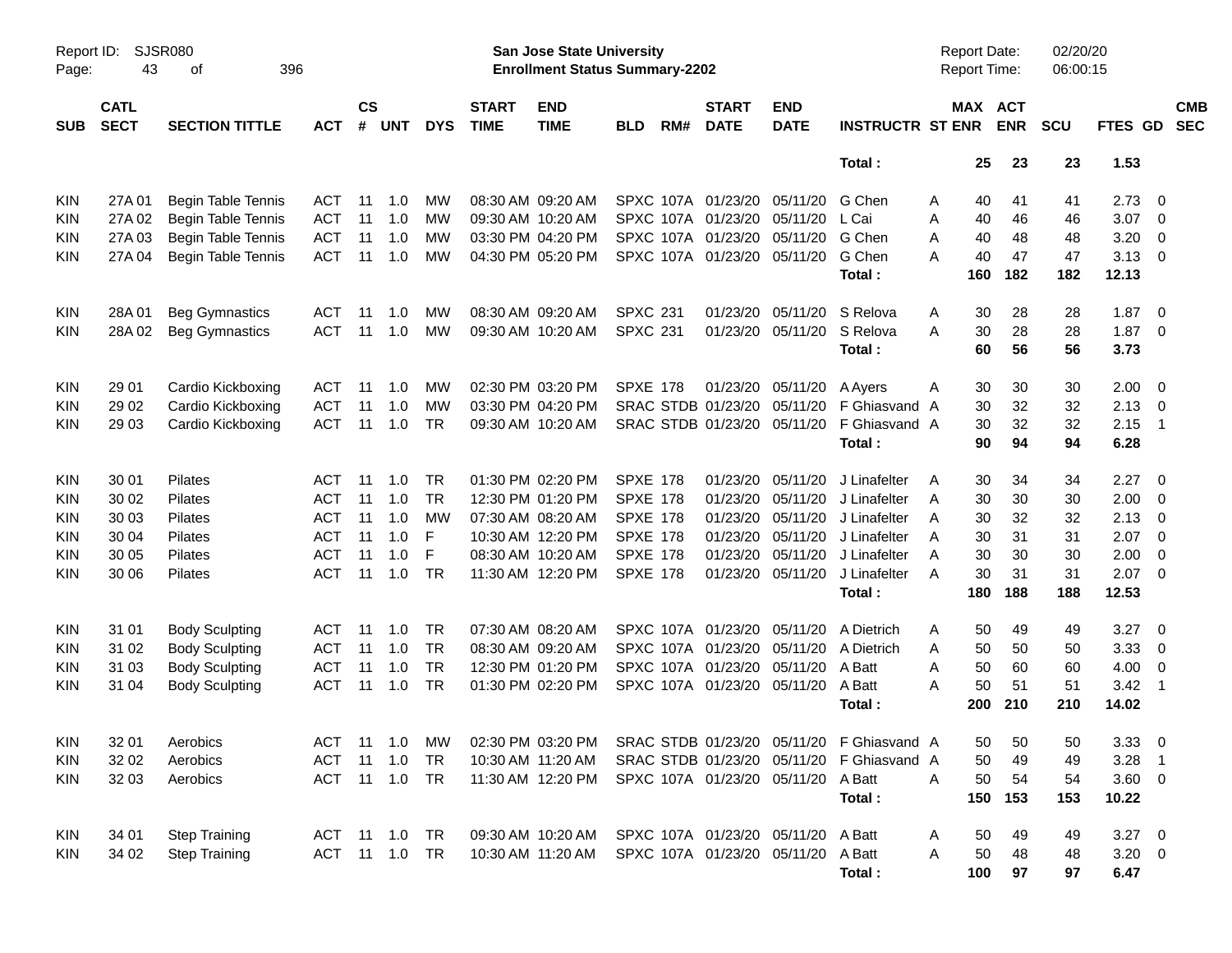|                     |                            |                         |            |                |                |            |                             |                                                                    | <b>Preliminary Census</b> |           |                             |                           |                         |                                     |                |                      |                |                         |                          |
|---------------------|----------------------------|-------------------------|------------|----------------|----------------|------------|-----------------------------|--------------------------------------------------------------------|---------------------------|-----------|-----------------------------|---------------------------|-------------------------|-------------------------------------|----------------|----------------------|----------------|-------------------------|--------------------------|
| Report ID:<br>Page: | 44                         | SJSR080<br>396<br>οf    |            |                |                |            |                             | San Jose State University<br><b>Enrollment Status Summary-2202</b> |                           |           |                             |                           |                         | <b>Report Date:</b><br>Report Time: |                | 02/20/20<br>06:00:15 |                |                         |                          |
| <b>SUB</b>          | <b>CATL</b><br><b>SECT</b> | <b>SECTION TITTLE</b>   | <b>ACT</b> | <b>CS</b><br># | <b>UNT</b>     | <b>DYS</b> | <b>START</b><br><b>TIME</b> | <b>END</b><br><b>TIME</b>                                          | <b>BLD</b>                | RM#       | <b>START</b><br><b>DATE</b> | <b>END</b><br><b>DATE</b> | <b>INSTRUCTR ST ENR</b> | MAX ACT                             | <b>ENR</b>     | <b>SCU</b>           | <b>FTES GD</b> |                         | <b>CMB</b><br><b>SEC</b> |
| <b>KIN</b>          | 35A01                      | Begin Wt Training       | <b>ACT</b> | 11             | 1.0            | MW         |                             | 07:30 AM 08:20 AM                                                  | <b>YUH</b>                | 126       | 01/23/20                    | 05/11/20                  | R MontgomeryA           | 32                                  | 35             | 35                   | 2.33           | 0                       |                          |
| KIN                 | 35A 02                     | Begin Wt Training       | <b>ACT</b> | 11             | 1.0            | MW         |                             | 09:30 AM 10:20 AM                                                  | <b>YUH</b>                | 126       | 01/23/20                    | 05/11/20                  | R MontgomeryA           | 32                                  | 35             | 35                   | 2.33           | 0                       |                          |
| KIN                 | 35A03                      | Begin Wt Training       | ACT        | 11             | 1.0            | MW         |                             | 12:30 PM 01:20 PM                                                  | YUH                       | 126       | 01/23/20                    | 05/11/20                  | D Bobb                  | 32<br>Α                             | 34             | 34                   | 2.27           | 0                       |                          |
| KIN                 | 35A 04                     | Begin Wt Training       | <b>ACT</b> | 11             | 1.0            | MW         |                             | 01:30 PM 02:20 PM                                                  | YUH.                      | 126       | 01/23/20                    | 05/11/20                  | D Bobb                  | 32<br>Α                             | 34             | 34                   | 2.27           | 0                       |                          |
| KIN                 | 35A 05                     | Begin Wt Training       | <b>ACT</b> | 11             | 1.0            | MW         |                             | 02:30 PM 03:20 PM                                                  | YUH.                      | 126       | 01/23/20                    | 05/11/20                  | D Bobb                  | 32<br>Α                             | 33             | 33                   | 2.20           | 0                       |                          |
| KIN                 | 35A 06                     | Begin Wt Training       | <b>ACT</b> | 11             | 1.0            | MW         |                             | 04:30 PM 05:20 PM                                                  | YUH.                      | 126       | 01/23/20                    | 05/11/20                  | J Fonda                 | 32<br>Α                             | 30             | 30                   | 2.00           | 0                       |                          |
| KIN                 | 35A 07                     | Begin Wt Training       | <b>ACT</b> | 11             | 1.0            | TR         |                             | 07:30 AM 08:20 AM                                                  | YUH.                      | 126       | 01/23/20                    | 05/11/20 S Butler         |                         | 32<br>Α                             | 30             | 30                   | 2.00           | 0                       |                          |
| KIN                 | 35A 08                     | Begin Wt Training       | <b>ACT</b> | 11             | 1.0            | <b>TR</b>  |                             | 09:30 AM 10:20 AM                                                  | YUH.                      | 126       | 01/23/20                    | 05/11/20 S Butler         |                         | 32<br>A                             | 33             | 33                   | 2.20           | 0                       |                          |
| KIN                 | 35A09                      | Begin Wt Training       | <b>ACT</b> | 11             | 1.0            | МW         |                             | 03:30 PM 04:20 PM                                                  | YUH.                      | 126       | 01/23/20                    | 05/11/20                  | C Carrillo              | 32<br>A                             | 32             | 32                   | 2.13           | 0                       |                          |
| KIN                 | 35A 10                     | Begin Wt Training       | <b>ACT</b> | 11             | 1.0            | TR         |                             | 02:30 PM 03:20 PM                                                  | YUH.                      | 126       | 01/23/20                    | 05/11/20                  | L Pate                  | 32<br>Α                             | 34             | 34                   | 2.27           | 0                       |                          |
| <b>KIN</b>          | 35A 11                     | Begin Wt Training       | <b>ACT</b> | 11             | 1.0            | <b>TR</b>  |                             | 01:30 PM 02:20 PM                                                  | YUH                       | 126       | 01/23/20                    | 05/11/20                  | L Pate                  | 32<br>Α                             | 34             | 34                   | 2.27           | $\overline{0}$          |                          |
| KIN                 | 35A 12                     | Begin Wt Training       | <b>ACT</b> | 11             | 1.0            | <b>TR</b>  |                             | 03:30 PM 04:20 PM                                                  | YUH.                      | 126       | 01/23/20                    | 05/11/20                  | L Wilkin                | 32<br>A                             | 33             | 33                   | 2.20           | 0                       |                          |
| KIN                 | 35A 13                     | Begin Wt Training       | <b>ACT</b> | 11             | 1.0            | <b>TR</b>  |                             | 04:30 PM 05:20 PM                                                  | YUH                       | 126       | 01/23/20                    | 05/11/20                  | L Pate                  | 32<br>Α                             | 38             | 38                   | 2.53           | 0                       |                          |
| KIN                 | 35A 14                     | Begin Wt Training       | <b>ACT</b> | 11             | 1.0            | <b>TR</b>  |                             | 05:30 PM 06:20 PM                                                  | <b>YUH</b>                | 126       |                             | 01/23/20 05/11/20         | L Pate                  | 32<br>А                             | 33             | 33                   | 2.20           | - 0                     |                          |
|                     |                            |                         |            |                |                |            |                             |                                                                    |                           |           |                             |                           | Total:                  | 448                                 | 468            | 468                  | 31.20          |                         |                          |
| <b>KIN</b>          | 35B 01                     | Inter Wt Training       | <b>ACT</b> | 11             | 1.0            | MW         |                             | 08:30 AM 09:20 AM                                                  | YUH                       | 126       | 01/23/20                    | 05/11/20                  | R MontgomeryA           | 32                                  | 29             | 29                   | 1.93           | 0                       |                          |
| <b>KIN</b>          | 35B 02                     | Inter Wt Training       | <b>ACT</b> | 11             | 1.0            | MW         |                             | 10:30 AM 11:20 AM                                                  | <b>YUH</b>                | 126       | 01/23/20                    | 05/11/20                  | R MontgomeryA           | 32                                  | 34             | 34                   | 2.27           | - 0                     |                          |
| KIN                 | 35B 03                     | Inter Wt Training       | <b>ACT</b> | 11             | 1.0            | TR.        |                             | 08:30 AM 09:20 AM                                                  | YUH                       | 126       | 01/23/20                    | 05/11/20                  | S Butler                | 32<br>A                             | 28             | 28                   | 1.87           | 0                       |                          |
| KIN                 | 35B 04                     | Inter Wt Training       | <b>ACT</b> | 11             | 1.0            | TR         |                             | 12:30 PM 01:20 PM                                                  | YUH                       | 126       |                             | 01/23/20 05/11/20         | L Pate                  | 32<br>Α                             | 33             | 33                   | 2.20           | 0                       |                          |
|                     |                            |                         |            |                |                |            |                             |                                                                    |                           |           |                             |                           | Total:                  | 128                                 | 124            | 124                  | 8.27           |                         |                          |
| <b>KIN</b>          | 37 01                      | <b>Fitness Walking</b>  | <b>ACT</b> | -11            | 1.0            | TR         |                             | 11:30 AM 12:20 PM                                                  | <b>YUH 106</b>            |           |                             | 01/23/20 05/11/20         | J Fonda                 | 30<br>Α                             | 30             | 30                   | $2.00 \t 0$    |                         |                          |
|                     |                            |                         |            |                |                |            |                             |                                                                    |                           |           |                             |                           | Total:                  | 30                                  | 30             | 30                   | 2.00           |                         |                          |
| <b>KIN</b>          | 38 01                      | Begin Jogging           | <b>ACT</b> | 11             | 1.0            | MW         |                             | 12:30 PM 01:20 PM                                                  |                           |           | SPXC 107A 01/23/20          | 05/11/20                  | R Pacitto               | 30<br>A                             | 34             | 34                   | 2.27           | $\overline{\mathbf{0}}$ |                          |
| <b>KIN</b>          | 38 02                      | Begin Jogging           | <b>ACT</b> | 11             | 1.0            | MW         |                             | 01:30 PM 02:20 PM                                                  |                           | SPXC 107A | 01/23/20                    | 05/11/20                  | R Pacitto               | 30<br>Α                             | 31             | 31                   | 2.07           | 0                       |                          |
| KIN                 | 38 03                      | Begin Jogging           | <b>ACT</b> | 11             | 1.0            | TR         |                             | 08:30 AM 09:20 AM                                                  | YUH                       | 106       | 01/23/20                    | 05/11/20                  | J Fonda                 | 30<br>A                             | 30             | 30                   | 2.00           | 0                       |                          |
| KIN                 | 38 04                      | Begin Jogging           | <b>ACT</b> | 11             | 1.0            | TR         |                             | 09:30 AM 10:20 AM                                                  | <b>YUH</b>                | 106       |                             | 01/23/20 05/11/20 J Fonda |                         | 30<br>A                             | 30             | 30                   | 2.00           | 0                       |                          |
|                     |                            |                         |            |                |                |            |                             |                                                                    |                           |           |                             |                           | Total:                  |                                     | 120 125        | 125                  | 8.33           |                         |                          |
| KIN                 | 46A 01                     | <b>Beg Social Dance</b> | ACT        |                | 11 1.0         | МW         |                             | 09:30 AM 10:20 AM                                                  | <b>SPXE 178</b>           |           |                             | 01/23/20 05/11/20 A Ayers |                         | 40<br>A                             | 31             | 31                   | 2.10           | 2 C                     |                          |
| <b>DANC</b>         | 46A01                      | Beg Social Dance        | ACT        | 11             | 1.0            | <b>MW</b>  |                             | 09:30 AM 10:20 AM                                                  | <b>SPXE 178</b>           |           |                             | 01/23/20 05/11/20 A Ayers |                         | 0<br>A                              | 5              | $\mathbf 5$          | 0.33           | $0\,C$                  |                          |
| <b>KIN</b>          | 46A 02                     | <b>Beg Social Dance</b> | <b>ACT</b> |                | $11 \quad 1.0$ | МW         |                             | 10:30 AM 11:20 AM                                                  | <b>SPXE 178</b>           |           |                             | 01/23/20 05/11/20 A Ayers |                         | 40<br>Α                             | 27             | 27                   | 1.80           | $0\,C$                  |                          |
| DANC                | 46A 02                     | <b>Beg Social Dance</b> | <b>ACT</b> |                | $11 \quad 1.0$ | МW         |                             | 10:30 AM 11:20 AM                                                  | <b>SPXE 178</b>           |           |                             | 01/23/20 05/11/20 A Ayers |                         | 0<br>A                              | $\overline{7}$ | 7                    | 0.47           | $0\,C$                  |                          |
| <b>KIN</b>          | 46A03                      | <b>Beg Social Dance</b> | <b>ACT</b> |                | $11 \quad 1.0$ | МW         |                             | 11:30 AM 12:20 PM                                                  | <b>SPXE 178</b>           |           |                             | 01/23/20 05/11/20 A Ayers |                         | 40<br>Α                             | 27             | 27                   | 1.80           | 0 C                     |                          |
| DANC                | 46A03                      | <b>Beg Social Dance</b> | <b>ACT</b> |                | $11 \quad 1.0$ | МW         |                             | 11:30 AM 12:20 PM                                                  | <b>SPXE 178</b>           |           |                             | 01/23/20 05/11/20 A Ayers |                         | 0<br>A                              | 3              | 3                    | 0.20           | $0\,C$                  |                          |
| <b>KIN</b>          | 46A 04                     | <b>Beg Social Dance</b> | <b>ACT</b> |                | 11  1.0        | МW         |                             | 01:30 PM 02:20 PM                                                  | <b>SPXE 178</b>           |           |                             | 01/23/20 05/11/20 A Ayers |                         | 40<br>A                             | 27             | 27                   | 1.80           | $0\,C$                  |                          |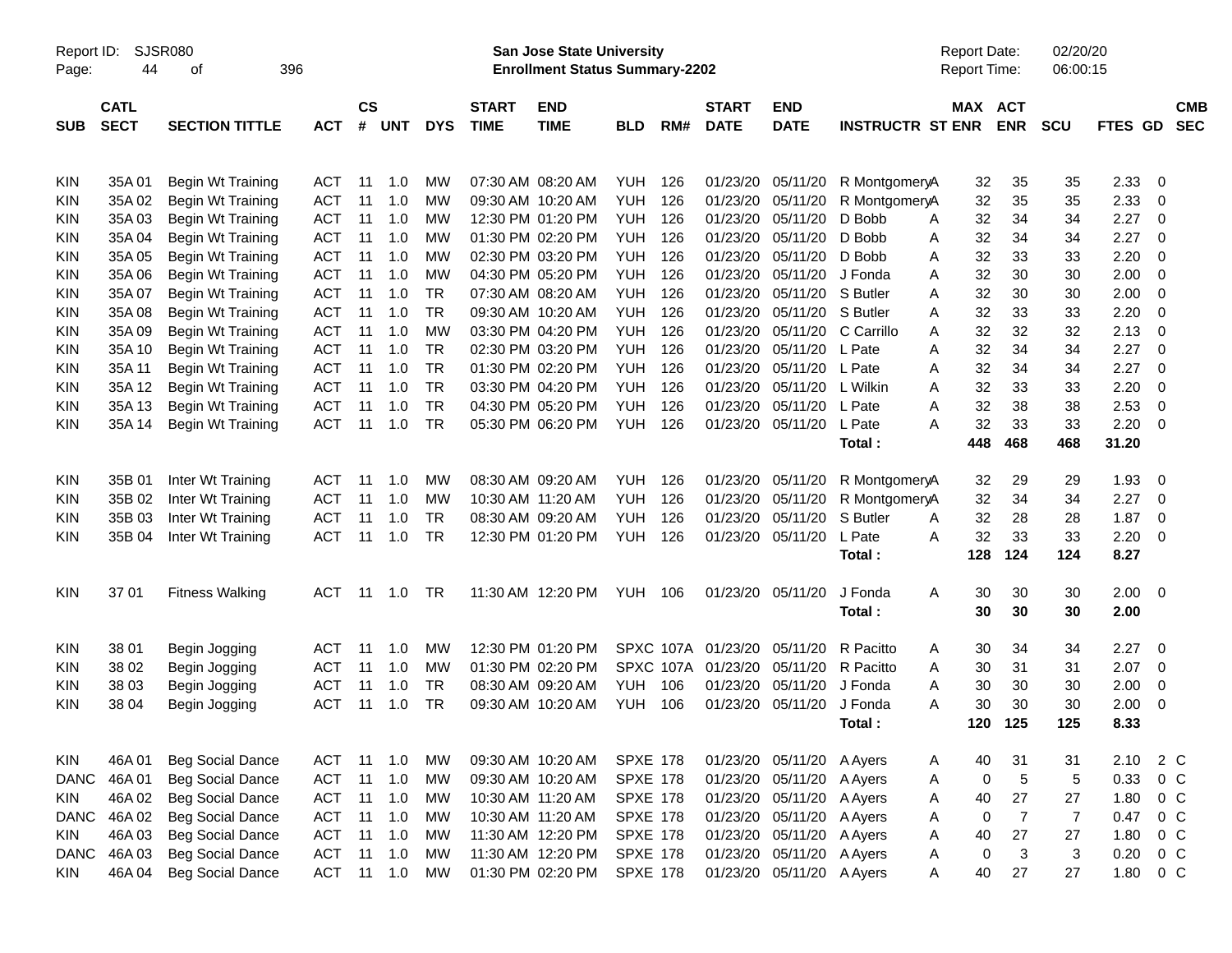|                     |                            |                             |            |                |               |                |                             |                                                                           | <b>Preliminary Census</b> |     |                             |                           |                                                        |                                            |                       |                      |                |                          |                          |
|---------------------|----------------------------|-----------------------------|------------|----------------|---------------|----------------|-----------------------------|---------------------------------------------------------------------------|---------------------------|-----|-----------------------------|---------------------------|--------------------------------------------------------|--------------------------------------------|-----------------------|----------------------|----------------|--------------------------|--------------------------|
| Report ID:<br>Page: | 45                         | <b>SJSR080</b><br>396<br>οf |            |                |               |                |                             | <b>San Jose State University</b><br><b>Enrollment Status Summary-2202</b> |                           |     |                             |                           |                                                        | <b>Report Date:</b><br><b>Report Time:</b> |                       | 02/20/20<br>06:00:15 |                |                          |                          |
| <b>SUB</b>          | <b>CATL</b><br><b>SECT</b> | <b>SECTION TITTLE</b>       | <b>ACT</b> | <b>CS</b><br># | <b>UNT</b>    | <b>DYS</b>     | <b>START</b><br><b>TIME</b> | <b>END</b><br><b>TIME</b>                                                 | <b>BLD</b>                | RM# | <b>START</b><br><b>DATE</b> | <b>END</b><br><b>DATE</b> | <b>INSTRUCTR ST ENR</b>                                |                                            | MAX ACT<br><b>ENR</b> | <b>SCU</b>           | FTES GD        |                          | <b>CMB</b><br><b>SEC</b> |
| <b>DANC</b>         | 46A04                      | <b>Beg Social Dance</b>     | ACT        | 11             | 1.0           | МW             |                             | 01:30 PM 02:20 PM                                                         | <b>SPXE 178</b>           |     | 01/23/20                    | 05/11/20                  | A Ayers                                                | 0<br>A                                     | 4                     | 4                    | 0.27           | 0 C                      |                          |
| <b>KIN</b>          | 46A 05                     | <b>Beg Social Dance</b>     | <b>ACT</b> | 11             | 1.0           | <b>TR</b>      |                             | 02:30 PM 03:20 PM                                                         | <b>SPXE 178</b>           |     | 01/23/20                    | 05/11/20                  | H Schmitt                                              | 40<br>Α                                    | 21                    | 21                   | 1.40           | 0 <sup>o</sup>           |                          |
| <b>DANC</b>         | 46A 05                     | <b>Beg Social Dance</b>     | <b>ACT</b> | 11             | 1.0           | <b>TR</b>      |                             | 02:30 PM 03:20 PM                                                         | <b>SPXE 178</b>           |     | 01/23/20                    | 05/11/20                  | H Schmitt                                              | $\Omega$<br>A                              | 3                     | 3                    | 0.20           | $0\,C$                   |                          |
|                     |                            |                             |            |                |               |                |                             |                                                                           |                           |     |                             |                           | Total:                                                 | 200                                        | 155                   | 155                  | 10.37          |                          |                          |
| <b>KIN</b>          | 48A 01                     | Beg Latin Dance             | ACT        | 11             | 1.0           | МW             |                             | 08:30 AM 09:20 AM                                                         | SPXE 178                  |     | 01/23/20                    | 05/11/20                  | A Ayers                                                | 40<br>A                                    | 28                    | 28                   | 1.88           | 1 C                      |                          |
| <b>DANC</b>         | 48A01                      | Beg Latin Dance             | <b>ACT</b> | 11             | 1.0           | МW             |                             | 08:30 AM 09:20 AM                                                         | <b>SPXE 178</b>           |     | 01/23/20                    | 05/11/20                  | A Ayers                                                | $\mathbf 0$<br>A                           | 2                     | $\overline{2}$       | 0.13           | $0\,C$                   |                          |
| KIN.                | 48A02                      | Beg Latin Dance             | <b>ACT</b> | 11             | 1.0           | TR             |                             | 08:30 AM 09:20 AM                                                         | <b>SPXE 178</b>           |     | 01/23/20                    | 05/11/20                  | A Ayers                                                | 40<br>A                                    | 33                    | 33                   | 2.20           | 0 <sup>o</sup>           |                          |
| <b>DANC</b>         | 48A 02                     | Beg Latin Dance             | <b>ACT</b> | 11             | 1.0           | <b>TR</b>      |                             | 08:30 AM 09:20 AM                                                         | <b>SPXE 178</b>           |     | 01/23/20                    | 05/11/20                  | A Ayers                                                | $\mathbf 0$<br>A                           | 6                     | 6                    | 0.40           | 0 <sup>o</sup>           |                          |
| <b>KIN</b>          | 48A03                      | Beg Latin Dance             | <b>ACT</b> | 11             | 1.0           | <b>TR</b>      |                             | 09:30 AM 10:20 AM                                                         | <b>SPXE 178</b>           |     | 01/23/20                    |                           | 05/11/20 H Schmitt                                     | 40<br>A                                    | 34                    | 34                   | 2.27           | 0 <sup>o</sup>           |                          |
| <b>DANC</b>         | 48A03                      | Beg Latin Dance             | <b>ACT</b> | 11             | 1.0           | <b>TR</b>      |                             | 09:30 AM 10:20 AM                                                         | <b>SPXE 178</b>           |     | 01/23/20                    |                           | 05/11/20 H Schmitt                                     | $\Omega$<br>A                              | 6                     | 6                    | 0.40           | 0 <sup>o</sup>           |                          |
| <b>KIN</b>          | 48A04                      | Beg Latin Dance             | <b>ACT</b> | 11             | 1.0           | <b>TR</b>      |                             | 10:30 AM 11:20 AM                                                         | <b>SPXE 178</b>           |     | 01/23/20                    |                           | 05/11/20 H Schmitt                                     | A<br>40                                    | 41                    | 41                   | 2.73           | $0\,$ C                  |                          |
| <b>DANC</b>         | 48A 04                     | Beg Latin Dance             | <b>ACT</b> | 11             | 1.0           | <b>TR</b>      |                             | 10:30 AM 11:20 AM                                                         | <b>SPXE 178</b>           |     | 01/23/20                    | 05/11/20                  | H Schmitt                                              | $\mathbf 0$<br>A                           | 3                     | 3                    | 0.20           | 0 <sup>o</sup>           |                          |
|                     |                            |                             |            |                |               |                |                             |                                                                           |                           |     |                             |                           | Total:                                                 | 160                                        | 153                   | 153                  | 10.22          |                          |                          |
| KIN                 | 50 01                      | Tai Chi                     | ACT        | 11             | 1.0           | МW             |                             | 09:30 AM 10:20 AM                                                         |                           |     | SPXC 107B 01/23/20          | 05/11/20                  | G Chen                                                 | 40<br>A                                    | 40                    | 40                   | 2.67           | $\overline{\phantom{0}}$ |                          |
| <b>KIN</b>          | 50 02                      | Tai Chi                     | ACT        | 11             | 1.0           | МW             |                             | 03:30 PM 04:20 PM                                                         |                           |     | SPXC 107B 01/23/20          | 05/11/20                  | C Weng                                                 | A<br>40                                    | 39                    | 39                   | $2.60 \t 0$    |                          |                          |
|                     |                            |                             |            |                |               |                |                             |                                                                           |                           |     |                             |                           | Total:                                                 | 80                                         | 79                    | 79                   | 5.27           |                          |                          |
| KIN                 | 51A01                      | Begin Aikido                | ACT        | 11             | 1.0           | МW             |                             | 08:30 AM 09:20 AM                                                         | <b>YUH</b>                | 208 | 01/23/20                    | 05/11/20                  | J Wada                                                 | 30<br>A                                    | 26                    | 26                   | 1.73           | $\overline{\phantom{0}}$ |                          |
| <b>KIN</b>          | 51A02                      | Begin Aikido                | <b>ACT</b> | 11             | 1.0           | МW             |                             | 09:30 AM 10:20 AM                                                         | <b>YUH</b>                | 208 | 01/23/20                    | 05/11/20                  | J Wada                                                 | A<br>20                                    | 18                    | 18                   | 1.20           | $\overline{\phantom{0}}$ |                          |
|                     |                            |                             |            |                |               |                |                             |                                                                           |                           |     |                             |                           | Total:                                                 | 50                                         | 44                    | 44                   | 2.93           |                          |                          |
| <b>KIN</b>          | 51B 01                     | Int Aikido                  | ACT        | 11             | 1.0           | МW             |                             | 09:30 AM 10:20 AM                                                         | YUH                       | 208 |                             | 01/23/20 05/11/20         | J Wada                                                 | 10<br>Α                                    | 5                     | 5                    | 0.33 0         |                          |                          |
|                     |                            |                             |            |                |               |                |                             |                                                                           |                           |     |                             |                           | Total:                                                 | 10                                         | 5                     | 5                    | 0.33           |                          |                          |
| KIN                 | 52A 01                     | Begin Judo                  | ACT        | 11             | 1.0           | TR             |                             | 09:30 AM 10:20 AM                                                         | <b>YUH</b>                | 208 | 01/23/20                    | 05/11/20                  | D Williams                                             | 30<br>A                                    | 31                    | 31                   | $2.07$ 0       |                          |                          |
| <b>KIN</b>          | 52A 02                     | Begin Judo                  | <b>ACT</b> | 11             | 1.0           | TR             |                             | 10:30 AM 11:20 AM                                                         | <b>YUH</b>                | 208 | 01/23/20                    | 05/11/20                  | D Williams                                             | 30<br>A                                    | 27                    | 27                   | $1.80 \ 0$     |                          |                          |
|                     |                            |                             |            |                |               |                |                             |                                                                           |                           |     |                             |                           | Total:                                                 | 60                                         | 58                    | 58                   | 3.87           |                          |                          |
| <b>KIN</b>          |                            | 52B 01 Inter Judo           |            |                | ACT 11 1.0 TR |                |                             |                                                                           |                           |     |                             |                           | 11:30 AM 12:20 PM YUH 208 01/23/20 05/11/20 D Williams | Α<br>20                                    | 11                    | 11                   | $0.73 \quad 0$ |                          |                          |
|                     |                            |                             |            |                |               |                |                             |                                                                           |                           |     |                             |                           | Total:                                                 | 20                                         | 11                    | 11                   | 0.73           |                          |                          |
| KIN                 |                            | 52C 01 Competitive Judo     |            |                |               | ACT 11 1.0 TBA |                             |                                                                           | <b>YUH 208</b>            |     |                             |                           | 01/23/20 05/11/20 Y Uchida                             | 30<br>A                                    | 9                     | 9                    | $0.62$ 1       |                          |                          |
|                     |                            |                             |            |                |               |                |                             |                                                                           |                           |     |                             |                           | Total:                                                 | 30                                         | $\boldsymbol{9}$      | 9                    | 0.62           |                          |                          |
|                     |                            |                             |            |                |               |                |                             |                                                                           |                           |     |                             |                           |                                                        |                                            |                       |                      |                |                          |                          |
| KIN                 |                            | 53A 01 Begin Karate         |            |                | ACT 11 1.0 F  |                |                             | 08:30 AM 10:20 AM YUH 106                                                 |                           |     |                             |                           | 01/23/20 05/11/20 P Rodriquez A                        | 20                                         | 17                    | 17                   | $1.13 \ 0$     |                          |                          |
| KIN                 |                            | 53A 02 Begin Karate         |            |                | ACT 11 1.0 F  |                |                             | 10:30 AM 12:20 PM                                                         | <b>YUH 106</b>            |     |                             |                           | 01/23/20 05/11/20 P Rodriquez A                        | 20                                         | 21                    | 21                   | $1.42 \quad 1$ |                          |                          |
|                     |                            |                             |            |                |               |                |                             |                                                                           |                           |     |                             |                           | Total:                                                 | 40                                         | 38                    | 38                   | 2.55           |                          |                          |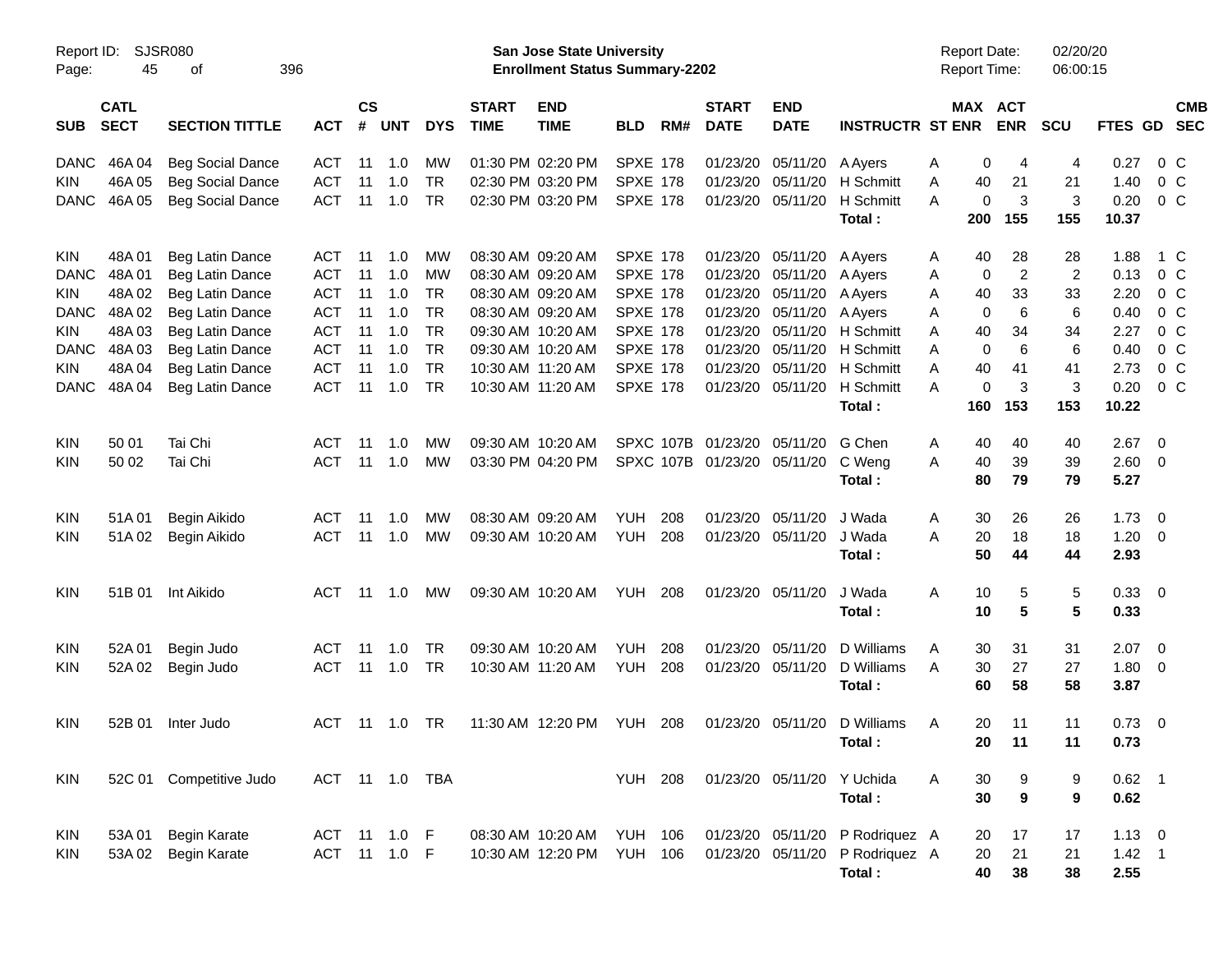|                                                      |                                  |                                                                              |                                 |                      |                          |                   |                             | <b>Preliminary Census</b>                                                        |                                                    |                   |                                  |                                                       |                                                                       |                                                 |                             |                             |                                                 |                                                          |                          |
|------------------------------------------------------|----------------------------------|------------------------------------------------------------------------------|---------------------------------|----------------------|--------------------------|-------------------|-----------------------------|----------------------------------------------------------------------------------|----------------------------------------------------|-------------------|----------------------------------|-------------------------------------------------------|-----------------------------------------------------------------------|-------------------------------------------------|-----------------------------|-----------------------------|-------------------------------------------------|----------------------------------------------------------|--------------------------|
| Report ID:<br>Page:                                  | 46                               | <b>SJSR080</b><br>396<br>οf                                                  |                                 |                      |                          |                   |                             | <b>San Jose State University</b><br><b>Enrollment Status Summary-2202</b>        |                                                    |                   |                                  |                                                       |                                                                       | <b>Report Date:</b><br>Report Time:             |                             | 02/20/20<br>06:00:15        |                                                 |                                                          |                          |
| <b>SUB</b>                                           | <b>CATL</b><br><b>SECT</b>       | <b>SECTION TITTLE</b>                                                        | <b>ACT</b>                      | <b>CS</b><br>#       | <b>UNT</b>               | <b>DYS</b>        | <b>START</b><br><b>TIME</b> | <b>END</b><br><b>TIME</b>                                                        | <b>BLD</b>                                         | RM#               | <b>START</b><br><b>DATE</b>      | <b>END</b><br><b>DATE</b>                             | <b>INSTRUCTR ST ENR</b>                                               | MAX ACT                                         | <b>ENR</b>                  | <b>SCU</b>                  | FTES GD                                         |                                                          | <b>CMB</b><br><b>SEC</b> |
| <b>KIN</b><br><b>KIN</b>                             | 53B 01<br>53B 02                 | Inter Karate<br><b>Inter Karate</b>                                          | ACT<br><b>ACT</b>               | 11<br>11             | 1.0<br>1.0               | -F<br>-F          |                             | 08:30 AM 10:20 AM<br>10:30 AM 12:20 PM                                           | <b>YUH</b><br><b>YUH</b>                           | 106<br>106        |                                  | 01/23/20 05/11/20<br>01/23/20 05/11/20                | P Rodriquez A<br>P Rodriguez A<br>Total:                              | 10<br>10<br>20                                  | 3<br>6<br>9                 | 3<br>6<br>9                 | $0.20 \ 0$<br>$0.40 \quad 0$<br>0.60            |                                                          |                          |
| <b>KIN</b><br><b>KIN</b>                             | 54A01<br>54A 02                  | Begin Tae Kwon Do<br>Begin Tae Kwon Do                                       | ACT<br>ACT                      | 11<br>11             | 1.0<br>1.0               | TR<br><b>TR</b>   |                             | 07:30 AM 08:20 AM<br>08:30 AM 09:20 AM                                           | <b>YUH</b><br><b>YUH</b>                           | 208<br>208        | 01/23/20<br>01/23/20             | 05/11/20<br>05/11/20                                  | J Schachner A<br>J Schachner A<br>Total:                              | 30<br>20<br>50                                  | 31<br>20<br>51              | 31<br>20<br>51              | $2.07 \quad 0$<br>1.33<br>3.40                  | $\overline{\phantom{0}}$                                 |                          |
| <b>KIN</b>                                           | 54B 01                           | Int Tae Kwon Do                                                              | ACT                             |                      | $11 \quad 1.0$           | <b>TR</b>         |                             | 08:30 AM 09:20 AM                                                                | <b>YUH 208</b>                                     |                   |                                  | 01/23/20 05/11/20                                     | J Schachner A<br>Total:                                               | 10<br>10                                        | 10<br>10                    | 10<br>10                    | $0.67$ 0<br>0.67                                |                                                          |                          |
| <b>KIN</b><br><b>KIN</b><br><b>KIN</b>               | 55A01<br>55A 02<br>55A03         | Begin Self-Defense<br>Begin Self-Defense<br>Begin Self-Defense               | ACT<br><b>ACT</b><br><b>ACT</b> | 11<br>11<br>11       | -1.0<br>1.0<br>1.0       | МW<br>МW<br>MW    |                             | 11:30 AM 12:20 PM<br>12:30 PM 01:20 PM<br>01:30 PM 02:20 PM                      | <b>YUH</b><br><b>YUH</b><br><b>YUH</b>             | 208<br>208<br>208 | 01/23/20<br>01/23/20             | 05/11/20<br>05/11/20<br>01/23/20 05/11/20             | G Chen<br>G Chen<br>G Chen<br>Total:                                  | 30<br>Α<br>30<br>A<br>30<br>Α<br>90             | 34<br>39<br>30<br>103       | 34<br>39<br>30<br>103       | 2.27<br>2.60<br>$2.00 \t 0$<br>6.87             | $\overline{\phantom{0}}$<br>$\overline{\phantom{0}}$     |                          |
| <b>KIN</b><br><b>KIN</b><br><b>KIN</b><br><b>KIN</b> | 61A01<br>61A02<br>61A03<br>61A04 | Begin Hatha Yoga<br>Begin Hatha Yoga<br>Begin Hatha Yoga<br>Begin Hatha Yoga | ACT<br>ACT<br>ACT<br>ACT        | 11<br>11<br>11<br>11 | 1.0<br>1.0<br>1.0<br>1.0 | F<br>F<br>F<br>TR |                             | 12:30 PM 02:20 PM<br>07:30 AM 09:20 AM<br>11:30 AM 01:20 PM<br>03:30 PM 04:20 PM | <b>SPXE 178</b><br><b>YUH</b><br><b>YUH</b><br>YUH | 208<br>208<br>208 | 01/23/20<br>01/23/20<br>01/23/20 | 05/11/20<br>05/11/20<br>05/11/20<br>01/23/20 05/11/20 | J Linafelter<br>S Caughlan<br>S Caughlan<br>A Batt<br>Total:          | 50<br>A<br>50<br>A<br>50<br>A<br>50<br>A<br>200 | 52<br>48<br>50<br>59<br>209 | 52<br>48<br>50<br>59<br>209 | $3.47 \quad 0$<br>3.20<br>3.33<br>3.93<br>13.93 | $\overline{\mathbf{0}}$<br>0<br>$\overline{\phantom{0}}$ |                          |
| <b>KIN</b>                                           | 61B01                            | Int Hatha Yoga                                                               |                                 |                      | ACT 11 1.0 F             |                   |                             | 09:30 AM 11:20 AM                                                                | <b>YUH 208</b>                                     |                   |                                  | 01/23/20 05/11/20                                     | S Caughlan<br>Total:                                                  | 50<br>A<br>50                                   | 43<br>43                    | 43<br>43                    | $2.87$ 0<br>2.87                                |                                                          |                          |
| <b>KIN</b><br><b>KIN</b>                             | 62A 01<br>62A 02                 | Begin Ice Skating<br>Begin Ice Skating                                       | ACT<br>ACT                      | 11<br>11             | 1.0<br>1.0               | $\top$<br>- F     |                             | 09:30 AM 11:10 AM<br>08:20 AM 10:00 AM                                           | <b>YUH</b><br><b>YUH</b>                           | 106<br>106        | 01/23/20                         | 05/11/20<br>01/23/20 05/11/20                         | G Chen<br>G Chen<br>Total:                                            | 50<br>A<br>50<br>Α<br>100                       | 51<br>45<br>96              | 51<br>45<br>96              | $3.40 \quad 0$<br>$3.00 \ 0$<br>6.40            |                                                          |                          |
| <b>KIN</b>                                           |                                  | 63A 01 Beg Hiking                                                            |                                 |                      | ACT 11 1.0 F             |                   |                             |                                                                                  |                                                    |                   |                                  |                                                       | 01:00 PM 03:50 PM SPXE 163 01/23/20 05/11/20 K Kirkendall A<br>Total: | 20<br>20                                        | 22<br>22                    | 22<br>22                    | $1.47 \ 0$<br>1.47                              |                                                          |                          |
| KIN                                                  | 65A 01                           | Begin Ice Hockey                                                             | ACT 11 1.0 F                    |                      |                          |                   |                             | 09:50 AM 11:30 AM YUH 106 01/23/20 05/11/20                                      |                                                    |                   |                                  |                                                       | G Chen<br>Total:                                                      | 50<br>Α<br>50                                   | 30<br>30                    | 30<br>30                    | $2.00 \t 0$<br>2.00                             |                                                          |                          |
| KIN                                                  | 68 01                            | Visl Rep Sprt Cult                                                           | LEC 02 3.0 TR                   |                      |                          |                   |                             | 12:00 PM 01:15 PM SPXC 151                                                       |                                                    |                   | 01/23/20 05/11/20                |                                                       | D Murphy<br>Total:                                                    | 40<br>A<br>40                                   | 40<br>40                    | 120<br>120                  | $8.00 \t 0$<br>8.00                             |                                                          |                          |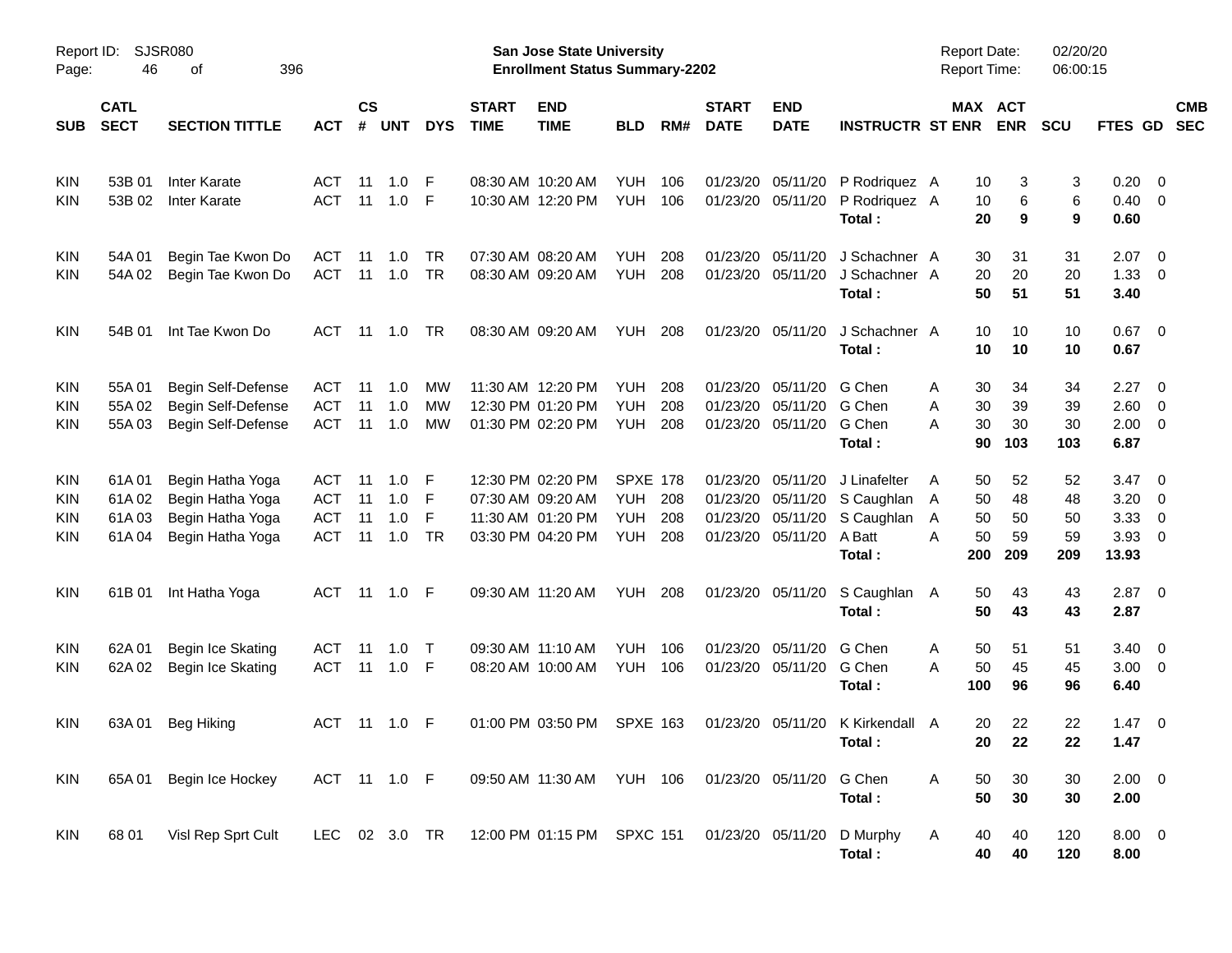|                     |                            |                          |              |                |            |            |                             | <b>Preliminary Census</b>                                                 |                 |     |                             |                            |                         |   |                         |                                     |                      |             |                          |                          |
|---------------------|----------------------------|--------------------------|--------------|----------------|------------|------------|-----------------------------|---------------------------------------------------------------------------|-----------------|-----|-----------------------------|----------------------------|-------------------------|---|-------------------------|-------------------------------------|----------------------|-------------|--------------------------|--------------------------|
| Report ID:<br>Page: | SJSR080<br>47              | 396<br>οf                |              |                |            |            |                             | <b>San Jose State University</b><br><b>Enrollment Status Summary-2202</b> |                 |     |                             |                            |                         |   |                         | <b>Report Date:</b><br>Report Time: | 02/20/20<br>06:00:15 |             |                          |                          |
| <b>SUB</b>          | <b>CATL</b><br><b>SECT</b> | <b>SECTION TITTLE</b>    | <b>ACT</b>   | <b>CS</b><br># | <b>UNT</b> | <b>DYS</b> | <b>START</b><br><b>TIME</b> | <b>END</b><br><b>TIME</b>                                                 | <b>BLD</b>      | RM# | <b>START</b><br><b>DATE</b> | <b>END</b><br><b>DATE</b>  | <b>INSTRUCTR ST ENR</b> |   |                         | MAX ACT<br><b>ENR</b>               | <b>SCU</b>           | <b>FTES</b> | GD                       | <b>CMB</b><br><b>SEC</b> |
| KIN                 | 69 01                      | <b>Stress Management</b> | <b>LEC</b>   | 02             | 3.0        | MW         |                             | 09:00 AM 10:15 AM                                                         | YUH             | 236 | 01/23/20                    | 05/11/20                   | C Carrillo              | Α | 30                      | 30                                  | 90                   | 6.00        | - 0                      |                          |
| KIN                 | 69 02                      | <b>Stress Management</b> | LEC          | 02             | 3.0        | <b>MW</b>  |                             | 03:00 PM 04:15 PM                                                         | <b>YUH</b>      | 236 | 01/23/20                    | 05/11/20                   | M Ruban                 | A | 30                      | 30                                  | 90                   | 6.00        | 0                        |                          |
| KIN                 | 6903                       | <b>Stress Management</b> | LEC          | 02             | 3.0        | <b>MW</b>  |                             | 04:30 PM 05:45 PM                                                         | YUH             | 236 | 01/23/20                    | 05/11/20                   | L Atkinson              | Α | 30                      | 31                                  | 93                   | 6.20        | 0                        |                          |
| <b>KIN</b>          | 6904                       | <b>Stress Management</b> | LEC          | 02             | 3.0        | <b>TR</b>  |                             | 07:30 AM 08:45 AM                                                         | YUH             | 236 | 01/23/20                    | 05/11/20                   | L Atkinson              | Α | 30                      | 29                                  | 87                   | 5.80        | 0                        |                          |
| <b>KIN</b>          | 69 05                      | <b>Stress Management</b> | LEC          | 02             | 3.0        | <b>TR</b>  |                             | 10:30 AM 11:45 AM                                                         | <b>YUH</b>      | 236 | 01/23/20                    | 05/11/20                   | K Moreno                | Α | 30                      | 30                                  | 90                   | 6.00        | 0                        |                          |
| <b>KIN</b>          | 69 06                      | <b>Stress Management</b> | LEC          | 02             | 3.0        | <b>TR</b>  |                             | 03:00 PM 04:15 PM                                                         | <b>YUH</b>      | 236 | 01/23/20                    | 05/11/20                   | C Carrillo              | Α | 30                      | 32                                  | 96                   | 6.40        | 0                        |                          |
| <b>KIN</b>          | 69 07                      | <b>Stress Management</b> | LEC          | 02             | 3.0        | <b>TR</b>  |                             | 05:30 PM 06:45 PM                                                         | YUH             | 236 | 01/23/20                    | 05/11/20                   | T Beggs                 | Α | 30                      | 34                                  | 102                  | 6.80        | 0                        |                          |
| <b>KIN</b>          | 69 08                      | <b>Stress Management</b> | <b>LEC</b>   | 02             | 3.0        | <b>TR</b>  |                             | 07:00 PM 08:15 PM                                                         | <b>YUH</b>      | 236 | 01/23/20                    | 05/11/20                   | T Beggs                 | A | 30                      | 33                                  | 99                   | 6.60        | 0                        |                          |
|                     |                            |                          |              |                |            |            |                             |                                                                           |                 |     |                             |                            | Total:                  |   | 240                     | 249                                 | 747                  | 49.80       |                          |                          |
| <b>KIN</b>          | 70 01                      | Intro to Kinesiology     | <b>LEC</b>   | 02             | 3.0        | <b>MW</b>  |                             | 08:30 AM 09:20 AM                                                         | <b>YUH</b>      | 124 | 01/23/20                    | 05/11/20                   | J Chin                  | A | 100                     | 105                                 | 210                  | 21.00       | 0                        |                          |
| KIN                 | 70 02                      | Intro to Kinesiology     | <b>ACT</b>   | 11             | 0.0        | M          |                             | 09:30 AM 11:20 AM                                                         | <b>DBH</b>      | 202 | 01/23/20                    | 05/11/20                   | M Ruban                 | A | 20                      | 21                                  | 21                   | 0.00        | 0                        |                          |
| KIN                 | 70 03                      | Intro to Kinesiology     | <b>ACT</b>   | 11             | 0.0        | W          |                             | 09:30 AM 11:20 AM                                                         | <b>DBH</b>      | 202 | 01/23/20                    | 05/11/20                   | M Ruban                 | A | 20                      | 20                                  | 20                   | 0.00        | 0                        |                          |
| KIN                 | 70 04                      | Intro to Kinesiology     | <b>ACT</b>   | 11             | 0.0        | M          |                             | 09:30 AM 11:20 AM                                                         | <b>SPXC 153</b> |     | 01/23/20                    | 05/11/20                   | J Chin                  | A | 20                      | 22                                  | 22                   | 0.00        | 0                        |                          |
| KIN                 | 70 05                      | Intro to Kinesiology     | <b>ACT</b>   | 11             | 0.0        | W          |                             | 09:30 AM 11:20 AM                                                         | <b>SPXC 153</b> |     | 01/23/20                    | 05/11/20                   | J Chin                  | A | 20                      | 22                                  | 22                   | 0.00        | 0                        |                          |
| <b>KIN</b>          | 70 06                      | Intro to Kinesiology     | <b>ACT</b>   | 11             | 0.0        | W          |                             | 01:30 PM 03:20 PM                                                         | <b>SPXC 153</b> |     | 01/23/20                    | 05/11/20                   | A Tomimbang A           |   | 20                      | 20                                  | 20                   | 0.00        | 0                        |                          |
|                     |                            |                          |              |                |            |            |                             |                                                                           |                 |     |                             |                            | Total:                  |   | 200                     | 210                                 | 315                  | 21.00       |                          |                          |
| <b>KIN</b>          | 80 01                      | <b>Indivdl Movement</b>  | <b>ACT</b>   | 11             | 1.0        | <b>TBA</b> |                             |                                                                           |                 |     | 01/23/20                    | 05/11/20                   | G Chen                  | Α | 2                       | 0                                   | 0                    | 0.00        | 0                        |                          |
| KIN                 | 80 02                      | <b>Indivdl Movement</b>  | <b>ACT</b>   | 11             | 1.0        | <b>TBA</b> |                             |                                                                           |                 |     | 01/23/20                    | 05/11/20                   | P Rodriquez             | A | $\overline{c}$          | $\mathbf 1$                         | 1                    | 0.07        | $\mathbf 0$              |                          |
| KIN                 | 80 03                      | Indivdl Movement         | <b>ACT</b>   | 11             | 1.0        | <b>TBA</b> |                             |                                                                           |                 |     | 01/23/20                    | 05/11/20                   | L Pate                  | A | $\overline{c}$          | $\mathbf 1$                         | $\mathbf{1}$         | 0.07        | 0                        |                          |
| <b>KIN</b>          | 80 04                      | Indivdl Movement         | <b>ACT</b>   | 11             | 1.0        | <b>TBA</b> |                             |                                                                           |                 |     | 01/23/20                    | 05/11/20                   | D Williams              | A | $\overline{\mathbf{c}}$ | 11                                  | 11                   | 0.73        | 0                        |                          |
| <b>KIN</b>          | 80 05                      | Indivdl Movement         | <b>ACT</b>   | 11             | 1.0        | <b>TBA</b> |                             |                                                                           |                 |     | 01/23/20                    | 05/11/20                   | J Schachner             | A | $\overline{c}$          | $\overline{c}$                      | $\overline{c}$       | 0.13        | 0                        |                          |
| <b>KIN</b>          | 80 06                      | <b>Indivdl Movement</b>  | <b>ACT</b>   | 11             | 1.0        | <b>TBA</b> |                             |                                                                           |                 |     | 01/23/20                    | 05/11/20                   | A Batt                  | A | $\overline{\mathbf{c}}$ | 8                                   | 8                    | 0.53        | 0                        |                          |
|                     |                            |                          |              |                |            |            |                             |                                                                           |                 |     |                             |                            | Total:                  |   | 12                      | 23                                  | 23                   | 1.53        |                          |                          |
| <b>KIN</b>          |                            | 100W 01 Writing Workshop | <b>SEM</b>   | 04             | 3.0        | МW         |                             | 07:30 AM 08:45 AM                                                         | <b>SH</b>       | 242 | 01/23/20                    | 05/11/20                   | D Bohigian              | A | 25                      | 24                                  | 72                   | 4.80        | 0                        |                          |
| <b>KIN</b>          |                            | 100W 02 Writing Workshop | <b>SEM</b>   | 04             | 3.0        | MW         |                             | 09:00 AM 10:15 AM                                                         | <b>SH</b>       | 242 | 01/23/20                    | 05/11/20                   | D Bohigian              | A | 25                      | 27                                  | 81                   | 5.40        | 0                        |                          |
| KIN                 |                            | 100W 03 Writing Workshop | <b>SEM</b>   | 04             | 3.0        | <b>TR</b>  |                             | 07:30 AM 08:45 AM                                                         | <b>SH</b>       | 242 | 01/23/20                    | 05/11/20                   | A Medina                | Α | 25                      | 15                                  | 45                   | 3.00        | 0                        |                          |
| <b>KIN</b>          |                            | 100W 04 Writing Workshop | <b>SEM</b>   | 04             | 3.0        | <b>TR</b>  |                             | 09:00 AM 10:15 AM                                                         | <b>SH</b>       | 242 | 01/23/20                    | 05/11/20                   | C Jones                 | A | 25                      | 23                                  | 69                   | 4.60        | 0                        |                          |
| KIN                 |                            | 100W 05 Writing Workshop | SEM 04       |                | 3.0        | TR         |                             | 10:30 AM 11:45 AM                                                         | SH              | 242 |                             | 01/23/20 05/11/20          | M Crockett              | A | 25                      | 25                                  | 75                   | 5.00        | $\overline{0}$           |                          |
| <b>KIN</b>          |                            | 100W 06 Writing Workshop | SEM 04 3.0   |                |            | MW         |                             | 01:30 PM 02:45 PM                                                         | SH              | 242 | 01/23/20 05/11/20           |                            | A Medina                | Α | 25                      | 25                                  | 75                   | 5.00        | $\overline{\phantom{0}}$ |                          |
|                     |                            |                          |              |                |            |            |                             |                                                                           |                 |     |                             |                            | Total:                  |   | 150                     | 139                                 | 417                  | 27.80       |                          |                          |
| <b>KIN</b>          | 101 01                     | Sport in America         | LEC.         |                | 02 3.0     | MW         |                             | 09:00 AM 10:15 AM SPXC 151                                                |                 |     | 01/23/20 05/11/20           |                            | M Crockett              | A | 40                      | 42                                  | 126                  | 8.40        | $\overline{\phantom{0}}$ |                          |
| <b>KIN</b>          | 101 02                     | Sport in America         | LEC 02 3.0   |                |            | TR         |                             | 12:00 PM 01:15 PM                                                         | SH              | 242 | 01/23/20 05/11/20           |                            | M Crockett              | A | 40                      | 41                                  | 123                  | $8.20 \ 0$  |                          |                          |
|                     |                            |                          |              |                |            |            |                             |                                                                           |                 |     |                             |                            | Total:                  |   | 80                      | 83                                  | 249                  | 16.60       |                          |                          |
| KIN                 | 105 01                     | Water Saf Inst           | LEC 02 2.0 F |                |            |            |                             | 09:00 AM 11:50 AM SPXE 163                                                |                 |     |                             | 01/23/20 05/11/20 K Paradi |                         | A | 20                      | 20                                  | 20                   | $2.67$ 0    |                          |                          |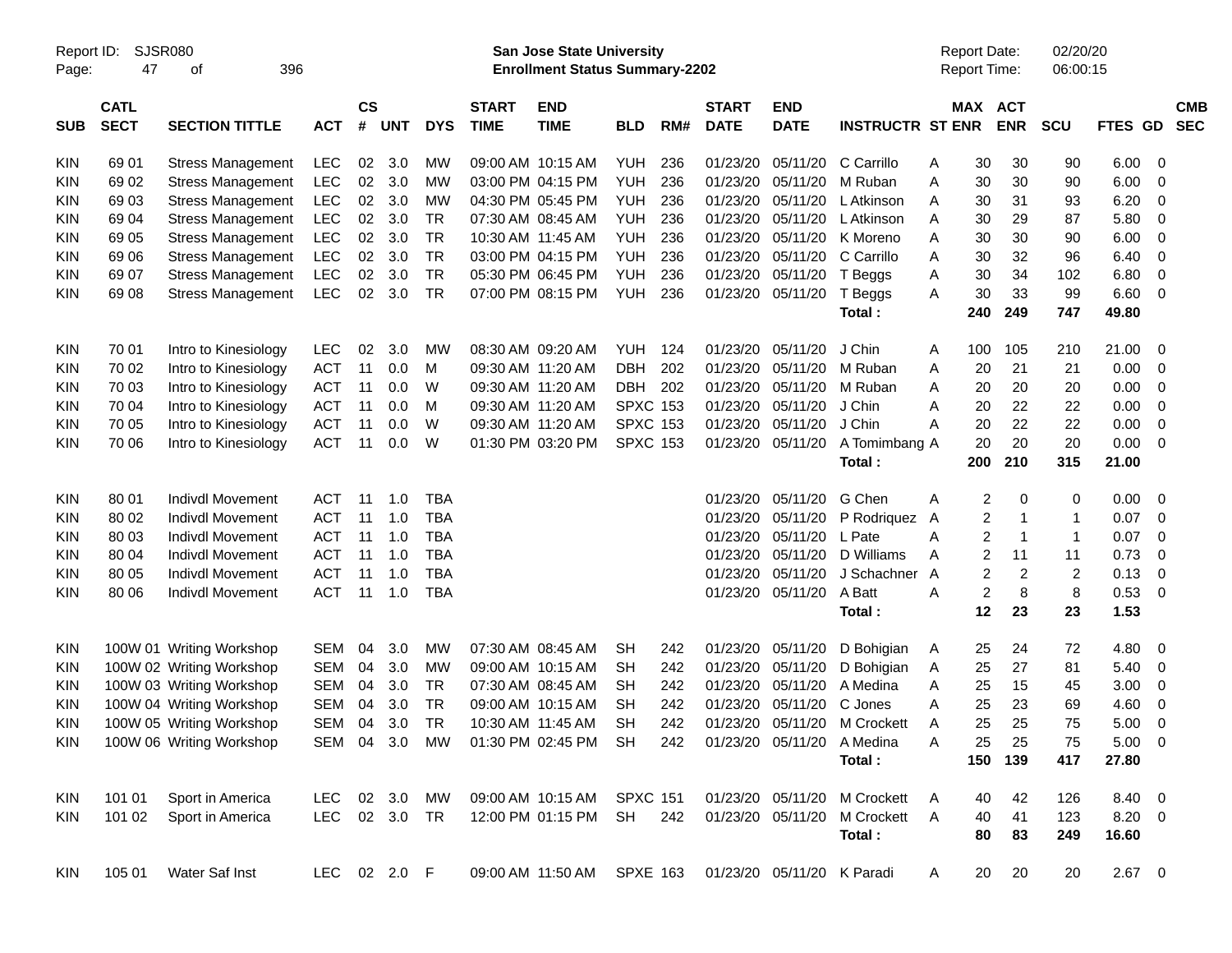|                                        |                                     |                                                                                                                  |                                               |                |                                |                              |                             |                                                                                  | <b>Preliminary Census</b>                                                |            |                                  |                                                        |                                                                |                                                      |                                    |                             |                                                               |                          |            |
|----------------------------------------|-------------------------------------|------------------------------------------------------------------------------------------------------------------|-----------------------------------------------|----------------|--------------------------------|------------------------------|-----------------------------|----------------------------------------------------------------------------------|--------------------------------------------------------------------------|------------|----------------------------------|--------------------------------------------------------|----------------------------------------------------------------|------------------------------------------------------|------------------------------------|-----------------------------|---------------------------------------------------------------|--------------------------|------------|
| Report ID:<br>Page:                    | 48                                  | <b>SJSR080</b><br>396<br>οf                                                                                      |                                               |                |                                |                              |                             | <b>San Jose State University</b><br><b>Enrollment Status Summary-2202</b>        |                                                                          |            |                                  |                                                        |                                                                | <b>Report Date:</b><br>Report Time:                  |                                    | 02/20/20<br>06:00:15        |                                                               |                          |            |
| <b>SUB</b>                             | <b>CATL</b><br><b>SECT</b>          | <b>SECTION TITTLE</b>                                                                                            | <b>ACT</b>                                    | <b>CS</b><br># | <b>UNT</b>                     | <b>DYS</b>                   | <b>START</b><br><b>TIME</b> | <b>END</b><br><b>TIME</b>                                                        | <b>BLD</b>                                                               | RM#        | <b>START</b><br><b>DATE</b>      | <b>END</b><br><b>DATE</b>                              | <b>INSTRUCTR ST ENR</b>                                        |                                                      | MAX ACT<br><b>ENR</b>              | <b>SCU</b>                  | FTES GD SEC                                                   |                          | <b>CMB</b> |
| <b>KIN</b>                             | 105 02                              | Water Saf Inst                                                                                                   | ACT 11 0.0                                    |                |                                | TBA                          |                             |                                                                                  | <b>SPXE 180</b>                                                          |            |                                  | 01/23/20 05/11/20                                      | K Paradi<br>Total:                                             | 20<br>Α<br>40                                        | 20<br>40                           | 20<br>40                    | $0.00 \t 0$<br>2.67                                           |                          |            |
| KIN<br><b>KIN</b>                      | 106 01<br>106 02                    | Adv Scuba & Aquc Tec LEC<br>Adv Scuba & Aquc Tec ACT 11 0.0                                                      |                                               |                | 02 3.0                         | $\mathsf T$<br>TBA           |                             | 06:00 PM 08:30 PM                                                                | SPXE 160<br><b>SPXE 180</b>                                              |            | 01/23/20                         | 05/11/20<br>01/23/20 05/11/20                          | F Barry<br>F Barry<br>Total:                                   | 25<br>A<br>25<br>A<br>50                             | 16<br>16<br>32                     | 16<br>32<br>48              | 3.25<br>$0.00$ 1<br>3.25                                      | $\overline{\phantom{1}}$ |            |
| <b>KIN</b>                             | 107 01                              | <b>Adapted Aquatics</b>                                                                                          | ACT                                           |                | 11 1.0 S                       |                              |                             | 08:30 AM 10:00 AM                                                                | OFF.                                                                     |            | CAMP 01/23/20 05/11/20           |                                                        | Total:                                                         | 25<br>Α<br>25                                        | 25<br>25                           | 25<br>25                    | $1.67$ 0<br>1.67                                              |                          |            |
| KIN<br>KIN<br><b>KIN</b>               | 111 01<br>111 02<br>111 03          | <b>Global Sport</b><br><b>Global Sport</b><br><b>Global Sport</b>                                                | <b>LEC</b><br><b>LEC</b><br><b>LEC</b>        | 02<br>02       | 3.0<br>3.0<br>02 3.0           | МW<br><b>TR</b><br><b>TR</b> |                             | 12:00 PM 01:15 PM<br>09:00 AM 10:15 AM<br>12:00 PM 01:15 PM                      | <b>SPXC 151</b><br><b>CL</b><br><b>BBC</b>                               | 310<br>225 | 01/23/20<br>01/23/20             | 05/11/20<br>05/11/20<br>01/23/20 05/11/20              | D Murphy<br>M Dao<br>M Dao<br>Total:                           | 40<br>A<br>A<br>40<br>30<br>A<br>110                 | 40<br>40<br>33<br>113              | 120<br>120<br>99<br>339     | $8.00 \t 0$<br>$8.00 \t 0$<br>$6.60$ 0<br>22.60               |                          |            |
| <b>KIN</b><br><b>KIN</b>               | 145A 01                             | Phys Act Old Adult<br>145A 02 Phys Act Old Adult                                                                 | SEM<br>LAB                                    | 05<br>17       | 3.0<br>0.0                     | <b>TR</b><br><b>TBA</b>      |                             | 08:00 AM 08:50 AM                                                                | <b>SPXC 151</b>                                                          |            | 01/23/20                         | 05/11/20<br>01/23/20 05/11/20                          | L Wilkin<br>L Wilkin<br>Total:                                 | 20<br>Α<br>A<br>20<br>40                             | 15<br>15<br>30                     | 30<br>15<br>45              | 3.05<br>$0.00$ 1<br>3.05                                      | $\overline{\phantom{1}}$ |            |
| <b>KIN</b><br>KIN<br>KIN<br><b>KIN</b> | 14701<br>147 02<br>147 03<br>147 04 | Biomechanical Asmt o LEC<br>Biomechanical Asmt o LAB<br>Biomechanical Asmt o LAB<br>Biomechanical Asmt o LAB     |                                               | 02<br>15<br>15 | - 3.0<br>0.0<br>0.0<br>15 0.0  | м<br>МW<br>МW<br>МW          |                             | 08:30 AM 09:20 AM<br>09:30 AM 11:20 AM<br>12:00 PM 01:50 PM<br>02:00 PM 03:50 PM | <b>SPXE 160</b><br><b>SPXC 234</b><br><b>SPXC 234</b><br><b>SPXC 234</b> |            | 01/23/20<br>01/23/20<br>01/23/20 | 05/11/20<br>05/11/20<br>05/11/20<br>01/23/20 05/11/20  | J Hannigan<br>J Hannigan<br>J Hannigan<br>J Hannigan<br>Total: | 60<br>A<br>20<br>A<br>20<br>A<br>20<br>A<br>120      | 75<br>27<br>25<br>23<br>150        | 75<br>54<br>50<br>46<br>225 | 15.00 0<br>$0.00 \t 0$<br>$0.00 \t 0$<br>$0.00 \t 0$<br>15.00 |                          |            |
| <b>KIN</b>                             | 152 01                              | Theory Spt/Fit Mgt                                                                                               | <b>LEC</b>                                    |                | $02 \quad 3.0$                 | TR                           |                             | 10:30 AM 11:45 AM                                                                | <b>SPXE 163</b>                                                          |            |                                  | 01/23/20 05/11/20                                      | A Medina<br>Total:                                             | A<br>40<br>40                                        | 40<br>40                           | 120<br>120                  | 8.10 2<br>8.10                                                |                          |            |
| KIN<br><b>KIN</b>                      | 153 01<br>153 02                    | Spt Fac Evnt Mgt<br>Spt Fac Evnt Mgt                                                                             | <b>LEC</b><br><b>LEC</b>                      | 02             | 3.0<br>02 3.0                  | TR<br>МW                     |                             | 12:00 PM 01:15 PM<br>01:30 PM 02:45 PM                                           | <b>SPXE 163</b><br><b>SPXE 163</b>                                       |            | 01/23/20                         | 05/11/20                                               | A Medina<br>01/23/20 05/11/20 C Armstrong A<br>Total:          | 40<br>A<br>40<br>80                                  | 37<br>42<br>79                     | 111<br>126<br>237           | $7.40 \quad 0$<br>8.60 4<br>16.00                             |                          |            |
| KIN<br><b>KIN</b><br>KIN<br>KIN        |                                     | 154B 01 ECG Interp & Test<br>154B 02 ECG Interp & Test<br>154B 03 ECG Interp & Test<br>154B 04 ECG Interp & Test | <b>LEC</b><br><b>ACT</b><br><b>LEC</b><br>ACT |                | 3.0<br>0.0<br>02 3.0<br>13 0.0 | <b>MW</b><br>МW              |                             | 09:30 AM 10:20 AM<br>10:30 AM 11:20 AM                                           | <b>YUH 233</b><br><b>YUH 233</b>                                         |            |                                  | 01/23/20 05/11/20 P Plato<br>01/23/20 05/11/20 P Plato | Total:                                                         | Х<br>0<br>Χ<br>$\pmb{0}$<br>A<br>20<br>20<br>A<br>40 | 0<br>$\mathbf 0$<br>24<br>24<br>48 | 0<br>0<br>48<br>24<br>72    | $0.00 \t 0$<br>$0.00 \t 0$<br>4.85 1<br>$0.00$ 1<br>4.85      |                          |            |
| KIN                                    | 155 01                              | <b>Exercise Physiology</b>                                                                                       |                                               |                |                                |                              |                             | LEC 02 3.0 MW 09:30 AM 10:20 AM YUH 124 01/23/20 05/11/20 C Cisar                |                                                                          |            |                                  |                                                        |                                                                | 90<br>A                                              | 99                                 | 198                         | 19.85 1                                                       |                          |            |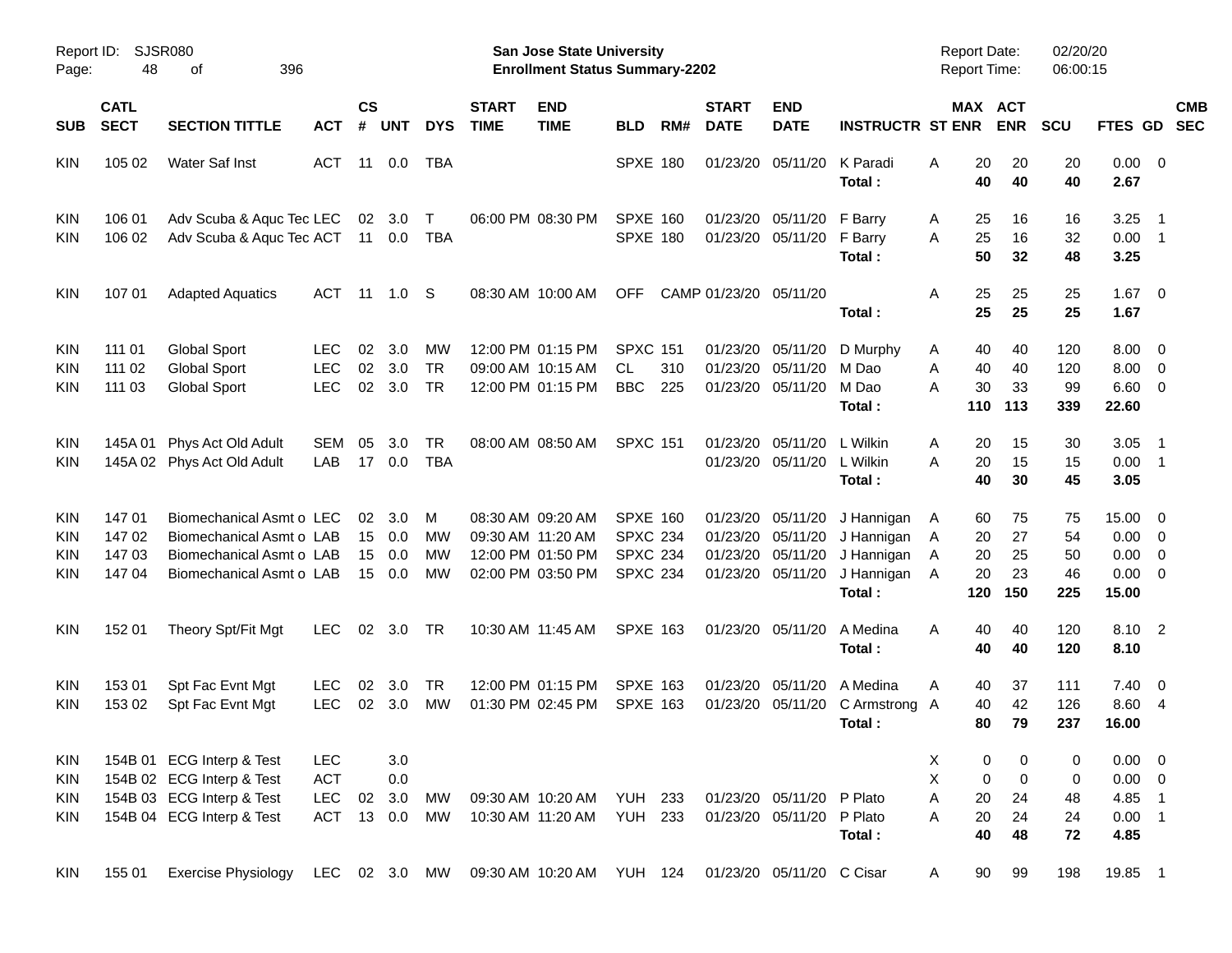| Report ID:<br>Page: | 49                         | <b>SJSR080</b><br>396<br>οf |            |                    |            |             |                             | <b>San Jose State University</b><br><b>Enrollment Status Summary-2202</b> |                 |     |                             |                           |                         | <b>Report Date:</b><br>Report Time: |                       | 02/20/20<br>06:00:15 |             |                          |                          |
|---------------------|----------------------------|-----------------------------|------------|--------------------|------------|-------------|-----------------------------|---------------------------------------------------------------------------|-----------------|-----|-----------------------------|---------------------------|-------------------------|-------------------------------------|-----------------------|----------------------|-------------|--------------------------|--------------------------|
| <b>SUB</b>          | <b>CATL</b><br><b>SECT</b> | <b>SECTION TITTLE</b>       | <b>ACT</b> | $\mathsf{cs}$<br># | <b>UNT</b> | <b>DYS</b>  | <b>START</b><br><b>TIME</b> | <b>END</b><br><b>TIME</b>                                                 | <b>BLD</b>      | RM# | <b>START</b><br><b>DATE</b> | <b>END</b><br><b>DATE</b> | <b>INSTRUCTR ST ENR</b> |                                     | MAX ACT<br><b>ENR</b> | SCU                  | FTES GD     |                          | <b>CMB</b><br><b>SEC</b> |
| <b>KIN</b>          | 155 02                     | <b>Exercise Physiology</b>  | <b>ACT</b> | 07                 | 0.0        | м           |                             | 07:30 AM 09:20 AM                                                         | <b>YUH</b>      | 233 | 01/23/20                    | 05/11/20                  | C Cisar                 | 20<br>Α                             | 26                    | 26                   | 0.00        | $\overline{\phantom{1}}$ |                          |
| KIN                 | 155 03                     | <b>Exercise Physiology</b>  | <b>ACT</b> | 07                 | 0.0        | W           |                             | 07:30 AM 09:20 AM                                                         | <b>YUH</b>      | 233 | 01/23/20                    | 05/11/20                  | C Cisar                 | 20<br>Α                             | 27                    | 27                   | 0.00        | $\overline{0}$           |                          |
| <b>KIN</b>          | 155 04                     | <b>Exercise Physiology</b>  | <b>ACT</b> | 07                 | 0.0        | $\top$      |                             | 07:30 AM 09:20 AM                                                         | <b>YUH</b>      | 233 | 01/23/20                    | 05/11/20                  | C Cisar                 | 20<br>Α                             | 23                    | 23                   | 0.00        | $\overline{0}$           |                          |
| KIN                 | 155 05                     | <b>Exercise Physiology</b>  | <b>ACT</b> | 07                 | 0.0        | R           |                             | 07:30 AM 09:20 AM                                                         | <b>YUH</b>      | 233 | 01/23/20                    | 05/11/20                  | C Cisar                 | 20<br>Α                             | 23                    | 23                   | 0.00        | - 0                      |                          |
|                     |                            |                             |            |                    |            |             |                             |                                                                           |                 |     |                             |                           | Total:                  | 170                                 | 198                   | 297                  | 19.85       |                          |                          |
| KIN                 | 156 01                     | Intro Adapted Act           | <b>LEC</b> | 02                 | 3.0        | R           |                             | 04:00 PM 06:45 PM                                                         | <b>SPXC 151</b> |     |                             | 01/23/20 05/11/20         | E Siebert               | 30<br>A                             | 45                    | 135                  | $9.00 \t 0$ |                          |                          |
|                     |                            |                             |            |                    |            |             |                             |                                                                           |                 |     |                             |                           | Total:                  | 30                                  | 45                    | 135                  | 9.00        |                          |                          |
| KIN                 | 157 01                     | <b>Physiological Assess</b> | <b>LEC</b> | 02                 | 3.0        | $\mathsf T$ |                             | 12:30 PM 01:20 PM                                                         | <b>SPXE 160</b> |     | 01/23/20                    | 05/11/20                  | P Plato                 | Α                                   | 72<br>60              | 72                   | 14.40       | - 0                      |                          |
| KIN                 | 157 02                     | <b>Physiological Assess</b> | LAB        | 15                 | 0.0        | <b>TR</b>   |                             | 10:30 AM 12:20 PM                                                         | <b>YUH</b>      | 233 | 01/23/20                    | 05/11/20                  | A Dietrich              | 20<br>A                             | 23                    | 46                   | 0.00        | $\overline{0}$           |                          |
| <b>KIN</b>          | 157 03                     | <b>Physiological Assess</b> | LAB        | 15                 | 0.0        | <b>TR</b>   |                             | 01:30 PM 03:20 PM                                                         | <b>YUH</b>      | 233 | 01/23/20                    | 05/11/20                  | A Dietrich              | 20<br>Α                             | 25                    | 50                   | 0.00        | $\overline{0}$           |                          |
| KIN                 | 157 04                     | <b>Physiological Assess</b> | LAB        | 15                 | 0.0        | <b>MW</b>   |                             | 12:30 PM 02:20 PM                                                         | <b>YUH</b>      | 233 | 01/23/20                    | 05/11/20                  | C Carrillo              | 20<br>Α                             | 24                    | 48                   | 0.00        | $\overline{0}$           |                          |
|                     |                            |                             |            |                    |            |             |                             |                                                                           |                 |     |                             |                           | Total:                  | 120                                 | 144                   | 216                  | 14.40       |                          |                          |
| <b>KIN</b>          | 158 01                     | <b>Biomechanics</b>         | <b>LEC</b> | 02                 | 3.0        | <b>TR</b>   |                             | 08:00 AM 08:50 AM                                                         | YUH             | 124 | 01/23/20                    | 05/11/20                  | L Jin                   | A<br>100                            | 102                   | 204                  | 20.40 0     |                          |                          |
| KIN                 | 158 02                     | <b>Biomechanics</b>         | <b>ACT</b> | 07                 | 0.0        | $\top$      |                             | 10:00 AM 11:50 AM                                                         | <b>SPXC 234</b> |     | 01/23/20                    | 05/11/20                  | L Jin                   | 20<br>Α                             | 20                    | 20                   | 0.00        | - 0                      |                          |
| KIN                 | 158 03                     | <b>Biomechanics</b>         | <b>ACT</b> | 07                 | 0.0        | R           |                             | 10:00 AM 11:50 AM                                                         | <b>SPXC 234</b> |     | 01/23/20                    | 05/11/20                  | L Jin                   | Α<br>20                             | 20                    | 20                   | 0.00        | $\overline{0}$           |                          |
| KIN                 | 158 04                     | <b>Biomechanics</b>         | <b>ACT</b> | 07                 | 0.0        | $\top$      |                             | 12:00 PM 01:50 PM                                                         | <b>SPXC 234</b> |     | 01/23/20                    | 05/11/20                  | A Tomimbang A           | 20                                  | 20                    | 20                   | 0.00        | $\overline{0}$           |                          |
| KIN                 | 158 05                     | <b>Biomechanics</b>         | <b>ACT</b> | 07                 | 0.0        | R           |                             | 12:00 PM 01:50 PM                                                         | <b>SPXC 234</b> |     | 01/23/20                    | 05/11/20                  | L Jin                   | 20<br>Α                             | 20                    | 20                   | 0.00        | $\overline{0}$           |                          |
| <b>KIN</b>          | 158 06                     | <b>Biomechanics</b>         | <b>ACT</b> | 07                 | 0.0        | $\top$      |                             | 02:00 PM 03:50 PM                                                         | <b>SPXC 234</b> |     | 01/23/20                    | 05/11/20                  | L Jin                   | 20<br>A                             | 18                    | 18                   | 0.00        | $\overline{0}$           |                          |
| KIN                 | 158 07                     | <b>Biomechanics</b>         | <b>ACT</b> | 07                 | 0.0        | R           |                             | 02:00 PM 03:50 PM                                                         | <b>SPXC 234</b> |     | 01/23/20                    | 05/11/20                  | L Jin                   | 20<br>Α                             | $\overline{4}$        | 4                    | 0.00        | $\overline{0}$           |                          |
|                     |                            |                             |            |                    |            |             |                             |                                                                           |                 |     |                             |                           | Total :                 | 220                                 | 204                   | 306                  | 20.40       |                          |                          |
| <b>KIN</b>          | 159 01                     | Sport Adapt Activ           | <b>LEC</b> | 02                 | 3.0        | $\mathsf T$ |                             | 04:00 PM 05:50 PM                                                         | <b>SPXE 163</b> |     | 01/23/20                    | 05/11/20                  | E Siebert               | A<br>30                             | 35                    | 70                   | 7.00        | $\overline{\phantom{0}}$ |                          |
| KIN                 | 159 02                     | Sport Adapt Activ           | <b>ACT</b> | 11                 | 0.0        | $\top$      |                             | 06:00 PM 07:50 PM                                                         | <b>SPXE 163</b> |     | 01/23/20                    | 05/11/20                  | S Delgado MeA           | 30                                  | 35                    | 35                   | 0.00        | - 0                      |                          |
|                     |                            |                             |            |                    |            |             |                             |                                                                           |                 |     |                             |                           | Total:                  | 60                                  | 70                    | 105                  | 7.00        |                          |                          |
| <b>KIN</b>          | 160 01                     | Hist of Sport & PE          | <b>LEC</b> | 02                 | 3.0        | TR          |                             | 09:00 AM 10:15 AM                                                         | <b>SPXE 163</b> |     | 01/23/20                    | 05/11/20                  | S Reekie                | Α                                   | 40<br>41              | 123                  | 8.20        | $\overline{\mathbf{0}}$  |                          |
| KIN                 | 160 02                     | Hist of Sport & PE          | <b>LEC</b> | 02                 | 3.0        | <b>TR</b>   |                             | 01:30 PM 02:45 PM                                                         | <b>SH</b>       | 242 | 01/23/20                    | 05/11/20                  | M Dao                   | A<br>40                             | 40                    | 120                  | 8.00        | - 0                      |                          |
|                     |                            |                             |            |                    |            |             |                             |                                                                           |                 |     |                             |                           | Total:                  | 80                                  | 81                    | 243                  | 16.20       |                          |                          |
| <b>KIN</b>          | 161 01                     | Philos of Sport             | <b>LEC</b> | 02                 | 3.0        | MW          |                             | 10:30 AM 11:45 AM                                                         | <b>SH</b>       | 242 |                             | 01/23/20 05/11/20         | D Bohigian              | A                                   | 40<br>40              | 120                  | $8.00 \t 0$ |                          |                          |
| <b>KIN</b>          | 161 02                     | Philos of Sport             | <b>LEC</b> |                    | 02 3.0     | MW          |                             | 12:00 PM 01:15 PM                                                         | <b>SH</b>       | 242 |                             | 01/23/20 05/11/20         | D Bohigian              | 40<br>A                             | 42                    | 126                  | 8.40 0      |                          |                          |
|                     |                            |                             |            |                    |            |             |                             |                                                                           |                 |     |                             |                           | Total:                  | 80                                  | 82                    | 246                  | 16.40       |                          |                          |
| <b>KIN</b>          | 164 01                     | Soc-cult Perspectv          | <b>LEC</b> |                    | 02 3.0 MW  |             |                             | 10:30 AM 11:45 AM                                                         | <b>SPXC 151</b> |     |                             | 01/23/20 05/11/20         | T Butryn                | A                                   | 40<br>41              | 123                  | $8.20 \ 0$  |                          |                          |
|                     |                            |                             |            |                    |            |             |                             |                                                                           |                 |     |                             |                           | Total:                  |                                     | 40<br>41              | 123                  | 8.20        |                          |                          |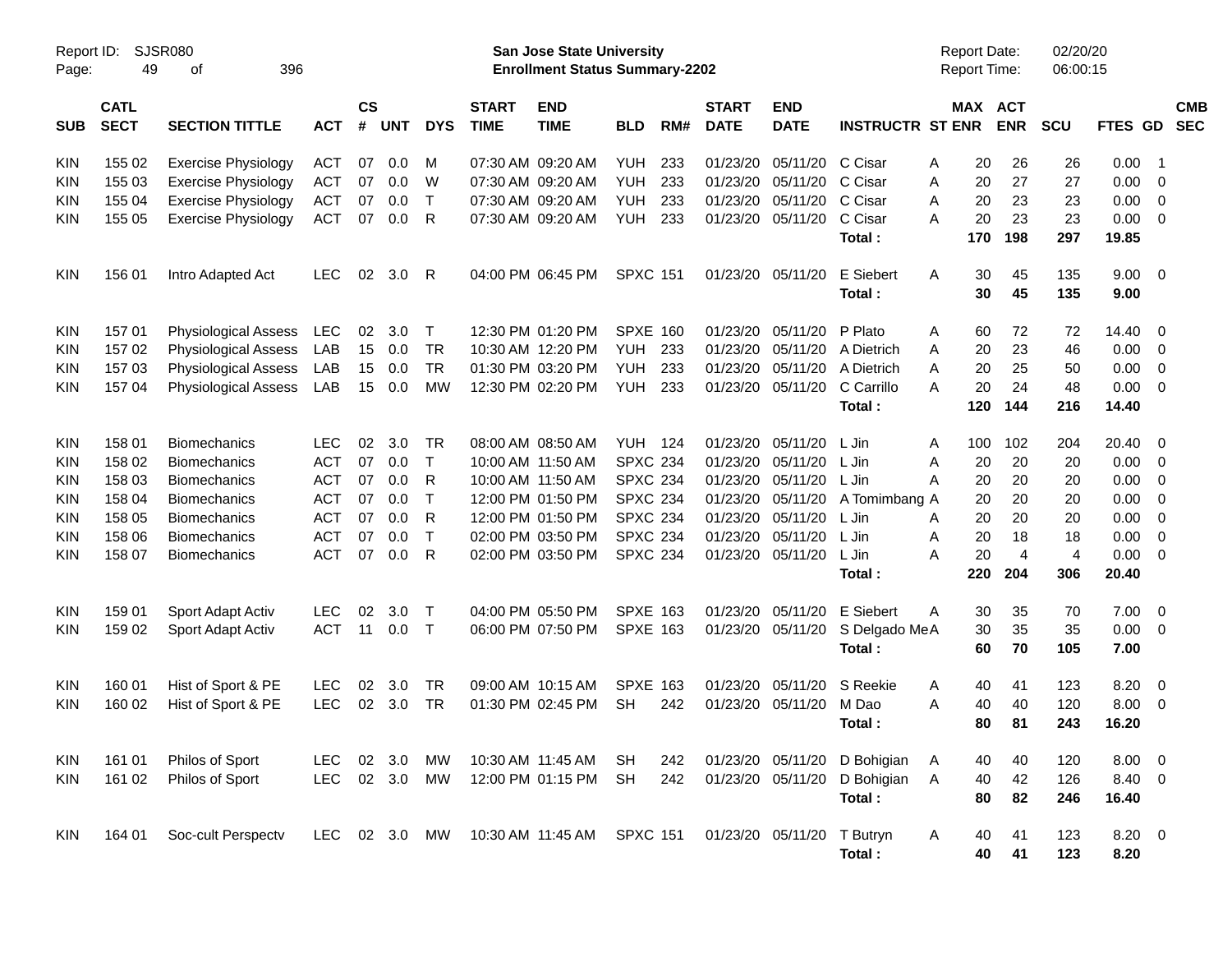| Report ID:<br>Page:      | 50                         | SJSR080<br>396<br>οf             |                          |                    |            |            |                             | <b>San Jose State University</b><br><b>Enrollment Status Summary-2202</b> |                 |     |                             |                           |                            | <b>Report Date:</b><br><b>Report Time:</b> |             |                   | 02/20/20<br>06:00:15 |               |                                                    |                          |
|--------------------------|----------------------------|----------------------------------|--------------------------|--------------------|------------|------------|-----------------------------|---------------------------------------------------------------------------|-----------------|-----|-----------------------------|---------------------------|----------------------------|--------------------------------------------|-------------|-------------------|----------------------|---------------|----------------------------------------------------|--------------------------|
| <b>SUB</b>               | <b>CATL</b><br><b>SECT</b> | <b>SECTION TITTLE</b>            | <b>ACT</b>               | $\mathsf{cs}$<br># | <b>UNT</b> | <b>DYS</b> | <b>START</b><br><b>TIME</b> | <b>END</b><br><b>TIME</b>                                                 | <b>BLD</b>      | RM# | <b>START</b><br><b>DATE</b> | <b>END</b><br><b>DATE</b> | <b>INSTRUCTR ST ENR</b>    |                                            | MAX ACT     | <b>ENR</b>        | <b>SCU</b>           | FTES GD       |                                                    | <b>CMB</b><br><b>SEC</b> |
| <b>KIN</b>               | 165 01                     | Motor Development                | <b>LEC</b>               | 02                 | 3.0        | MW         |                             | 10:30 AM 11:45 AM                                                         | <b>SPXE 163</b> |     | 01/23/20                    | 05/11/20 S Chang          |                            | Α                                          | 40          | 42                | 126                  | 8.40 0        |                                                    |                          |
| <b>KIN</b>               | 165 02                     | Motor Development                | LEC                      | 02                 | 3.0        | <b>MW</b>  |                             | 12:00 PM 01:15 PM                                                         | <b>SPXE 163</b> |     | 01/23/20                    | 05/11/20                  | S Chang                    | Α                                          | 40          | 42                | 126                  | 8.40          | - 0                                                |                          |
| <b>KIN</b>               | 165 03                     | <b>Motor Development</b>         | LEC                      | 02                 | 3.0        | TR         |                             | 07:30 AM 08:45 AM                                                         | <b>SPXE 163</b> |     | 01/23/20                    | 05/11/20                  | F Ghiasvand A<br>Total:    |                                            | 40<br>120   | 42<br>126         | 126<br>378           | 8.40<br>25.20 | $\overline{\phantom{0}}$                           |                          |
|                          |                            |                                  |                          |                    |            |            |                             |                                                                           |                 |     |                             |                           |                            |                                            |             |                   |                      |               |                                                    |                          |
| <b>KIN</b>               | 166 01                     | Motor Learning                   | <b>LEC</b>               | 02                 | 3.0        | TR         |                             | 09:00 AM 09:50 AM                                                         | SCI             | 164 |                             | 01/23/20 05/11/20         | E Wughalter A              |                                            | 90          | 102               | 204                  | 20.40 0       |                                                    |                          |
| <b>KIN</b>               | 166 02                     | Motor Learning                   | <b>ACT</b><br><b>ACT</b> |                    | 0.0        |            |                             |                                                                           |                 |     |                             |                           |                            | X                                          | $\mathbf 0$ | $\mathbf 0$       | $\mathbf 0$          | 0.00          | $\overline{\mathbf{0}}$                            |                          |
| <b>KIN</b><br><b>KIN</b> | 166 03<br>166 04           | Motor Learning                   | <b>ACT</b>               | 07                 | 0.0<br>0.0 | R          |                             | 10:00 AM 11:50 AM                                                         | <b>SPXE 172</b> |     |                             | 01/23/20 05/11/20         | E Wughalter                | A<br>х                                     | 20<br>0     | 28<br>$\mathbf 0$ | 28<br>0              | 0.00<br>0.00  | $\overline{\mathbf{0}}$<br>$\overline{\mathbf{0}}$ |                          |
| <b>KIN</b>               | 166 05                     | Motor Learning<br>Motor Learning | <b>ACT</b>               |                    | 0.0        |            |                             |                                                                           |                 |     |                             |                           |                            | X                                          | $\mathbf 0$ | $\mathbf 0$       | 0                    | 0.00          | $\overline{0}$                                     |                          |
| <b>KIN</b>               | 166 06                     | Motor Learning                   | <b>ACT</b>               | 07                 | 0.0        | R          |                             | 04:00 PM 05:50 PM                                                         | <b>SPXE 172</b> |     | 01/23/20                    | 05/11/20                  | K Thompson A               |                                            | 20          | 25                | 25                   | 0.00          | $\overline{0}$                                     |                          |
| <b>KIN</b>               | 166 07                     | Motor Learning                   | <b>ACT</b>               | 07                 | 0.0        | М          |                             | 01:30 PM 03:20 PM                                                         | <b>SPXE 172</b> |     | 01/23/20                    | 05/11/20                  | K Thompson A               |                                            | 20          | 26                | 26                   | 0.00          | $\overline{0}$                                     |                          |
| <b>KIN</b>               | 166 08                     | Motor Learning                   | <b>ACT</b>               | 07                 | 0.0        | W          |                             | 01:30 PM 03:20 PM                                                         | <b>SPXE 172</b> |     | 01/23/20                    | 05/11/20                  | K Thompson A               |                                            | 20          | 23                | 23                   | 0.00          | $\overline{\phantom{0}}$                           |                          |
|                          |                            |                                  |                          |                    |            |            |                             |                                                                           |                 |     |                             |                           | Total:                     |                                            | 170         | 204               | 306                  | 20.40         |                                                    |                          |
|                          |                            |                                  |                          |                    |            |            |                             |                                                                           |                 |     |                             |                           |                            |                                            |             |                   |                      |               |                                                    |                          |
| <b>KIN</b>               | 167 01                     | Sports Psychology                | <b>LEC</b>               | 02                 | 3.0        | MW         |                             | 09:00 AM 10:15 AM                                                         | <b>SPXE 163</b> |     | 01/23/20                    | 05/11/20                  | J Steidinger A             |                                            | 40          | 28                | 84                   | 5.65          |                                                    | 1 C                      |
| <b>PSYC</b>              | 16701                      | Sports Psychology                | LEC                      | 02                 | 3.0        | <b>MW</b>  |                             | 09:00 AM 10:15 AM                                                         | <b>SPXE 163</b> |     | 01/23/20                    | 05/11/20                  | J Steidinger               | A                                          | $\mathbf 0$ | 16                | 48                   | 3.20          |                                                    | 0 C                      |
| KIN.                     | 167 02                     | Sports Psychology                | <b>LEC</b>               | 02                 | 3.0        | MW         |                             | 10:30 AM 11:45 AM                                                         | <b>ENG</b>      | 401 | 01/23/20                    | 05/11/20                  | J Steidinger               | A                                          | 30          | 33                | 99                   | 6.70          |                                                    | 2 C                      |
| <b>PSYC</b>              | 16702                      | Sports Psychology                | LEC                      | 02                 | 3.0        | MW         |                             | 10:30 AM 11:45 AM                                                         | <b>ENG</b>      | 401 | 01/23/20                    | 05/11/20                  | J Steidinger               | A                                          | 0           | 9                 | 27                   | 1.80          |                                                    | 0 <sup>o</sup>           |
|                          |                            |                                  |                          |                    |            |            |                             |                                                                           |                 |     |                             |                           | Total:                     |                                            | 70          | 86                | 258                  | 17.35         |                                                    |                          |
| <b>KIN</b>               | 168 01                     | Psych of Coaching                | <b>LEC</b>               | 02                 | 3.0        | MW         |                             | 01:30 PM 02:45 PM                                                         | <b>SPXC 151</b> |     | 01/23/20                    | 05/11/20                  | T Butryn                   | Α                                          | 40          | 42                | 126                  | 8.50 2        |                                                    |                          |
|                          |                            |                                  |                          |                    |            |            |                             |                                                                           |                 |     |                             |                           | Total:                     |                                            | 40          | 42                | 126                  | 8.50          |                                                    |                          |
| <b>KIN</b>               | 169 01                     | Divrsty/Stress/Hlth              | SEM                      | 05                 | 3.0        | МW         |                             | 07:30 AM 08:45 AM                                                         | <b>YUH</b>      | 236 | 01/23/20                    | 05/11/20                  | M Crockett                 | Α                                          | 30          | 25                | 75                   | 5.00          |                                                    | $0\,$ C                  |
| HS                       | 169 01                     | Divrsty/Stress/Hlth              | <b>SEM</b>               | 05                 | 3.0        | MW         |                             | 07:30 AM 08:45 AM                                                         | <b>YUH</b>      | 236 | 01/23/20                    | 05/11/20                  | M Crockett                 | Α                                          | $\mathbf 0$ | 3                 | 9                    | 0.60          |                                                    | $0\,C$                   |
| <b>KIN</b>               | 169 02                     | Divrsty/Stress/Hlth              | <b>SEM</b>               | 05                 | 3.0        | MW         |                             | 10:30 AM 11:45 AM                                                         | <b>YUH</b>      | 236 | 01/23/20                    | 05/11/20                  | M Crockett                 | Α                                          | 30          | 25                | 75                   | 5.00          |                                                    | 0 C                      |
| HS                       | 169 02                     | Divrsty/Stress/Hlth              | <b>SEM</b>               | 05                 | 3.0        | <b>MW</b>  |                             | 10:30 AM 11:45 AM                                                         | <b>YUH</b>      | 236 | 01/23/20                    | 05/11/20                  | M Crockett                 | A                                          | $\mathbf 0$ | 6                 | 18                   | 1.20          |                                                    | 0 <sup>o</sup>           |
| <b>KIN</b>               | 169 03                     | Divrsty/Stress/Hlth              | <b>SEM</b>               | 05                 | 3.0        | MW         |                             | 12:00 PM 01:15 PM                                                         | <b>YUH</b>      | 236 | 01/23/20                    | 05/11/20                  | M Ruban                    | A                                          | 30          | 29                | 87                   | 5.80          |                                                    | 0 <sup>o</sup>           |
| HS                       | 169 03                     | Divrsty/Stress/Hlth              | SEM                      | 05                 | 3.0        | MW         |                             | 12:00 PM 01:15 PM                                                         | YUH             | 236 | 01/23/20                    | 05/11/20                  | M Ruban                    | A                                          | $\mathbf 0$ | $\overline{2}$    | 6                    | 0.40          |                                                    | 0 C                      |
| <b>KIN</b>               | 169 04                     | Divrsty/Stress/Hlth              | SEM                      | 05                 | 3.0        | MW         |                             | 01:30 PM 02:45 PM                                                         | <b>YUH</b>      | 236 | 01/23/20                    | 05/11/20                  | D Murphy                   | Α                                          | 30          | 25                | 75                   | 5.05          |                                                    | 1 C                      |
| HS                       | 169 04                     | Divrsty/Stress/Hlth              | SEM                      | 05                 | $3.0\,$    | MW         |                             | 01:30 PM 02:45 PM                                                         | <b>YUH</b>      | 236 |                             | 01/23/20 05/11/20         | D Murphy                   | Α                                          | 0           | 5                 | 15                   | 1.00          | $0\,C$                                             |                          |
| KIN                      | 169 05                     | Divrsty/Stress/Hlth              | SEM                      | 05                 | 3.0        | TR         |                             | 09:00 AM 10:15 AM                                                         | <b>YUH</b>      | 236 |                             | 01/23/20 05/11/20         | L Atkinson                 | Α                                          | 30          | 18                | 54                   | 3.60          |                                                    | $0\,C$                   |
| HS                       | 169 05                     | Divrsty/Stress/Hlth              | SEM                      | 05                 | 3.0        | TR         |                             | 09:00 AM 10:15 AM                                                         | <b>YUH</b>      | 236 |                             | 01/23/20 05/11/20         | L Atkinson                 | Α                                          | $\mathbf 0$ | 9                 | 27                   | 1.80          |                                                    | $0\,$ C                  |
| KIN                      | 169 06                     | Divrsty/Stress/Hlth              | SEM                      | 05                 | 3.0        | TR         |                             | 12:00 PM 01:15 PM                                                         | <b>YUH</b>      | 236 |                             | 01/23/20 05/11/20         | L Atkinson                 | Α                                          | 30          | 23                | 69                   | 4.65          |                                                    | 1 C                      |
| HS                       | 169 06                     | Divrsty/Stress/Hlth              | SEM                      | 05                 | 3.0        | <b>TR</b>  |                             | 12:00 PM 01:15 PM                                                         | <b>YUH</b>      | 236 | 01/23/20                    | 05/11/20                  | L Atkinson                 | Α                                          | 0           | 5                 | 15                   | 1.00          |                                                    | $0\,C$                   |
| KIN                      | 169 07                     | Divrsty/Stress/Hlth              | SEM                      | 05                 | 3.0        | <b>TR</b>  |                             | 01:30 PM 02:45 PM                                                         | <b>YUH</b>      | 236 | 01/23/20                    | 05/11/20                  | D Murphy                   | A                                          | 30          | 25                | 75                   | 5.00          |                                                    | $0\,C$                   |
| HS                       | 169 07                     | Divrsty/Stress/Hlth              | SEM                      | 05                 | 3.0 TR     |            |                             | 01:30 PM 02:45 PM                                                         | <b>YUH</b>      | 236 |                             | 01/23/20 05/11/20         | D Murphy                   | A                                          | 0           | 5                 | 15                   | 1.00          |                                                    | $0\,C$                   |
| <b>KIN</b>               | 16908                      | Divrsty/Stress/Hlth              | SEM 05 3.0 F             |                    |            |            |                             | 09:00 AM 11:45 AM                                                         | YUH             | 236 |                             |                           | 01/23/20 05/11/20 K Moreno | A                                          | 30          | 13                | 39                   | 2.65          | $1\,C$                                             |                          |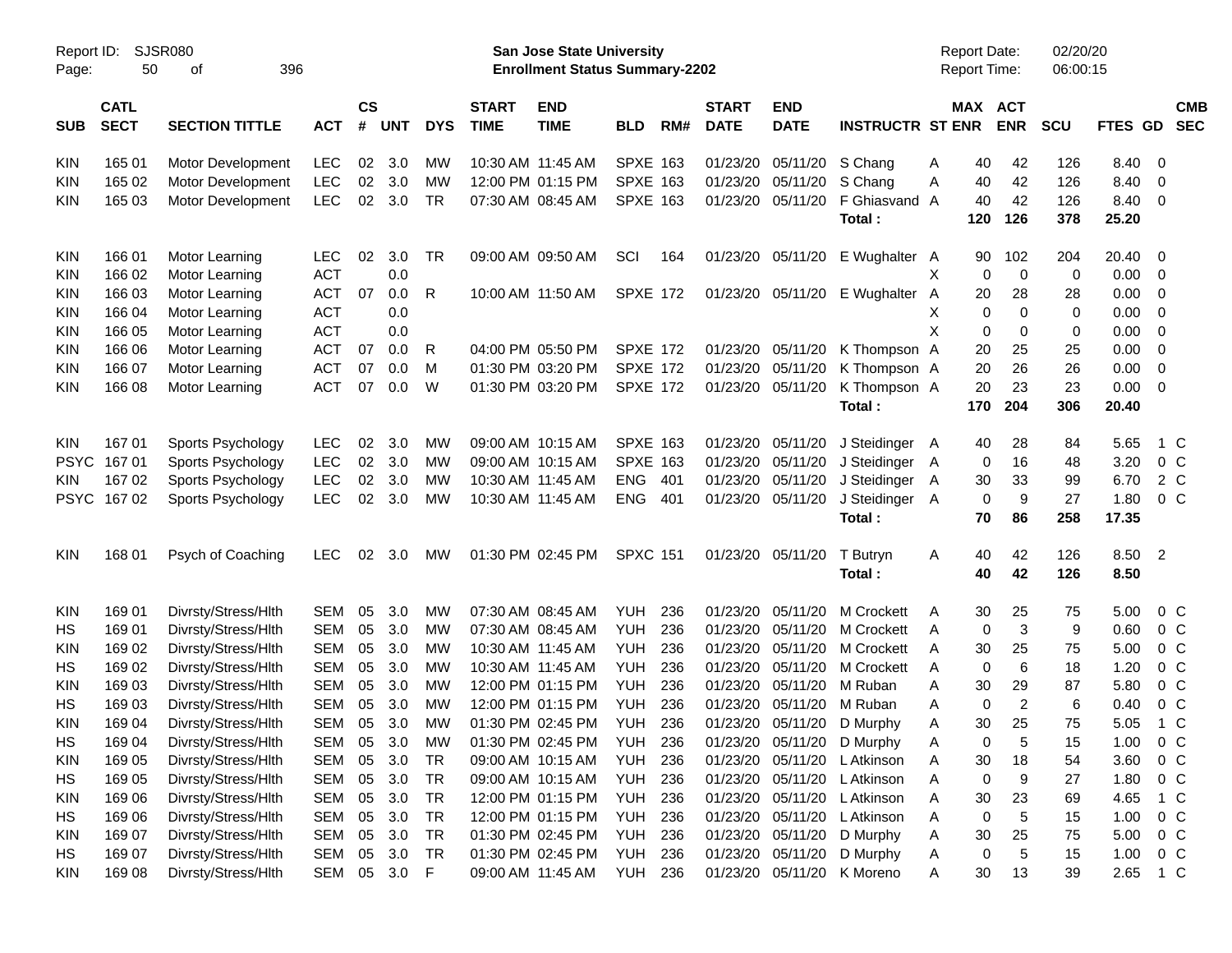|                     |                            |                                 |            |                    |            |            |                             |                                                                    | <b>Preliminary Census</b> |     |                             |                           |                         |                                            |                                     |                      |               |                          |            |
|---------------------|----------------------------|---------------------------------|------------|--------------------|------------|------------|-----------------------------|--------------------------------------------------------------------|---------------------------|-----|-----------------------------|---------------------------|-------------------------|--------------------------------------------|-------------------------------------|----------------------|---------------|--------------------------|------------|
| Report ID:<br>Page: | 51                         | <b>SJSR080</b><br>of<br>396     |            |                    |            |            |                             | San Jose State University<br><b>Enrollment Status Summary-2202</b> |                           |     |                             |                           |                         | <b>Report Date:</b><br><b>Report Time:</b> |                                     | 02/20/20<br>06:00:15 |               |                          |            |
| <b>SUB</b>          | <b>CATL</b><br><b>SECT</b> | <b>SECTION TITTLE</b>           | <b>ACT</b> | $\mathsf{cs}$<br># | <b>UNT</b> | <b>DYS</b> | <b>START</b><br><b>TIME</b> | <b>END</b><br><b>TIME</b>                                          | <b>BLD</b>                | RM# | <b>START</b><br><b>DATE</b> | <b>END</b><br><b>DATE</b> | <b>INSTRUCTR ST ENR</b> |                                            | MAX ACT<br><b>ENR</b>               | <b>SCU</b>           | FTES GD SEC   |                          | <b>CMB</b> |
| HS                  | 169 08                     | Divrsty/Stress/Hlth             | SEM        |                    | 05 3.0     | F          |                             | 09:00 AM 11:45 AM                                                  | YUH                       | 236 |                             | 01/23/20 05/11/20         | K Moreno                | Α                                          | 0<br>3                              | 9                    | $0.60 \t 0 C$ |                          |            |
|                     |                            |                                 |            |                    |            |            |                             |                                                                    |                           |     |                             |                           | Total:                  | 240                                        | 221                                 | 663                  | 44.35         |                          |            |
| <b>KIN</b>          |                            | 170B 01 Fld Exp Teach           | <b>SUP</b> | 36                 | 1.0        | TBA        |                             |                                                                    |                           |     | 01/23/20                    | 05/11/20                  | D Daum                  | Α                                          | 15<br>0                             | 0                    | $0.00 \t 0$   |                          |            |
| <b>KIN</b>          |                            | 170B 02 Fld Exp Teach           | <b>SUP</b> | 36                 | 1.0        | <b>TBA</b> |                             |                                                                    |                           |     |                             | 01/23/20 05/11/20         | D Daum                  | A                                          | 15<br>0                             | 0                    | $0.00 \t 0$   |                          |            |
|                     |                            |                                 |            |                    |            |            |                             |                                                                    |                           |     |                             |                           | Total:                  |                                            | 30<br>$\bf{0}$                      | 0                    | 0.00          |                          |            |
| <b>KIN</b>          |                            | 170C 01 Fieldwork-Adapted       | <b>SUP</b> | 36                 | 1.0        | TBA        |                             |                                                                    |                           |     | 01/23/20                    | 05/11/20                  | J Lee                   | Α                                          | 2<br>0                              | 0                    | $0.00 \t 0$   |                          |            |
| <b>KIN</b>          |                            | 170C 02 Fieldwork-Adapted       | <b>SUP</b> | 36                 | 2.0        | <b>TBA</b> |                             |                                                                    |                           |     | 01/23/20                    | 05/11/20                  | J Lee                   | Α                                          | 2<br>0                              | 0                    | $0.00 \t 0$   |                          |            |
| <b>KIN</b>          |                            | 170C 03 Fieldwork-Adapted       | <b>SUP</b> | 36                 | 3.0        | W          |                             | 09:30 AM 11:00 AM                                                  | <b>SPXE 172</b>           |     |                             | 01/23/20 05/11/20         | J Lee                   | A                                          | $\boldsymbol{2}$<br>14              | 42                   | $2.80 \t 0$   |                          |            |
|                     |                            |                                 |            |                    |            |            |                             |                                                                    |                           |     |                             |                           | Total:                  |                                            | 6<br>14                             | 42                   | 2.80          |                          |            |
| <b>KIN</b>          | 17201                      | Elem Sch Programs               | <b>LEC</b> | 02                 | 3.0        | TR         |                             | 02:00 PM 02:50 PM                                                  | <b>SPXE 172</b>           |     |                             | 01/23/20 05/11/20         | D Daum                  | Α                                          | 18<br>22                            | 36                   | $3.60 \ 0$    |                          |            |
| <b>KIN</b>          | 172 02                     | Elem Sch Programs               | <b>ACT</b> | 11                 | 0.0        | <b>TR</b>  |                             | 03:00 PM 03:50 PM                                                  | <b>SPXE 172</b>           |     |                             | 01/23/20 05/11/20         | D Daum                  | A                                          | 22<br>18                            | 18                   | $0.00 \t 0$   |                          |            |
|                     |                            |                                 |            |                    |            |            |                             |                                                                    |                           |     |                             |                           | Total:                  |                                            | 44<br>36                            | 54                   | 3.60          |                          |            |
| <b>KIN</b>          | 174 01                     | Assess Psychomotor LEC 02 3.0 R |            |                    |            |            |                             | 04:00 PM 06:45 PM                                                  | <b>SPXE 163</b>           |     |                             | 01/23/20 05/11/20         | J Lee                   | Α                                          | 33<br>30                            | 99                   | $6.60$ 0      |                          |            |
|                     |                            |                                 |            |                    |            |            |                             |                                                                    |                           |     |                             |                           | Total:                  |                                            | 30<br>33                            | 99                   | 6.60          |                          |            |
| <b>KIN</b>          | 175 01                     | Meas & Eval in Kines LEC        |            | 02                 | 3.0        | MW         |                             | 10:30 AM 11:20 AM                                                  | <b>SPXE 160</b>           |     |                             | 01/23/20 05/11/20         | F Ghiasvand A           |                                            | 60<br>71                            | 142                  | 14.20 0       |                          |            |
| KIN                 | 175 02                     | Meas & Eval in Kines            | ACT        |                    | 0.0        |            |                             |                                                                    |                           |     |                             |                           |                         | X                                          | $\mathbf 0$<br>$\mathbf 0$          | 0                    | $0.00 \t 0$   |                          |            |
| KIN                 | 175 03                     | Meas & Eval in Kines            | ACT        | 13                 | 0.0        | F          |                             | 12:00 PM 01:50 PM                                                  | CL.                       | 111 |                             | 01/23/20 05/11/20         | K Thompson A            |                                            | 28<br>20                            | 28                   | $0.00 \t 0$   |                          |            |
| KIN                 | 175 04                     | Meas & Eval in Kines            | ACT        | 13                 | 0.0        | F          |                             | 02:00 PM 03:50 PM                                                  | <b>CL</b>                 | 111 |                             | 01/23/20 05/11/20         | K Thompson A            |                                            | 20<br>24                            | 24                   | 0.00          | $\overline{\phantom{0}}$ |            |
| <b>KIN</b>          | 175 05                     | Meas & Eval in Kines ACT        |            |                    | 13 0.0     | -F         |                             | 04:00 PM 05:50 PM                                                  | CL                        | 111 |                             | 01/23/20 05/11/20         | F Ghiasvand A           |                                            | 20<br>19                            | 19                   | $0.00 \t 0$   |                          |            |
|                     |                            |                                 |            |                    |            |            |                             |                                                                    |                           |     |                             |                           | Total:                  | 120                                        | 142                                 | 213                  | 14.20         |                          |            |
| <b>KIN</b>          | 179 01                     | Dsgn/Asmt Movement LEC          |            |                    | 02 3.0 TR  |            |                             | 01:30 PM 02:45 PM                                                  | SPXE 163                  |     |                             | 01/23/20 05/11/20         | E Siebert               | Α                                          | 22<br>14                            | 42                   | $2.80 \t 0$   |                          |            |
|                     |                            |                                 |            |                    |            |            |                             |                                                                    |                           |     |                             |                           | Total:                  |                                            | 22<br>14                            | 42                   | 2.80          |                          |            |
| <b>KIN</b>          | 180 01                     | Independent Study               | SUP        |                    | 36 1.0     | TBA        |                             |                                                                    |                           |     |                             | 01/23/20 05/11/20         |                         | Α                                          | 2<br>0                              | 0                    | $0.00 \t 0$   |                          |            |
| KIN                 | 180 02                     | Independent Study               | <b>SUP</b> | 36                 | 2.0        | <b>TBA</b> |                             |                                                                    |                           |     |                             | 01/23/20 05/11/20         |                         | Α                                          | 2<br>0                              | 0                    | 0.00          | $\overline{\mathbf{0}}$  |            |
| KIN                 | 180 03                     | Independent Study               | <b>SUP</b> | 36                 | 3.0        | <b>TBA</b> |                             |                                                                    |                           |     |                             | 01/23/20 05/11/20         |                         | А                                          | 2<br>0                              | 0                    | 0.00          | $\overline{\phantom{0}}$ |            |
| KIN                 | 180 04                     | Independent Study               | <b>SUP</b> | 36                 | 4.0        | <b>TBA</b> |                             |                                                                    |                           |     |                             | 01/23/20 05/11/20         | K Han                   | Α                                          | $\overline{\mathbf{c}}$<br>3        | 12                   | 0.80          | $\overline{\phantom{0}}$ |            |
| KIN                 | 180 05                     | Independent Study               | <b>SUP</b> | 36                 | 1.0        | <b>TBA</b> |                             |                                                                    |                           |     |                             | 01/23/20 05/11/20         | K Han                   | Α                                          | $\overline{\mathbf{c}}$<br>$\Omega$ | 0                    | 0.00          | $\overline{\phantom{0}}$ |            |
| <b>KIN</b>          | 180 06                     | Independent Study               | <b>SUP</b> | 36                 | 1.0        | <b>TBA</b> |                             |                                                                    |                           |     |                             | 01/23/20 05/11/20         |                         | Α                                          | 2<br>0                              | 0                    | 0.00          | $\overline{\phantom{0}}$ |            |
| KIN                 | 180 07                     | Independent Study               | <b>SUP</b> | 36                 | 1.0        | <b>TBA</b> |                             |                                                                    |                           |     |                             | 01/23/20 05/11/20         |                         | А                                          | $\overline{\mathbf{c}}$<br>0        | 0                    | 0.00          | $\overline{\phantom{0}}$ |            |
| KIN                 | 180 08                     | Independent Study               | <b>SUP</b> | 36                 | 1.0        | <b>TBA</b> |                             |                                                                    |                           |     |                             | 01/23/20 05/11/20         |                         | А                                          | $\overline{\mathbf{c}}$<br>0        | 0                    | $0.00 \t 0$   |                          |            |
| KIN                 | 180 09                     | Independent Study               | <b>SUP</b> | 36                 | 1.0        | <b>TBA</b> |                             |                                                                    |                           |     |                             | 01/23/20 05/11/20         |                         | А                                          | $\overline{\mathbf{c}}$<br>0        | 0                    | $0.00 \t 0$   |                          |            |
| KIN                 | 180 10                     | Independent Study               | <b>SUP</b> |                    | 36 2.0     | <b>TBA</b> |                             |                                                                    |                           |     |                             | 01/23/20 05/11/20 K Han   |                         | Α                                          | $\overline{c}$<br>6                 | 12                   | $0.80 \t 0$   |                          |            |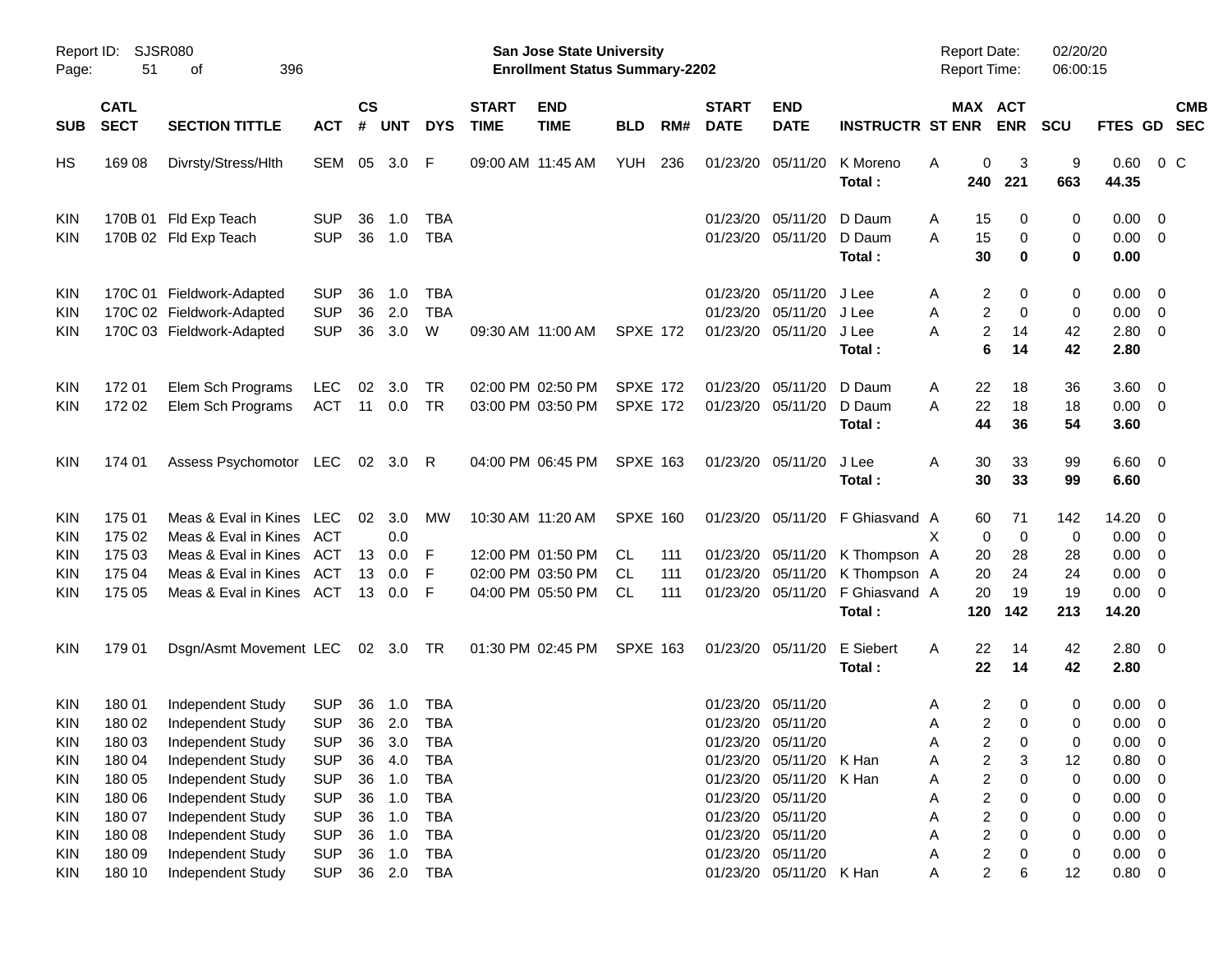|                     |                            |                                         |            |                 |            |            |                             |                                                                           | <b>Preliminary Census</b>        |     |                             |                           |                         |                                            |                         |                       |                      |              |                          |                          |
|---------------------|----------------------------|-----------------------------------------|------------|-----------------|------------|------------|-----------------------------|---------------------------------------------------------------------------|----------------------------------|-----|-----------------------------|---------------------------|-------------------------|--------------------------------------------|-------------------------|-----------------------|----------------------|--------------|--------------------------|--------------------------|
| Report ID:<br>Page: | 52                         | SJSR080<br>396<br>оf                    |            |                 |            |            |                             | <b>San Jose State University</b><br><b>Enrollment Status Summary-2202</b> |                                  |     |                             |                           |                         | <b>Report Date:</b><br><b>Report Time:</b> |                         |                       | 02/20/20<br>06:00:15 |              |                          |                          |
| <b>SUB</b>          | <b>CATL</b><br><b>SECT</b> | <b>SECTION TITTLE</b>                   | <b>ACT</b> | <b>CS</b><br>#  | <b>UNT</b> | <b>DYS</b> | <b>START</b><br><b>TIME</b> | <b>END</b><br><b>TIME</b>                                                 | <b>BLD</b>                       | RM# | <b>START</b><br><b>DATE</b> | <b>END</b><br><b>DATE</b> | <b>INSTRUCTR ST ENR</b> |                                            |                         | MAX ACT<br><b>ENR</b> | <b>SCU</b>           | FTES GD      |                          | <b>CMB</b><br><b>SEC</b> |
| KIN                 | 180 11                     | Independent Study                       | <b>SUP</b> | 36              | 2.0        | <b>TBA</b> |                             |                                                                           |                                  |     | 01/23/20                    | 05/11/20                  |                         | A                                          | 2                       | 0                     | 0                    | 0.00         | - 0                      |                          |
| KIN                 | 180 12                     | Independent Study                       | <b>SUP</b> | 36              | 2.0        | <b>TBA</b> |                             |                                                                           |                                  |     | 01/23/20                    | 05/11/20                  |                         | A                                          | 2                       | 0                     | 0                    | 0.00         | 0                        |                          |
| KIN                 | 180 13                     | Independent Study                       | <b>SUP</b> | 36              | 2.0        | <b>TBA</b> |                             |                                                                           |                                  |     | 01/23/20                    | 05/11/20                  |                         | A                                          | 2                       | 0                     | 0                    | 0.00         | 0                        |                          |
| KIN                 | 180 14                     | Independent Study                       | <b>SUP</b> | 36              | 3.0        | <b>TBA</b> |                             |                                                                           |                                  |     | 01/23/20                    | 05/11/20                  | K Han                   | A                                          | 2                       | 3                     | 9                    | 0.60         | 0                        |                          |
| KIN                 | 180 15                     | Independent Study                       | <b>SUP</b> | 36              | 3.0        | <b>TBA</b> |                             |                                                                           |                                  |     | 01/23/20                    | 05/11/20                  | C Cisar                 | A                                          | 2                       | $\mathbf 1$           | 3                    | 0.20         | - 0                      |                          |
| KIN                 | 180 16                     | Independent Study                       | <b>SUP</b> | 36              | 3.0        | <b>TBA</b> |                             |                                                                           |                                  |     | 01/23/20                    | 05/11/20                  | A Jensen                | A                                          | $\overline{\mathbf{c}}$ | $\overline{4}$        | 12                   | 0.80         | $\overline{0}$           |                          |
| KIN                 | 180 17                     | Independent Study                       | <b>SUP</b> | 36              | 3.0        | <b>TBA</b> |                             |                                                                           |                                  |     | 01/23/20                    | 05/11/20                  |                         | A                                          | 2                       | 0                     | $\mathbf 0$          | 0.00         | $\overline{0}$           |                          |
| KIN                 | 180 18                     | Independent Study                       | <b>SUP</b> | 36              | 3.0        | <b>TBA</b> |                             |                                                                           |                                  |     | 01/23/20                    | 05/11/20                  |                         | Α                                          | $\overline{c}$          | $\mathbf 0$           | 0                    | 0.00         | $\overline{0}$           |                          |
|                     |                            |                                         |            |                 |            |            |                             |                                                                           |                                  |     |                             |                           | Total:                  |                                            | 36                      | 17                    | 48                   | 3.20         |                          |                          |
|                     |                            |                                         |            |                 |            |            |                             |                                                                           |                                  |     |                             |                           |                         |                                            |                         |                       |                      |              |                          |                          |
| KIN                 | 18501                      | Senior Seminar                          | <b>SEM</b> | 05              | 1.0        | M          |                             | 12:30 PM 01:20 PM                                                         | <b>SPXC 153</b>                  |     | 01/23/20                    | 05/11/20                  | K Jeffery               | A                                          | 20                      | 24                    | 24                   | 1.60         | 0                        |                          |
| KIN                 | 185 02                     | Senior Seminar                          | <b>SEM</b> | 05              | 1.0        | W          |                             | 12:30 PM 01:20 PM                                                         | <b>SPXC 153</b>                  |     | 01/23/20                    | 05/11/20                  | K Jeffery               | A                                          | 20                      | 26                    | 26                   | 1.73         | 0                        |                          |
| KIN                 | 185 03                     | Senior Seminar                          | <b>SEM</b> | 05              | 1.0        | Τ          |                             | 01:30 PM 02:20 PM                                                         | <b>SPXC 153</b>                  |     | 01/23/20                    | 05/11/20                  | L Wilkin                | A                                          | 20                      | 22                    | 22                   | 1.47         | 0                        |                          |
| KIN                 | 185 04                     | Senior Seminar                          | <b>SEM</b> | 05              | 1.0        | R          |                             | 01:30 PM 02:20 PM                                                         | <b>SPXC 153</b>                  |     | 01/23/20                    | 05/11/20                  | L Wilkin                | A                                          | 20                      | 20                    | 20                   | 1.33         | 0                        |                          |
| KIN                 | 185 05                     | Senior Seminar                          | <b>SEM</b> | 05              | 1.0        | M          |                             | 08:30 AM 09:20 AM                                                         | <b>SPXC 153</b>                  |     | 01/23/20                    | 05/11/20                  | M Ruban                 | A                                          | 20                      | 20                    | 20                   | 1.33         | 0                        |                          |
| KIN                 | 185 06                     | Senior Seminar                          | <b>SEM</b> | 05              | 1.0        | W          |                             | 08:30 AM 09:20 AM                                                         | <b>SPXC 153</b>                  |     | 01/23/20                    | 05/11/20                  | A Dietrich              | A                                          | 20                      | 22                    | 22                   | 1.47         | - 0                      |                          |
|                     |                            |                                         |            |                 |            |            |                             |                                                                           |                                  |     |                             |                           | Total:                  |                                            | 120                     | 134                   | 134                  | 8.93         |                          |                          |
| KIN                 | 18701                      | Clin Ex Physiol                         | <b>LEC</b> | 02              | 3.0        | TR         |                             | 10:30 AM 11:45 AM                                                         | <b>SPXC 151</b>                  |     | 01/23/20                    | 05/11/20                  | A Jensen                | A                                          | 40                      | 39                    | 117                  | 7.80         | - 0                      |                          |
| KIN                 | 18702                      | Clin Ex Physiol                         | <b>LEC</b> | 02              | 3.0        | <b>TR</b>  |                             | 01:30 PM 02:45 PM                                                         | <b>SPXC 151</b>                  |     | 01/23/20                    | 05/11/20                  | A Jensen                | A                                          | 40                      | 42                    | 126                  | 8.45         | - 1                      |                          |
|                     |                            |                                         |            |                 |            |            |                             |                                                                           |                                  |     |                             |                           | Total:                  |                                            | 80                      | 81                    | 243                  | 16.25        |                          |                          |
|                     |                            |                                         |            |                 |            |            |                             |                                                                           |                                  |     |                             |                           | K Han                   |                                            |                         |                       |                      |              |                          |                          |
| KIN                 | 18801                      | Prev Care Ath Inj                       | LEC.       | 02 <sub>o</sub> | 2.0        | TR         |                             | 09:30 AM 10:20 AM                                                         | <b>YUH 128</b>                   |     | 01/23/20                    | 05/11/20                  | Total:                  | A                                          | 40<br>40                | 26<br>26              | 52<br>52             | 3.47<br>3.47 | $\overline{\phantom{0}}$ |                          |
|                     |                            |                                         |            |                 |            |            |                             |                                                                           |                                  |     |                             |                           |                         |                                            |                         |                       |                      |              |                          |                          |
| KIN                 | 18901                      | Care & Prev Lab                         | LAB        | 15              | 1.0        | Т          |                             | 01:30 PM 03:20 PM                                                         | YUH                              | 128 | 01/23/20                    | 05/11/20                  | K Han                   | A                                          | 20                      | 19                    | 19                   | 1.27         | - 0                      |                          |
| KIN                 | 18902                      | Care & Prev Lab                         | LAB        | 15              | 1.0        | R          |                             | 11:30 AM 01:20 PM                                                         | <b>YUH</b>                       | 128 | 01/23/20                    | 05/11/20                  |                         | A                                          | 20                      | $\mathbf 0$           | $\pmb{0}$            | 0.00         | $\overline{0}$           |                          |
|                     |                            |                                         |            |                 |            |            |                             |                                                                           |                                  |     |                             |                           | Total:                  |                                            | 40                      | 19                    | 19                   | 1.27         |                          |                          |
| KIN                 |                            | 191B 01 Adv Assess Upr Ext              | LEC        |                 | 02 3.0     | MW         |                             | 09:30 AM 10:20 AM                                                         | YUH 128                          |     |                             | 01/23/20 05/11/20 H Pai   |                         | A                                          | 40                      | 5                     | 10                   | 1.00         | $\overline{0}$           |                          |
| <b>KIN</b>          |                            | 191B 02 Adv Assess Upr Ext LAB 15 0.0 M |            |                 |            |            |                             | 10:30 AM 12:20 PM YUH 128 01/23/20 05/11/20 H Pai                         |                                  |     |                             |                           |                         | Α                                          | 20                      | 5                     | $\sqrt{5}$           | $0.00 \t 0$  |                          |                          |
| <b>KIN</b>          |                            | 191B 03 Adv Assess Upr Ext              | LAB        |                 | 15  0.0  W |            |                             | 10:30 AM 12:20 PM YUH 128                                                 |                                  |     | 01/23/20 05/11/20           |                           |                         | Α                                          | 20                      | 0                     | 0                    | $0.00 \t 0$  |                          |                          |
|                     |                            |                                         |            |                 |            |            |                             |                                                                           |                                  |     |                             |                           | Total:                  |                                            | 80                      | 10                    | 15                   | 1.00         |                          |                          |
|                     |                            |                                         |            |                 |            |            |                             |                                                                           |                                  |     |                             |                           |                         |                                            |                         |                       |                      |              |                          |                          |
| KIN                 | 195 01                     | Therapeutic Modaliti                    | LEC        |                 | 01 3.0     | TR         |                             | 10:30 AM 11:20 AM                                                         | YUH 128                          |     |                             | 01/23/20 05/11/20         | K Han                   | A                                          | 40                      | 6                     | 12                   | $1.20 \ 0$   |                          |                          |
| KIN                 | 195 02                     | Therapeutic Modaliti                    | <b>ACT</b> | 11              | 0.0        | $\top$     |                             | 11:30 AM 01:20 PM                                                         | <b>YUH 128</b><br><b>YUH 128</b> |     | 01/23/20 05/11/20           | 01/23/20 05/11/20         | K Han                   | Α                                          | 20                      | 6                     | 6                    | $0.00 \t 0$  |                          |                          |
| <b>KIN</b>          | 195 03                     | <b>Therapeutic Modaliti</b>             | ACT 11 0.0 |                 |            | R          |                             | 01:30 PM 03:20 PM                                                         |                                  |     |                             |                           |                         | Α                                          | 20                      | 0                     | 0                    | $0.00 \t 0$  |                          |                          |
|                     |                            |                                         |            |                 |            |            |                             |                                                                           |                                  |     |                             |                           | Total:                  |                                            | 80                      | 12                    | 18                   | 1.20         |                          |                          |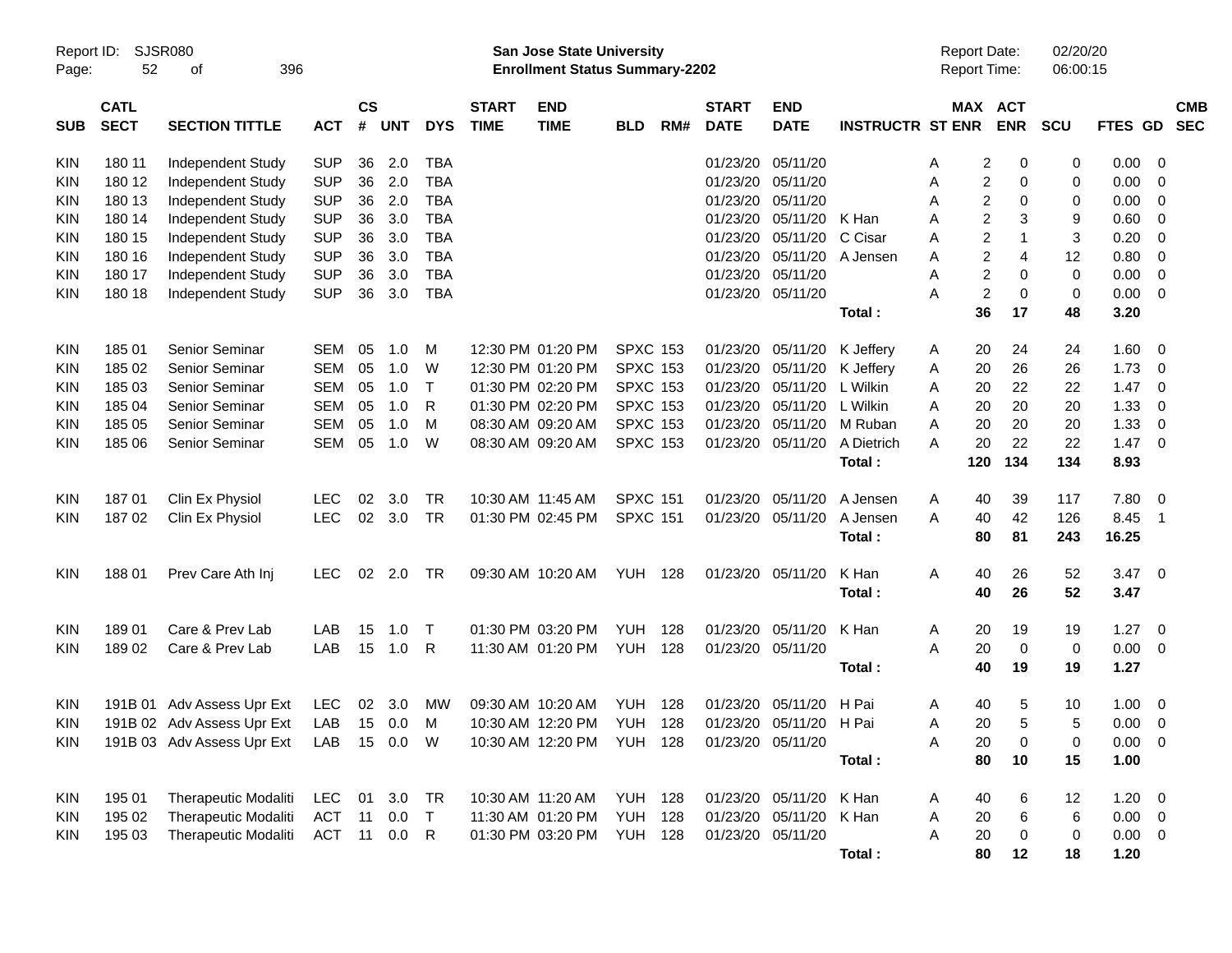|                                        |                                      |                                                                |                                                      |                      |                          |                                               |                             |                                                                    | <b>Preliminary Census</b> |     |                             |                                                                |                                                                                      |                                            |                                       |                        |                                                     |                                                      |            |
|----------------------------------------|--------------------------------------|----------------------------------------------------------------|------------------------------------------------------|----------------------|--------------------------|-----------------------------------------------|-----------------------------|--------------------------------------------------------------------|---------------------------|-----|-----------------------------|----------------------------------------------------------------|--------------------------------------------------------------------------------------|--------------------------------------------|---------------------------------------|------------------------|-----------------------------------------------------|------------------------------------------------------|------------|
| Page:                                  | Report ID: SJSR080<br>53             | of<br>396                                                      |                                                      |                      |                          |                                               |                             | San Jose State University<br><b>Enrollment Status Summary-2202</b> |                           |     |                             |                                                                |                                                                                      | <b>Report Date:</b><br><b>Report Time:</b> |                                       | 02/20/20<br>06:00:15   |                                                     |                                                      |            |
| <b>SUB</b>                             | <b>CATL</b><br><b>SECT</b>           | <b>SECTION TITTLE</b>                                          | <b>ACT</b>                                           | $\mathsf{cs}$<br>#   | <b>UNT</b>               | <b>DYS</b>                                    | <b>START</b><br><b>TIME</b> | <b>END</b><br><b>TIME</b>                                          | <b>BLD</b>                | RM# | <b>START</b><br><b>DATE</b> | <b>END</b><br><b>DATE</b>                                      | <b>INSTRUCTR ST ENR</b>                                                              |                                            | MAX ACT<br><b>ENR</b>                 | <b>SCU</b>             | FTES GD SEC                                         |                                                      | <b>CMB</b> |
| <b>KIN</b>                             |                                      | 197B 01 Practicum Ath Trn II                                   | <b>SUP</b>                                           | 36                   | 1.0                      | W                                             |                             | 07:30 AM 08:20 AM                                                  | <b>YUH 128</b>            |     |                             | 01/23/20 05/11/20                                              | H Pai<br>Total:                                                                      | 12<br>Α<br>12                              | 5<br>5                                | 5<br>5                 | 0.33 0<br>0.33                                      |                                                      |            |
| <b>KIN</b>                             |                                      | 197D 01 Practicum Ath Trn IV                                   | <b>SUP</b>                                           |                      | 36 1.0 R                 |                                               |                             | 07:30 AM 08:20 AM                                                  | <b>YUH 128</b>            |     |                             | 01/23/20 05/11/20                                              | K Han<br>Total:                                                                      | 12<br>Α<br>12                              | 13<br>13                              | 13<br>13               | $0.87$ 0<br>0.87                                    |                                                      |            |
| <b>KIN</b><br>KIN<br>KIN<br><b>KIN</b> | 198 01<br>198 02<br>198 03<br>198 04 | Internship<br>Internship<br>Internship<br>Internship           | <b>SUP</b><br><b>SUP</b><br><b>SUP</b><br><b>SUP</b> | 36<br>36<br>36<br>36 | 1.0<br>2.0<br>3.0<br>4.0 | TBA<br><b>TBA</b><br><b>TBA</b><br><b>TBA</b> |                             |                                                                    |                           |     | 01/23/20<br>01/23/20        | 05/11/20<br>05/11/20<br>01/23/20 05/11/20<br>01/23/20 05/11/20 | <b>B</b> Shifflett<br><b>B</b> Shifflett<br><b>B</b> Shifflett<br><b>B</b> Shifflett | 10<br>Α<br>Α<br>10<br>10<br>A<br>10<br>А   | 23<br>66<br>35<br>$\overline{4}$      | 23<br>132<br>105<br>16 | $1.53 \t 0$<br>8.80 0<br>$7.00 \t 0$<br>$1.07 \t 0$ |                                                      |            |
| <b>KIN</b>                             | 250 01                               | <b>Fund Quant Resrch</b>                                       | SEM 05 3.0                                           |                      |                          | M                                             |                             | 07:00 PM 09:45 PM                                                  | <b>SPXC 151</b>           |     |                             | 01/23/20 05/11/20                                              | Total:<br>S Chang                                                                    | 40<br>Α<br>22<br>22                        | 128<br>17<br>17                       | 276<br>51              | 18.40<br>4.25 17                                    |                                                      |            |
| <b>KIN</b>                             | 251 01                               | <b>Fund Qual Resrch</b>                                        | SEM 05 3.0                                           |                      |                          | W                                             |                             | 04:00 PM 06:45 PM                                                  | <b>SPXC 151</b>           |     |                             | 01/23/20 05/11/20                                              | Total:<br>J Chin<br>Total:                                                           | 22<br>Α<br>22                              | 20<br>20                              | 51<br>60<br>60         | 4.25<br>5.00 20<br>5.00                             |                                                      |            |
| <b>KIN</b>                             | 256 01                               | Environmental Ex Phy SEM 05 3.0 T                              |                                                      |                      |                          |                                               |                             | 04:00 PM 06:45 PM                                                  | <b>YUH 233</b>            |     |                             | 01/23/20 05/11/20                                              | C Cisar<br>Total:                                                                    | 15<br>Α<br>15                              | 22<br>22                              | 66<br>66               | 5.50 22<br>5.50                                     |                                                      |            |
| <b>KIN</b>                             | 259 01                               | Adv APA Internship                                             | <b>SUP</b>                                           |                      | 25 3.0                   | TBA                                           |                             |                                                                    |                           |     |                             | 01/23/20 05/11/20                                              | J Lee<br>Total:                                                                      | Α                                          | 2<br>0<br>$\mathbf 2$<br>0            | 0<br>0                 | $0.00 \t 0$<br>0.00                                 |                                                      |            |
| <b>KIN</b>                             | 266 01                               | Prin & Conc Mot Lrng SEM 05 3.0 M                              |                                                      |                      |                          |                                               |                             | 04:00 PM 06:45 PM                                                  | <b>SPXE 163</b>           |     |                             | 01/23/20 05/11/20                                              | E Wughalter A<br>Total:                                                              | 30<br>30                                   | 34<br>34                              | 102<br>102             | 8.50 34<br>8.50                                     |                                                      |            |
| <b>KIN</b><br><b>KIN</b><br>KIN        | 280 01<br>280 02<br>280 03           | Adv Fldwk Sprt Mgt<br>Adv Fldwk Sprt Mgt<br>Adv Fldwk Sprt Mgt | <b>SUP</b><br><b>SUP</b><br><b>SUP</b>               | 25<br>25             | 1.0<br>2.0<br>25 3.0     | TBA<br><b>TBA</b><br>TBA                      |                             |                                                                    |                           |     | 01/23/20<br>01/23/20        | 05/11/20<br>05/11/20                                           | <b>B</b> Shifflett<br><b>B</b> Shifflett<br>01/23/20 05/11/20 B Shifflett<br>Total:  | 2<br>Α<br>A<br>2<br>Α                      | 0<br>2<br>0<br>2<br>6<br>$\mathbf{2}$ | 0<br>0<br>6<br>6       | $0.00 \quad 0$<br>0.00<br>0.50<br>0.50              | $\overline{\phantom{0}}$<br>$\overline{\phantom{0}}$ |            |
| KIN                                    | 281 01                               | Legal Aspects Sprt                                             | SEM 05 3.0 M                                         |                      |                          |                                               |                             | 04:00 PM 06:45 PM SPXC 153                                         |                           |     |                             | 01/23/20 05/11/20                                              | C Armstrong A<br>Total:                                                              | 15<br>15                                   | 17<br>17                              | 51<br>51               | 4.25 17<br>4.25                                     |                                                      |            |
| KIN                                    | 284 01                               | Finance Aspt Sport                                             | SEM 05 3.0 W                                         |                      |                          |                                               |                             | 04:00 PM 06:45 PM                                                  | <b>SPXC 153</b>           |     |                             | 01/23/20 05/11/20                                              | A Medina<br>Total:                                                                   | 15<br>Α<br>15                              | 6<br>$\bf 6$                          | 18<br>18               | 1.50 6<br>1.50                                      |                                                      |            |
| KIN                                    | 285 01                               | Internship Kinesiolo                                           |                                                      |                      |                          | SUP 25 1.0 TBA                                |                             |                                                                    |                           |     |                             |                                                                | 01/23/20 05/11/20 B Shifflett                                                        | A                                          | $\overline{a}$<br>$\mathbf{1}$        | $\mathbf{1}$           | $0.08$ 1                                            |                                                      |            |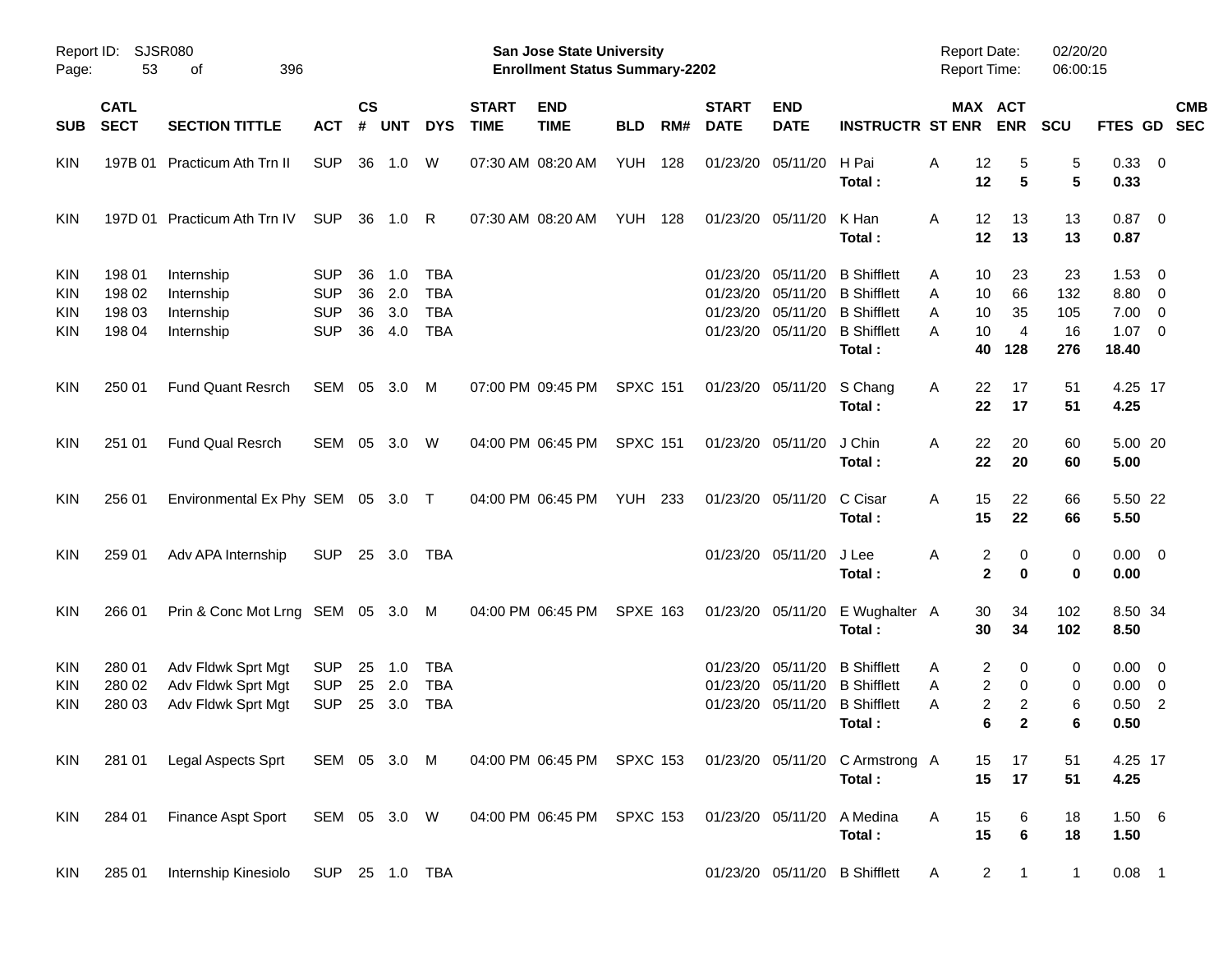|                     |                            |                          |            |                    |            |                |                                                                    |                           | <b>Preliminary Census</b> |     |                             |                             |                                     |         |                                         |                |              |                                |  |
|---------------------|----------------------------|--------------------------|------------|--------------------|------------|----------------|--------------------------------------------------------------------|---------------------------|---------------------------|-----|-----------------------------|-----------------------------|-------------------------------------|---------|-----------------------------------------|----------------|--------------|--------------------------------|--|
| Report ID:<br>Page: | SJSR080<br>54              | 396                      |            |                    |            |                | San Jose State University<br><b>Enrollment Status Summary-2202</b> |                           |                           |     |                             |                             | <b>Report Date:</b><br>Report Time: |         | 02/20/20<br>06:00:15                    |                |              |                                |  |
| <b>SUB</b>          | <b>CATL</b><br><b>SECT</b> | <b>SECTION TITTLE</b>    | <b>ACT</b> | $\mathsf{cs}$<br># | <b>UNT</b> | <b>DYS</b>     | <b>START</b><br><b>TIME</b>                                        | <b>END</b><br><b>TIME</b> | <b>BLD</b>                | RM# | <b>START</b><br><b>DATE</b> | <b>END</b><br><b>DATE</b>   | <b>INSTRUCTR ST ENR</b>             |         | MAX ACT<br><b>ENR</b>                   | <b>SCU</b>     | <b>FTES</b>  | <b>CMB</b><br><b>SEC</b><br>GD |  |
| <b>KIN</b>          | 285 02                     | Internship Kinesiolo     | <b>SUP</b> | 25                 | 2.0        | <b>TBA</b>     |                                                                    |                           |                           |     | 01/23/20                    | 05/11/20                    | <b>B</b> Shifflett                  | A       | $\overline{c}$<br>1                     | 2              | 0.17         | -1                             |  |
| KIN                 | 285 03                     | Internship Kinesiolo     | <b>SUP</b> | 25                 | 3.0        | <b>TBA</b>     |                                                                    |                           |                           |     | 01/23/20                    | 05/11/20                    | <b>B</b> Shifflett<br>Total:        | A       | $\sqrt{2}$<br>3<br>6<br>5               | 9<br>12        | 0.75<br>1.00 | 3                              |  |
| KIN                 | 286 01                     | Independent Study        | <b>SUP</b> | 25                 | 1.0        | <b>TBA</b>     |                                                                    |                           |                           |     | 01/23/20                    | 05/11/20                    |                                     | A       | $\overline{c}$<br>0                     | 0              | 0.00         | 0                              |  |
| KIN                 | 286 02                     | <b>Independent Study</b> | <b>SUP</b> | 25                 | 2.0        | <b>TBA</b>     |                                                                    |                           |                           |     | 01/23/20                    | 05/11/20                    |                                     | Α       | $\boldsymbol{2}$<br>0                   | 0              | 0.00         | 0                              |  |
| KIN                 | 286 03                     | Independent Study        | <b>SUP</b> | 25                 | 3.0        | <b>TBA</b>     |                                                                    |                           |                           |     | 01/23/20                    | 05/11/20                    |                                     | A       | $\overline{\mathbf{c}}$<br>0            | 0              | 0.00         | 0                              |  |
| KIN                 | 286 04                     | Independent Study        | <b>SUP</b> | 25                 | 1.0        | <b>TBA</b>     |                                                                    |                           |                           |     | 01/23/20                    | 05/11/20                    |                                     | Α       | $\boldsymbol{2}$<br>0                   | 0              | 0.00         | 0                              |  |
| KIN                 | 286 05                     | Independent Study        | <b>SUP</b> | 25                 | 1.0        | <b>TBA</b>     |                                                                    |                           |                           |     | 01/23/20                    | 05/11/20                    |                                     | A       | $\overline{c}$<br>0                     | 0              | 0.00         | 0                              |  |
| KIN                 | 286 06                     | Independent Study        | <b>SUP</b> | 25                 | 2.0        | <b>TBA</b>     |                                                                    |                           |                           |     | 01/23/20                    | 05/11/20                    | C Cisar                             | A       | $\sqrt{2}$<br>1                         | $\overline{c}$ | 0.17         | $\mathbf 1$                    |  |
| KIN                 | 286 07                     | Independent Study        | <b>SUP</b> | 25                 | 3.0        | <b>TBA</b>     |                                                                    |                           |                           |     | 01/23/20                    | 05/11/20                    | A Jensen                            | Α       | $\overline{c}$<br>3                     | 9              | 0.75         | 3                              |  |
| KIN                 | 286 08                     | Independent Study        | <b>SUP</b> | 25                 | 3.0        | <b>TBA</b>     |                                                                    |                           |                           |     | 01/23/20                    | 05/11/20                    | J Hannigan                          | A       | $\boldsymbol{2}$<br>$\overline{c}$      | $\,6$          | 0.50         | $\overline{2}$                 |  |
| KIN                 | 286 09                     | Independent Study        | <b>SUP</b> | 25                 | 3.0        | <b>TBA</b>     |                                                                    |                           |                           |     | 01/23/20                    | 05/11/20                    | C Cisar                             | A       | $\overline{c}$<br>1                     | 3              | 0.25         | $\overline{1}$                 |  |
| <b>KIN</b>          | 286 10                     | Independent Study        | <b>SUP</b> | 25                 | 3.0        | <b>TBA</b>     |                                                                    |                           |                           |     | 01/23/20                    | 05/11/20                    | M Tsuruike                          | Α       | $\overline{2}$<br>1                     | 3              | 0.25         | $\overline{1}$                 |  |
| <b>KIN</b>          | 286 11                     | Independent Study        | <b>SUP</b> | 25                 | 3.0        | <b>TBA</b>     |                                                                    |                           |                           |     | 01/23/20                    | 05/11/20                    | P Plato                             | A       | $\boldsymbol{2}$<br>1                   | 3              | 0.25         | $\overline{1}$                 |  |
|                     |                            |                          |            |                    |            |                |                                                                    |                           |                           |     |                             |                             | Total:                              | 22      | 9                                       | 26             | 2.17         |                                |  |
| KIN                 | 287 01                     | Adv Clin Exer Phys       | <b>LEC</b> |                    | 3.0        |                |                                                                    |                           |                           |     |                             |                             |                                     | X       | $\pmb{0}$<br>0                          | 0              | 0.00         | 0                              |  |
|                     |                            |                          |            |                    |            |                |                                                                    |                           |                           |     |                             |                             | Total:                              |         | $\bf{0}$<br>0                           | 0              | 0.00         |                                |  |
| KIN                 |                            | 293D 01 Fieldwork AT IV  | SEM        | 05                 | 2.0        | <b>TBA</b>     |                                                                    |                           |                           |     | 01/23/20                    | 05/11/20                    | H Pai                               | 15<br>A | 8                                       | 8              | 1.33         | 8                              |  |
| KIN                 |                            | 293D 02 Fieldwork AT IV  | <b>SUP</b> | 25                 | 0.0        | <b>TBA</b>     |                                                                    |                           |                           |     | 01/23/20                    | 05/11/20                    | H Pai                               | 15<br>A | 8                                       | 16             | 0.00         | 8                              |  |
|                     |                            |                          |            |                    |            |                |                                                                    |                           |                           |     |                             |                             | Total:                              | 30      | 16                                      | 24             | 1.33         |                                |  |
| <b>KIN</b>          | 298 01                     | Spec Studies P E         | <b>SUP</b> | 25                 | 3.0        | <b>TBA</b>     |                                                                    |                           |                           |     | 01/23/20                    | 05/11/20                    |                                     | A       | 0<br>1                                  | 0              | 0.00         | 0                              |  |
| KIN                 | 298 02                     | Spec Studies P E         | <b>SUP</b> | 25                 | 3.0        | <b>TBA</b>     |                                                                    |                           |                           |     | 01/23/20                    | 05/11/20                    | D Murphy                            | Α       | $\overline{1}$<br>1                     | 3              | 0.25         | $\overline{1}$                 |  |
| KIN                 | 298 03                     | Spec Studies P E         | <b>SUP</b> | 25                 | 3.0        | <b>TBA</b>     |                                                                    |                           |                           |     | 01/23/20                    | 05/11/20                    | E Wughalter A                       |         | 3<br>1                                  | 9              | 0.75         | 3                              |  |
| KIN                 | 298 04                     | Spec Studies P E         | <b>SUP</b> | 25                 | 3.0        | <b>TBA</b>     |                                                                    |                           |                           |     | 01/23/20                    | 05/11/20                    | C Cisar                             | Α       | 2<br>1                                  | $\,6$          | 0.50         | $\overline{2}$                 |  |
| <b>KIN</b>          | 298 05                     | Spec Studies P E         | <b>SUP</b> | 25                 | 3.0        | <b>TBA</b>     |                                                                    |                           |                           |     | 01/23/20                    | 05/11/20                    | C Armstrong A                       |         | $\mathbf{1}$<br>4                       | 12             | 1.00         | 4                              |  |
| <b>KIN</b>          | 298 06                     | Spec Studies P E         | <b>SUP</b> | 25                 | 3.0        | <b>TBA</b>     |                                                                    |                           |                           |     | 01/23/20                    | 05/11/20                    | J Hannigan                          | A       | 3<br>$\mathbf{1}$                       | 9              | 0.75         | 3                              |  |
| <b>KIN</b>          | 298 07                     | Spec Studies P E         | <b>SUP</b> | 25                 | 3.0        | TBA            |                                                                    |                           |                           |     |                             | 01/23/20 05/11/20 T Butryn  |                                     | Α       | $\overline{c}$<br>1                     | 6              | $0.50$ 2     |                                |  |
| <b>KIN</b>          | 298 08                     | Spec Studies P E         | <b>SUP</b> | 25                 | 3.0        | <b>TBA</b>     |                                                                    |                           |                           |     |                             |                             | 01/23/20 05/11/20 B Shifflett       | A       | 1                                       | 3              | 0.25         | $\overline{1}$                 |  |
| <b>KIN</b>          | 298 09                     | Spec Studies P E         | <b>SUP</b> |                    | 25 3.0     | <b>TBA</b>     |                                                                    |                           |                           |     |                             | 01/23/20 05/11/20           | K Han                               | A       | $\overline{\mathbf{c}}$<br>1            | 6              | 0.50         | $\overline{c}$                 |  |
| <b>KIN</b>          | 298 10                     | Spec Studies P E         | <b>SUP</b> |                    | 25 3.0     | <b>TBA</b>     |                                                                    |                           |                           |     |                             | 01/23/20 05/11/20 K Jeffery |                                     | A       | $\mathbf{1}$<br>1                       | 3              | 0.25         | $\overline{1}$                 |  |
| <b>KIN</b>          | 298 11                     | Spec Studies P E         | <b>SUP</b> |                    | 25 3.0     | <b>TBA</b>     |                                                                    |                           |                           |     |                             | 01/23/20 05/11/20           | P Plato                             | A       | $\overline{\mathbf{c}}$<br>$\mathbf{1}$ | 6              | 0.50         | $\overline{2}$                 |  |
| <b>KIN</b>          | 298 12                     | Spec Studies P E         | <b>SUP</b> |                    | 25 3.0     | TBA            |                                                                    |                           |                           |     |                             | 01/23/20 05/11/20           | J Chin                              | -1<br>Α | $\overline{c}$                          | 6              | $0.50$ 2     |                                |  |
|                     |                            |                          |            |                    |            |                |                                                                    |                           |                           |     |                             |                             | Total:                              | 12      | 23                                      | 69             | 5.75         |                                |  |
| KIN                 | 299 01                     | <b>Masters Thesis</b>    |            |                    |            | SUP 25 1.0 TBA |                                                                    |                           |                           |     | 01/23/20 05/11/20           |                             |                                     | A       | 0<br>$\mathbf{1}$                       | 0              | $0.00 \t 0$  |                                |  |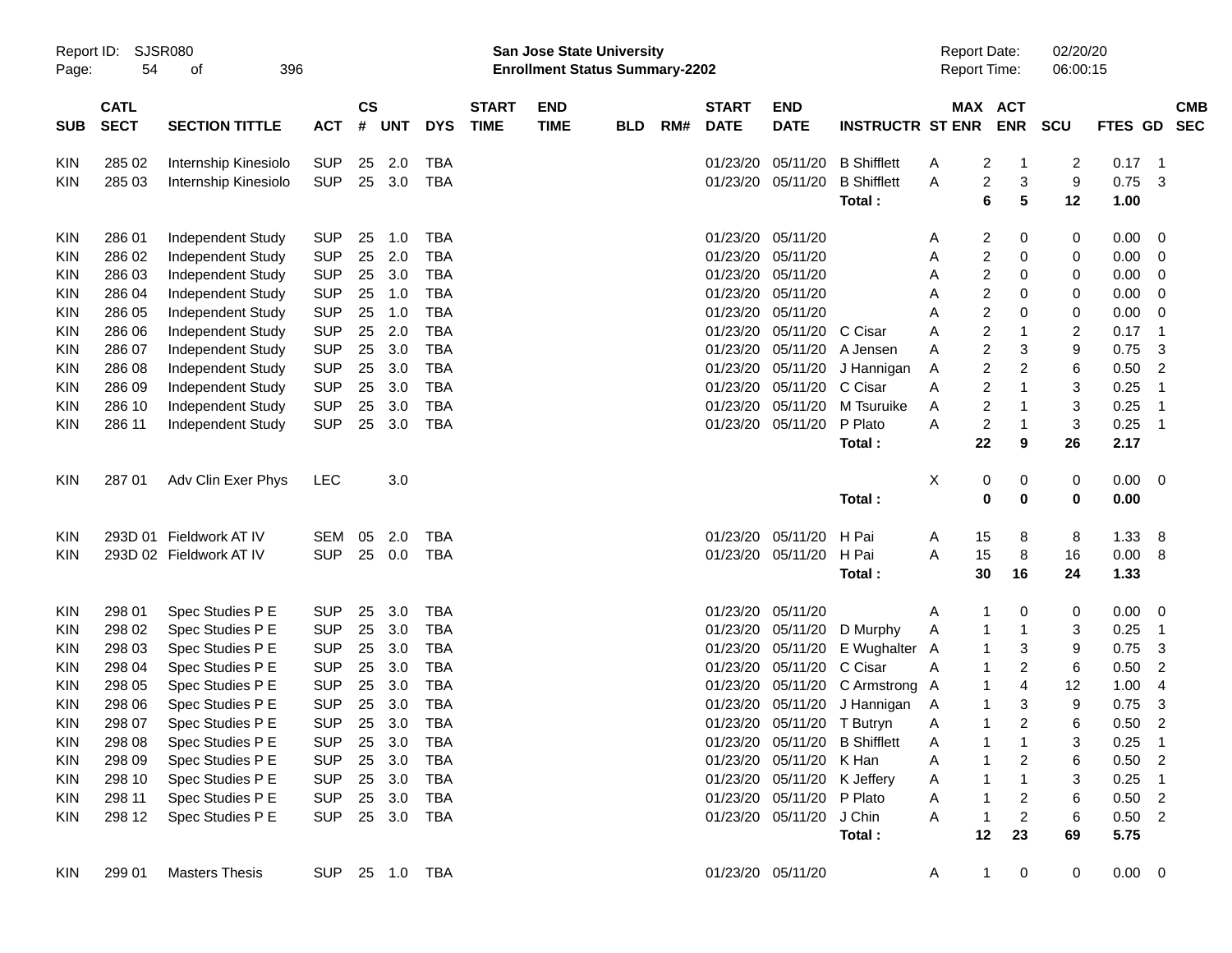| <b>Preliminary Census</b> |                                                                                                                              |                                                |                          |                |            |                   |                             |                           |            |     |                             |                           |                         |            |                                            |                            |                               |     |                          |
|---------------------------|------------------------------------------------------------------------------------------------------------------------------|------------------------------------------------|--------------------------|----------------|------------|-------------------|-----------------------------|---------------------------|------------|-----|-----------------------------|---------------------------|-------------------------|------------|--------------------------------------------|----------------------------|-------------------------------|-----|--------------------------|
| Page:                     | <b>SJSR080</b><br>Report ID:<br><b>San Jose State University</b><br>55<br>396<br><b>Enrollment Status Summary-2202</b><br>οf |                                                |                          |                |            |                   |                             |                           |            |     |                             |                           |                         |            | <b>Report Date:</b><br><b>Report Time:</b> | 02/20/20<br>06:00:15       |                               |     |                          |
| <b>SUB</b>                | <b>CATL</b><br><b>SECT</b>                                                                                                   | <b>SECTION TITTLE</b>                          | <b>ACT</b>               | <b>CS</b><br># | UNT        | <b>DYS</b>        | <b>START</b><br><b>TIME</b> | <b>END</b><br><b>TIME</b> | <b>BLD</b> | RM# | <b>START</b><br><b>DATE</b> | <b>END</b><br><b>DATE</b> | <b>INSTRUCTR ST ENR</b> | <b>MAX</b> | <b>ACT</b><br><b>ENR</b>                   | <b>SCU</b>                 | <b>FTES GD</b>                |     | <b>CMB</b><br><b>SEC</b> |
| <b>KIN</b>                | 299 02                                                                                                                       | <b>Masters Thesis</b>                          | <b>SUP</b>               | 25             | 2.0        | TBA               |                             |                           |            |     | 01/23/20                    | 05/11/20                  |                         | Α          | 0                                          | 0                          | $0.00 \quad 0$                |     |                          |
| KIN<br><b>KIN</b>         | 299 03<br>299 04                                                                                                             | <b>Masters Thesis</b><br><b>Masters Thesis</b> | <b>SUP</b><br><b>SUP</b> | 25<br>25       | 3.0<br>6.0 | TBA<br>TBA        |                             |                           |            |     | 01/23/20<br>01/23/20        | 05/11/20<br>05/11/20      |                         | A<br>A     | 0<br>0                                     | $\mathbf 0$<br>$\mathbf 0$ | $0.00 \t 0$<br>$0.00 \quad 0$ |     |                          |
| <b>KIN</b><br><b>KIN</b>  | 299 05<br>299 06                                                                                                             | <b>Masters Thesis</b><br><b>Masters Thesis</b> | <b>SUP</b><br><b>SUP</b> | 25<br>25       | 2.0<br>3.0 | TBA<br><b>TBA</b> |                             |                           |            |     | 01/23/20<br>01/23/20        | 05/11/20<br>05/11/20      | T Butryn                | A<br>A     | $\Omega$                                   | 0<br>3                     | $0.00 \quad 0$<br>0.25        | - 1 |                          |
| <b>KIN</b>                | 299 07                                                                                                                       | <b>Masters Thesis</b>                          | <b>SUP</b>               | 25             | 3.0        | <b>TBA</b>        |                             |                           |            |     | 01/23/20                    | 05/11/20                  | T Semerjian             | A          |                                            | 3                          | 0.25                          |     |                          |
| <b>KIN</b>                | 299 08                                                                                                                       | <b>Masters Thesis</b>                          | <b>SUP</b>               | 25             | 6.0        | TBA               |                             |                           |            |     | 01/23/20                    | 05/11/20                  | Total :                 | A          | 0<br>$\mathbf{2}$<br>8                     | $\mathbf 0$<br>6           | $0.00 \quad 0$<br>0.50        |     |                          |
|                           | KNED 184Y 01                                                                                                                 | Stdt Tchg II                                   | <b>SUP</b>               | 25             | 4.0        | TBA               |                             |                           |            |     | 01/23/20                    | 05/11/20                  | D Daum<br>Total:        | A          | 10<br>9<br>10<br>9                         | 36<br>36                   | $2.40 \quad 0$<br>2.40        |     |                          |
|                           | KNED 184Z 01<br>KNED 184Z 02                                                                                                 | Stdt Tchg III<br>Stdt Tchg III                 | <b>SUP</b><br><b>SUP</b> | 25<br>25       | 4.0<br>5.0 | TBA<br>TBA        |                             |                           |            |     | 01/23/20<br>01/23/20        | 05/11/20<br>05/11/20      | D Daum<br>D Daum        | A<br>A     | 10<br>5<br>10<br>$\Omega$                  | 20<br>$\mathbf 0$          | $1.33 \t 0$<br>$0.00 \t 0$    |     |                          |
|                           |                                                                                                                              |                                                |                          |                |            |                   |                             |                           |            |     |                             |                           | Total:                  |            | 20<br>5                                    | 20                         | 1.33                          |     |                          |

**Department : Kinesiology** 

| Department Total:         |     |     | 8131 8041 12569 | 846.63 |
|---------------------------|-----|-----|-----------------|--------|
| <b>Lower Division:</b>    |     |     | 4889 4847 5530  | 368.90 |
| <b>Upper Division:</b>    |     |     | 3037 3021 6548  | 437.48 |
| <b>Graduate Division:</b> | 205 | 173 | 491             | 40.25  |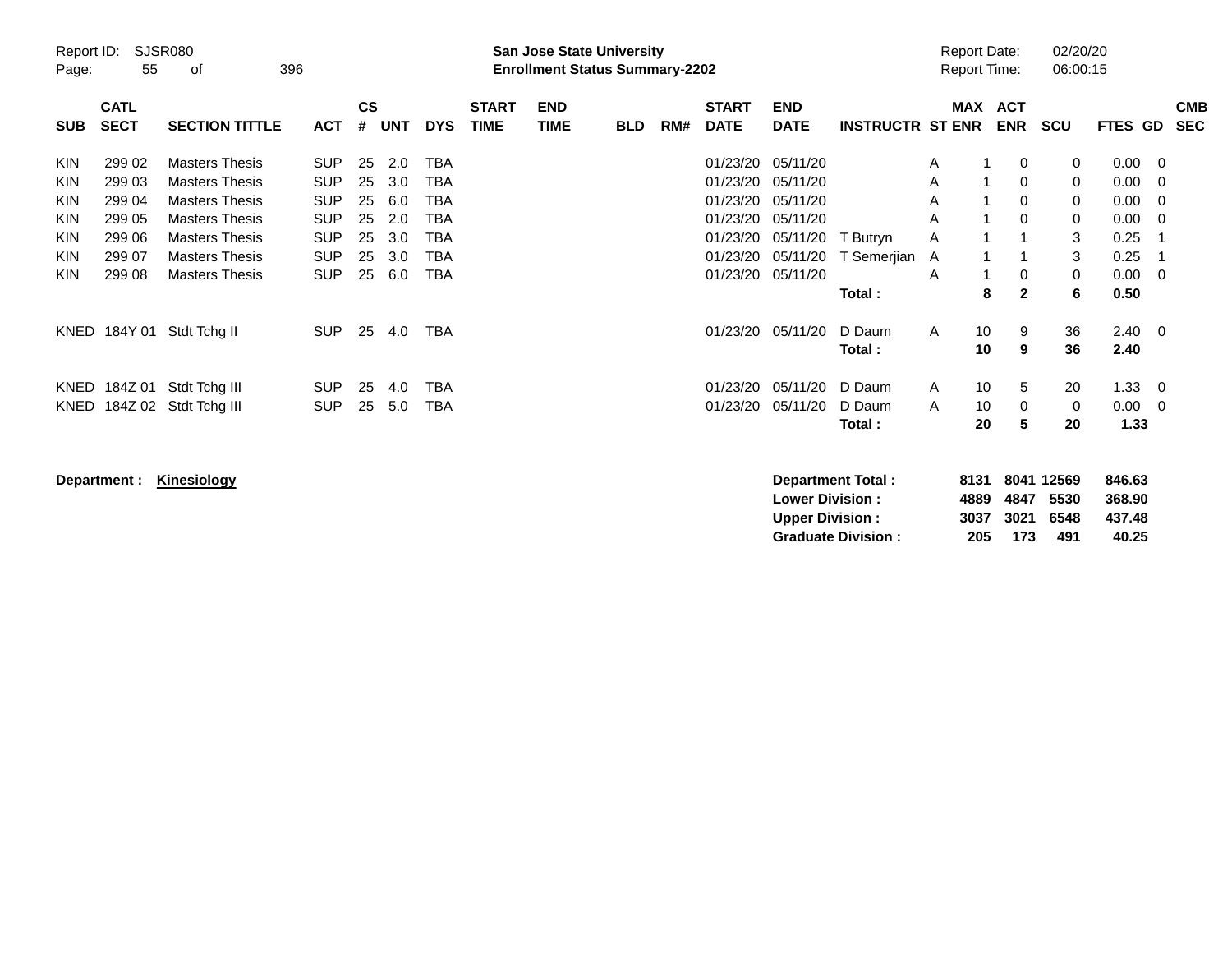|                |                            |                                         |               |               |        |            |                             | <b>Preliminary Census</b>             |                |     |                             |                               |                                                           |   |                     |                       |            |                     |                          |                          |
|----------------|----------------------------|-----------------------------------------|---------------|---------------|--------|------------|-----------------------------|---------------------------------------|----------------|-----|-----------------------------|-------------------------------|-----------------------------------------------------------|---|---------------------|-----------------------|------------|---------------------|--------------------------|--------------------------|
| Report ID:     | <b>SJSR080</b>             |                                         |               |               |        |            |                             | <b>San Jose State University</b>      |                |     |                             |                               |                                                           |   | <b>Report Date:</b> |                       | 02/20/20   |                     |                          |                          |
| Page:          | 56                         | 396<br>оf                               |               |               |        |            |                             | <b>Enrollment Status Summary-2202</b> |                |     |                             |                               |                                                           |   | Report Time:        |                       | 06:00:15   |                     |                          |                          |
| <b>SUB</b>     | <b>CATL</b><br><b>SECT</b> | <b>SECTION TITTLE</b>                   | <b>ACT</b>    | $\mathsf{cs}$ | # UNT  | <b>DYS</b> | <b>START</b><br><b>TIME</b> | <b>END</b><br><b>TIME</b>             | BLD            | RM# | <b>START</b><br><b>DATE</b> | <b>END</b><br><b>DATE</b>     | <b>INSTRUCTR ST ENR</b>                                   |   |                     | MAX ACT<br><b>ENR</b> | <b>SCU</b> | <b>FTES GD</b>      |                          | <b>CMB</b><br><b>SEC</b> |
| <b>College</b> |                            | <b>Health &amp; Human Sciences</b>      |               |               |        |            |                             |                                       |                |     |                             |                               |                                                           |   |                     |                       |            |                     |                          |                          |
|                | Department :               | <b>Recreation &amp; Leisure Studies</b> |               |               |        |            |                             |                                       |                |     |                             |                               |                                                           |   |                     |                       |            |                     |                          |                          |
|                | RECL 10 01                 | <b>Creat Meaning Life</b>               | <b>LEC</b>    |               | 02 3.0 | MW         |                             | 10:30 AM 11:45 AM                     | <b>YUH</b>     | 243 |                             | 01/23/20 05/11/20             | P Tonev                                                   | Α | 35                  | 34                    | 102        | $6.80$ 0            |                          |                          |
|                | RECL 10 02                 | <b>Creat Meaning Life</b>               | <b>LEC</b>    | $02\,$        | 3.0    | TR         |                             | 10:30 AM 11:45 AM                     | <b>YUH</b>     | 243 |                             | 01/23/20 05/11/20             | P Toney                                                   | Α | 35                  | 29                    | 87         | 5.80                | $\overline{\phantom{0}}$ |                          |
|                | RECL 10 03                 | <b>Creat Meaning Life</b>               | <b>LEC</b>    | 02            | 3.0    | <b>TR</b>  |                             | 01:30 PM 02:45 PM                     | <b>HB</b>      | 407 |                             | 01/23/20 05/11/20             | P Toney                                                   | A | 35                  | 26                    | 78         | 5.20                | $\overline{\phantom{0}}$ |                          |
|                | RECL 1081                  | <b>Creat Meaning Life</b>               | <b>LEC</b>    | 02            | 3.0    | TBA        |                             |                                       |                |     |                             | 01/23/20 05/11/20             | M Duphily                                                 | A | 35                  | 34                    | 102        | 6.80                | $\overline{\phantom{0}}$ |                          |
|                | RECL 1082                  | <b>Creat Meaning Life</b>               | <b>LEC</b>    | 02            | 3.0    | <b>TBA</b> |                             |                                       |                |     |                             | 01/23/20 05/11/20             | M Duphily                                                 | A | 35                  | 32                    | 96         | 6.40                | $\overline{\phantom{0}}$ |                          |
|                | RECL 1083                  | <b>Creat Meaning Life</b>               | <b>LEC</b>    | 02            | 3.0    | <b>TBA</b> |                             |                                       |                |     |                             | 01/23/20 05/11/20             | W Spain                                                   | Α | 35                  | 35                    | 105        | $7.00 \t 0$         |                          |                          |
|                |                            |                                         |               |               |        |            |                             |                                       |                |     |                             |                               | Total:                                                    |   | 210                 | 190                   | 570        | 38.00               |                          |                          |
|                | RECL 90 01                 | <b>Rec Parks Tourism</b>                | <b>LEC</b>    |               | 02 3.0 | TR.        |                             | 09:00 AM 10:15 AM                     | <b>YUH 243</b> |     |                             | 01/23/20 05/11/20             | P Toney<br>Total:                                         | Α | 30<br>30            | 25<br>25              | 75<br>75   | $5.00 \t 0$<br>5.00 |                          |                          |
|                | RECL 94 01                 | <b>Outdoor Rec</b>                      | <b>LEC</b>    |               | 02 3.0 | M          |                             | 03:00 PM 05:45 PM                     | <b>SH</b>      | 242 |                             | 01/23/20 05/11/20             | A Bielecki                                                | A | 25                  | 16                    | 48         | $3.20 \ 0$          |                          |                          |
|                |                            |                                         |               |               |        |            |                             |                                       |                |     |                             |                               | Total:                                                    |   | 25                  | 16                    | 48         | 3.20                |                          |                          |
|                |                            | RECL 100W 01 Writing Workshop           | <b>SEM</b>    |               | 3.0    |            |                             |                                       |                |     |                             |                               |                                                           | Χ | 0                   | 0                     | 0          | $0.00 \t 0$         |                          |                          |
|                |                            | RECL 100W 80 Writing Workshop           | SEM           | 04            | 3.0    | TBA        |                             |                                       |                |     |                             | 01/23/20 05/11/20             | M Duphily                                                 | A | 25                  | 20                    | 60         | $4.00 \ 0$          |                          |                          |
|                |                            |                                         |               |               |        |            |                             |                                       |                |     |                             |                               | Total:                                                    |   | 25                  | 20                    | 60         | 4.00                |                          |                          |
|                | RECL 110 01                | Leisure, Life                           | <b>LEC</b>    | 02            | 3.0    | MW         |                             | 09:00 AM 10:15 AM                     | <b>YUH 243</b> |     |                             | 01/23/20 05/11/20             | <b>B</b> Grosvenor A                                      |   | 35                  | 30                    | 90         | $6.00 \quad 0$      |                          |                          |
|                |                            |                                         |               |               |        |            |                             |                                       |                |     |                             |                               | Total:                                                    |   | 35                  | 30                    | 90         | 6.00                |                          |                          |
|                | RECL 111 01                | Leis Cult & Ident                       | <b>LEC</b>    | 02            | 3.0    | MW         |                             | 09:00 AM 10:15 AM                     | <b>SH</b>      | 346 |                             | 01/23/20 05/11/20             | P Toney                                                   | Α | 35                  | 33                    | 99         | $6.60$ 0            |                          |                          |
|                |                            |                                         |               |               |        |            |                             |                                       |                |     |                             |                               | Total:                                                    |   | 35                  | 33                    | 99         | 6.60                |                          |                          |
|                | RECL 112 01                | Intro to RT                             | LEC           | 02            | 3.0    | TR         |                             | 07:30 AM 08:45 AM                     | YUH            | 243 |                             | 01/23/20 05/11/20             | <b>B</b> Grosvenor A                                      |   | 25                  | 27                    | 81         | $5.40 \ 0$          |                          |                          |
|                | RECL 112 02                | Intro to RT                             | <b>LEC</b>    | 02            | 3.0    | <b>TR</b>  |                             | 01:30 PM 02:45 PM                     | YUH            | 243 |                             | 01/23/20 05/11/20             | <b>B</b> Grosvenor A                                      |   | 25                  | 25                    | 75         | $5.00 \t 0$         |                          |                          |
|                |                            |                                         |               |               |        |            |                             |                                       |                |     |                             |                               | Total:                                                    |   | 50                  | 52                    | 156        | 10.40               |                          |                          |
|                |                            | RECL 132 01 Rec Program Plan            | LEC 01 3.0 M  |               |        |            |                             |                                       |                |     |                             |                               | 12:00 PM 02:45 PM YUH 243 01/23/20 05/11/20 B Grosvenor A |   | 35                  | 20                    | 60         | $4.00 \t 0$         |                          |                          |
|                |                            |                                         |               |               |        |            |                             |                                       |                |     |                             |                               | Total:                                                    |   | 35                  | 20                    | 60         | 4.00                |                          |                          |
|                | RECL 135 01                | Rec Areas & Facilit                     | LEC 01 3.0 F  |               |        |            |                             | 09:00 AM 11:45 AM MH                  |                |     |                             | 322 01/23/20 05/11/20 W Spain |                                                           | A | 30                  | 25                    | 75         | $5.00 \t 0$         |                          |                          |
|                |                            |                                         |               |               |        |            |                             |                                       |                |     |                             |                               | Total:                                                    |   | 30                  | 25                    | 75         | 5.00                |                          |                          |
|                | RECL 136 01                | Rec & Park Admin                        | LEC 01 3.0 TR |               |        |            |                             | 09:00 AM 10:15 AM SH 346              |                |     |                             | 01/23/20 05/11/20             | B Grosvenor A                                             |   | 30                  | 22                    | 66         | 4.40 0              |                          |                          |
|                |                            |                                         |               |               |        |            |                             |                                       |                |     |                             |                               | Total:                                                    |   | 30                  | 22                    | 66         | 4.40                |                          |                          |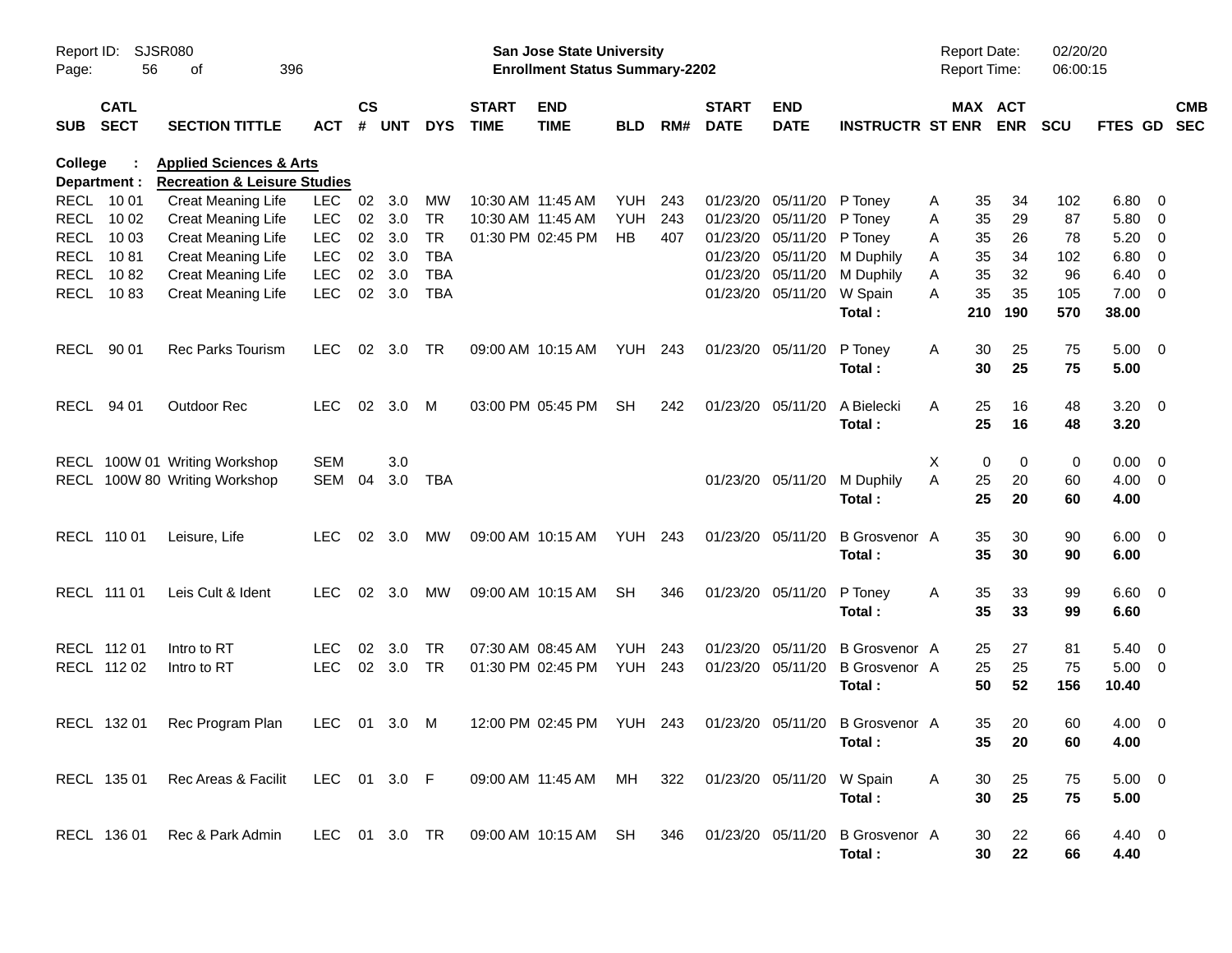|            |                            |                                                                    |                                  |                    |            |            |                             | <b>Preliminary Census</b>                                          |                 |     |                             |                                                      |                         |                                            |                              |                      |                                  |                           |
|------------|----------------------------|--------------------------------------------------------------------|----------------------------------|--------------------|------------|------------|-----------------------------|--------------------------------------------------------------------|-----------------|-----|-----------------------------|------------------------------------------------------|-------------------------|--------------------------------------------|------------------------------|----------------------|----------------------------------|---------------------------|
| Page:      | Report ID: SJSR080<br>57   | 396<br>of                                                          |                                  |                    |            |            |                             | San Jose State University<br><b>Enrollment Status Summary-2202</b> |                 |     |                             |                                                      |                         | <b>Report Date:</b><br><b>Report Time:</b> |                              | 02/20/20<br>06:00:15 |                                  |                           |
| <b>SUB</b> | <b>CATL</b><br><b>SECT</b> | <b>SECTION TITTLE</b>                                              | <b>ACT</b>                       | $\mathsf{cs}$<br># | <b>UNT</b> | <b>DYS</b> | <b>START</b><br><b>TIME</b> | <b>END</b><br><b>TIME</b>                                          | <b>BLD</b>      | RM# | <b>START</b><br><b>DATE</b> | <b>END</b><br><b>DATE</b>                            | <b>INSTRUCTR ST ENR</b> |                                            | <b>MAX ACT</b><br><b>ENR</b> | <b>SCU</b>           |                                  | <b>CMB</b><br>FTES GD SEC |
|            |                            | RECL 140A 80 Aquatic Therapy                                       | LAB                              |                    |            |            |                             |                                                                    |                 |     |                             | 01/23/20 05/11/20                                    | S Padilla<br>Total:     | 20<br>A<br>20                              | 22<br>22                     | 22<br>22             | $1.47 \quad 0$<br>1.47           |                           |
|            |                            | RECL 140B 80 Beh Interventions                                     | LAB.                             |                    | 15 1.0 TBA |            |                             |                                                                    |                 |     |                             | 01/23/20 05/11/20                                    | J Lam<br>Total:         | Α<br>20<br>20                              | 22<br>22                     | 22<br>22             | $1.47 \quad 0$<br>1.47           |                           |
|            |                            | RECL 140C 80 Adventure Therapy                                     | LAB                              |                    | 15 1.0 TBA |            |                             |                                                                    |                 |     |                             | 01/23/20 05/11/20                                    | T Williams<br>Total:    | A<br>20<br>20                              | 22<br>22                     | 22<br>22             | $1.47 \quad 0$<br>1.47           |                           |
|            | RECL 143 01                | <b>Festivals &amp; Events</b>                                      | <b>LEC</b>                       |                    | 01 3.0 T   |            |                             | 03:00 PM 05:45 PM                                                  | <b>SPXC 152</b> |     |                             | 01/23/20 05/11/20                                    | A Eilts<br>Total:       | 25<br>Α<br>25                              | 13<br>13                     | 39<br>39             | $2.60 \t 0$<br>2.60              |                           |
|            | RECL 144 01                | Natural&CulturalInte                                               | LEC                              |                    | 02 3.0 TR  |            |                             | 01:30 PM 02:45 PM                                                  | <b>SH</b>       | 411 |                             | 01/23/20 05/11/20                                    | H Duplaisir<br>Total:   | 25<br>Α<br>25                              | 15<br>15                     | 45<br>45             | $3.00 \ 0$<br>3.00               |                           |
|            | RECL 148 01                | BiofdbckPrinciples&P LEC 03 3.0 T                                  |                                  |                    |            |            |                             | 03:00 PM 05:45 PM YUH 243                                          |                 |     | 01/23/20 05/11/20           |                                                      | M Duphily<br>Total:     | 35<br>Α<br>35                              | 19<br>19                     | 57<br>57             | $3.80\ 0$<br>3.80                |                           |
|            | RECL 150 01                | <b>Rec Enterprises</b>                                             | <b>LEC</b>                       |                    | 02 3.0 TR  |            |                             | 12:00 PM 01:15 PM                                                  | МH              | 322 |                             | 01/23/20 05/11/20                                    | H Duplaisir<br>Total:   | 25<br>Α<br>25                              | 21<br>21                     | 63<br>63             | $4.20 \ 0$<br>4.20               |                           |
|            | RECL 152 01                | Non-Profit Leaders                                                 | <b>LEC</b>                       |                    | 02 3.0 TR  |            |                             | 10:30 AM 11:45 AM                                                  | MH              | 235 |                             | 01/23/20 05/11/20                                    | J Baas<br>Total:        | 25<br>Α<br>25                              | 12<br>12                     | 36<br>36             | $2.40 \ 0$<br>2.40               |                           |
|            | RECL 160 01                | Eval & Res in Rec                                                  | <b>LEC</b>                       |                    | 03 3.0     | MW         |                             | 10:30 AM 11:45 AM                                                  | <b>SH</b>       | 313 |                             | 01/23/20 05/11/20                                    | J Baur<br>Total:        | 35<br>Α<br>35                              | 12<br>12                     | 36<br>36             | $2.40 \ 0$<br>2.40               |                           |
|            | RECL 169 80                | Practicum in RT                                                    | <b>SUP</b>                       |                    | 36 1.0     | TBA        |                             |                                                                    |                 |     |                             | 01/23/20 05/11/20                                    | S Ross<br>Total:        | Α<br>30<br>30                              | 19<br>19                     | 19<br>19             | $1.27 \t 0$<br>1.27              |                           |
|            |                            | RECL 170A 80 Pre-Intern Workshp<br>RECL 170A 81 Pre-Intern Workshp | SUP 36 1.0 TBA<br>SUP 36 1.0 TBA |                    |            |            |                             |                                                                    |                 |     |                             | 01/23/20 05/11/20 J Baur<br>01/23/20 05/11/20 J Baur | Total:                  | A<br>15<br>15<br>Α<br>30                   | 6<br>9<br>15                 | 6<br>9<br>15         | $0.40 \quad 0$<br>0.60 0<br>1.00 |                           |
|            |                            | RECL 170B 01 Intern in Rec                                         | SUP 48 10.0 TBA                  |                    |            |            |                             |                                                                    |                 |     |                             | 01/23/20 05/11/20                                    | J Baur<br>Total:        | 15<br>Α<br>15                              | 10<br>10                     | 100<br>100           | $6.67$ 0<br>6.67                 |                           |
|            |                            | RECL 170C 01 Intern Rec Therapy                                    | SUP 36 10.0 TBA                  |                    |            |            |                             |                                                                    |                 |     |                             | 01/23/20 05/11/20 S Ross                             | Total:                  | 30<br>A<br>30                              | 19<br>19                     | 190<br>190           | 12.67 0<br>12.67                 |                           |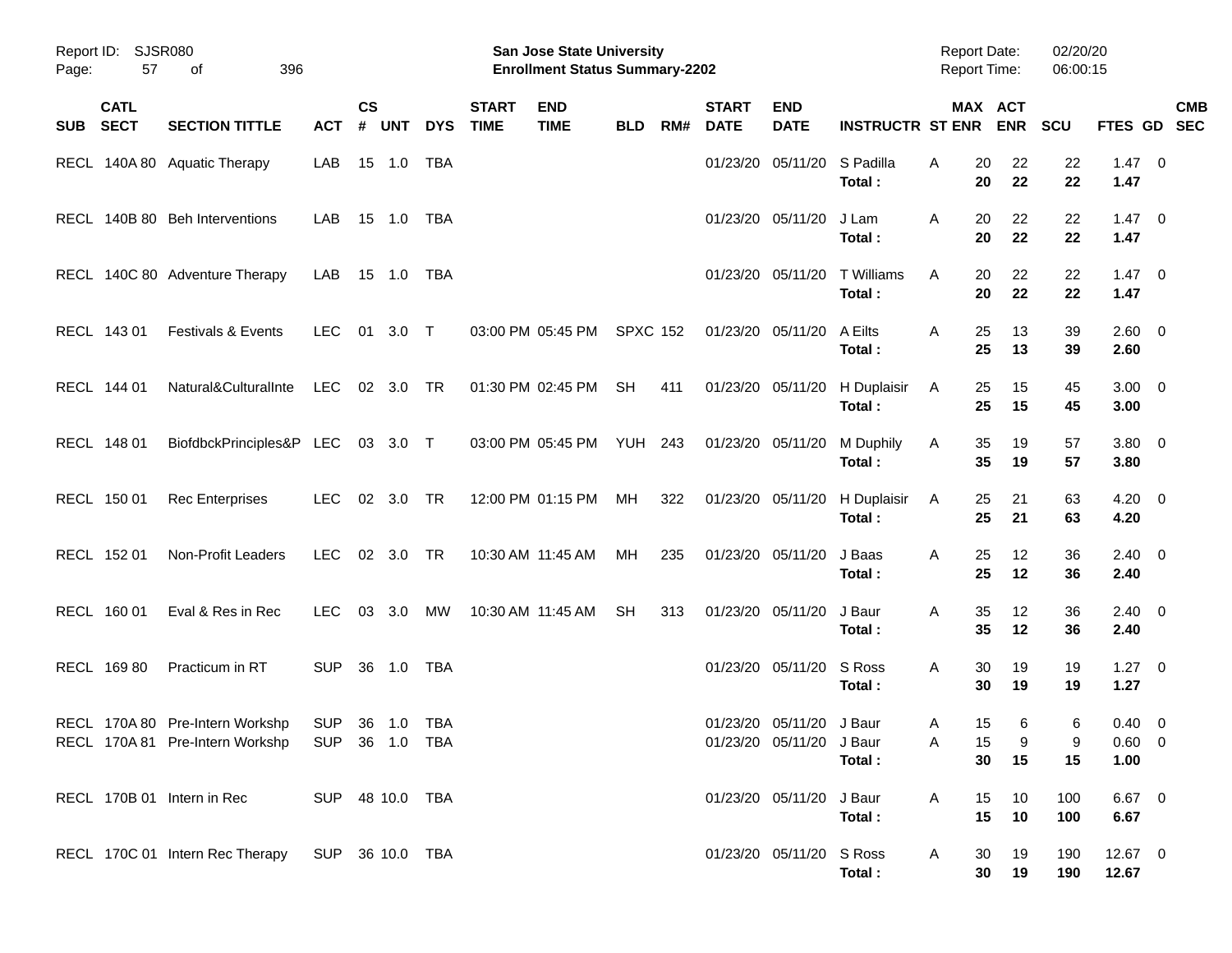|             | <b>Preliminary Census</b>                                                                                                    |                                         |            |                    |            |            |                             |                           |            |     |                             |                           |                          |   |                                            |                             |                      |                        |                          |                          |
|-------------|------------------------------------------------------------------------------------------------------------------------------|-----------------------------------------|------------|--------------------|------------|------------|-----------------------------|---------------------------|------------|-----|-----------------------------|---------------------------|--------------------------|---|--------------------------------------------|-----------------------------|----------------------|------------------------|--------------------------|--------------------------|
| Page:       | Report ID:<br><b>SJSR080</b><br><b>San Jose State University</b><br>58<br>396<br><b>Enrollment Status Summary-2202</b><br>of |                                         |            |                    |            |            |                             |                           |            |     |                             |                           |                          |   | <b>Report Date:</b><br><b>Report Time:</b> |                             | 02/20/20<br>06:00:15 |                        |                          |                          |
| <b>SUB</b>  | <b>CATL</b><br><b>SECT</b>                                                                                                   | <b>SECTION TITTLE</b>                   | <b>ACT</b> | $\mathsf{cs}$<br># | <b>UNT</b> | <b>DYS</b> | <b>START</b><br><b>TIME</b> | <b>END</b><br><b>TIME</b> | <b>BLD</b> | RM# | <b>START</b><br><b>DATE</b> | <b>END</b><br><b>DATE</b> | <b>INSTRUCTR ST ENR</b>  |   | MAX ACT                                    | <b>ENR</b>                  | <b>SCU</b>           | <b>FTES GD</b>         |                          | <b>CMB</b><br><b>SEC</b> |
| <b>RECL</b> | 180 01                                                                                                                       | <b>Indiv Study</b>                      | <b>SUP</b> | 36                 | 2.0        | <b>TBA</b> |                             |                           |            |     | 01/23/20                    | 05/11/20                  | J Baur<br>Total:         | Α | 3<br>3                                     | 0<br>$\bf{0}$               | 0<br>0               | 0.00<br>0.00           | $\overline{\mathbf{0}}$  |                          |
| <b>RECL</b> | 184 01                                                                                                                       | Directed Reading                        | <b>SUP</b> | 36                 | 3.0        | <b>TBA</b> |                             |                           |            |     | 01/23/20                    | 05/11/20                  | S Ross<br>Total:         | A | $\overline{c}$<br>$\mathbf{2}$             | $\mathbf{0}$<br>$\mathbf 0$ | 0<br>$\mathbf 0$     | $0.00 \quad 0$<br>0.00 |                          |                          |
| <b>RECL</b> | 197 01                                                                                                                       | RT in psychiatry                        | <b>LEC</b> | 02                 | 3.0        | M          |                             | 03:00 PM 04:15 PM         | <b>YUH</b> | 243 | 01/23/20                    | 05/11/20                  | S Ross                   | A | 20                                         | 12                          | 24                   | 2.40                   | $\overline{\phantom{0}}$ |                          |
| <b>RECL</b> | 197 02                                                                                                                       | RT in psychiatry                        | <b>ACT</b> | 11                 | 0.0        | м          |                             | 04:30 PM 05:45 PM         | <b>YUH</b> | 243 | 01/23/20                    | 05/11/20                  | S Ross                   | A | 20                                         | 12                          | 12                   | 0.00                   | - 0                      |                          |
| <b>RECL</b> | 197 03                                                                                                                       | RT in psychiatry                        | <b>LEC</b> | 02                 | 3.0        | W          |                             | 03:00 PM 04:15 PM         | <b>YUH</b> | 243 | 01/23/20                    | 05/11/20                  | S Ross                   | A | 20                                         | 13                          | 26                   | 2.60                   | - 0                      |                          |
| <b>RECL</b> | 19704                                                                                                                        | RT in psychiatry                        | <b>ACT</b> | 11                 | 0.0        | W          |                             | 04:30 PM 05:45 PM         | <b>YUH</b> | 243 | 01/23/20                    | 05/11/20                  | S Ross<br>Total:         | A | 20<br>80                                   | 13<br>50                    | 13<br>75             | 0.00<br>5.00           | - 0                      |                          |
| <b>RECL</b> | 199 01                                                                                                                       | Adv Prac in RT                          | <b>LEC</b> | 02                 | 3.0        | R          |                             | 03:00 PM 05:45 PM         | <b>YUH</b> | 243 | 01/23/20                    | 05/11/20                  | K Pham<br>Total:         | A | 30<br>30                                   | 24<br>24                    | 72<br>72             | 4.80 0<br>4.80         |                          |                          |
|             | Department :                                                                                                                 | <b>Recreation &amp; Leisure Studies</b> |            |                    |            |            |                             |                           |            |     |                             |                           | <b>Department Total:</b> |   | 955                                        | 728                         | 2112                 | 140.80                 |                          |                          |

| Department Total:         | 955 |      | 728 2112 | 140.80 |
|---------------------------|-----|------|----------|--------|
| <b>Lower Division:</b>    | 265 | -231 | 693      | 46.20  |
| <b>Upper Division:</b>    | 690 | 497  | 1419     | 94.60  |
| <b>Graduate Division:</b> | n   | n    | o        | 0.00   |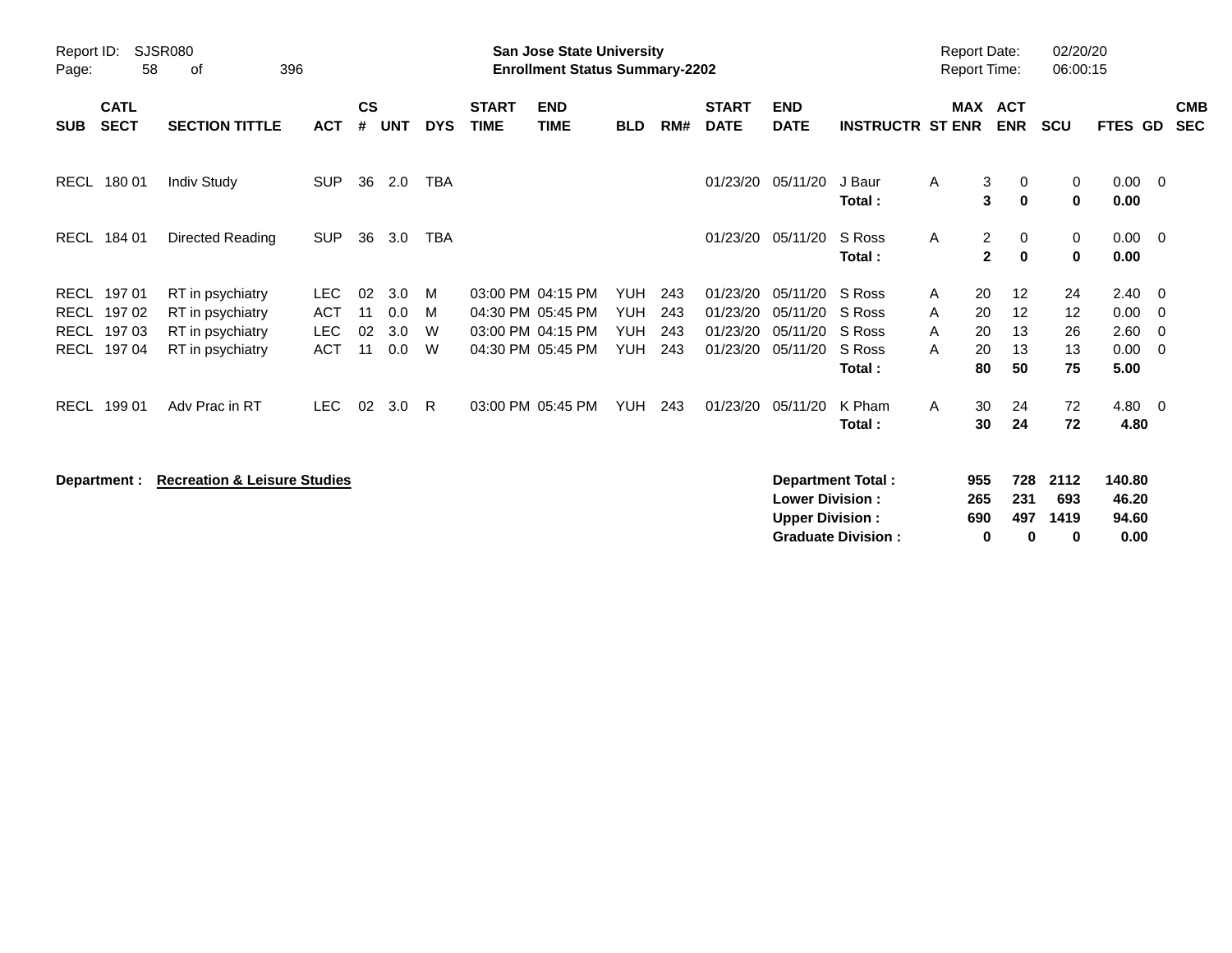|            |                            |                                    |            |                    |            |              |                             | <b>Preliminary Census</b>                                                 |           |     |                             |                            |                             |                                     |                               |            |              |                          |                          |
|------------|----------------------------|------------------------------------|------------|--------------------|------------|--------------|-----------------------------|---------------------------------------------------------------------------|-----------|-----|-----------------------------|----------------------------|-----------------------------|-------------------------------------|-------------------------------|------------|--------------|--------------------------|--------------------------|
| Report ID: | <b>SJSR080</b><br>59       | 396                                |            |                    |            |              |                             | <b>San Jose State University</b><br><b>Enrollment Status Summary-2202</b> |           |     |                             |                            |                             | <b>Report Date:</b><br>Report Time: |                               | 02/20/20   |              |                          |                          |
| Page:      |                            | οf                                 |            |                    |            |              |                             |                                                                           |           |     |                             |                            |                             |                                     |                               | 06:00:15   |              |                          |                          |
| <b>SUB</b> | <b>CATL</b><br><b>SECT</b> | <b>SECTION TITTLE</b>              | ACT        | $\mathsf{cs}$<br># | <b>UNT</b> | <b>DYS</b>   | <b>START</b><br><b>TIME</b> | <b>END</b><br><b>TIME</b>                                                 | BLD       | RM# | <b>START</b><br><b>DATE</b> | <b>END</b><br><b>DATE</b>  | <b>INSTRUCTR ST ENR</b>     |                                     | MAX ACT<br><b>ENR</b>         | <b>SCU</b> | FTES GD      |                          | <b>CMB</b><br><b>SEC</b> |
| College    |                            | <b>Health &amp; Human Sciences</b> |            |                    |            |              |                             |                                                                           |           |     |                             |                            |                             |                                     |                               |            |              |                          |                          |
|            | Department :               | <b>Social Work</b>                 |            |                    |            |              |                             |                                                                           |           |     |                             |                            |                             |                                     |                               |            |              |                          |                          |
|            | GERO 107 01                | Aging and Society                  | <b>LEC</b> | 02                 | 3.0        | M            |                             | 06:00 PM 08:45 PM                                                         | IS        | 215 | 01/23/20                    | 05/11/20 V Silva           |                             | 30<br>Α                             | 12                            | 36         | 2.40         |                          | $0\,C$                   |
|            | SCWK 107 01                | Aging and Society                  | <b>LEC</b> | 02                 | 3.0        | M            |                             | 06:00 PM 08:45 PM                                                         | IS        | 215 | 01/23/20                    | 05/11/20                   | V Silva                     | A                                   | $\mathbf 0$<br>1              | 3          | 0.20         |                          | $0\,$ C                  |
| HS.        | 107 01                     | Aging and Society                  | <b>LEC</b> | 02                 | 3.0        | M            |                             | 06:00 PM 08:45 PM                                                         | IS        | 215 | 01/23/20                    | 05/11/20                   | V Silva                     | A                                   | $\mathbf 0$<br>3              | 9          | 0.60         | 0 <sup>o</sup>           |                          |
|            | GERO 107 02                | Aging and Society                  | <b>LEC</b> | 02                 | 3.0        | Τ            |                             | 06:00 PM 08:45 PM                                                         | SН        | 312 |                             | 01/23/20 05/11/20 V Silva  |                             | 30<br>Α                             | 9                             | 27         | 1.85         |                          | 1 C                      |
|            | <b>SCWK 107 02</b>         | Aging and Society                  | <b>LEC</b> | 02                 | 3.0        | $\top$       |                             | 06:00 PM 08:45 PM                                                         | SН        | 312 | 01/23/20                    | 05/11/20                   | V Silva                     | Α                                   | $\overline{c}$<br>$\mathbf 0$ | 6          | 0.40         |                          | $0\,C$                   |
| HS         | 107 02                     | Aging and Society                  | <b>LEC</b> | 02                 | 3.0        | $\mathsf{T}$ |                             | 06:00 PM 08:45 PM                                                         | <b>SH</b> | 312 |                             | 01/23/20 05/11/20          | V Silva<br>Total:           | А<br>60                             | 5<br>$\mathbf 0$<br>32        | 15<br>96   | 1.00<br>6.45 | 0 <sup>o</sup>           |                          |
|            | GERO 117 01                | Soc Pol Serv Aging                 | <b>LEC</b> | 02                 | 3.0        | Т            |                             | 03:00 PM 05:45 PM                                                         | HВ        | 407 | 01/23/20                    | 05/11/20                   | C Cherney                   | 43<br>A                             | 2                             | 6          | 0.45         |                          | 1 C                      |
| HS.        | 117 01                     | Soc Pol Serv Aging                 | <b>LEC</b> | 02                 | 3.0        | $\top$       |                             | 03:00 PM 05:45 PM                                                         | HB        | 407 |                             | 01/23/20 05/11/20          | C Cherney                   | A                                   | 28<br>$\mathbf 0$             | 84         | 5.60         | 0 <sup>o</sup>           |                          |
|            |                            |                                    |            |                    |            |              |                             |                                                                           |           |     |                             |                            | Total:                      | 43                                  | 30                            | 90         | 6.05         |                          |                          |
|            | GERO 133 01                | Gero Field Work                    | <b>SUP</b> | 36                 | 3.0        | TBA          |                             |                                                                           |           |     |                             | 01/23/20 05/11/20          |                             | 36<br>Α                             | 0                             | 0          | $0.00 \t 0$  |                          |                          |
|            |                            |                                    |            |                    |            |              |                             |                                                                           |           |     |                             |                            | Total:                      | 36                                  | $\bf{0}$                      | 0          | 0.00         |                          |                          |
|            |                            | SCWK 100W 01 Writing Workshop      | <b>SEM</b> |                    | 3.0        |              |                             |                                                                           |           |     |                             |                            |                             | X                                   | $\mathbf 0$<br>0              | 0          | $0.00 \t 0$  |                          |                          |
|            |                            | SCWK 100W 02 Writing Workshop      | <b>SEM</b> | 04                 | 3.0        | W            |                             | 06:00 PM 08:45 PM                                                         | SН        | 242 | 01/23/20                    | 05/11/20                   | D Knutson                   | 25<br>A                             | 24                            | 72         | 4.80         | $\overline{\mathbf{0}}$  |                          |
|            |                            | SCWK 100W 03 Writing Workshop      | <b>SEM</b> | 04                 | 3.0        | R            |                             | 06:00 PM 08:45 PM                                                         | <b>SH</b> | 345 |                             | 01/23/20 05/11/20          | C Burkett                   | 25<br>A                             | 26                            | 78         | 5.20         | $\overline{\phantom{0}}$ |                          |
|            |                            |                                    |            |                    |            |              |                             |                                                                           |           |     |                             |                            | Total:                      | 50                                  | 50                            | 150        | 10.00        |                          |                          |
|            | <b>SCWK 11201</b>          | <b>Gen Practice II</b>             | <b>LEC</b> |                    | 3.0        |              |                             |                                                                           |           |     |                             |                            |                             | X.                                  | 0<br>0                        | 0          | $0.00 \t 0$  |                          |                          |
|            | <b>SCWK 11202</b>          | Gen Practice II                    | <b>LEC</b> | 02                 | 3.0        |              |                             |                                                                           |           |     | 01/23/20                    | 05/11/20                   |                             | X                                   | $\mathbf 0$<br>$\mathbf 0$    | 0          | 0.00         | $\overline{\mathbf{0}}$  |                          |
|            | <b>SCWK 11203</b>          | Gen Practice II                    | <b>LEC</b> | 02                 | 3.0        | W            |                             | 03:00 PM 05:45 PM                                                         | SH        | 345 | 01/23/20                    | 05/11/20                   | M Reyes                     | 30<br>Α                             | 31                            | 93         | 6.20         | 0                        |                          |
|            | <b>SCWK 11204</b>          | Gen Practice II                    | <b>LEC</b> | 02                 | 3.0        | м            |                             | 03:00 PM 05:45 PM                                                         | SН        | 345 | 01/23/20                    | 05/11/20                   | L Arieta Hay                | 30<br>A                             | 32                            | 96         | 6.40         | 0                        |                          |
|            | <b>SCWK 112 05</b>         | <b>Gen Practice II</b>             | <b>LEC</b> | 02                 | 3.0        | W            |                             | 06:00 PM 08:45 PM                                                         | SH        | 348 |                             | 01/23/20 05/11/20          | L Moore-Guer A              | 30                                  | 17                            | 51         | 3.40         | $\overline{\phantom{0}}$ |                          |
|            |                            |                                    |            |                    |            |              |                             |                                                                           |           |     |                             |                            | Total:                      | 90                                  | 80                            | 240        | 16.00        |                          |                          |
|            | SCWK 121 01                | Soc Wel Ins II                     | <b>LEC</b> |                    | 3.0        |              |                             |                                                                           |           |     |                             |                            |                             | X                                   | 0<br>0                        | 0          | $0.00 \t 0$  |                          |                          |
|            | SCWK 121 02                | Soc Wel Ins II                     | <b>LEC</b> |                    | 02 3.0     | Т            |                             | 06:00 PM 08:45 PM                                                         | <b>SH</b> | 345 |                             | 01/23/20 05/11/20 E Bruce  |                             | 24<br>A                             | 14                            | 42         | 2.80 0       |                          |                          |
|            | SCWK 121 03                | Soc Wel Ins II                     | <b>LEC</b> |                    | 02 3.0     | R            |                             | 03:00 PM 05:45 PM                                                         | <b>SH</b> | 345 |                             |                            | 01/23/20 05/11/20 G Thomas  | 24<br>Α                             | 28                            | 84         | $5.60$ 0     |                          |                          |
|            | <b>SCWK 121 04</b>         | Soc Wel Ins II                     | <b>LEC</b> |                    | 02 3.0 W   |              |                             | 12:00 PM 02:45 PM                                                         | <b>SH</b> | 345 |                             | 01/23/20 05/11/20 E Bruce  |                             | 24<br>Α                             | 18                            | 54         | $3.60 \ 0$   |                          |                          |
|            |                            |                                    |            |                    |            |              |                             |                                                                           |           |     |                             |                            | Total:                      | 72                                  | 60                            | 180        | 12.00        |                          |                          |
|            | SCWK 131 01                | Hm Bhvr Soc Env II                 | LEC        |                    | 02 3.0     | M            |                             | 06:00 PM 08:45 PM                                                         | SH        | 345 |                             |                            | 01/23/20 05/11/20 Y Maxwell | 24<br>A                             | 15                            | 45         | $3.00 \ 0$   |                          |                          |
|            | SCWK 131 02                | Hm Bhvr Soc Env II                 | LEC.       |                    | 02 3.0     | $\top$       |                             | 03:00 PM 05:45 PM                                                         | SH        | 345 |                             |                            | 01/23/20 05/11/20 Y Maxwell | 24<br>A                             | 23                            | 69         | $4.60$ 0     |                          |                          |
|            | SCWK 131 03                | Hm Bhvr Soc Env II                 | <b>LEC</b> |                    | 02 3.0 F   |              |                             | 12:30 PM 03:15 PM                                                         | <b>SH</b> | 312 |                             | 01/23/20 05/11/20 C Stiles |                             | 24<br>A                             | 25                            | 75         | $5.00 \t 0$  |                          |                          |
|            |                            |                                    |            |                    |            |              |                             |                                                                           |           |     |                             |                            | Total:                      | 72                                  | 63                            | 189        | 12.60        |                          |                          |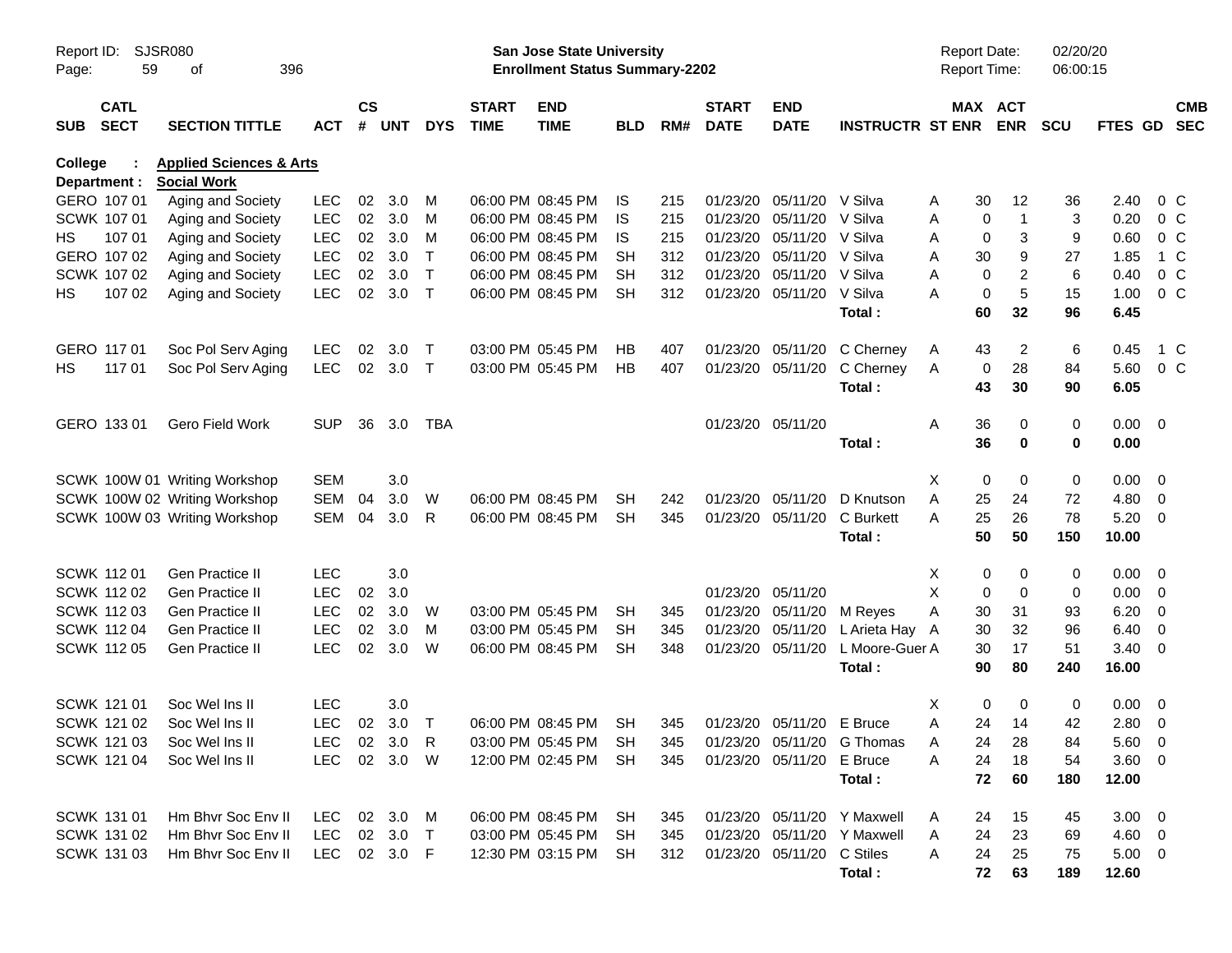|                     |                            |                             |              |                |            |            |                             |                                                                    | <b>Preliminary Census</b> |     |                             |                           |                            |                                     |     |                       |                      |         |                          |                          |
|---------------------|----------------------------|-----------------------------|--------------|----------------|------------|------------|-----------------------------|--------------------------------------------------------------------|---------------------------|-----|-----------------------------|---------------------------|----------------------------|-------------------------------------|-----|-----------------------|----------------------|---------|--------------------------|--------------------------|
| Report ID:<br>Page: | 60                         | <b>SJSR080</b><br>396<br>of |              |                |            |            |                             | San Jose State University<br><b>Enrollment Status Summary-2202</b> |                           |     |                             |                           |                            | <b>Report Date:</b><br>Report Time: |     |                       | 02/20/20<br>06:00:15 |         |                          |                          |
| <b>SUB</b>          | <b>CATL</b><br><b>SECT</b> | <b>SECTION TITTLE</b>       | <b>ACT</b>   | <b>CS</b><br># | <b>UNT</b> | <b>DYS</b> | <b>START</b><br><b>TIME</b> | <b>END</b><br><b>TIME</b>                                          | <b>BLD</b>                | RM# | <b>START</b><br><b>DATE</b> | <b>END</b><br><b>DATE</b> | <b>INSTRUCTR ST ENR</b>    |                                     |     | MAX ACT<br><b>ENR</b> | <b>SCU</b>           | FTES GD |                          | <b>CMB</b><br><b>SEC</b> |
| SCWK 142 01         |                            | <b>Field Practicum II</b>   | <b>SUP</b>   | 36             | 4.0        | <b>TBA</b> |                             |                                                                    |                           |     | 01/23/20                    | 05/11/20                  | J Barnum                   | A                                   | 30  | 13                    | 52                   | 3.47    | - 0                      |                          |
| <b>SCWK 142 02</b>  |                            | <b>Field Practicum II</b>   | <b>SUP</b>   | 36             | 4.0        | <b>TBA</b> |                             |                                                                    |                           |     | 01/23/20                    | 05/11/20                  | M Blandino                 | A                                   | 30  | 14                    | 56                   | 3.73    | 0                        |                          |
| <b>SCWK 142 03</b>  |                            | Field Practicum II          | <b>SUP</b>   | 36             | 4.0        | <b>TBA</b> |                             |                                                                    |                           |     | 01/23/20                    | 05/11/20                  | L Chin                     | Α                                   | 30  | 15                    | 60                   | 4.00    | 0                        |                          |
| SCWK 142 04         |                            | Field Practicum II          | <b>SUP</b>   | 36             | 4.0        | <b>TBA</b> |                             |                                                                    |                           |     | 01/23/20                    | 05/11/20                  | M Curry                    | A                                   | 30  | 14                    | 56                   | 3.73    | $\overline{0}$           |                          |
| <b>SCWK 142 05</b>  |                            | Field Practicum II          | <b>SUP</b>   | 36             | 4.0        | <b>TBA</b> |                             |                                                                    |                           |     | 01/23/20                    | 05/11/20                  | R Bhader                   | Α                                   | 30  | 12                    | 48                   | 3.20    | $\overline{0}$           |                          |
| <b>SCWK 14206</b>   |                            | <b>Field Practicum II</b>   | <b>SUP</b>   | 36             | 4.0        | <b>TBA</b> |                             |                                                                    |                           |     |                             | 01/23/20 05/11/20         | R Bhader                   | А                                   | 30  | 12                    | 48                   | 3.20    | - 0                      |                          |
|                     |                            |                             |              |                |            |            |                             |                                                                    |                           |     |                             |                           | Total:                     |                                     | 180 | 80                    | 320                  | 21.33   |                          |                          |
| <b>SCWK 17001</b>   |                            | Intro Res Methods           | <b>SEM</b>   | 04             | 3.0        | M          |                             | 09:00 AM 11:45 AM                                                  | SН                        | 345 | 01/23/20                    | 05/11/20                  | H Song                     | A                                   | 24  | 11                    | 33                   | 2.20    | - 0                      |                          |
| <b>SCWK 17002</b>   |                            | Intro Res Methods           | <b>SEM</b>   | 04             | 3.0        | $\top$     |                             | 09:00 AM 11:45 AM                                                  | SН                        | 345 | 01/23/20                    | 05/11/20                  | S Lee                      | Α                                   | 24  | 23                    | 69                   | 4.60    | 0                        |                          |
| SCWK 170 03         |                            | Intro Res Methods           | <b>SEM</b>   | 04             | 3.0        | F          |                             | 09:30 AM 12:15 PM                                                  | <b>SH</b>                 | 345 |                             | 01/23/20 05/11/20 S Lee   |                            | Α                                   | 24  | 22                    | 66                   | 4.40    | 0                        |                          |
| <b>SCWK 17004</b>   |                            | Intro Res Methods           | <b>SEM</b>   |                | 3.0        |            |                             |                                                                    |                           |     |                             |                           |                            | X                                   | 0   | $\mathbf 0$           | $\mathbf 0$          | 0.00    | - 0                      |                          |
|                     |                            |                             |              |                |            |            |                             |                                                                    |                           |     |                             |                           | Total:                     |                                     | 72  | 56                    | 168                  | 11.20   |                          |                          |
| <b>SCWK 17501</b>   |                            | Senior Seminar              | <b>LEC</b>   | 02             | 3.0        | м          |                             | 12:00 PM 02:45 PM                                                  | SН                        | 345 | 01/23/20                    | 05/11/20                  | S Diwan                    | A                                   | 30  | 29                    | 87                   | 5.80    | - 0                      |                          |
| <b>SCWK 175 02</b>  |                            | Senior Seminar              | <b>LEC</b>   | 02             | 3.0        | W          |                             | 03:00 PM 05:45 PM                                                  | SН                        | 312 | 01/23/20                    | 05/11/20                  | S Diwan                    | Α                                   | 30  | 22                    | 66                   | 4.40    | 0                        |                          |
| <b>SCWK 17503</b>   |                            | <b>Senior Seminar</b>       | <b>LEC</b>   | 02             | 3.0        | W          |                             | 06:00 PM 08:45 PM                                                  | <b>BBC</b>                | 225 |                             | 01/23/20 05/11/20         | S House                    | А                                   | 30  | 29                    | 87                   | 5.80    | $\overline{\mathbf{0}}$  |                          |
|                     |                            |                             |              |                |            |            |                             |                                                                    |                           |     |                             |                           | Total:                     |                                     | 90  | 80                    | 240                  | 16.00   |                          |                          |
| <b>SCWK 18001</b>   |                            | <b>Individual Studies</b>   | <b>SUP</b>   | 36             | 1.0        | TBA        |                             |                                                                    |                           |     | 01/23/20                    | 05/11/20                  | G Fogle                    | A                                   | 20  | 10                    | 10                   | 0.67    | $\overline{\phantom{0}}$ |                          |
| <b>SCWK 18002</b>   |                            | <b>Individual Studies</b>   | <b>SUP</b>   | 36             | 1.0        | <b>TBA</b> |                             |                                                                    |                           |     |                             | 01/23/20 05/11/20         | N Dubus                    | A                                   | 20  | $\mathbf 0$           | $\mathbf 0$          | 0.00    | $\overline{\mathbf{0}}$  |                          |
|                     |                            |                             |              |                |            |            |                             |                                                                    |                           |     |                             |                           | Total:                     |                                     | 40  | 10                    | 10                   | 0.67    |                          |                          |
| SCWK 204 01         |                            | Soc Pol Analsis             | <b>SEM</b>   | 05             | 3.0        | F          |                             | 12:30 PM 03:15 PM                                                  | <b>BBC</b>                | 225 | 01/23/20                    | 05/11/20                  | C Burkett                  | A                                   | 30  | 26                    | 78                   | 6.50 26 |                          |                          |
| <b>SCWK 204 02</b>  |                            | Soc Pol Analsis             | <b>SEM</b>   | 05             | 3.0        | F          |                             | 12:30 PM 03:15 PM                                                  | MН                        | 322 | 01/23/20                    | 05/11/20                  | G Thomas                   | A                                   | 30  | 26                    | 78                   | 6.50 26 |                          |                          |
| <b>SCWK 204 03</b>  |                            | Soc Pol Analsis             | <b>SEM</b>   | 05             | 3.0        | F          |                             | 09:30 AM 12:15 PM                                                  | SН                        | 242 | 01/23/20                    | 05/11/20                  | G Thomas                   | A                                   | 30  | 28                    | 84                   | 7.00 28 |                          |                          |
| SCWK 204 04         |                            | Soc Pol Analsis             | <b>SEM</b>   | 05             | 3.0        | W          |                             | 06:00 PM 08:45 PM                                                  | <b>SH</b>                 | 345 |                             | 01/23/20 05/11/20         | J Torai                    | Α                                   | 30  | 32                    | 96                   | 8.00 32 |                          |                          |
|                     |                            |                             |              |                |            |            |                             |                                                                    |                           |     |                             |                           | Total:                     |                                     | 120 | 112                   | 336                  | 28.00   |                          |                          |
| SCWK 214 01         |                            | Human Behavior II           | SEM          | 05             | 3.0        | M          |                             | 09:00 AM 11:45 AM                                                  | <b>SH</b>                 | 312 |                             | 01/23/20 05/11/20 F Krebs |                            | A                                   | 30  | 26                    | 78                   | 6.50 26 |                          |                          |
| SCWK 214 02         |                            | Human Behavior II           | SEM          | 05             | 3.0        | W          |                             | 12:00 PM 02:45 PM                                                  | MН                        | 321 |                             |                           | 01/23/20 05/11/20 A Thomas | A                                   | 30  | 26                    | 78                   | 6.50 26 |                          |                          |
| SCWK 214 03         |                            | Human Behavior II           | SEM          | 05             | 3.0        | W          |                             | 09:00 AM 11:45 AM                                                  | <b>SH</b>                 | 345 |                             | 01/23/20 05/11/20 F Krebs |                            | Α                                   | 30  | 27                    | 81                   | 6.75 27 |                          |                          |
| SCWK 214 04         |                            | Human Behavior II           | SEM          |                | 05 3.0     | M          |                             | 06:00 PM 08:45 PM                                                  | CCB                       | 101 |                             | 01/23/20 05/11/20         | D Knutson                  | Α                                   | 30  | 33                    | 99                   | 8.25 33 |                          |                          |
|                     |                            |                             |              |                |            |            |                             |                                                                    |                           |     |                             |                           | Total:                     |                                     | 120 | 112                   | 336                  | 28.00   |                          |                          |
| SCWK 221 01         |                            | Trans Gen Prac II           | SEM 05 3.0   |                |            | M          |                             | 12:00 PM 02:45 PM                                                  | SH                        | 312 |                             | 01/23/20 05/11/20         | J Stevenson A              |                                     | 30  | 26                    | 78                   | 6.50 26 |                          |                          |
| <b>SCWK 221 02</b>  |                            | Trans Gen Prac II           | SEM          |                | 05 3.0     | W          |                             | 09:00 AM 11:45 AM                                                  | SH                        | 312 |                             | 01/23/20 05/11/20 C Gil   |                            | A                                   | 30  | 26                    | 78                   | 6.50 26 |                          |                          |
| <b>SCWK 221 03</b>  |                            | Trans Gen Prac II           | SEM 05 3.0 W |                |            |            |                             | 12:00 PM 02:45 PM                                                  | <b>SH</b>                 | 312 |                             | 01/23/20 05/11/20 M Reyes |                            | A                                   | 30  | 27                    | 81                   | 6.75 27 |                          |                          |
|                     |                            |                             |              |                |            |            |                             |                                                                    |                           |     |                             |                           |                            |                                     |     |                       |                      |         |                          |                          |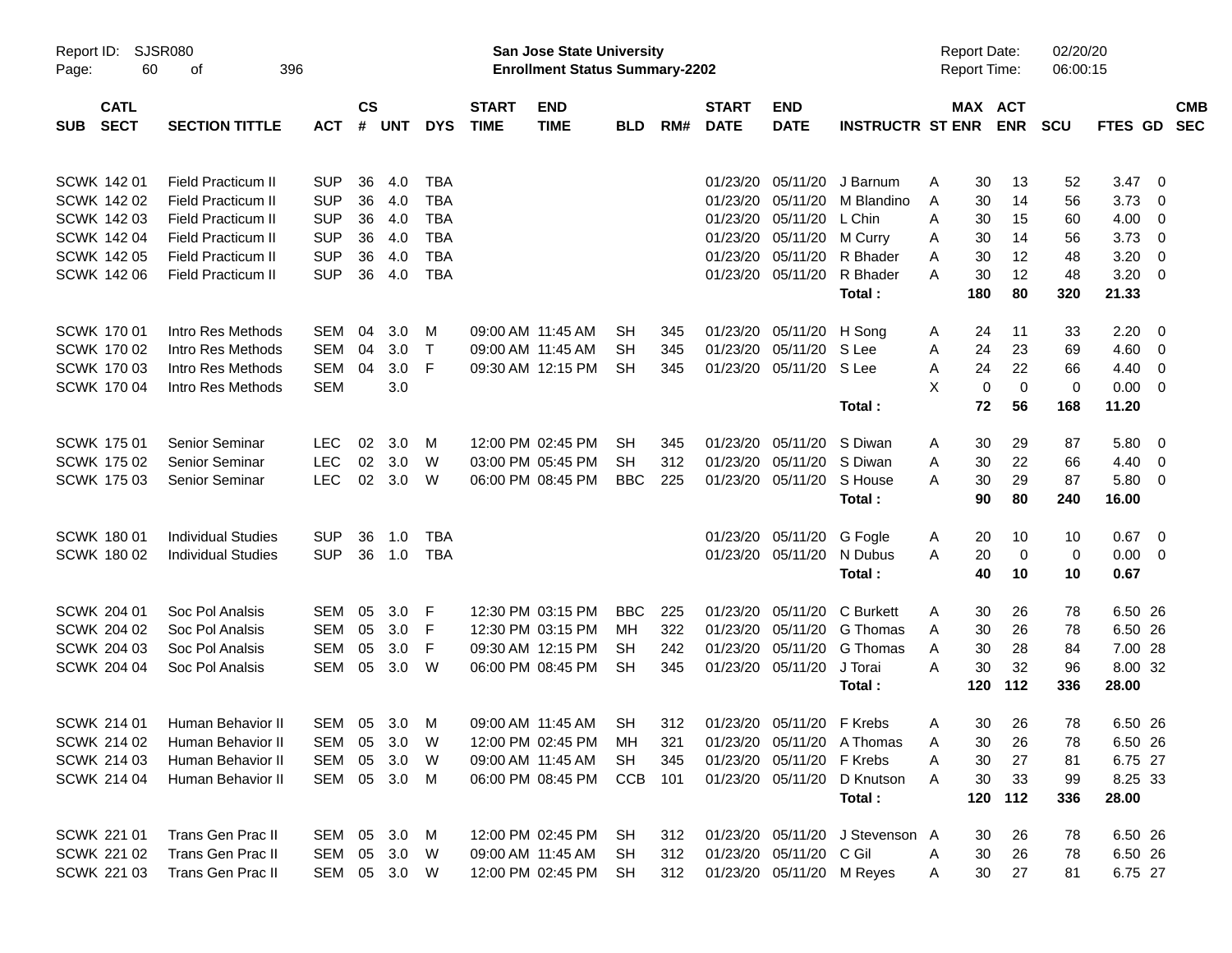|                     |                            |                           |              |                    |     |            |                             | <b>Preliminary Census</b>                                                 |            |     |                             |                           |                                 |                                     |            |                      |             |                          |
|---------------------|----------------------------|---------------------------|--------------|--------------------|-----|------------|-----------------------------|---------------------------------------------------------------------------|------------|-----|-----------------------------|---------------------------|---------------------------------|-------------------------------------|------------|----------------------|-------------|--------------------------|
| Report ID:<br>Page: | 61                         | <b>SJSR080</b><br>οf      | 396          |                    |     |            |                             | <b>San Jose State University</b><br><b>Enrollment Status Summary-2202</b> |            |     |                             |                           |                                 | <b>Report Date:</b><br>Report Time: |            | 02/20/20<br>06:00:15 |             |                          |
| <b>SUB</b>          | <b>CATL</b><br><b>SECT</b> | <b>SECTION TITTLE</b>     | <b>ACT</b>   | $\mathsf{cs}$<br># | UNT | <b>DYS</b> | <b>START</b><br><b>TIME</b> | <b>END</b><br><b>TIME</b>                                                 | <b>BLD</b> | RM# | <b>START</b><br><b>DATE</b> | <b>END</b><br><b>DATE</b> | <b>INSTRUCTR ST ENR</b>         | MAX ACT                             | <b>ENR</b> | <b>SCU</b>           | FTES GD     | <b>CMB</b><br><b>SEC</b> |
|                     | SCWK 221 04                | Trans Gen Prac II         | SEM 05       |                    | 3.0 | M          |                             | 06:00 PM 08:45 PM                                                         | <b>SH</b>  | 312 |                             | 01/23/20 05/11/20         | M Reyes                         | 30<br>A                             | 26         | 78                   | 6.50 26     |                          |
|                     |                            |                           |              |                    |     |            |                             |                                                                           |            |     |                             |                           | Total:                          | 120                                 | 105        | 315                  | 26.25       |                          |
|                     | SCWK 231 01                | Soc W Pract II            | <b>SUP</b>   | 23                 | 4.0 | <b>TBA</b> |                             |                                                                           |            |     | 01/23/20                    | 05/11/20                  | A Fimbres-Wi A                  | 30                                  | 15         | 60                   | 5.00 15     |                          |
|                     | SCWK 231 02                | Soc W Pract II            | <b>SUP</b>   | 23                 | 4.0 | <b>TBA</b> |                             |                                                                           |            |     | 01/23/20                    | 05/11/20                  | <b>B</b> Watkins                | 30<br>A                             | 15         | 60                   | 5.00 15     |                          |
|                     | SCWK 231 03                | Soc W Pract II            | <b>SUP</b>   | 23                 | 4.0 | <b>TBA</b> |                             |                                                                           |            |     | 01/23/20                    | 05/11/20                  | <b>B</b> Tavera                 | 30<br>A                             | 8          | 32                   | 2.678       |                          |
|                     | SCWK 231 04                | Soc W Pract II            | <b>SUP</b>   | 23                 | 4.0 | <b>TBA</b> |                             |                                                                           |            |     | 01/23/20                    | 05/11/20                  | <b>B</b> Tavera                 | 30<br>A                             | 9          | 36                   | $3.00$ 9    |                          |
|                     | SCWK 231 05                | Soc W Pract II            | <b>SUP</b>   | 23                 | 4.0 | <b>TBA</b> |                             |                                                                           |            |     | 01/23/20                    | 05/11/20                  | J Jackson                       | 30<br>A                             | 13         | 52                   | 4.33 13     |                          |
|                     | SCWK 231 06                | Soc W Pract II            | <b>SUP</b>   | 23                 | 4.0 | <b>TBA</b> |                             |                                                                           |            |     | 01/23/20                    | 05/11/20                  | J Rose                          | 30<br>A                             | 9          | 36                   | $3.00$ 9    |                          |
|                     | SCWK 231 07                | Soc W Pract II            | <b>SUP</b>   | 23                 | 4.0 | <b>TBA</b> |                             |                                                                           |            |     | 01/23/20                    | 05/11/20                  | M Blandino                      | 30<br>A                             | 11         | 44                   | 3.67 11     |                          |
|                     | <b>SCWK 231 08</b>         | Soc W Pract II            | <b>SUP</b>   | 23                 | 4.0 | <b>TBA</b> |                             |                                                                           |            |     | 01/23/20                    | 05/11/20                  | M Curry                         | 30<br>Α                             | 10         | 40                   | 3.33 10     |                          |
|                     | SCWK 231 09                | Soc W Pract II            | <b>SUP</b>   | 23                 | 4.0 | <b>TBA</b> |                             |                                                                           |            |     |                             | 01/23/20 05/11/20 V Smith |                                 | 30<br>Α                             | 15         | 60                   | 5.00 15     |                          |
|                     |                            |                           |              |                    |     |            |                             |                                                                           |            |     |                             |                           | Total:                          | 270                                 | 105        | 420                  | 35.00       |                          |
|                     |                            |                           |              |                    |     |            |                             |                                                                           |            |     |                             |                           |                                 |                                     |            |                      |             |                          |
|                     | SCWK 233 01                | Soc Wk Pract IV           | SUP.         | 23                 | 5.0 | <b>TBA</b> |                             |                                                                           |            |     | 01/23/20                    | 05/11/20                  | A Fimbres-Wi A                  | 30                                  | 9          | 45                   | 3.75 9      |                          |
|                     | SCWK 233 02                | Soc Wk Pract IV           | <b>SUP</b>   | 23                 | 5.0 | <b>TBA</b> |                             |                                                                           |            |     | 01/23/20                    | 05/11/20                  | <b>B</b> Watkins                | 30<br>A                             | 9          | 45                   | 3.75 9      |                          |
|                     | SCWK 233 03                | Soc Wk Pract IV           | <b>SUP</b>   | 23                 | 5.0 | <b>TBA</b> |                             |                                                                           |            |     | 01/23/20                    | 05/11/20                  | <b>B</b> Tavera                 | 30<br>A                             | 11         | 55                   | 4.58 11     |                          |
|                     | SCWK 233 04                | Soc Wk Pract IV           | <b>SUP</b>   | 23                 | 5.0 | <b>TBA</b> |                             |                                                                           |            |     | 01/23/20                    | 05/11/20                  | <b>B</b> Tavera                 | 30<br>A                             | 12         | 60                   | 5.00 12     |                          |
|                     | SCWK 233 05                | Soc Wk Pract IV           | <b>SUP</b>   | 23                 | 5.0 | <b>TBA</b> |                             |                                                                           |            |     | 01/23/20                    | 05/11/20                  | J Jackson                       | 30<br>Α                             | 10         | 50                   | 4.17 10     |                          |
|                     | <b>SCWK 233 06</b>         | Soc Wk Pract IV           | <b>SUP</b>   | 23                 | 5.0 | <b>TBA</b> |                             |                                                                           |            |     | 01/23/20                    | 05/11/20                  | J Rose                          | Α<br>30                             | 15         | 75                   | 6.25 15     |                          |
|                     | SCWK 233 07                | Soc Wk Pract IV           | <b>SUP</b>   | 23                 | 5.0 | <b>TBA</b> |                             |                                                                           |            |     | 01/23/20                    | 05/11/20                  | J Barnum                        | 30<br>A                             | 11         | 55                   | 4.58 11     |                          |
|                     | <b>SCWK 233 08</b>         | Soc Wk Pract IV           | <b>SUP</b>   | 23                 | 5.0 | <b>TBA</b> |                             |                                                                           |            |     | 01/23/20                    | 05/11/20 L Chin           |                                 | Α<br>30                             | 11         | 55                   | 4.58 11     |                          |
|                     | SCWK 233 09                | Soc Wk Pract IV           | <b>SUP</b>   | 23                 | 5.0 | <b>TBA</b> |                             |                                                                           |            |     | 01/23/20                    |                           | 05/11/20 R Ghezzi               | 30<br>A                             | 8          | 40                   | 3.33 8      |                          |
|                     | SCWK 233 10                | Soc Wk Pract IV           | <b>SUP</b>   | 23                 | 5.0 | <b>TBA</b> |                             |                                                                           |            |     |                             | 01/23/20 05/11/20         | V Smith                         | 30<br>Α                             | 8          | 40                   | 3.33 8      |                          |
|                     |                            |                           |              |                    |     |            |                             |                                                                           |            |     |                             |                           | Total:                          | 300                                 | 104        | 520                  | 43.33       |                          |
|                     |                            |                           |              |                    |     |            |                             |                                                                           |            |     |                             |                           |                                 |                                     |            |                      |             |                          |
|                     | SCWK 242 01                | Res Meth Data Eval        | SEM          | 05                 | 3.0 | -F         |                             | 09:30 AM 12:15 PM                                                         | <b>BBC</b> | 225 | 01/23/20                    | 05/11/20                  | E Cohen                         | 30<br>A                             | 25         | 75                   | 6.25 25     |                          |
|                     | <b>SCWK 242 02</b>         | <b>Res Meth Data Eval</b> | <b>SEM</b>   | 05                 | 3.0 | F          |                             | 09:30 AM 12:15 PM                                                         | <b>SH</b>  | 312 | 01/23/20                    | 05/11/20                  | K Lemon OsteA                   | 30                                  | 26         | 78                   | 6.50 26     |                          |
|                     | <b>SCWK 242 03</b>         | <b>Res Meth Data Eval</b> | <b>SEM</b>   | 05                 | 3.0 | F          |                             | 12:30 PM 03:15 PM                                                         | SН         | 345 | 01/23/20                    | 05/11/20                  | K Lemon OsteA                   | 30                                  | 27         | 81                   | 6.75 27     |                          |
|                     | <b>SCWK 242 04</b>         | <b>Res Meth Data Eval</b> | <b>SEM</b>   | 05                 | 3.0 | W          |                             | 06:00 PM 08:45 PM                                                         | <b>SH</b>  | 312 |                             |                           | 01/23/20 05/11/20 K Lemon OsteA | 30                                  | 27         | 81                   | 6.75 27     |                          |
|                     |                            |                           |              |                    |     |            |                             |                                                                           |            |     |                             |                           | Total:                          |                                     | 120 105    | 315                  | 26.25       |                          |
|                     |                            |                           |              |                    |     |            |                             |                                                                           |            |     |                             |                           |                                 |                                     |            |                      |             |                          |
|                     | SCWK 250 01                | Policy Prac Aging         | SEM 05 3.0 M |                    |     |            |                             | 06:00 PM 08:45 PM                                                         | HB         | 408 |                             | 01/23/20 05/11/20         | M Breaux                        | 30<br>A                             | 12         | 36                   | 3.00 12     |                          |
|                     |                            |                           |              |                    |     |            |                             |                                                                           |            |     |                             |                           | Total:                          | 30                                  | 12         | 36                   | 3.00        |                          |
|                     |                            |                           |              |                    |     |            |                             |                                                                           |            |     |                             |                           |                                 |                                     |            |                      |             |                          |
|                     | SCWK 260 01                | Pol Prac Child Fam        | SEM          | 05                 | 3.0 | M          |                             | 06:00 PM 08:45 PM                                                         | CL         | 238 |                             | 01/23/20 05/11/20 G Fogle |                                 | 30<br>A                             | 15         | 45                   | 3.75 15     |                          |
|                     | SCWK 260 02                | Pol Prac Child Fam        | SEM          | 05                 | 3.0 | $\top$     |                             | 12:00 PM 02:45 PM                                                         | <b>SH</b>  | 312 |                             | 01/23/20 05/11/20 E Bruce |                                 | 30<br>Α                             | 28         | 84                   | 7.00 28     |                          |
|                     | SCWK 260 03                | Pol Prac Child Fam        | <b>SEM</b>   |                    | 3.0 |            |                             |                                                                           |            |     |                             |                           |                                 | X<br>0                              | 0          | 0                    | $0.00 \t 0$ |                          |
|                     |                            |                           |              |                    |     |            |                             |                                                                           |            |     |                             |                           | Total:                          | 60                                  | 43         | 129                  | 10.75       |                          |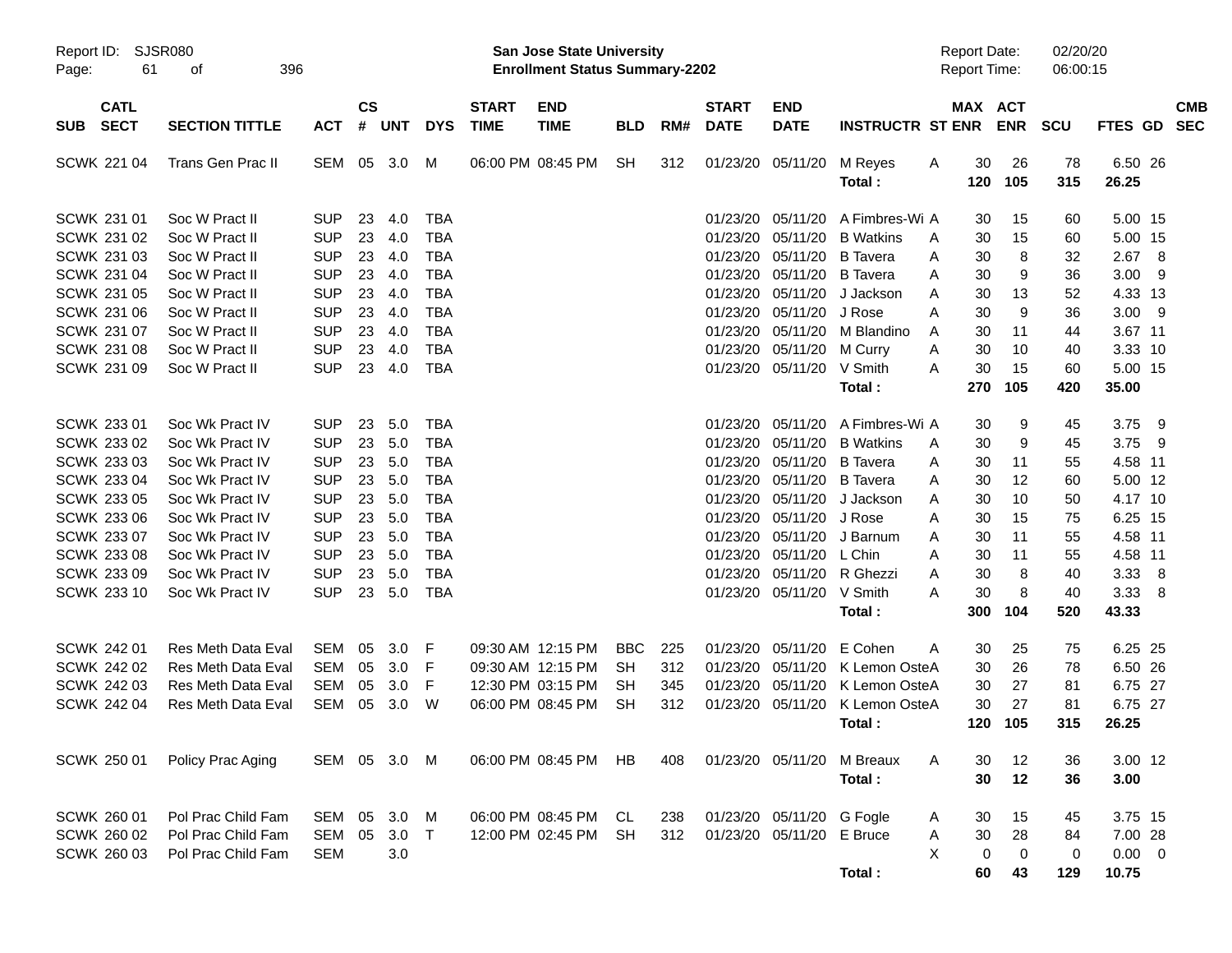|                                                                |                                                                                                                        |                                                      |                      |                          |                                   |                             | <b>Preliminary Census</b>                                                        |                                             |                           |                                              |                                              |                                          |                                              |                               |                      |                                            |            |
|----------------------------------------------------------------|------------------------------------------------------------------------------------------------------------------------|------------------------------------------------------|----------------------|--------------------------|-----------------------------------|-----------------------------|----------------------------------------------------------------------------------|---------------------------------------------|---------------------------|----------------------------------------------|----------------------------------------------|------------------------------------------|----------------------------------------------|-------------------------------|----------------------|--------------------------------------------|------------|
| Report ID:<br>Page:                                            | <b>SJSR080</b><br><b>San Jose State University</b><br>62<br>396<br><b>Enrollment Status Summary-2202</b><br>оf         |                                                      |                      |                          |                                   |                             |                                                                                  |                                             |                           |                                              |                                              |                                          |                                              |                               | 02/20/20<br>06:00:15 |                                            |            |
| <b>CATL</b><br><b>SECT</b><br><b>SUB</b>                       | <b>SECTION TITTLE</b>                                                                                                  | <b>ACT</b>                                           | <b>CS</b><br>#       | <b>UNT</b>               | <b>DYS</b>                        | <b>START</b><br><b>TIME</b> | <b>END</b><br><b>TIME</b>                                                        | <b>BLD</b>                                  | RM#                       | <b>START</b><br><b>DATE</b>                  | <b>END</b><br><b>DATE</b>                    | <b>INSTRUCTR ST ENR</b>                  | MAX ACT                                      | <b>ENR</b>                    | <b>SCU</b>           | FTES GD SEC                                | <b>CMB</b> |
| SCWK 263 01<br>SCWK 263 02                                     | SW and Law<br>SW and Law                                                                                               | <b>SEM</b><br><b>SEM</b>                             | 05<br>05             | 3.0<br>3.0               | м<br>$\top$                       |                             | 06:00 PM 08:45 PM<br>06:00 PM 08:45 PM                                           | SН<br><b>SH</b>                             | 242<br>242                | 01/23/20                                     | 05/11/20<br>01/23/20 05/11/20                | D Conway<br>J Hubbs<br>Total:            | 30<br>A<br>30<br>A<br>60                     | 20<br>31<br>51                | 60<br>93<br>153      | 5.00 20<br>7.75 31<br>12.75                |            |
| SCWK 267 01                                                    | <b>CW Prac Simulation</b>                                                                                              | SEM                                                  | 05                   | 1.0                      | $\top$                            |                             | 09:00 AM 11:45 AM                                                                | <b>SH</b>                                   | 312                       | 01/23/20                                     | 02/25/20                                     | C Kohtz<br>Total:                        | A<br>30<br>30                                | 21<br>21                      | 21<br>21             | 1.75 21<br>1.75                            |            |
| <b>SCWK 280 01</b><br><b>SCWK 280 02</b><br><b>SCWK 280 03</b> | Pol Prac Hith/MH<br>Pol Prac Hith/MH<br>Pol Prac Hith/MH                                                               | <b>SEM</b><br><b>SEM</b><br><b>SEM</b>               | 05<br>05             | 3.0<br>3.0<br>3.0        | $\top$<br>M                       |                             | 12:00 PM 02:45 PM<br>06:00 PM 08:45 PM                                           | <b>SH</b><br><b>SH</b>                      | 345<br>238                | 01/23/20                                     | 05/11/20<br>01/23/20 05/11/20                | G Fogle<br>M Conroy<br>Total:            | 30<br>A<br>35<br>Α<br>X<br>$\mathbf 0$<br>65 | 26<br>17<br>$\mathbf 0$<br>43 | 78<br>51<br>0<br>129 | 6.50 26<br>4.25 17<br>$0.00 \t 0$<br>10.75 |            |
| <b>SCWK 28301</b>                                              | <b>Pharmco for Scwkrs</b>                                                                                              | SEM                                                  | 05                   | 3.0                      | $\top$                            |                             | 06:00 PM 08:45 PM                                                                | <b>BBC</b>                                  | 225                       | 01/23/20 05/11/20                            |                                              | M McNay-Beil A<br>Total:                 | 30<br>30                                     | 28<br>28                      | 84<br>84             | 7.00 28<br>7.00                            |            |
| <b>SCWK 285 01</b>                                             | SW and Soc Prob                                                                                                        | SEM                                                  | 05                   | 3.0                      | M                                 |                             | 12:00 PM 02:45 PM                                                                | HB                                          | 408                       | 01/23/20 05/11/20                            |                                              | E Cohen<br>Total :                       | A<br>30<br>30                                | 13<br>13                      | 39<br>39             | $3.25$ 13<br>3.25                          |            |
| <b>SCWK 287 01</b>                                             | Gen Prac Sub Abuse                                                                                                     | SEM                                                  |                      | 05 3.0                   | M                                 |                             | 09:00 AM 11:45 AM                                                                | <b>CL</b>                                   | 310                       |                                              | 01/23/20 05/11/20                            | L Arieta Hay A<br>Total:                 | 30<br>30                                     | 16<br>16                      | 48<br>48             | 4.00 16<br>4.00                            |            |
| SCWK 298B 01                                                   | <b>Special Study B</b><br>SCWK 298B 02 Special Study B<br>SCWK 298B 03 Special Study B<br>SCWK 298B 04 Special Study B | <b>SUP</b><br><b>SUP</b><br><b>SUP</b><br><b>SUP</b> | 23<br>23<br>23<br>23 | 3.0<br>3.0<br>3.0<br>3.0 | м<br>M<br>M<br>M                  |                             | 03:00 PM 05:45 PM<br>03:00 PM 05:45 PM<br>03:00 PM 05:45 PM<br>03:00 PM 05:45 PM | <b>BBC</b><br><b>DMH</b><br>SН<br><b>SH</b> | 223<br>226B<br>312<br>413 | 01/23/20<br>01/23/20<br>01/23/20<br>01/23/20 | 05/11/20<br>05/11/20<br>05/11/20<br>05/11/20 | S Diwan<br>N Dubus<br>E Cohen<br>E Bruce | 15<br>A<br>15<br>A<br>15<br>Α<br>A<br>15     | 13<br>14<br>14<br>12          | 39<br>42<br>42<br>36 | 3.25 13<br>3.50 14<br>3.50 14<br>3.00 12   |            |
|                                                                | SCWK 298B 05 Special Study B<br>SCWK 298B 06 Special Study B<br>SCWK 298B 07 Special Study B                           | <b>SUP</b><br><b>SUP</b><br><b>SUP</b>               | 23<br>23<br>23       | 3.0<br>3.0<br>3.0        | $\mathsf{T}$<br>Т<br>$\mathsf{T}$ |                             | 03:00 PM 05:45 PM<br>03:00 PM 05:45 PM<br>03:00 PM 05:45 PM                      | CL.<br><b>DMH</b><br><b>SH</b>              | 303A<br>347<br>413        | 01/23/20<br>01/23/20<br>01/23/20             | 05/11/20<br>05/11/20<br>05/11/20             | S Lee<br>K Lemon OsteA<br>S Sen          | A<br>15<br>15<br>15<br>Α                     | 13<br>13<br>12                | 39<br>39<br>36       | 3.25 13<br>3.25 13<br>3.00 12              |            |
|                                                                | SCWK 298B 08 Special Study B                                                                                           | <b>SUP</b>                                           | 23                   | 3.0                      | $\top$                            |                             | 03:00 PM 05:45 PM                                                                | <b>SH</b>                                   | 242                       | 01/23/20                                     | 05/11/20                                     | A D'Andrade A<br>Total:                  | 15<br>120                                    | 13<br>104                     | 39<br>312            | 3.25 13<br>26.00                           |            |

| Department Total:         | 2310         | 1515 4876    |          | 378.38 |
|---------------------------|--------------|--------------|----------|--------|
| <b>Lower Division:</b>    | $\mathbf{u}$ | $\mathbf{u}$ | 0        | 0.00   |
| <b>Upper Division:</b>    | 805          |              | 541 1683 | 112.30 |
| <b>Graduate Division:</b> | 1505         |              | 974 3193 | 266.08 |

**Department : Social Work**